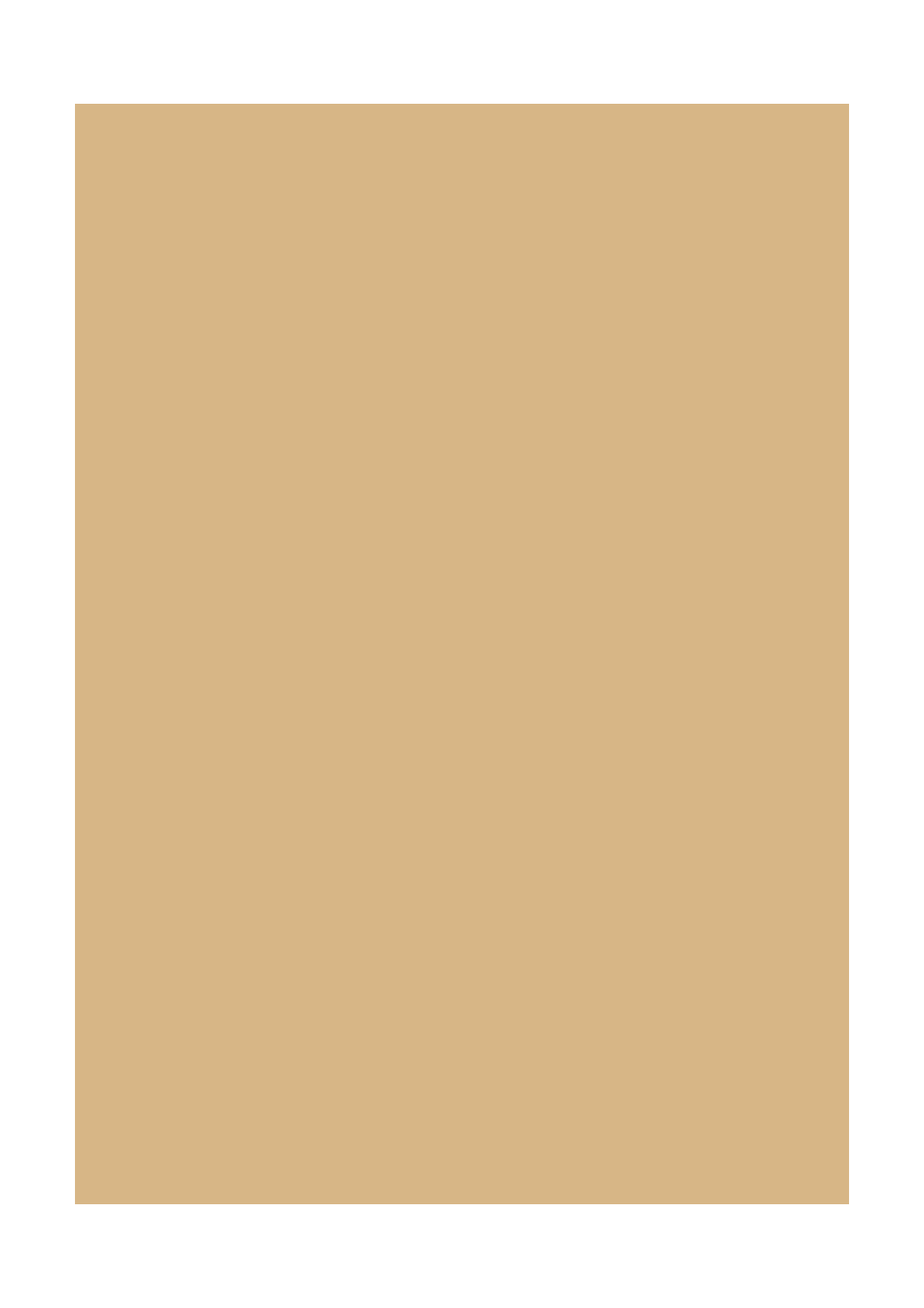# CODEX ALIMENTARIUS

## **Food hygiene**

Basic texts

Fourth edition

WORLD HEALTH ORGANIZATION FOOD AND AGRICULTURE ORGANIZATION OF THE UNITED NATIONS Rome, 2009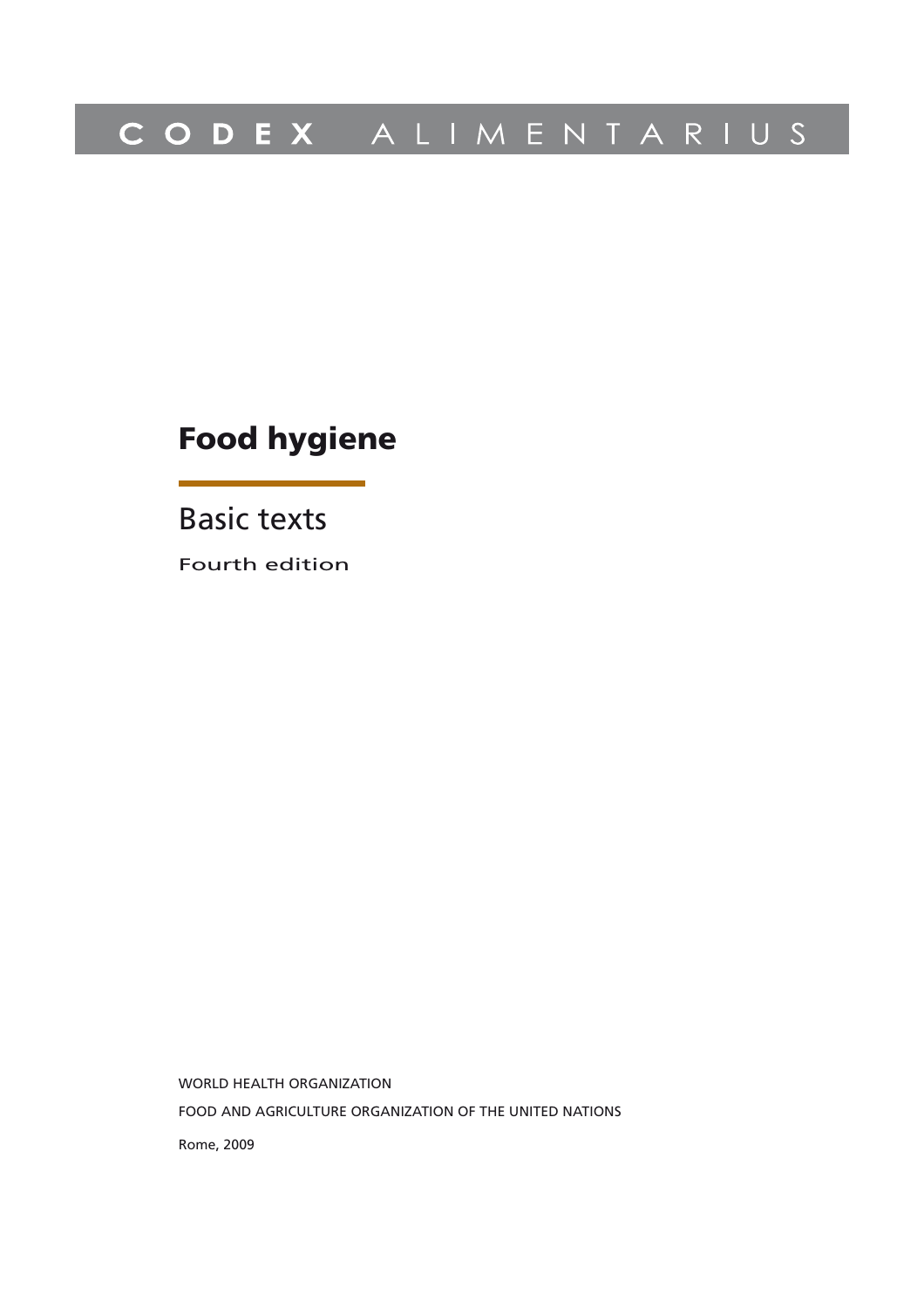The designations employed and the presentation of material in this information product do not imply the expression of any opinion whatsoever on the part of the Food and Agriculture Organization of the United Nations (FAO) or of the World Health Organization (WHO) concerning the legal or development status of any country, territory, city or area or of its authorities, or concerning the delimitation of its frontiers or boundaries. The mention of specific companies or products of manufacturers, whether or not these have been patented, does not imply that these have been endorsed or recommended by FAO or WHO in preference to others of a similar nature that are not mentioned.

#### ISBN 978-92-5-105913-5

All rights reserved. Reproduction and dissemination of material in this information product for educational or other non-commercial purposes are authorized without any prior written permission from the copyright holders provided the source is fully acknowledged. Reproduction of material in this information product for resale or other commercial purposes is prohibited without written permission of the copyright holders. Applications for such permission should be addressed to:

Chief Electronic Publishing Policy and Support Branch Communication Division FAO Viale delle Terme di Caracalla, 00153 Rome, Italy or by e-mail to: copyright@fao.org

© FAO and WHO 2009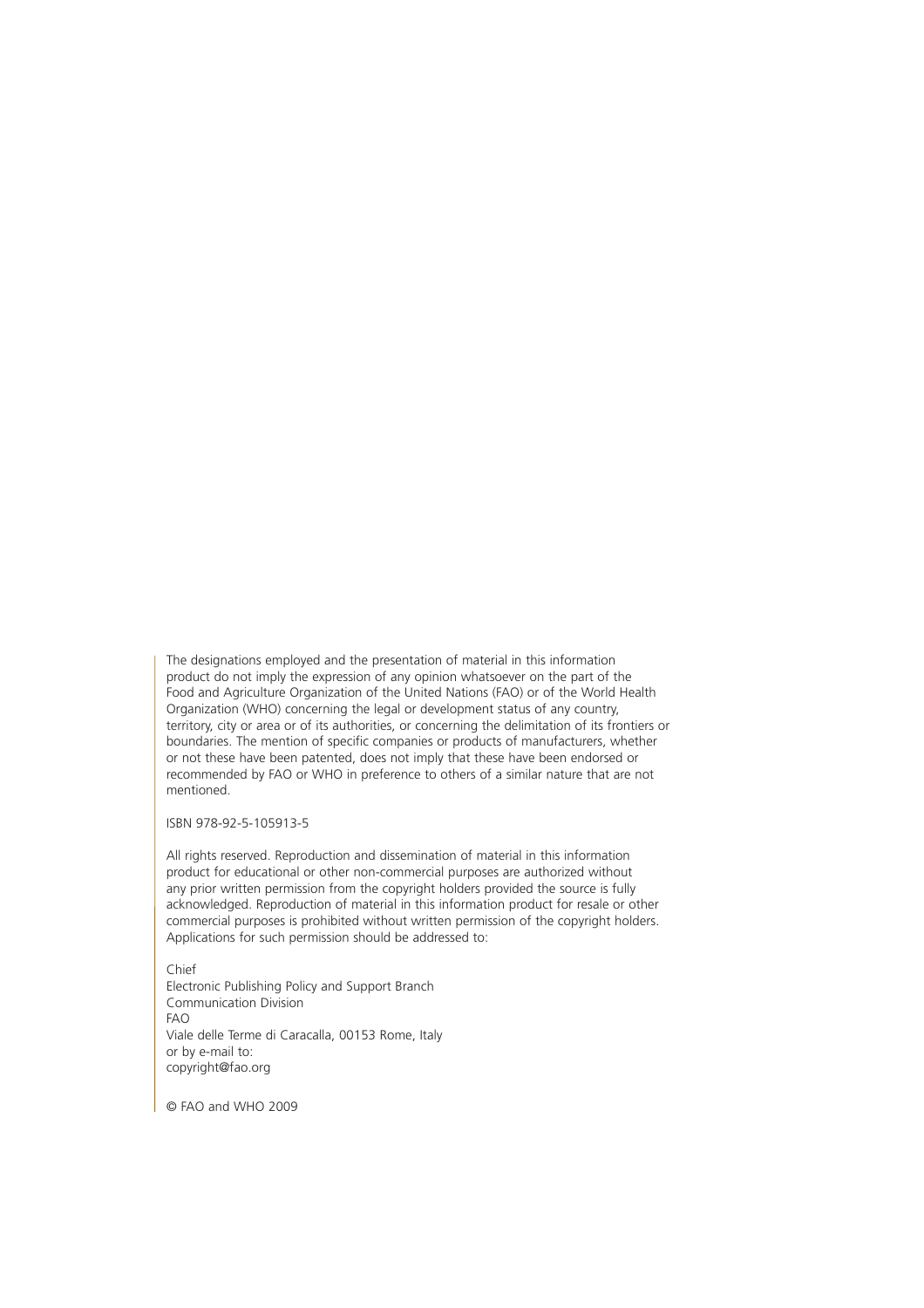#### **THE CODEX ALIMENTARIUS COMMISSION**

The Codex Alimentarius Commission is an intergovernmental body with more than 180 members, within the framework of the Joint Food Standards Programme established by the Food and Agriculture Organization of the United Nations (FAO) and the World Health Organization (WHO), with the purpose of protecting the health of consumers and ensuring fair practices in the food trade. The Commission also promotes coordination of all food standards work undertaken by international governmental and nongovernmental organizations.

The *Codex Alimentarius* (Latin, meaning Food Law or Code) is the result of the Commission's work: a collection of internationally adopted food standards, guidelines, codes of practice and other recommendations. The texts in this publication are part of the Codex Alimentarius.

#### **FOOD HYGIENE (BASIC TEXTS) Fourth edition**

The Codex basic texts on food hygiene promote understanding of how rules and regulations on food hygiene are developed and applied. The *General Principles of food hygiene* cover hygiene practices from primary production through to final consumption, highlighting the key hygiene controls at each stage. This publication also contains the most internationally used description of the Hazard Analysis and Critical Control Point (HACCP) system and guidelines for its application. This fourth edition includes texts adopted by the Codex Alimentarius Commission up to 2009. The texts will be of use to government authorities, food industries, food handlers and consumers, as well as teachers and students of food hygiene.

Further information on these texts, or any other aspect of the Codex Alimentarius Commission, may be obtained from:

> The Secretary Codex Alimentarius Commission Joint FAO/WHO Food Standards Programme Viale delle Terme di Caracalla 00153 Rome, Italy Fax: +39 06 57054593 E-mail: codex@fao.org http:// www.codexalimentarius.net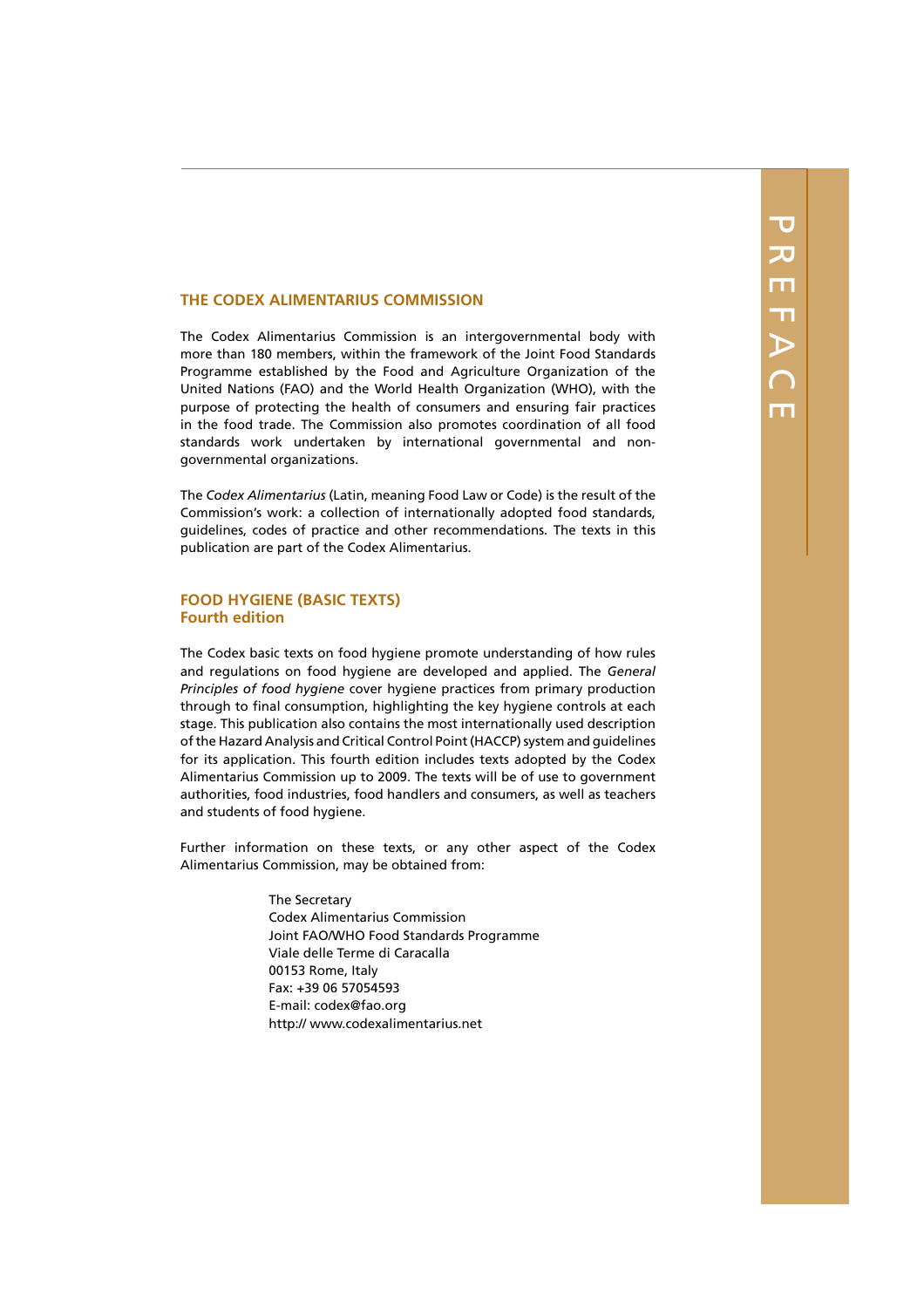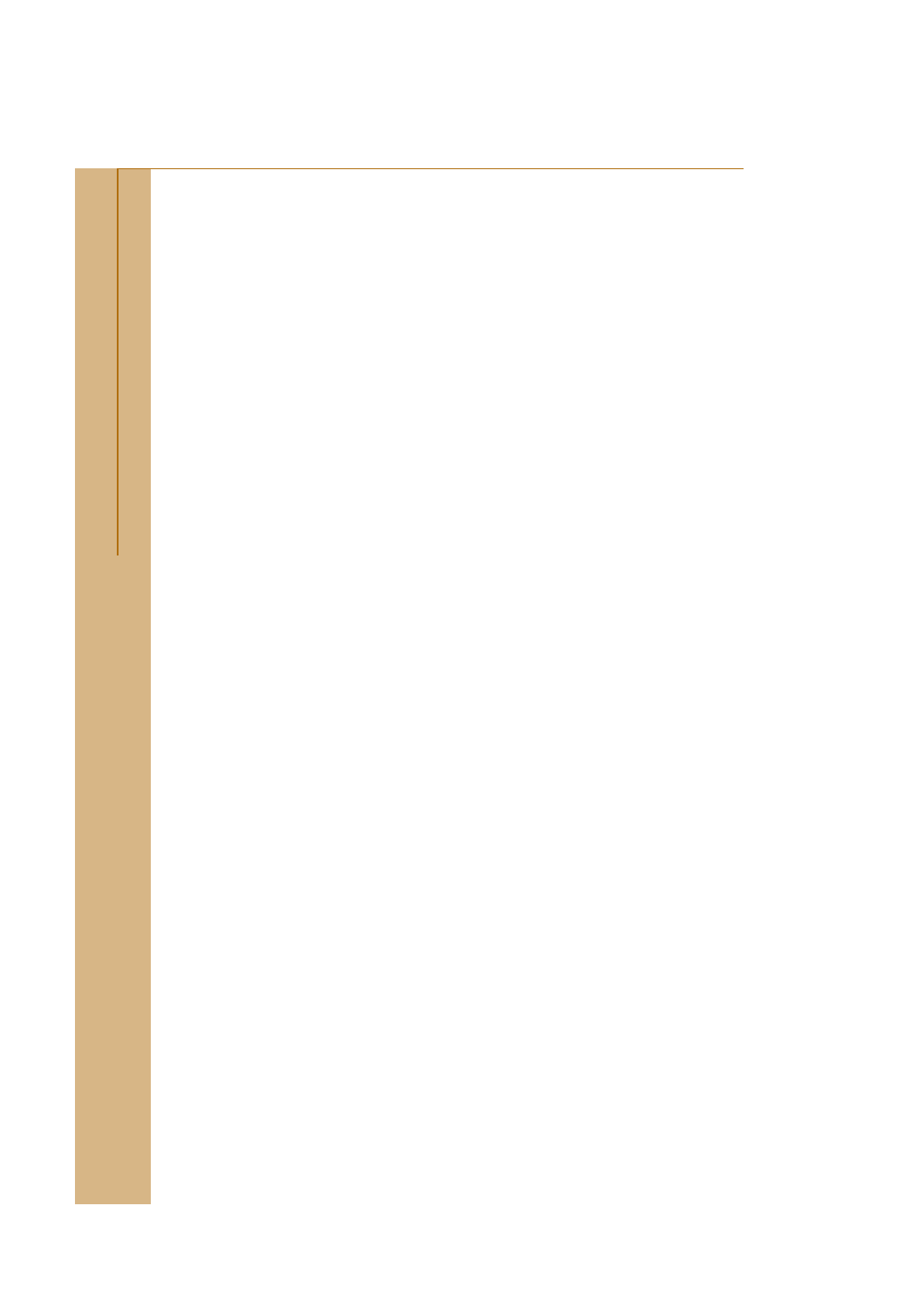#### **FOOD HYGIENE (BASIC TEXTS)** Fourth edition

| <b>PRFFACF</b>                                                                                                                  | iii |
|---------------------------------------------------------------------------------------------------------------------------------|-----|
|                                                                                                                                 |     |
| RECOMMENDED INTERNATIONAL CODE OF PRACTICE<br><b>GENERAL PRINCIPLES OF FOOD HYGIENE</b><br><b>CAC/RCP 1-1969</b>                | 1   |
| PRINCIPLES FOR THE ESTABLISHMENT AND APPLICATION<br>OF MICROBIOLOGICAL CRITERIA FOR FOODS<br>CAC/GL 21-1997                     | 35  |
| PRINCIPLES AND GUIDELINES FOR THE CONDUCT<br>OF MICROBIOLOGICAL RISK ASSESSMENT<br>CAC/GL 30-1999                               | 43  |
| PRINCIPLES AND GUIDELINES FOR THE CONDUCT<br>OF MICROBIOLOGICAL RISK MANAGEMENT (MRM)<br>CAC/GL 63-2007                         | 51  |
| <b>GENERAL STANDARD FOR IRRADIATED FOODS</b><br><b>CODEX STAN 106-1983</b>                                                      | 77  |
| RECOMMENDED INTERNATIONAL CODE OF PRACTICE<br>FOR RADIATION PROCESSING OF FOOD<br><b>CAC/RCP 19-1979</b>                        | 81  |
| GUIDELINES ON THE APPLICATION OF GENERAL PRINCIPLES OF FOOD<br><b>HYGIENE TO THE CONTROL OF LISTERIA MONOCYTOGENES IN FOODS</b> | 89  |

CAC/GL 61-2007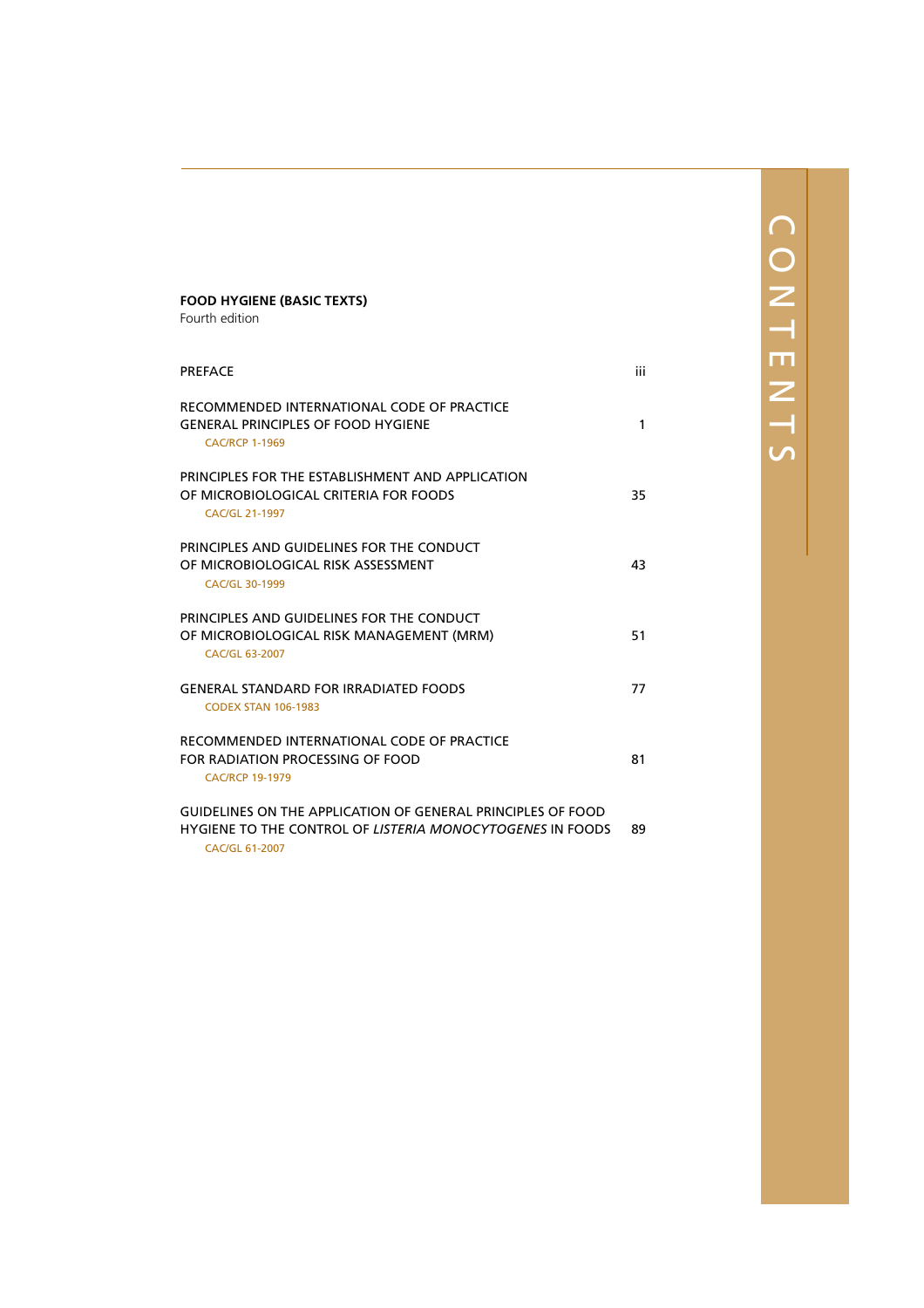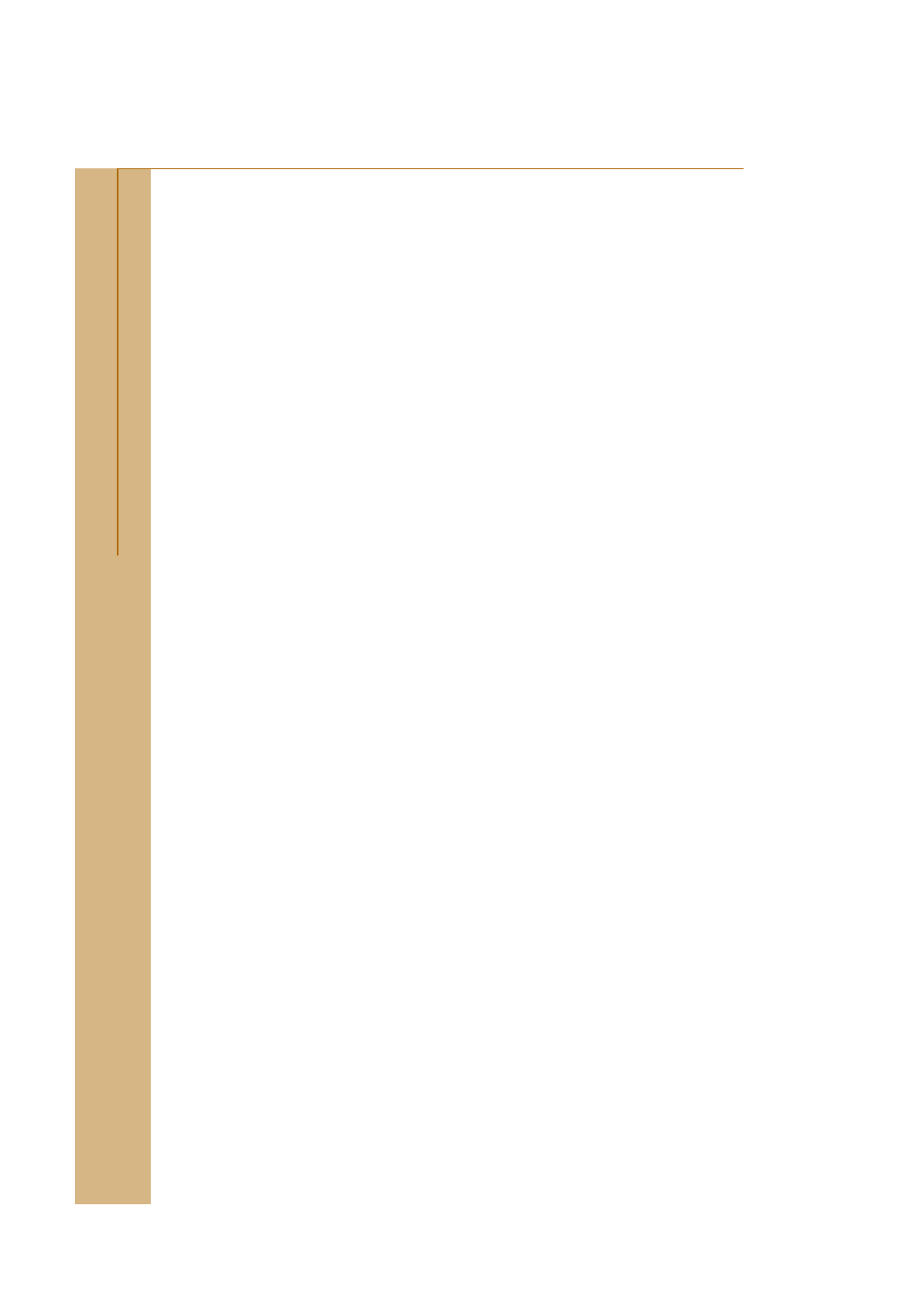### RECOMMENDED INTERNATIONAL CODE OF PRACTICE GENERAL PRINCIPLES OF FOOD HYGIENE

**CAC/RCP 1-1969**

| <b>INTRODUCTION</b> |                                                               | 3              |
|---------------------|---------------------------------------------------------------|----------------|
| <b>SECTION 1</b>    | <b>OBJECTIVES</b>                                             | 4              |
|                     | 1.1<br>The Codex General Principles of food hygiene           | 4              |
| <b>SECTION 2</b>    | <b>SCOPE, USE AND DEFINITION</b>                              | 4              |
|                     | 2.1<br>Scope                                                  | 4              |
|                     | 2.2<br>Use                                                    | 5              |
|                     | Definitions<br>2.3                                            | 5              |
| <b>SECTION 3</b>    | <b>PRIMARY PRODUCTION</b>                                     | 6              |
|                     | 3.1<br>Environmental hygiene                                  | 6              |
|                     | 3.2<br>Hygienic production of food sources                    | 6              |
|                     | 3.3<br>Handling, storage and transport                        | $\overline{7}$ |
|                     | 3.4<br>Cleaning, maintenance and personnel hygiene at primary |                |
|                     | production                                                    | 7              |
| <b>SECTION 4</b>    | <b>ESTABLISHMENT: DESIGN AND FACILITIES</b>                   | 8              |
|                     | 4.1<br>Location                                               | 8              |
|                     | 4.2<br>Premises and rooms                                     | 9              |
|                     | 4.3<br>Equipment                                              | 9              |
|                     | <b>Facilities</b><br>4.4                                      | 10             |
| <b>SECTION 5</b>    | <b>CONTROL OF OPERATION</b>                                   | 12             |
|                     | 5.1<br>Control of food hazards                                | 12             |
|                     | 5.2<br>Key aspects of hygiene control systems                 | 13             |
|                     | 5.3<br>Incoming material requirements                         | 14             |
|                     | 5.4<br>Packaging                                              | 14             |
|                     | 5.5<br>Water                                                  | 14             |
|                     | 5.6<br>Management and supervision                             | 15             |
|                     | 5.7<br>Documentation and records                              | 15             |
|                     | 5.8<br>Recall procedures                                      | 15             |
| <b>SECTION 6</b>    | <b>ESTABLISHMENT: MAINTENANCE AND SANITATION</b>              | 16             |
|                     | 6.1<br>Maintenance and cleaning                               | 16             |
|                     | 6.2<br>Cleaning programmes                                    | 17             |
|                     | 6.3<br>Pest control systems                                   | 17             |
|                     | 6.4<br>Waste management                                       | 18             |
|                     | 6.5<br>Monitoring effectiveness                               | 18             |
|                     |                                                               |                |

Adopted in 1997. Amended 1999. Revision 2003.

1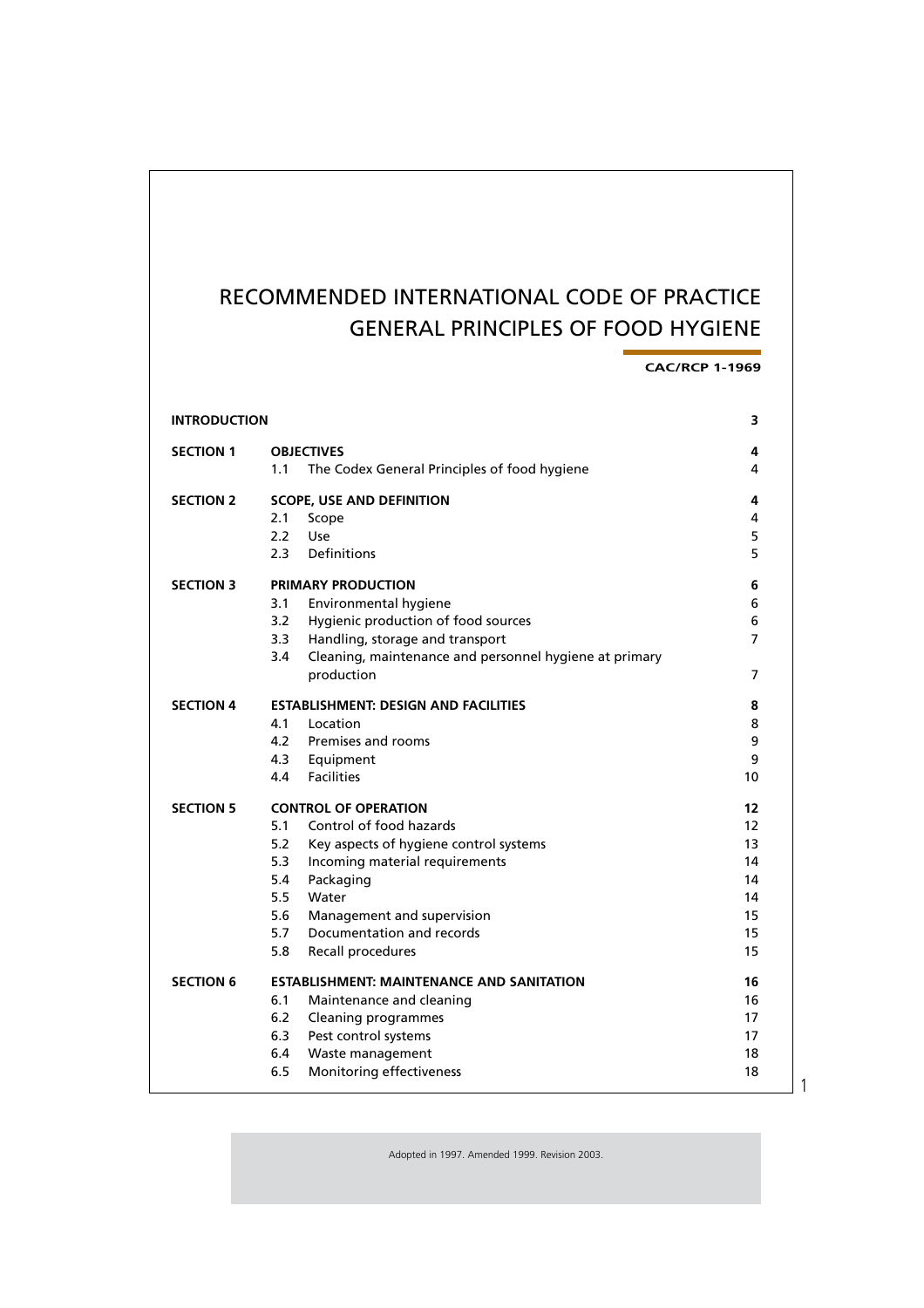| <b>SECTION 7</b>  | <b>ESTABLISHMENT: PERSONAL HYGIENE</b><br>7.1 Health status   | 18<br>18 |
|-------------------|---------------------------------------------------------------|----------|
|                   | 7.2 Illness and injuries                                      | 19       |
|                   | 7.3 Personal cleanliness                                      | 19       |
|                   | 7.4 Personal behaviour                                        | 19       |
|                   | 7.5 Visitors                                                  | 19       |
| <b>SECTION 8</b>  | <b>TRANSPORTATION</b>                                         | 20       |
|                   | 8.1 General                                                   | 20       |
|                   | 8.2 Requirements<br>8.3 Use and maintenance                   | 20<br>20 |
|                   |                                                               |          |
| <b>SECTION 9</b>  | PRODUCT INFORMATION AND CONSUMER AWARENESS                    | 21       |
|                   | 9.1<br>Lot identification                                     | 21       |
|                   | 9.2 Product information<br>9.3 Labelling                      | 21<br>21 |
|                   | 9.4 Consumer education                                        | 21       |
|                   |                                                               |          |
| <b>SECTION 10</b> | <b>TRAINING</b>                                               | 22       |
|                   | 10.1 Awareness and responsibilities                           | 22       |
|                   | 10.2 Training programmes                                      | 22<br>22 |
|                   | 10.3 Instruction and supervision<br>10.4 Refresher training   | 22       |
|                   |                                                               |          |
| <b>ANNEX</b>      | HAZARD ANALYSIS AND CRITICAL CONTROL POINT (HACCP) SYSTEM AND |          |
|                   | <b>GUIDELINES FOR ITS APPLICATION</b><br>Preamble             | 23<br>23 |
|                   | <b>Definitions</b>                                            | 24       |
|                   | Principles of the HACCP system                                | 24       |
|                   |                                                               |          |

2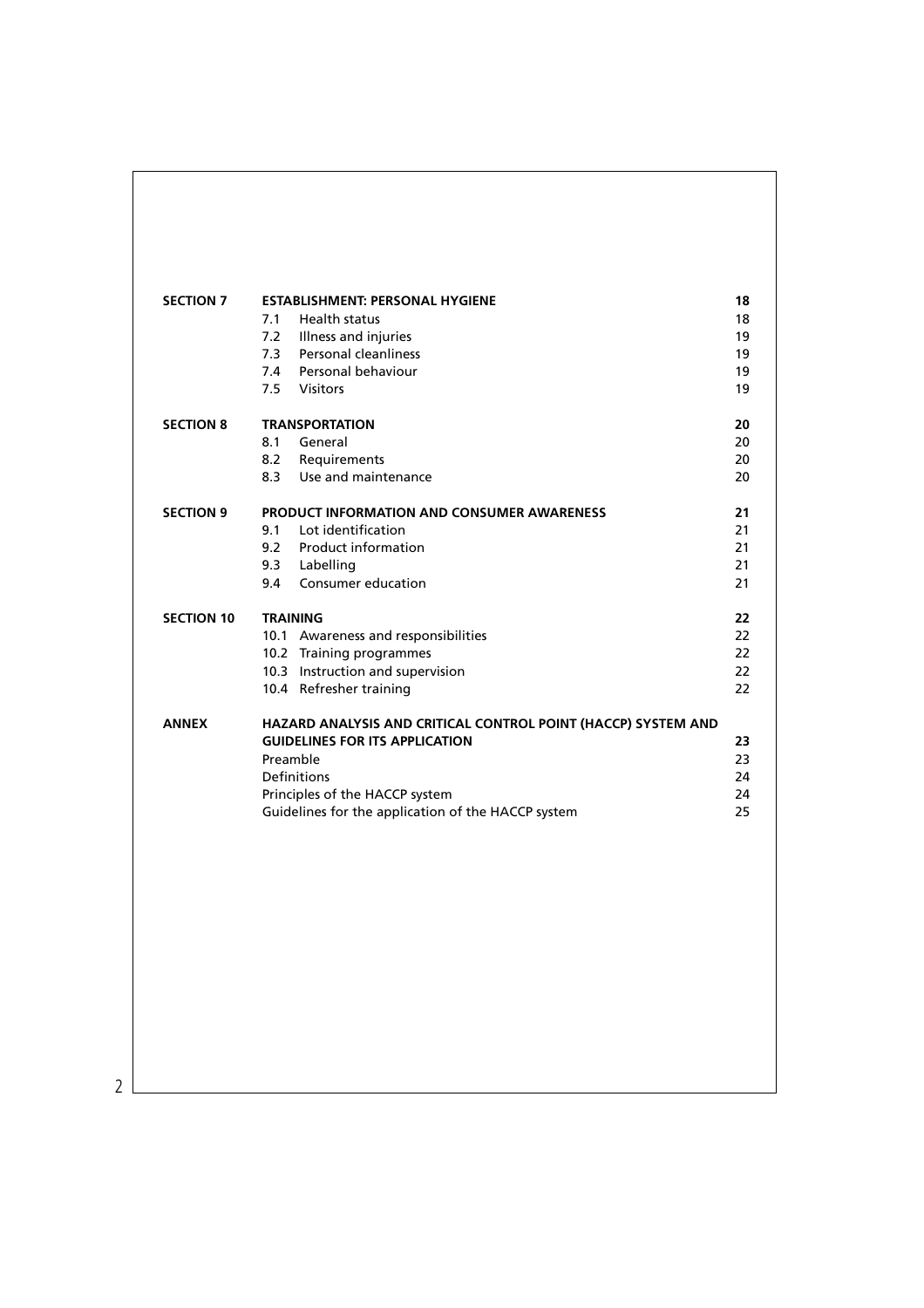### RECOMMENDED INTERNATIONAL CODE OF PRACTICE GENERAL PRINCIPLES OF FOOD HYGIENE

**CAC/RCP 1-1969**

#### **INTRODUCTION**

People have the right to expect the food they eat to be safe and suitable for consumption. Foodborne illness and foodborne injury are at best unpleasant; at worst, they can be fatal. But there are also other consequences. Outbreaks of foodborne illness can damage trade and tourism, and lead to loss of earnings, unemployment and litigation. Food spoilage is wasteful, costly and can adversely affect trade and consumer confidence.

International food trade and foreign travel are increasing, bringing important social and economic benefits. But this also makes the spread of illness around the world easier. Eating habits too have undergone major change in many countries over the last two decades and new food production, preparation and distribution techniques have developed to reflect this. Effective hygiene control, therefore, is vital to avoid the adverse human health and economic consequences of foodborne illness, foodborne injury, and food spoilage. Everyone, including farmers and growers, manufacturers and processors, food handlers and consumers, has a responsibility to ensure that food is safe and suitable for consumption.

These General Principles lay a firm foundation for ensuring food hygiene and should be used in conjunction with each specific code of hygienic practice, where appropriate, and the guidelines on microbiological criteria. The document follows the food chain from primary production through to final consumption, highlighting the key hygiene controls at each stage. It recommends an HACCP-based approach wherever possible to enhance food safety as described in "Hazard Analysis and Critical Control Point (HACCP) system and guidelines for its application*"* (Annex).

The controls described in this General Principles document are internationally recognized as essential to ensure the safety and suitability of food for consumption. The General Principles are commended to Governments, industry (including individual primary producers, manufacturers, processors, food service operators and retailers) and consumers alike.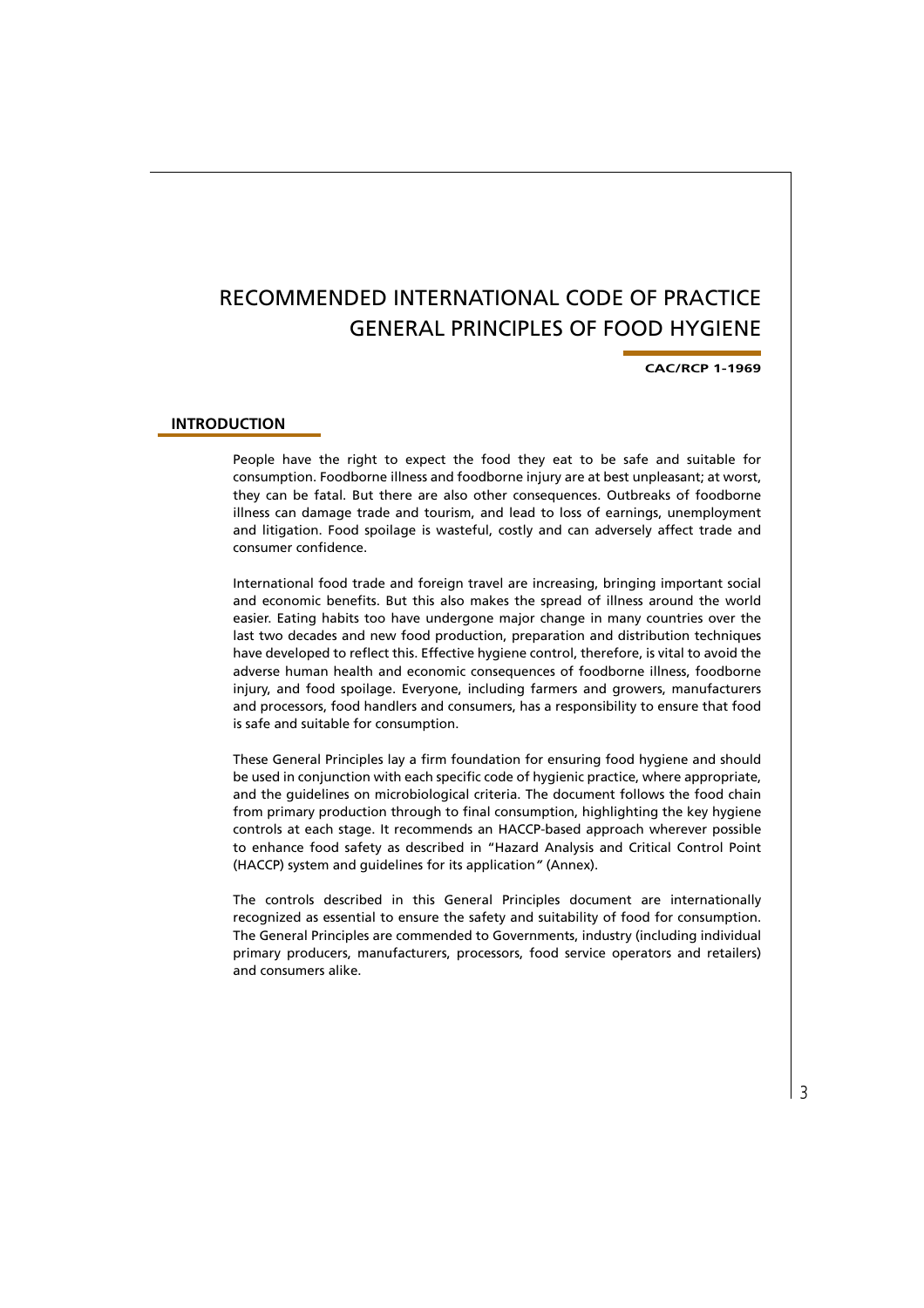#### **SECTION 1 – OBJECTIVES**

#### **1.1 The Codex General Principles of food hygiene:**

- t identify the *essential* principles of food hygiene applicable *throughout the food chain* (including primary production through to the final consumer) to achieve the goal of ensuring that food is safe and suitable for human consumption;
- t recommend an HACCP-based approach as a means to enhance food safety;
- indicate how to implement those principles; and
- provide a *guidance* for specific codes that may be needed for sectors of the food chain, processes, or commodities to amplify the hygiene requirements specific to those areas.

#### **SECTION 2 – SCOPE, USE AND DEFINITION**

#### **2.1 Scope**

#### **2.1.1 The food chain**

This document follows the food chain from primary production to the final consumer, setting out the necessary hygiene conditions for producing food that is safe and suitable for consumption. The document provides a base-line structure for other, more specific, codes applicable to particular sectors. Such specific codes and guidelines should be read in conjunction with this document and "Hazard Analysis and Critical Control Point (HACCP) system and guidelines for its application" (Annex).

#### **2.1.2 Roles of governments, industry, and consumers**

Governments can consider the contents of this document and decide how best they should encourage the implementation of these General Principles to:

- protect consumers adequately from illness or injury caused by food; policies need to consider the vulnerability of the population, or of different groups within the population;
- provide assurance that food is suitable for human consumption;
- maintain confidence in internationally traded food; and
- provide health education programmes that effectively communicate the principles of food hygiene to industry and consumers.

Industry should apply the hygienic practices set out in this document to:

- provide food that is safe and suitable for consumption;
- ensure that consumers have clear and easily-understood information, by way of labelling and other appropriate means, to enable them to protect their food from contamination and growth/survival of foodborne pathogens by storing, handling and preparing it correctly; and
- **•** maintain confidence in internationally traded food.

Consumers should recognize their role by following relevant instructions and applying appropriate food hygiene measures.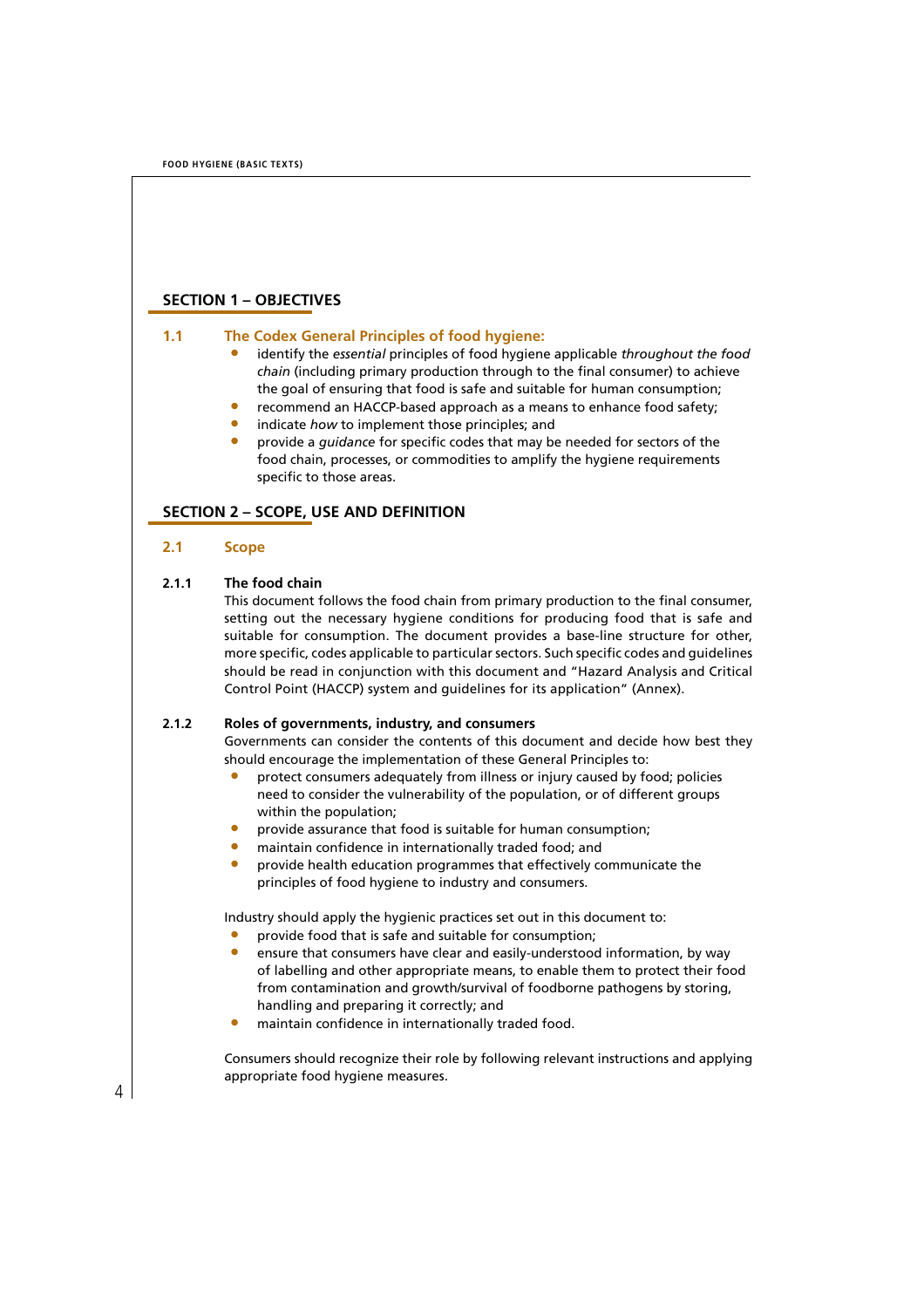#### **2.2 Use**

Each section in this document states both the objectives to be achieved and the rationale behind those objectives in terms of the safety and suitability of food.

Section 3 covers primary production and associated procedures. Although hygienic practices may differ considerably for the various food commodities and specific codes should be applied where appropriate, some general guidance is given in this section. Sections 4 to 10 set down the general hygiene principles that apply throughout the food chain to the point of sale. Section 9 also covers consumer information, recognizing the important role played by consumers in maintaining the safety and suitability of food.

There will inevitably be situations where some of the specific requirements contained in this document are not applicable. The fundamental question in every case is "What is necessary and appropriate on the grounds of the safety and suitability of food for consumption?"

The text indicates where such questions are likely to arise by using the phrases "where necessary" and "where appropriate". In practice, this means that, although the requirement is generally appropriate and reasonable, there will nevertheless be some situations where it is neither necessary nor appropriate on the grounds of food safety and suitability. In deciding whether a requirement is necessary or appropriate, an assessment of the risk should be made, preferably within the framework of the HACCP approach. This approach allows the requirements in this document to be flexibly and sensibly applied with a proper regard for the overall objectives of producing food that is safe and suitable for consumption. In so doing, it takes into account the wide diversity of activities and varying degrees of risk involved in producing food. Additional guidance is available in specific food codes.

#### **2.3 Definitions**

For the purpose of this Code, the following expressions have the meaning stated:

*Cleaning* The removal of soil, food residue, dirt, grease or other objectionable matter. *Contaminant* Any biological or chemical agent, foreign matter or other substances not intentionally added to food that may compromise food safety or suitability.

- *Contamination* The introduction or occurrence of a contaminant in food or food environment.
- *Disinfection* The reduction, by means of chemical agents and/or physical methods, of the number of micro-organisms in the environment to a level that does not compromise food safety or suitability.
- *Establishment* Any building or area in which food is handled and the surroundings under the control of the same management.
- *Food hygiene* All conditions and measures necessary to ensure the safety and suitability of food at all stages of the food chain.
- *Hazard* A biological, chemical or physical agent in, or condition of, food with the potential to cause an adverse health effect.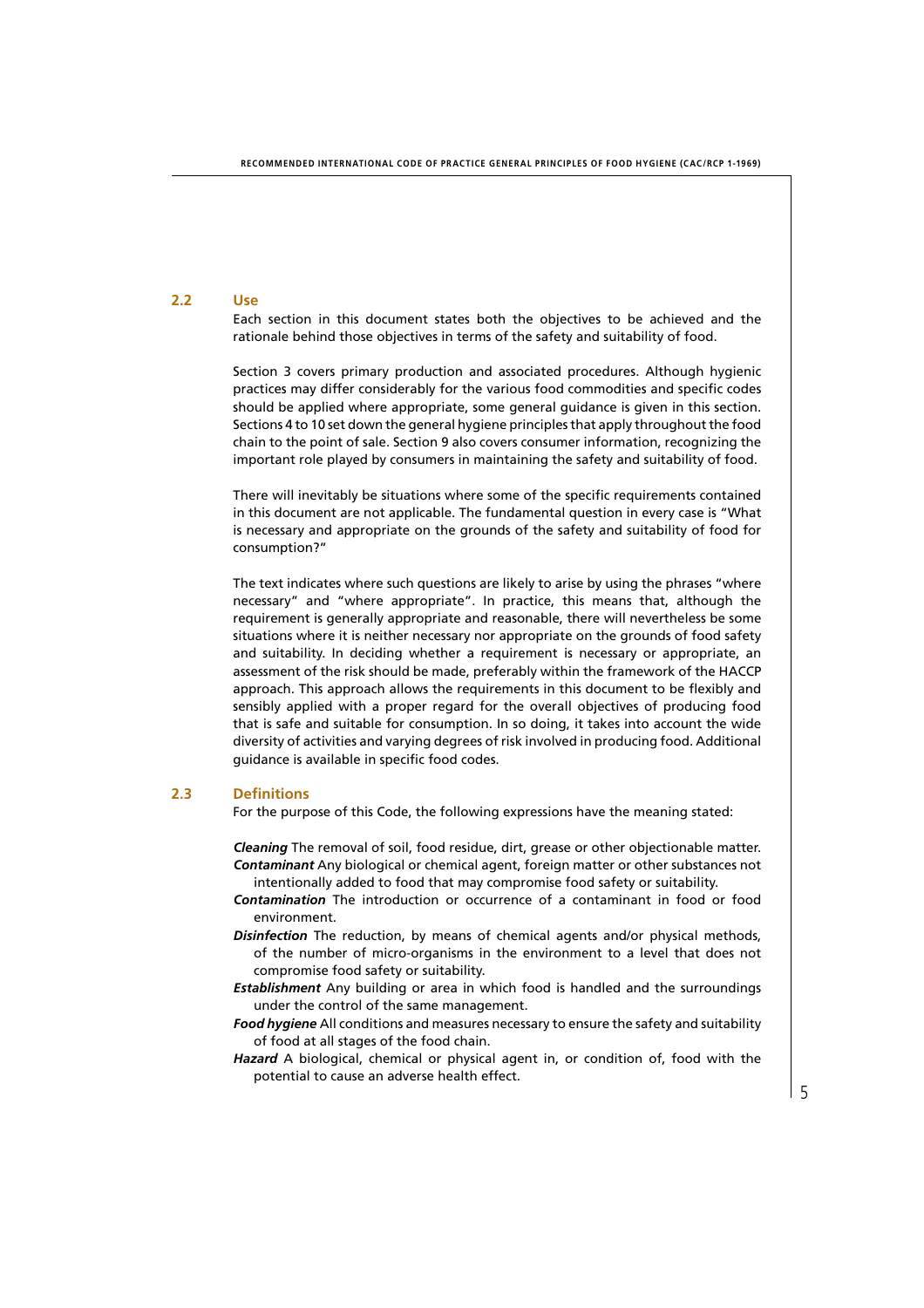- *HACCP* A system that identifies, evaluates and controls hazards that are significant for food safety.
- *Food handler* Any person who directly handles packaged or unpackaged food, food equipment and utensils, or food contact surfaces and is therefore expected to comply with food hygiene requirements.
- *Food safety* Assurance that food will not cause harm to the consumer when it is prepared and/or eaten according to its intended use.
- *Food suitability* Assurance that food is acceptable for human consumption according to its intended use.
- *Primary production* Those steps in the food chain up to and including, for example, harvesting, slaughter, milking, fishing.

#### **SECTION 3 – PRIMARY PRODUCTION**

#### **OBJECTIVES:**

Primary production should be managed in a way that ensures that food is safe and suitable for its intended use. Where necessary, this will include:

- avoiding the use of areas where the environment poses a threat to the safety of food;
- controlling contaminants, pests and diseases of animals and plants in such a way as not to pose a threat to food safety;
- adopting practices and measures to ensure food is produced under appropriately hygienic conditions.

#### **RATIONALE:**

To reduce the likelihood of introducing a hazard that may adversely affect the safety of food, or its suitability for consumption, at later stages of the food chain.

#### **3.1 Environmental hygiene**

Potential sources of contamination from the environment should be considered. In particular, primary food production should not be carried on in areas where the presence of potentially harmful substances would lead to an unacceptable level of such substances in food.

#### **3.2 Hygienic production of food sources**

The potential effects of primary production activities on the safety and suitability of food should be considered at all times. In particular, this includes identifying any specific points in such activities where a high probability of contamination may exist and taking specific measures to minimize that probability. The HACCP-based approach may assist in the taking of such measures – see "Hazard Analysis and Critical Control Point (HACCP) system and guidelines for its application" (Annex).

6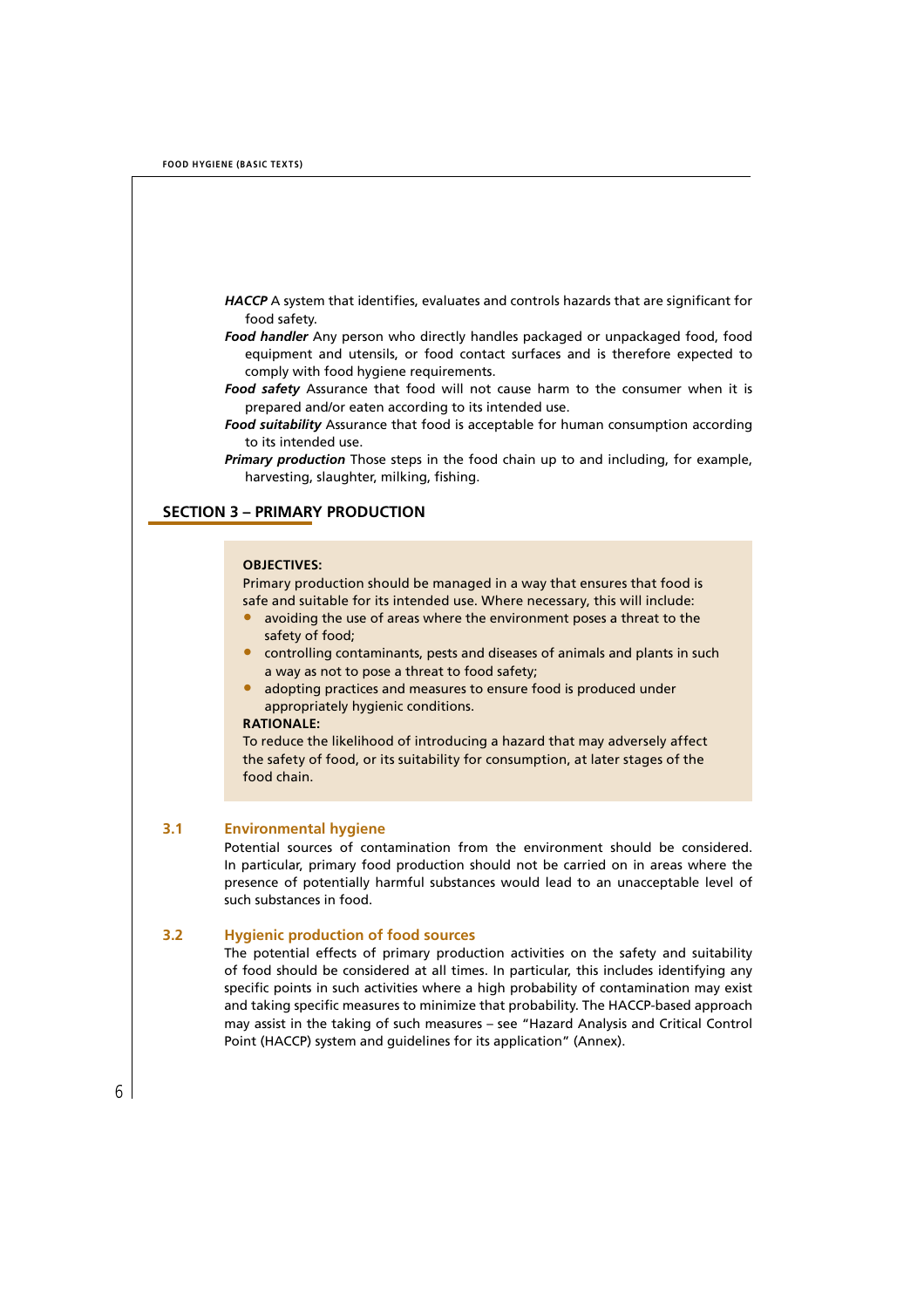Producers should as far as practicable implement measures to:

- t control contamination from air, soil, water, feedstuffs, fertilizers (including natural fertilizers), pesticides, veterinary drugs or any other agent used in primary production;
- $\bullet$  control plant and animal health so that it does not pose a threat to human health through food consumption, or adversely affect the suitability of the product; and
- protect food sources from faecal and other contamination.

In particular, care should be taken to manage wastes, and store harmful substances appropriately. On-farm programmes that achieve specific food safety goals are becoming an important part of primary production and should be encouraged.

#### **3.3 Handling, storage and transport**

Procedures should be in place to:

- $\bullet$  sort food and food ingredients to segregate material that is evidently unfit for human consumption;
- $\bullet$  dispose of any rejected material in a hygienic manner; and  $\bullet$  arctect food and food incredients from contamination by
- protect food and food ingredients from contamination by pests, or by chemical, physical or microbiological contaminants or other objectionable substances during handling, storage and transport.

Care should be taken to prevent, so far as reasonably practicable, deterioration and spoilage through appropriate measures, which may include controlling temperature, humidity, and/or other controls.

#### **3.4 Cleaning, maintenance and personnel hygiene at primary production**

- Appropriate facilities and procedures should be in place to ensure that:
- any necessary cleaning and maintenance is carried out effectively; and<br>• an appropriate degree of personal bygiene is maintained
- an appropriate degree of personal hygiene is maintained.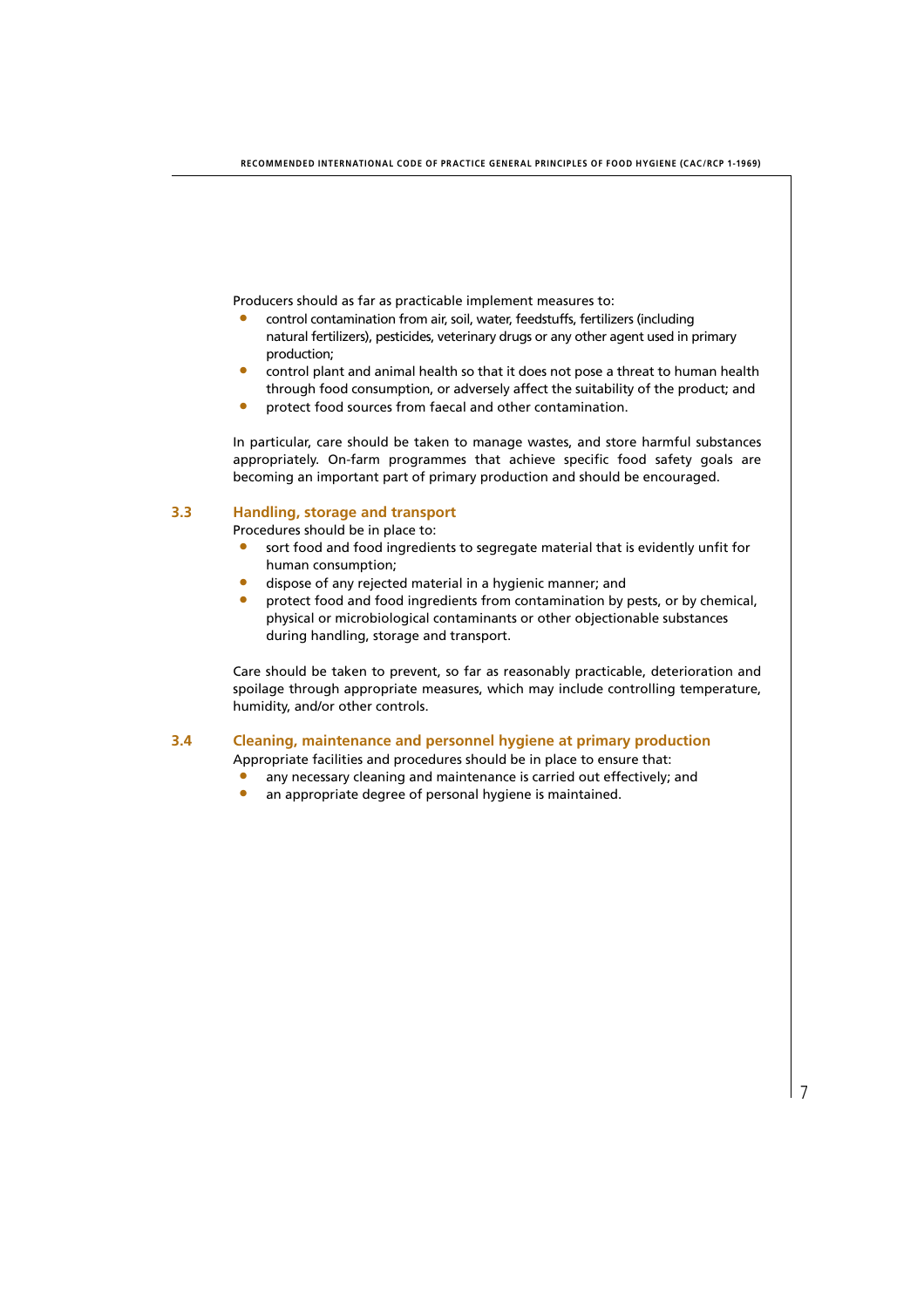#### **SECTION 4 – ESTABLISHMENT: DESIGN AND FACILITIES**

#### **OBJECTIVES:**

Depending on the nature of the operations, and the risks associated with them, premises, equipment and facilities should be located, designed and constructed to ensure that:

- $\bullet$  contamination is minimized;
- **•** design and layout permit appropriate maintenance, cleaning and disinfections and minimize airborne contamination;
- $\bullet$  surfaces and materials, in particular those in contact with food, are non-toxic in intended use and, where necessary, suitably durable, and easy to maintain and clean;
- where appropriate, suitable facilities are available for temperature, humidity and other controls; and
- there is effective protection against pest access and harbourage. **RATIONALE:**

Attention to good hygienic design and construction, appropriate location, and the provision of adequate facilities is necessary to enable hazards to be effectively controlled.

#### **4.1 Location**

#### **4.1.1 Establishments**

Potential sources of contamination need to be considered when deciding where to locate food establishments, as well as the effectiveness of any reasonable measures that might be taken to protect food. Establishments should not be located anywhere where, after considering such protective measures, it is clear that there will remain a threat to food safety or suitability. In particular, establishments should normally be located away from:

- environmentally polluted areas and industrial activities that pose a serious threat of contaminating food;
- areas subject to flooding unless sufficient safeguards are provided;
- $\bullet$  areas prone to infestations of pests;<br> $\bullet$  areas where wastes either solid or li
- areas where wastes, either solid or liquid, cannot be removed effectively.

#### **4.1.2 Equipment**

Equipment should be located so that it:

- permits adequate maintenance and cleaning;
- $\bullet$  functions in accordance with its intended use; and
- facilitates good hygiene practices, including monitoring.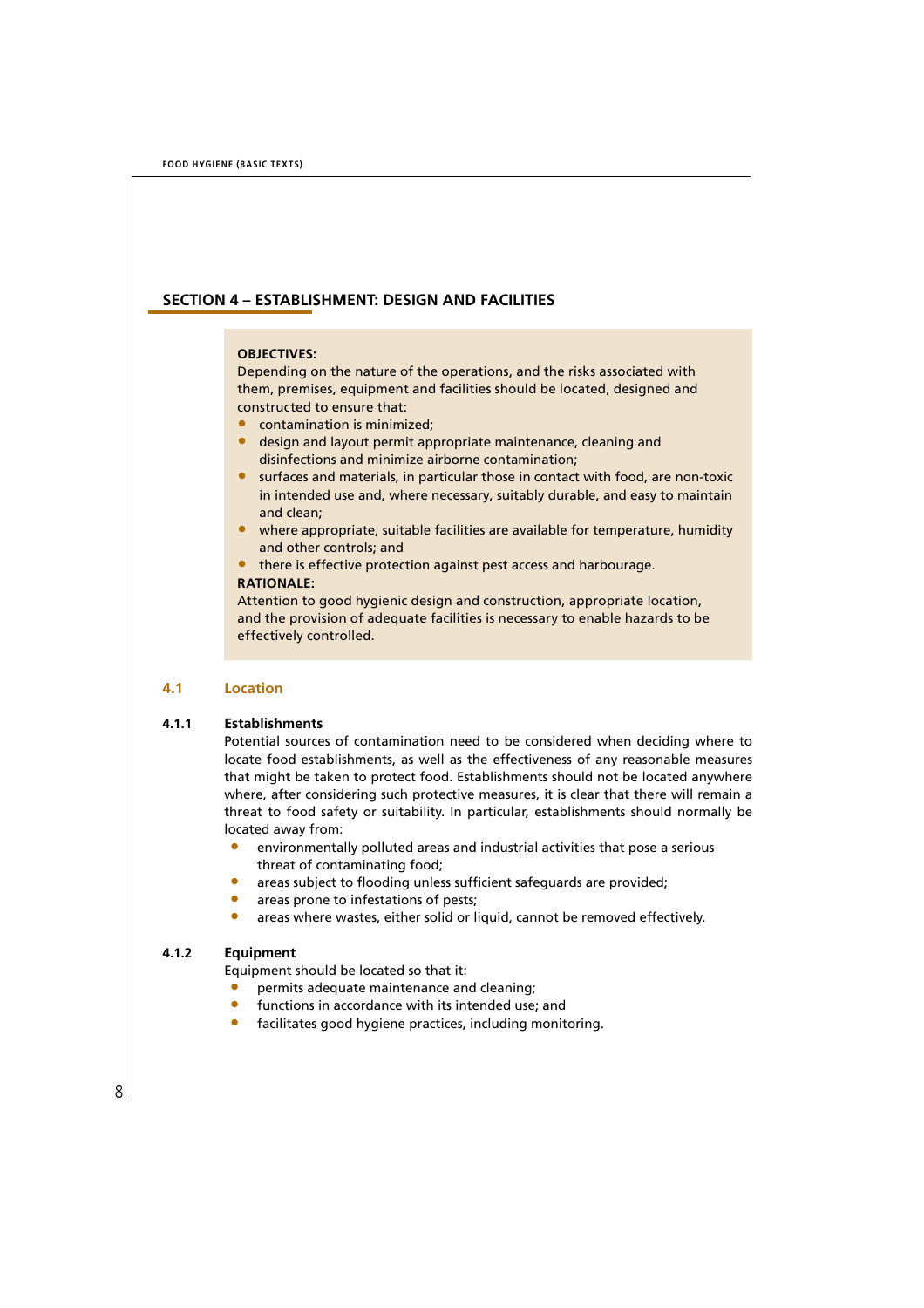#### **4.2 Premises and rooms**

#### **4.2.1 Design and layout**

Where appropriate, the internal design and layout of food establishments should permit good food hygiene practices, including protection against cross-contamination between and during operations by foodstuffs.

#### **4.2.2 Internal structures and fittings**

Structures within food establishments should be soundly built of durable materials and be easy to maintain, clean and, where appropriate, able to be disinfected. In particular, the following specific conditions should be satisfied, where necessary, to protect the safety and suitability of food:

- the surfaces of walls, partitions and floors should be made of impervious materials with no toxic effect in intended use;
- walls and partitions should have a smooth surface up to a height appropriate to the operation;
- $\bullet$  floors should be constructed to allow adequate drainage and cleaning;
- t ceilings and overhead fixtures should be constructed and finished to minimize the buildup of dirt and condensation, and the shedding of particles;
- windows should be easy to clean, be constructed to minimize the buildup of dirt and, where necessary, be fitted with removable and cleanable insect-proof screens. Where necessary, windows should be fixed;
- doors should have smooth, non-absorbent surfaces, and be easy to clean and, where necessary, disinfect;
- working surfaces that come into direct contact with food should be in sound condition, durable and easy to clean, maintain and disinfect. They should be made of smooth, non-absorbent materials, and inert to the food, to detergents and disinfectants under normal operating conditions.

#### **4.2.3 Temporary/mobile premises and vending machines**

Premises and structures covered here include market stalls, mobile sales and street vending vehicles, and temporary premises in which food is handled such as tents and marquees.

Such premises and structures should be sited, designed and constructed to avoid, as far as reasonably practicable, contaminating food and harbouring pests.

In applying these specific conditions and requirements, any food hygiene hazards associated with such facilities should be adequately controlled to ensure the safety and suitability of food.

#### **4.3 Equipment**

#### **4.3.1 General**

Equipment and containers (other than once-only use containers and packaging) coming into contact with food, should be designed and constructed to ensure that,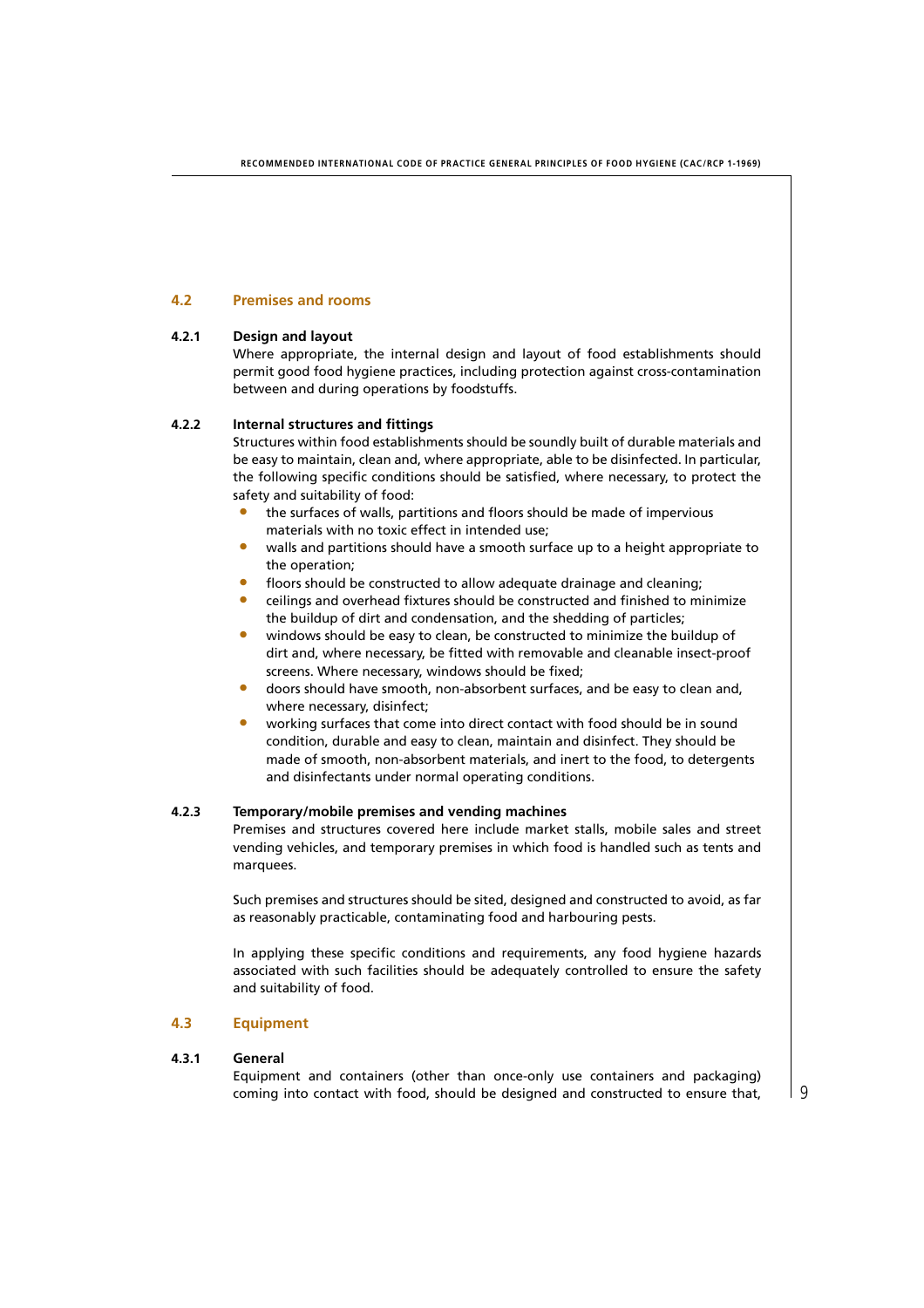where necessary, they can be adequately cleaned, disinfected and maintained to avoid the contamination of food. Equipment and containers should be made of materials with no toxic effect in intended use. Where necessary, equipment should be durable and movable or capable of being disassembled to allow for maintenance, cleaning, disinfection, monitoring and, for example, to facilitate inspection for pests.

#### **4.3.2 Food control and monitoring equipment**

In addition to the general requirements in Section 4.3.1, equipment used to cook, heat treat, cool, store or freeze food should be designed to achieve the required food temperatures as rapidly as necessary in the interests of food safety and suitability, and maintain them effectively. Such equipment should also be designed to allow temperatures to be monitored and controlled. Where necessary, such equipment should have effective means of controlling and monitoring humidity, air-flow and any other characteristic likely to have a detrimental effect on the safety or suitability of food. These requirements are intended to ensure that:

- harmful or undesirable micro-organisms or their toxins are eliminated or reduced to safe levels or their survival and growth are effectively controlled;
- where appropriate, critical limits established in HACCP-based plans can be monitored; and
- temperatures and other conditions necessary to food safety and suitability can be rapidly achieved and maintained.

#### **4.3.3 Containers for waste and inedible substances**

Containers for waste, by-products and inedible or dangerous substances should be specifically identifiable, suitably constructed and, where appropriate, made of impervious material. Containers used to hold dangerous substances should be identified and, where appropriate, be lockable to prevent malicious or accidental contamination of food.

#### **4.4 Facilities**

#### **4.4.1 Water supply**

An adequate supply of potable water, with appropriate facilities for its storage, distribution and temperature control, should be available whenever necessary to ensure the safety and suitability of food.

Potable water should be as specified in the latest edition of *WHO Guidelines for drinking-water quality* or water of a higher standard. Non-potable water (for use in, for example, fire control, steam production, refrigeration and other similar purposes where it would not contaminate food) should have a separate system. Non-potable water systems should be identified and should not connect with, or allow reflux into, potable water systems.

 $10<sup>-10</sup>$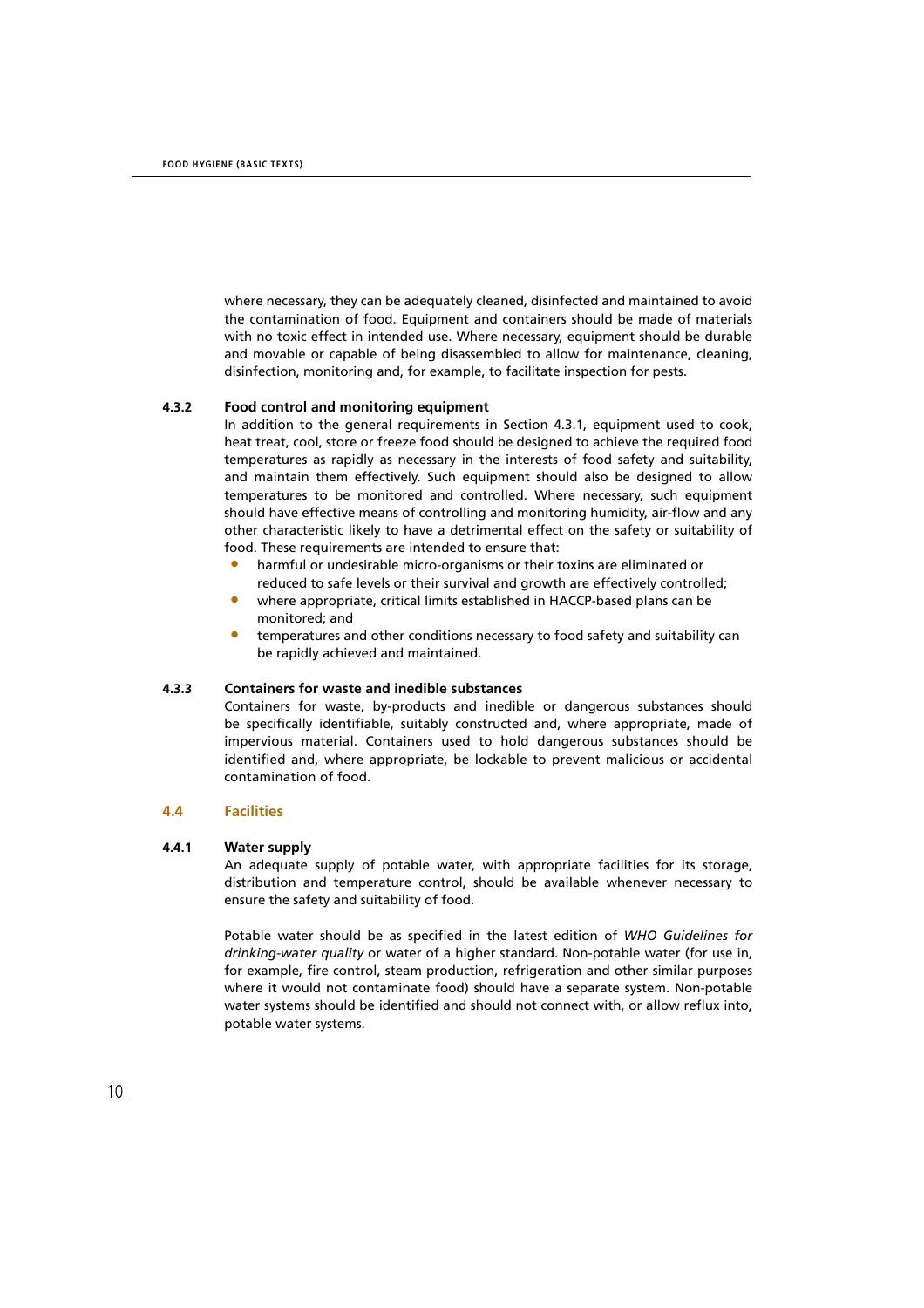#### **4.4.2 Drainage and waste disposal**

Adequate drainage and waste disposal systems and facilities should be provided. They should be designed and constructed so that the risk of contaminating food or the potable water supply is avoided.

#### **4.4.3 Cleaning**

Adequate facilities, suitably designated, should be provided for cleaning food, utensils and equipment. Such facilities should have an adequate supply of hot and cold potable water where appropriate.

#### **4.4.4 Personnel hygiene facilities and toilets**

Personnel hygiene facilities should be available to ensure that an appropriate degree of personal hygiene can be maintained and to avoid contaminating food. Where appropriate, facilities should include:

- adequate means of hygienically washing and drying hands, including wash basins and a supply of hot and cold (or suitably temperature controlled) water;
- 
- $\bullet$  lavatories of appropriate hygienic design; and adequate changing facilities for personnel.

Such facilities should be suitably located and designated.

#### **4.4.5 Temperature control**

Depending on the nature of the food operations undertaken, adequate facilities should be available for heating, cooling, cooking, refrigerating and freezing food, for storing refrigerated or frozen foods, monitoring food temperatures, and, when necessary, controlling ambient temperatures to ensure the safety and suitability of food.

#### **4.4.6 Air quality and ventilation**

Adequate means of natural or mechanical ventilation should be provided, in particular to:

- **•** minimize airborne contamination of food, for example, from aerosols and condensation droplets;
- control ambient temperatures;<br>• control odours that might affect
- control odours that might affect the suitability of food; and<br>• control bumidity where persessive to onsure the safety and
- control humidity, where necessary, to ensure the safety and suitability of food.

Ventilation systems should be designed and constructed so that air does not flow from contaminated areas to clean areas and, where necessary, they can be adequately maintained and cleaned.

#### **4.4.7 Lighting**

Adequate natural or artificial lighting should be provided to enable the undertaking to operate in a hygienic manner. Where necessary, lighting should not be such that the resulting colour is misleading. The intensity should be adequate to the nature of the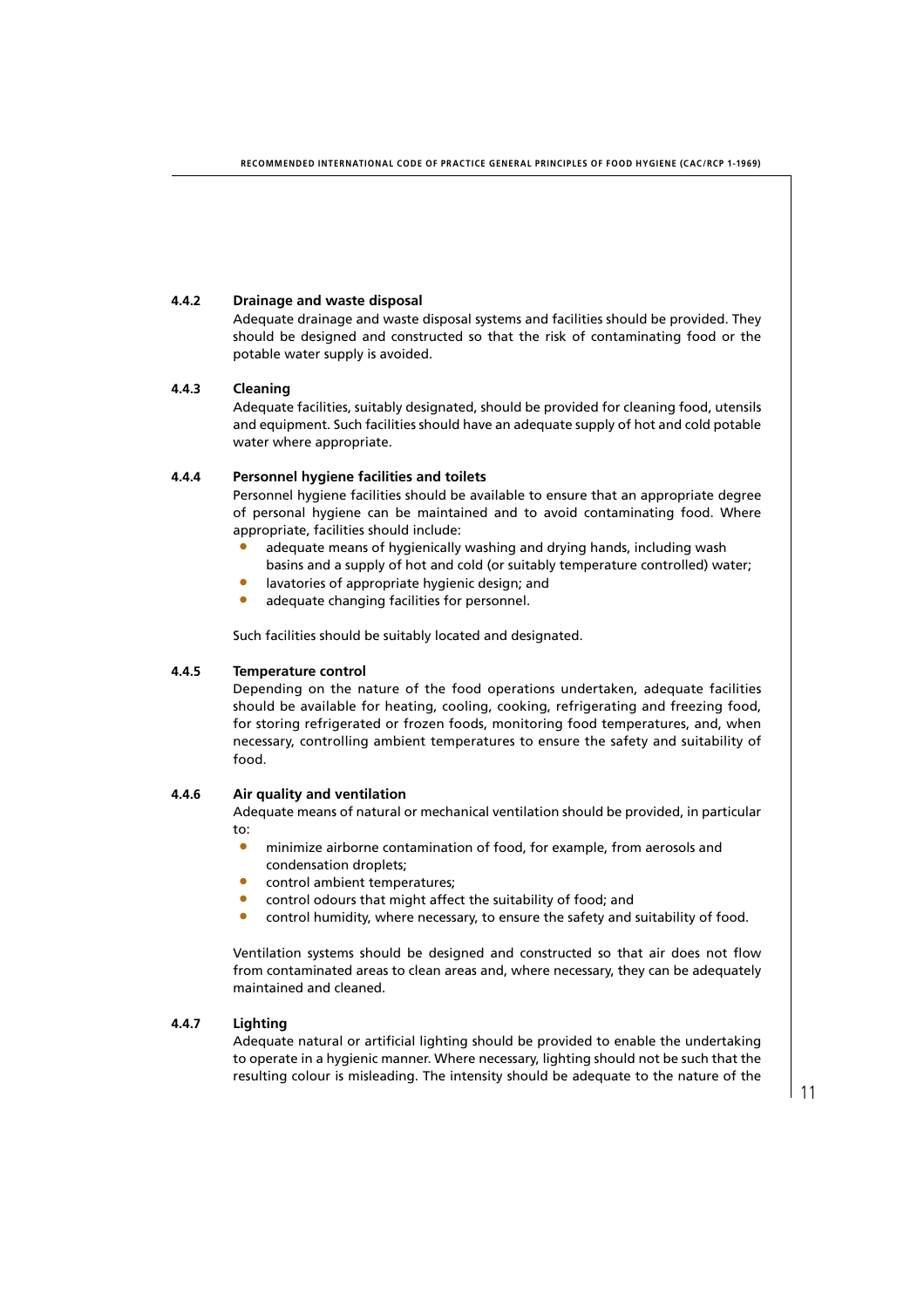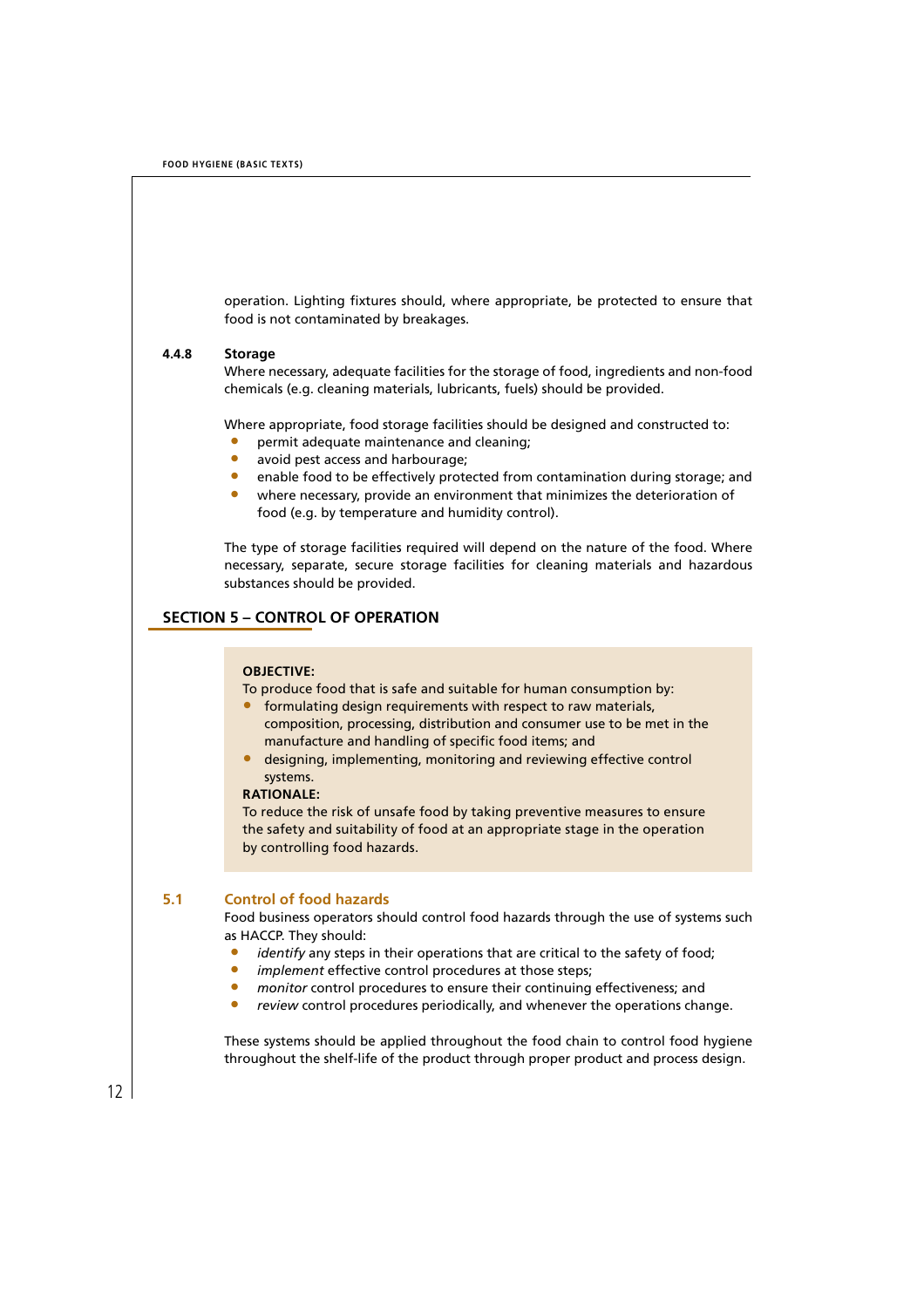Control procedures may be simple, such as checking stock rotation, calibrating equipment or correctly loading refrigerated display units. In some cases, a system based on expert advice, and involving documentation, may be appropriate. A model of such a food safety system is described in "Hazard Analysis and Critical Control Point (HACCP) system and guidelines for its application" (Annex).

#### **5.2 Key aspects of hygiene control systems**

#### **5.2.1 Time and temperature control**

Inadequate food temperature control is one of the most common causes of foodborne illness or food spoilage. Such controls include time and temperature of cooking, cooling, processing and storage. Systems should be in place to ensure that temperature is controlled effectively where it is critical to the safety and suitability of food.

Temperature control systems should take into account:

- $\bullet$  the nature of the food, e.g. its water activity, pH, and likely initial level and types of micro-organisms;
- $\bullet$  the intended shelf-life of the product;<br> $\bullet$  the method of packaging and processi
- $\bullet$  the method of packaging and processing; and  $\bullet$  how the product is intended to be used e.g. for
- how the product is intended to be used, e.g. further cooking/processing or ready-to-eat.

Such systems should also specify tolerable limits for time and temperature variations.

Temperature recording devices should be checked at regular intervals and tested for accuracy.

#### **5.2.2 Specific process steps**

Other steps that contribute to food hygiene may include, for example:

- $\bullet$  chilling,
- $\bullet$  thermal processing,
- $\bullet$  irradiation,
- $\bullet$  drying,
- $\bullet$  chemical preservation,
- vacuum or modified atmospheric packaging.

#### **5.2.3 Microbiological and other specifications**

Management systems described in Section 5.1 offer an effective way of ensuring the safety and suitability of food. Where microbiological, chemical or physical specifications are used in any food control system, such specifications should be based on sound scientific principles and state, where appropriate, monitoring procedures, analytical methods and action limits.

#### **5.2.4 Microbiological cross-contamination**

Pathogens can be transferred from one food to another, either by direct contact or by food handlers, contact surfaces or the air. Raw, unprocessed food should be effectively

 $\vert$  13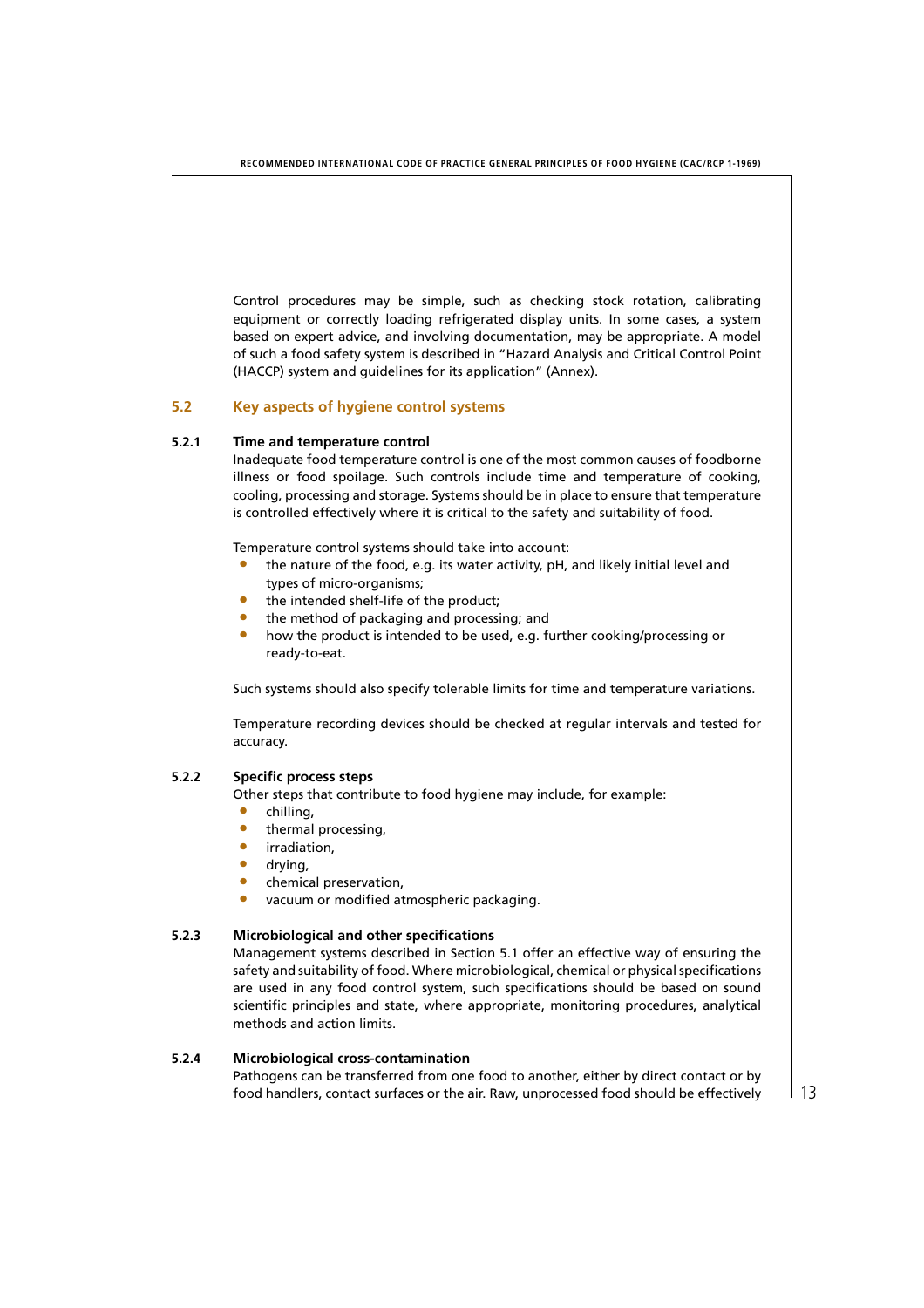separated, either physically or by time, from ready-to-eat foods, with effective intermediate cleaning and, where appropriate, disinfection.

Access to processing areas may need to be restricted or controlled. Where risks are particularly high, access to processing areas should be only via a changing facility. Personnel may need to be required to put on clean protective clothing, including footwear, and wash their hands before entering.

Surfaces, utensils, equipment, fixtures and fittings should be thoroughly cleaned and, where necessary, disinfected after raw food, particularly meat and poultry, has been handled or processed.

#### **5.2.5 Physical and chemical contamination**

Systems should be in place to prevent contamination of foods by foreign bodies such as glass or metal shards from machinery, dust, harmful fumes and unwanted chemicals. In manufacturing and processing, suitable detection or screening devices should be used where necessary.

#### **5.3 Incoming material requirements**

No raw material or ingredient should be accepted by an establishment if it is known to contain parasites, undesirable micro-organisms, pesticides, veterinary drugs or toxic, decomposed or extraneous substances that would not be reduced to an acceptable level by normal sorting and/or processing. Where appropriate, specifications for raw materials should be identified and applied.

Raw materials or ingredients should, where appropriate, be inspected and sorted before processing. Where necessary, laboratory tests should be made to establish fitness for use. Only sound, suitable raw materials or ingredients should be used.

Stocks of raw materials and ingredients should be subject to effective stock rotation.

#### **5.4 Packaging**

Packaging design and materials should provide adequate protection for products to minimize contamination, prevent damage and accommodate proper labelling. Packaging materials or gases where used must be non-toxic and not pose a threat to the safety and suitability of food under the specified conditions of storage and use. Where appropriate, reusable packaging should be suitably durable, easy to clean and, where necessary, disinfect.

#### **5.5 Water**

#### **5.5.1 In contact with food**

Only potable water should be used in food handling and processing, with the following exceptions:

for steam production, fire control and other similar purposes not connected with food; and

 $14$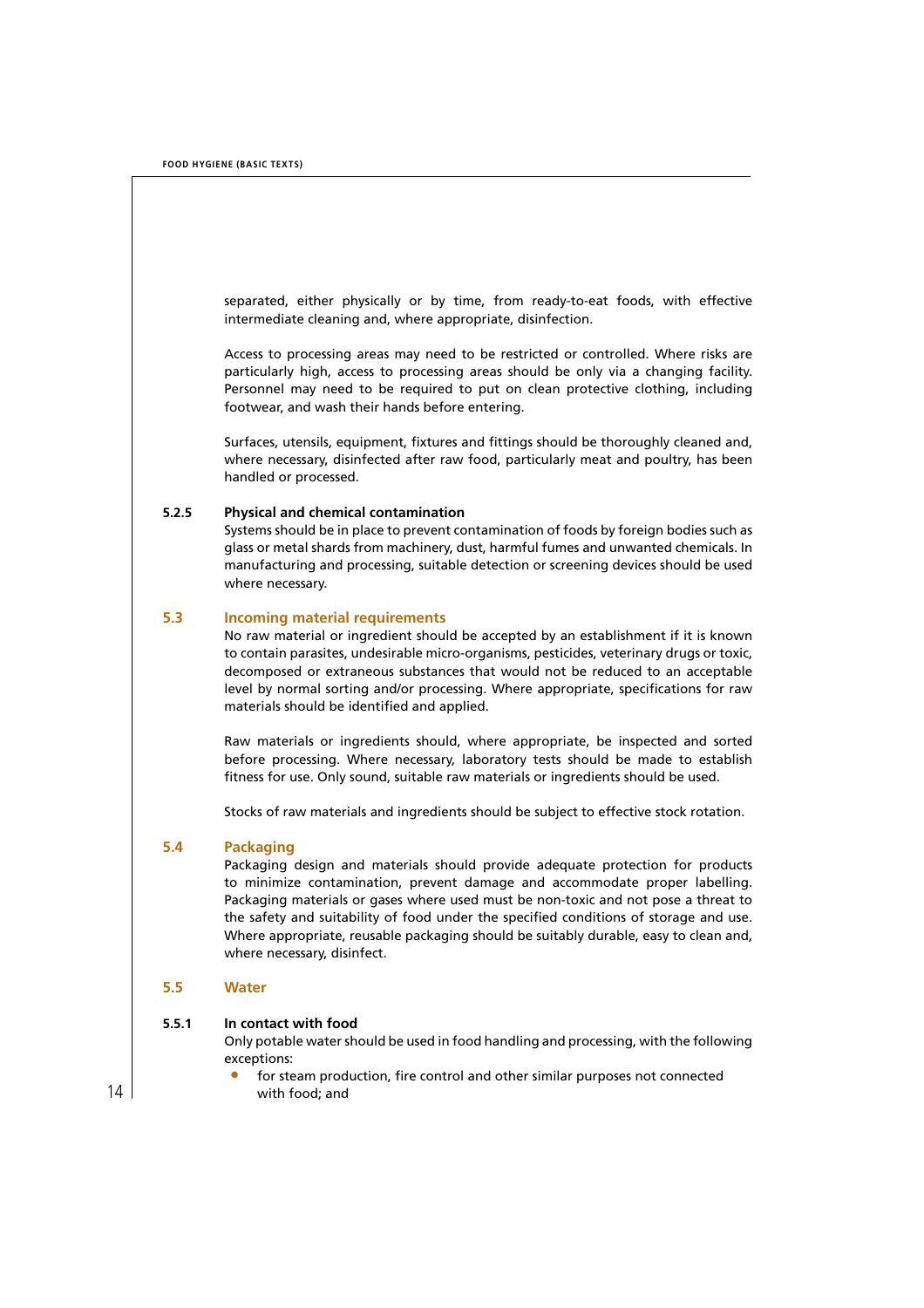in certain food processes, e.g. chilling, and in food handling areas, provided this does not constitute a hazard to the safety and suitability of food (e.g. the use of clean seawater).

Water recirculated for reuse should be treated and maintained in such a condition that no risk to the safety and suitability of food results from its use. The treatment process should be effectively monitored. Recirculated water that has received no further treatment and water recovered from processing of food by evaporation or drying may be used, provided its use does not constitute a risk to the safety and suitability of food.

#### **5.5.2 As an ingredient**

Potable water should be used wherever necessary to avoid food contamination.

#### **5.5.3 Ice and steam**

Ice should be made from water that complies with Section 4.4.1. Ice and steam should be produced, handled and stored to protect them from contamination.

Steam used in direct contact with food or food contact surfaces should not constitute a threat to the safety and suitability of food.

#### **5.6 Management and supervision**

The type of control and supervision needed will depend on the size of the business, the nature of its activities and the types of food involved. Managers and supervisors should have enough knowledge of food hygiene principles and practices to be able to judge potential risks, take appropriate preventive and corrective action, and ensure that effective monitoring and supervision takes place.

#### **5.7 Documentation and records**

Where necessary, appropriate records of processing, production and distribution should be kept and retained for a period that exceeds the shelf-life of the product. Documentation can enhance the credibility and effectiveness of the food safety control system.

#### **5.8 Recall procedures**

Managers should ensure effective procedures are in place to deal with any food safety hazard and to enable the complete, rapid recall of any implicated lot of the finished food from the market. Where a product has been withdrawn because of an immediate health hazard, other products that are produced under similar conditions, and which may present a similar hazard to public health, should be evaluated for safety and may need to be withdrawn. The need for public warnings should be considered.

Recalled products should be held under supervision until they are destroyed, used for purposes other than human consumption, determined to be safe for human consumption, or reprocessed in a manner to ensure their safety.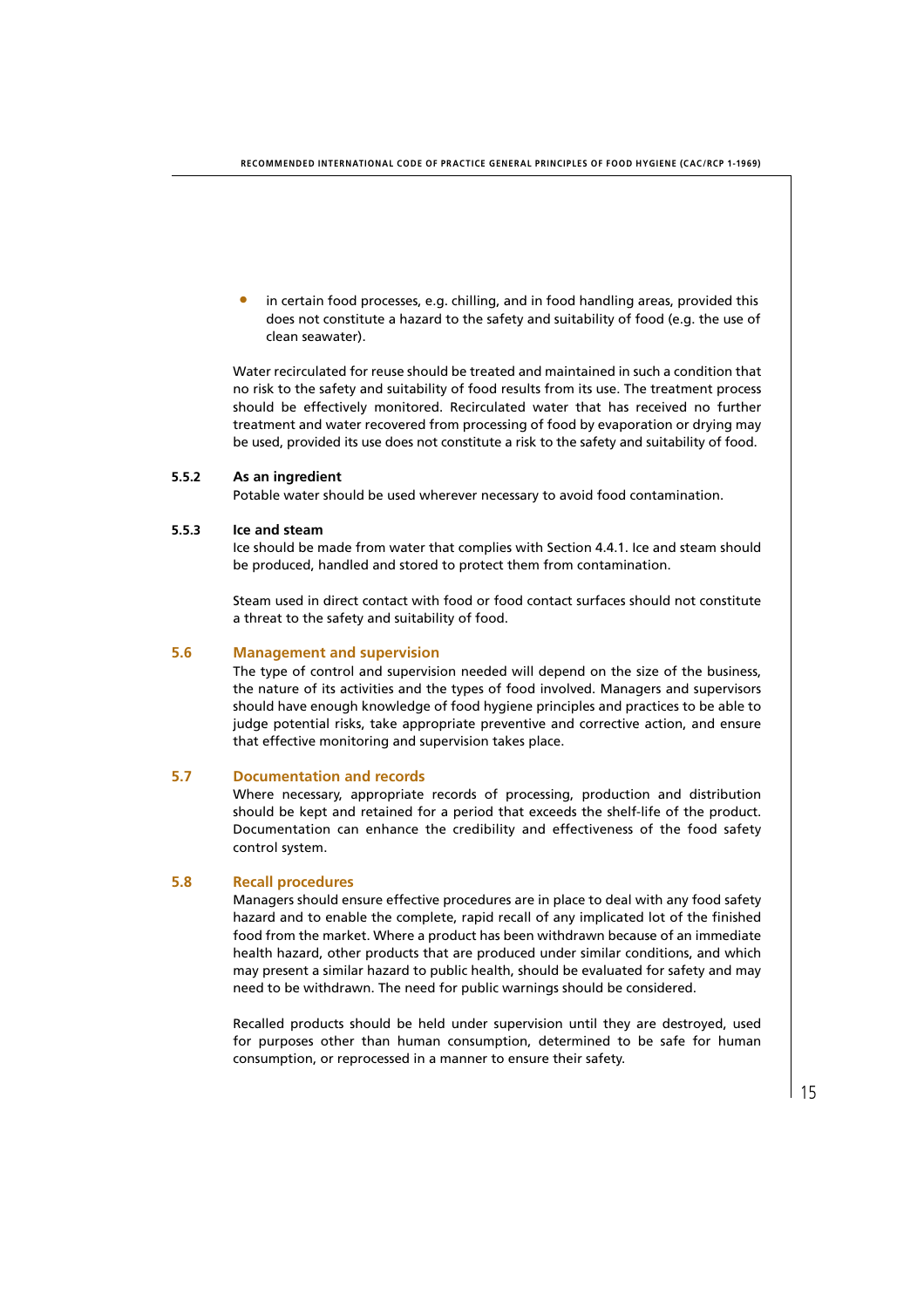#### **SECTION 6 – ESTABLISHMENT: MAINTENANCE AND SANITATION**

#### **OBJECTIVE:**

To establish effective systems to:

- $\bullet$  ensure adequate and appropriate maintenance and cleaning;
- $\bullet$  control pests;
- **•** manage waste; and
- **•** monitor effectiveness of maintenance and sanitation procedures.

#### **RATIONALE:**

To facilitate the continuing effective control of food hazards, pests and other agents likely to contaminate food.

#### **6.1 Maintenance and cleaning**

#### **6.1.1 General**

Establishments and equipment should be kept in an appropriate state of repair and condition to:

- $\bullet$  facilitate all sanitation procedures;<br> $\bullet$  function as intended particularly a
- function as intended, particularly at critical steps (see Section 5.1);<br>• prevent contamination of food e.g. from metal shards, flaking pla
- prevent contamination of food, e.g. from metal shards, flaking plaster, debris and chemicals.

Cleaning should remove food residues and dirt that may be a source of contamination. The necessary cleaning methods and materials will depend on the nature of the food business. Disinfection may be necessary after cleaning.

Cleaning chemicals should be handled and used carefully and in accordance with manufacturers' instructions and stored, where necessary, separated from food, in clearly identified containers to avoid the risk of contaminating food.

#### **6.1.2 Cleaning procedures and methods**

Cleaning can be carried out by the separate or the combined use of physical methods, such as heat, scrubbing, turbulent flow, vacuum cleaning or other methods that avoid the use of water, and chemical methods using detergents, alkalis or acids.

Cleaning procedures will involve, where appropriate:

- removing gross debris from surfaces;
- applying a detergent solution to loosen soil and bacterial film and hold them in solution or suspension;
- rinsing with water that complies with Section 4 to remove loosened soil and residues of detergent;
- dry cleaning or other appropriate methods for removing and collecting residues and debris; and

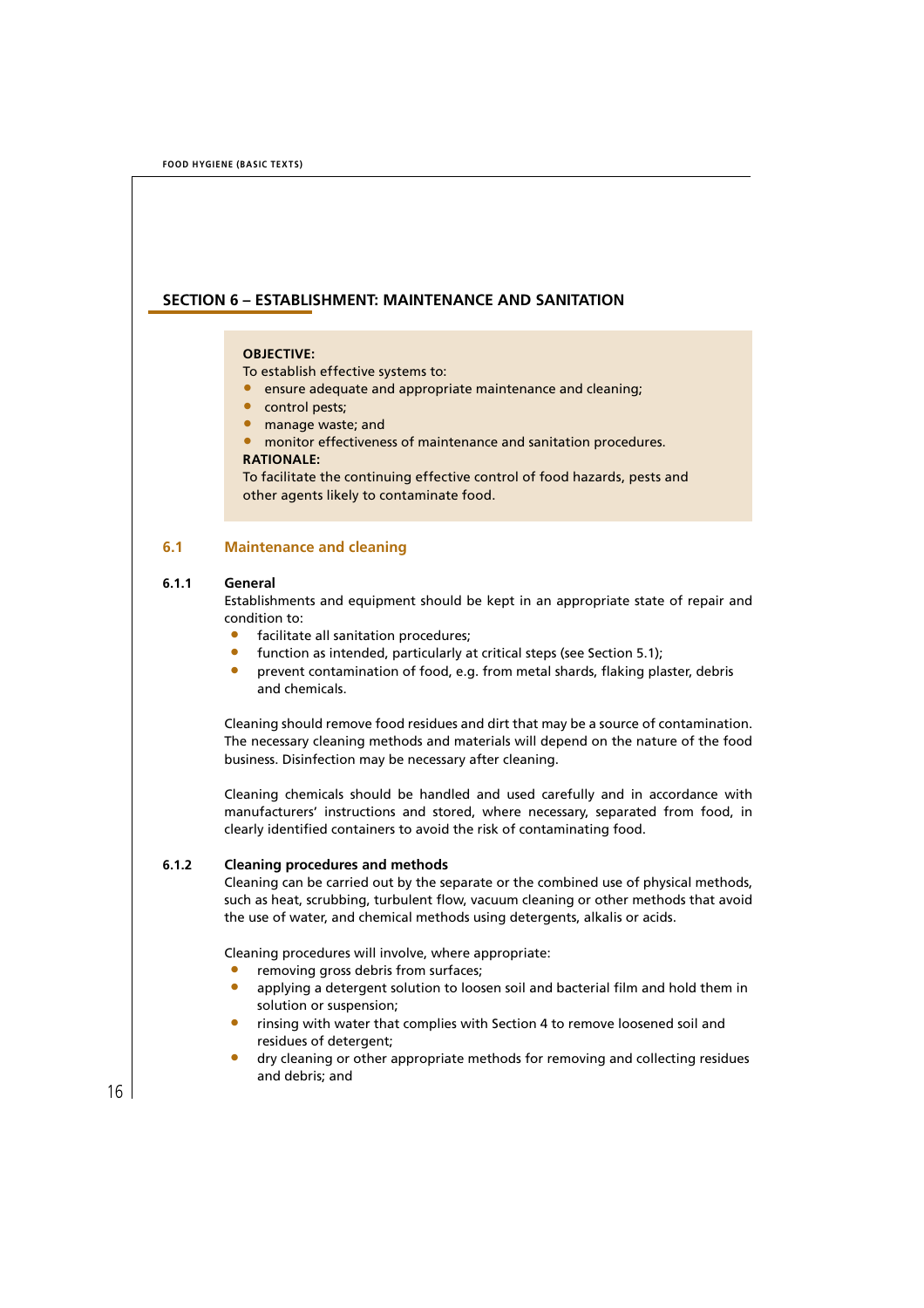• where necessary, disinfection with subsequent rinsing unless the manufacturers' instructions indicate on scientific basis that rinsing is not required.

#### **6.2 Cleaning programmes**

Cleaning and disinfection programmes should ensure that all parts of the establishment are appropriately clean, and should include the cleaning of cleaning equipment.

Cleaning and disinfection programmes should be continually and effectively monitored for their suitability and effectiveness and, where necessary, documented.

Where written cleaning programmes are used, they should specify:

- $\bullet$  areas, items of equipment and utensils to be cleaned;<br> $\bullet$  responsibility for particular tasks:
- responsibility for particular tasks;<br>• method and frequency of cleaning
- **the method and frequency of cleaning; and<br>
Proportior in a strangements**
- monitoring arrangements.

Where appropriate, programmes should be drawn up in consultation with relevant specialist expert advisors.

#### **6.3 Pest control systems**

#### **6.3.1 General**

Pests pose a major threat to the safety and suitability of food. Pest infestations can occur where there are breeding sites and a supply of food. Good hygiene practices should be employed to avoid creating an environment conducive to pests. Good sanitation, inspection of incoming materials and good monitoring can minimize the likelihood of infestation and thereby limit the need for pesticides.

#### **6.3.2 Preventing access**

Buildings should be kept in good repair and condition to prevent pest access and to eliminate potential breeding sites. Holes, drains and other places where pests are likely to gain access should be kept sealed. Wire mesh screens, for example on open windows, doors and ventilators, will reduce the problem of pest entry. Animals should, wherever possible, be excluded from the grounds of factories and food processing plants.

#### **6.3.3 Harbourage and infestation**

The availability of food and water encourages pest harbourage and infestation. Potential food sources should be stored in pest-proof containers and/or stacked above the ground and away from walls. Areas both inside and outside food premises should be kept clean. Where appropriate, refuse should be stored in covered, pest-proof containers.

#### **6.3.4 Monitoring and detection**

Establishments and surrounding areas should be regularly examined for evidence of infestation.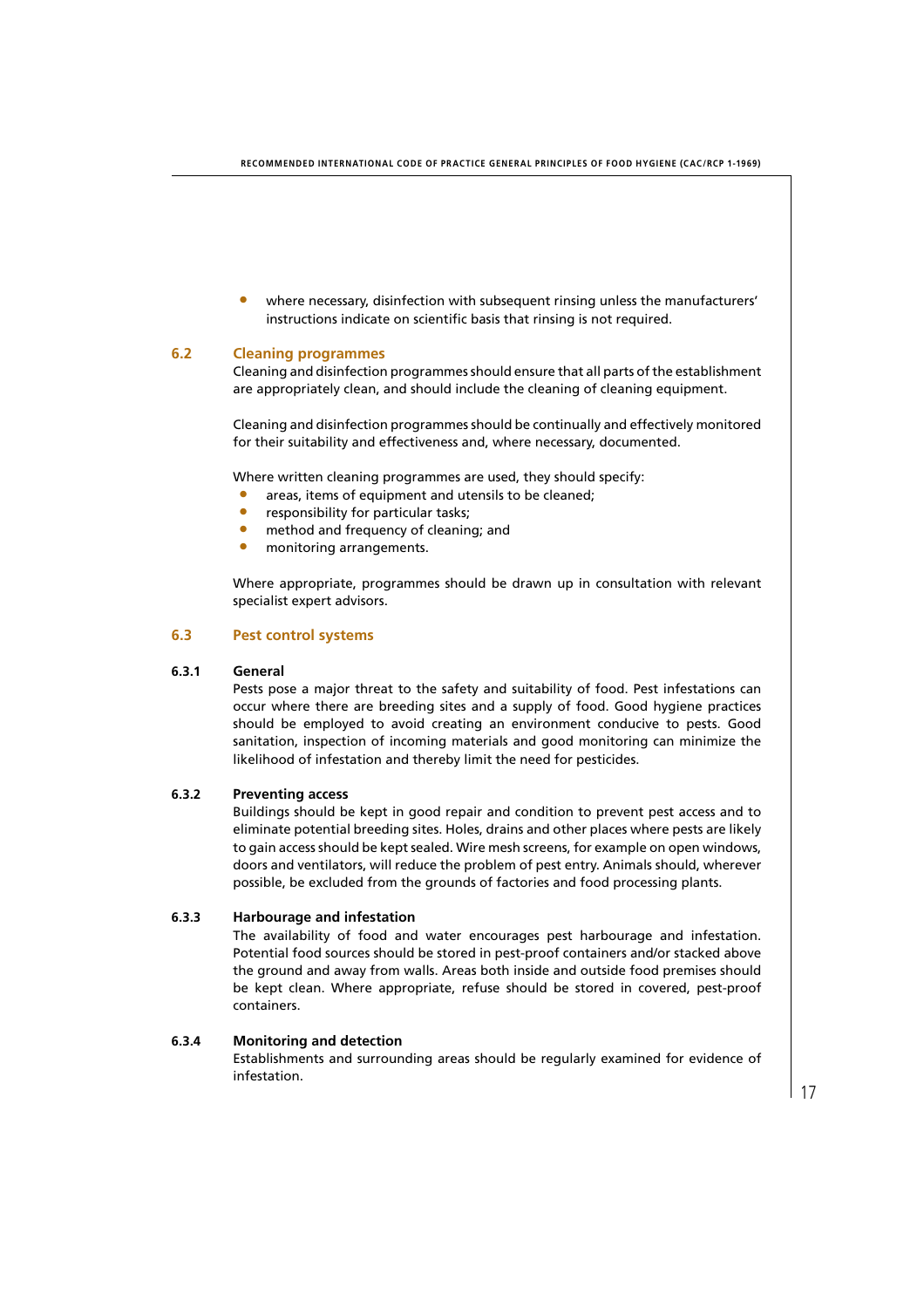#### **6.3.5 Eradication**

Pest infestations should be dealt with immediately and without adversely affecting food safety or suitability. Treatment with chemical, physical or biological agents should be carried out without posing a threat to the safety or suitability of food.

#### **6.4 Waste management**

Suitable provision must be made for the removal and storage of waste. Waste must not be allowed to accumulate in food handling, food storage and other working areas and the adjoining environment except so far as is unavoidable for the proper functioning of the business.

Waste stores must be kept appropriately clean.

#### **6.5 Monitoring effectiveness**

Sanitation systems should be monitored for effectiveness, periodically verified by means such as audit pre-operational inspections or, where appropriate, microbiological sampling of environment and food contact surfaces, and regularly reviewed and adapted to reflect changed circumstances.

#### **SECTION 7 – ESTABLISHMENT: PERSONAL HYGIENE**

#### **OBJECTIVES:**

To ensure that those who come directly or indirectly into contact with food are not likely to contaminate food by:

- maintaining an appropriate degree of personal cleanliness;
- behaving and operating in an appropriate manner.

#### **RATIONALE:**

People who do not maintain an appropriate degree of personal cleanliness, who have certain illnesses or conditions or who behave inappropriately can contaminate food and transmit illness to consumers.

#### **7.1 Health status**

People known, or suspected, to be suffering from, or to be a carrier of, a disease or illness likely to be transmitted through food should not be allowed to enter any food handling area if there is a likelihood of their contaminating food. Any person so affected should immediately report illness or symptoms of illness to the management.

Medical examination of a food handler should be carried out if clinically or epidemiologically indicated.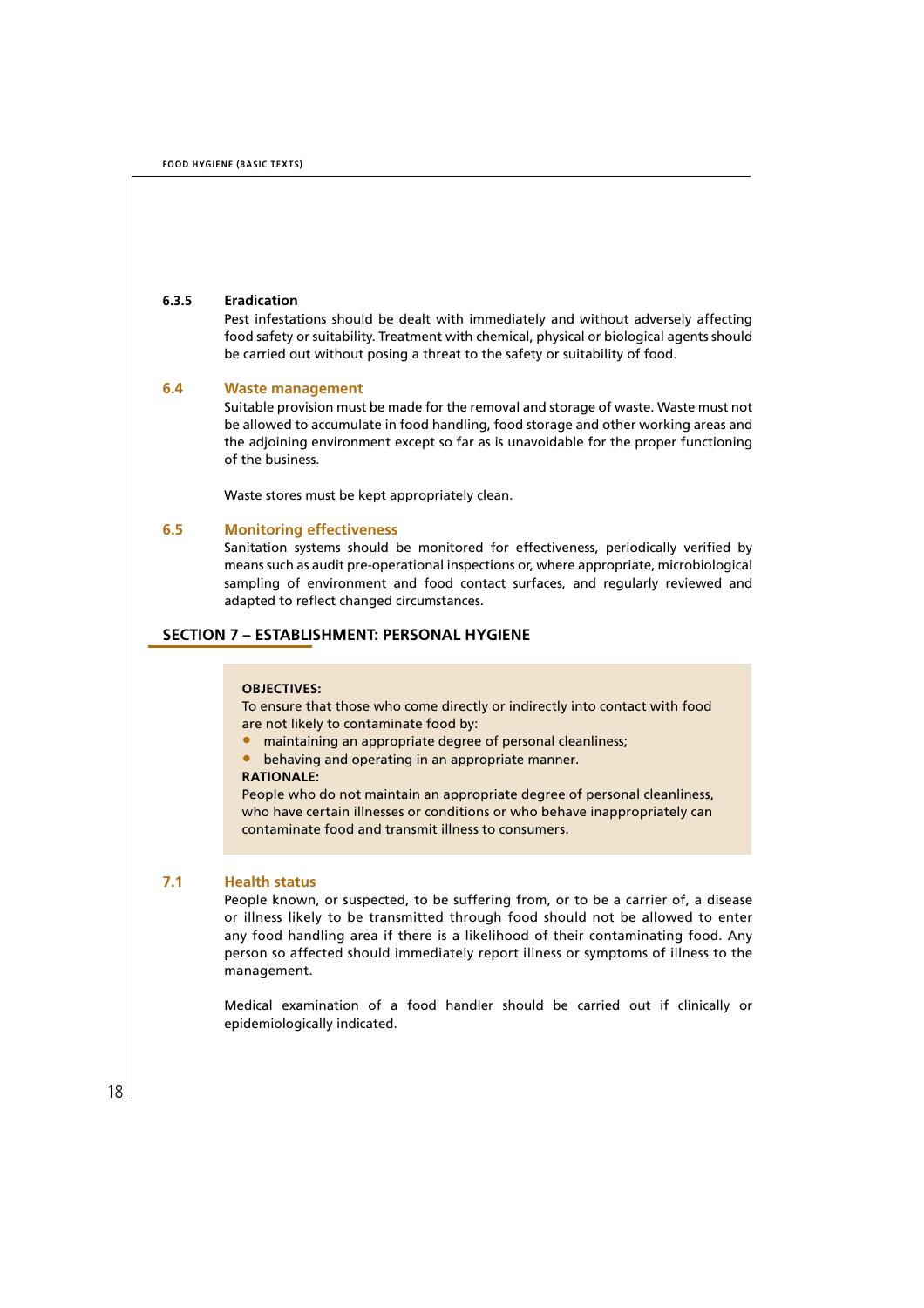#### **7.2 Illness and injuries**

Conditions that should be reported to management so that any need for medical examination and/or possible exclusion from food handling can be considered include:

- $\bullet$  jaundice;<br> $\bullet$  diarrhoea
- diarrhoea;<br>• vomiting:
- $\bullet$  vomiting;
- $\bullet$  fever;
- $\bullet$  sore throat with fever;<br> $\bullet$  wisibly infected skin less
- visibly infected skin lesions (boils, cuts, etc.);<br>• discharges from the ear eve or nose
- discharges from the ear, eye or nose.

#### **7.3 Personal cleanliness**

Food handlers should maintain a high degree of personal cleanliness and, where appropriate, wear suitable protective clothing, head covering and footwear. Cuts and wounds, where personnel are permitted to continue working, should be covered by suitable waterproof dressings.

Personnel should always wash their hands when personal cleanliness may affect food safety, for example:

- $\bullet$  at the start of food handling activities;<br> $\bullet$  immediately after using the toilet: and
- $\bullet$  immediately after using the toilet; and<br> $\bullet$  after bandling raw food or any contam
- after handling raw food or any contaminated material where this could result in contamination of other food items; they should avoid handling ready-to-eat food, where appropriate.

#### **7.4 Personal behaviour**

People engaged in food handling activities should refrain from behaviour that could result in contamination of food, for example:

- smoking;<br>• snitting;
- $\bullet$  spitting;
- $\bullet$  chewing or eating;
- sneezing or coughing over unprotected food.

Personal effects such as jewellery, watches, pins or other items should not be worn or brought into food handling areas if they pose a threat to the safety and suitability of food.

#### **7.5 Visitors**

Visitors to food manufacturing, processing or handling areas should, where appropriate, wear protective clothing and adhere to the other personal hygiene provisions in this section.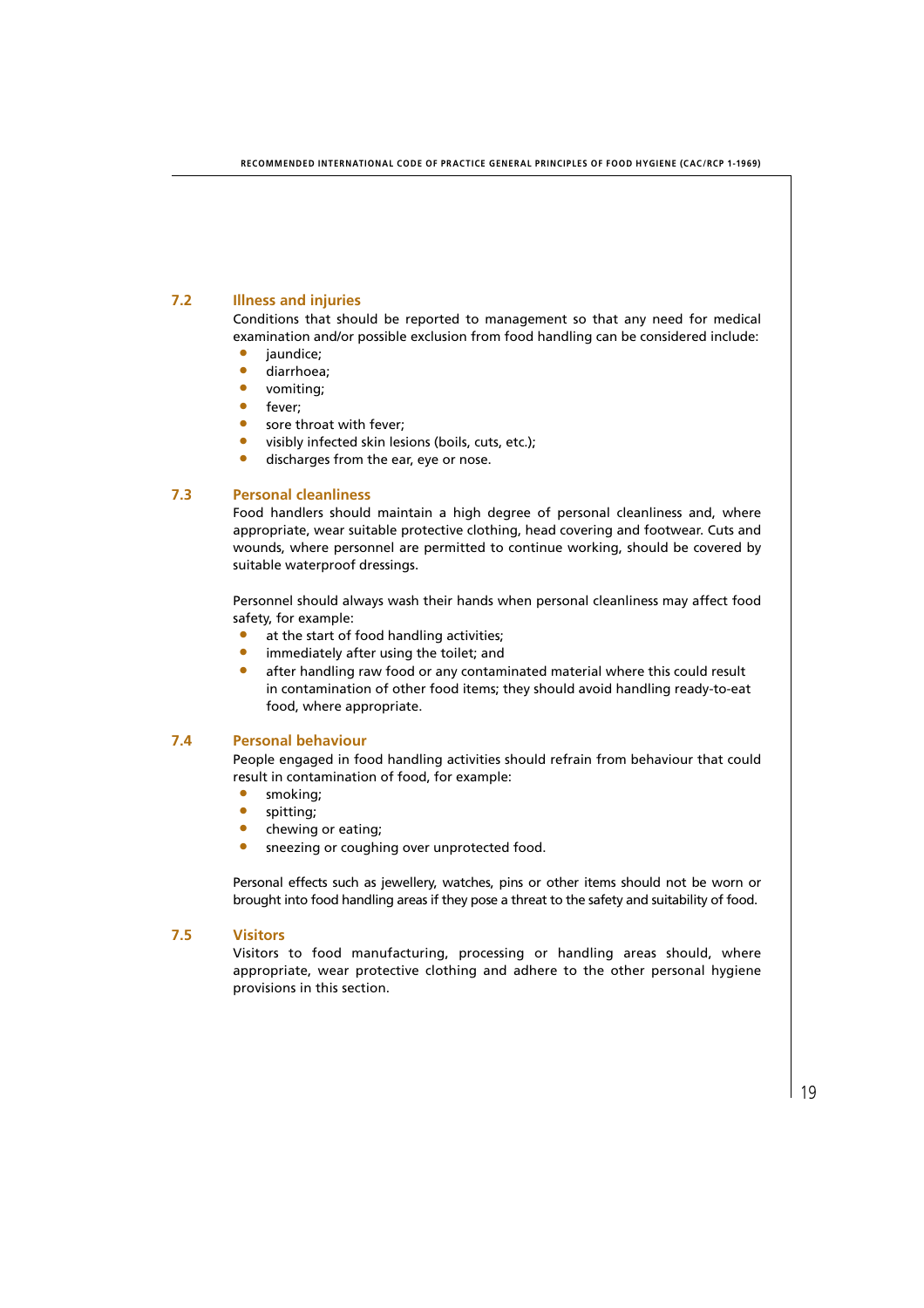#### **SECTION 8 – TRANSPORTATION**

#### **OBJECTIVES:**

Measures should be taken where necessary to:

- $\bullet$  protect food from potential sources of contamination:
- protect food from damage likely to render the food unsuitable for consumption; and
- provide an environment that effectively controls the growth of pathogenic or spoilage micro-organisms and the production of toxins in food.

#### **RATIONALE:**

Food may become contaminated, or may not reach its destination in a suitable condition for consumption, unless effective control measures are taken during transport, even where adequate hygiene control measures have been taken earlier in the food chain.

#### **8.1 General**

Food must be adequately protected during transport. The type of conveyances or containers required depends on the nature of the food and the conditions under which it has to be transported.

#### **8.2 Requirements**

Where necessary, conveyances and bulk containers should be designed and constructed so that they:

- do not contaminate foods or packaging;
- can be effectively cleaned and, where necessary, disinfected;
- permit effective separation of different foods or foods from non-food items where necessary during transport;
- provide effective protection from contamination, including dust and fumes;
- can effectively maintain the temperature, humidity, atmosphere and other conditions necessary to protect food from harmful or undesirable microbial growth and deterioration likely to render it unsuitable for consumption; and
- allow any necessary temperature, humidity and other conditions to be checked.

#### **8.3 Use and maintenance**

Conveyances and containers for transporting food should be kept in an appropriate state of cleanliness, repair and condition. Where the same conveyance or container is used for transporting different foods, or non-foods, effective cleaning and, where necessary, disinfection should take place between loads.

Where appropriate, particularly in bulk transport, containers and conveyances should be designated and marked for food use only and be used only for that purpose.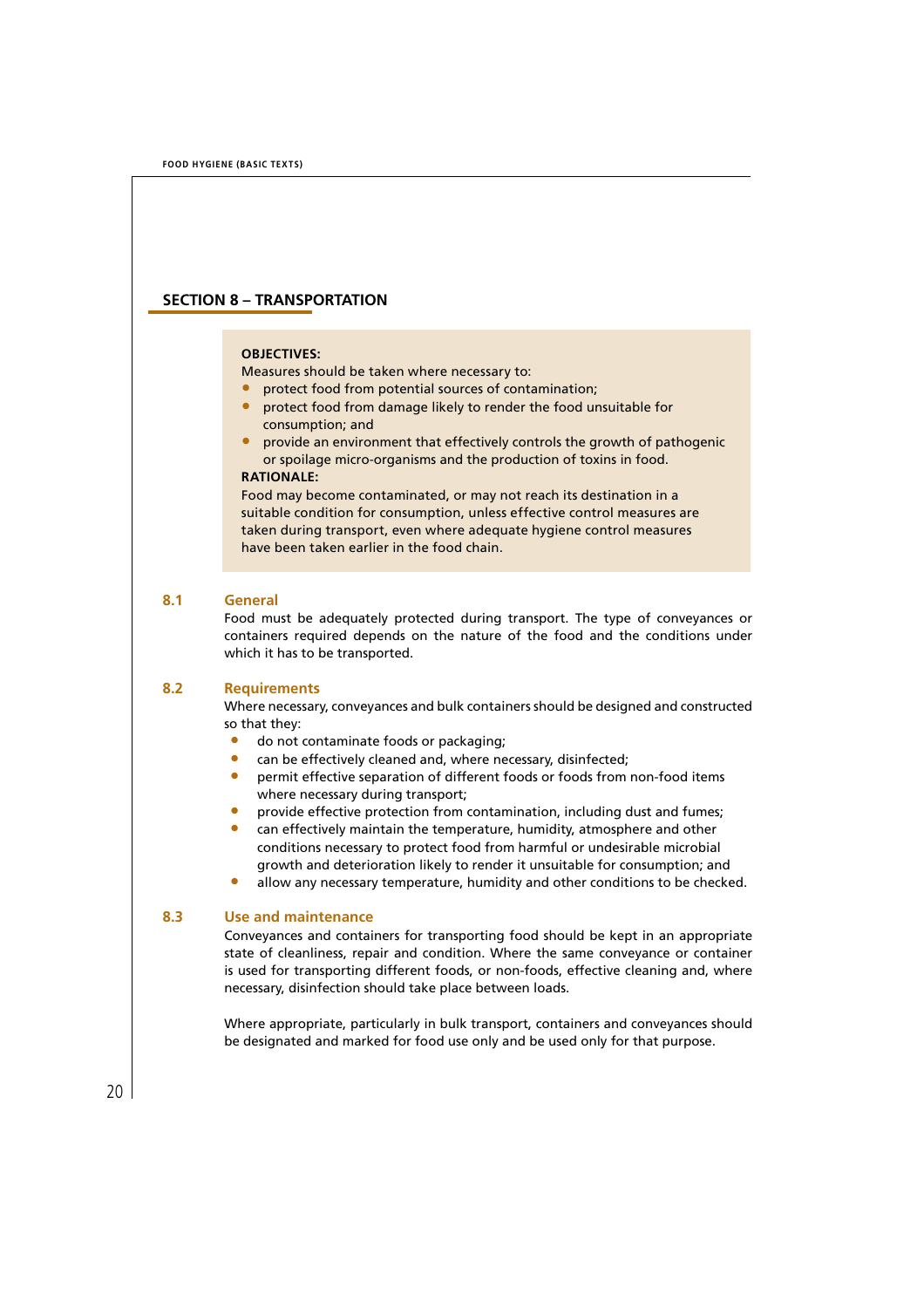#### **SECTION 9 – PRODUCT INFORMATION AND CONSUMER AWARENESS**

#### **OBJECTIVES:**

Products should bear appropriate information to ensure that:

- $\bullet$  adequate and accessible information is available to the next person in the food chain to enable them to handle, store, process, prepare and display the product safely and correctly;
- $\bullet$  the lot or batch can be easily identified and recalled if necessary.

Consumers should have enough knowledge of food hygiene to enable them to:

- understand the importance of product information;
- $\bullet$  make informed choices appropriate to the individual; and
- prevent contamination and growth or survival of foodborne pathogens by storing, preparing and using it correctly.

Information for industry or trade users should be clearly distinguishable from consumer information, particularly on food labels. **RATIONALE:**

Insufficient product information and/or inadequate knowledge of general food hygiene can lead to products being mishandled at later stages in the food chain. Such mishandling can result in illness or products becoming unsuitable for consumption, even where adequate hygiene control measures have been taken earlier in the food chain.

#### **9.1 Lot identification**

Lot identification is essential in product recall and also helps effective stock rotation. Each container of food should be permanently marked to identify the producer and the lot. *General Standard for the labelling of prepackaged foods* (CODEX STAN 1-1985) applies.

#### **9.2 Product information**

All food products should be accompanied by or bear adequate information to enable the next person in the food chain to handle, display, store and prepare and use the product safely and correctly.

#### **9.3 Labelling**

Prepackaged foods should be labelled with clear instructions to enable the next person in the food chain to handle, display, store and use the product safely. *General Standard for the labelling of prepackaged foods* (CODEX STAN 1-1985) applies.

#### **9.4 Consumer education**

Health education programmes should cover general food hygiene. Such programmes should enable consumers to understand the importance of any product information, follow any instructions accompanying products, and make informed choices. In particular, consumers should be informed of the relationship between time/temperature control and foodborne illness.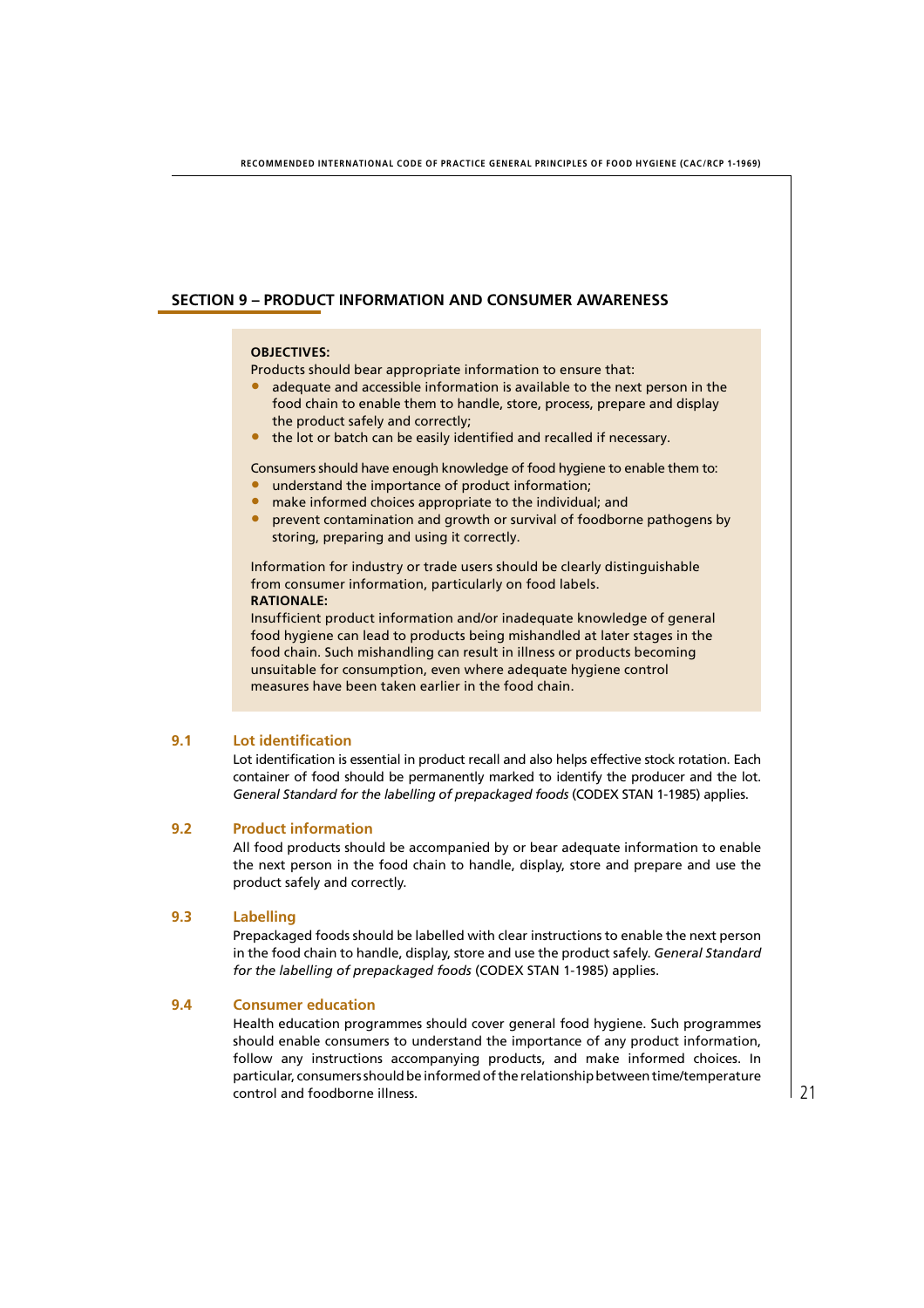#### **SECTION 10 – TRAINING**

#### **OBJECTIVE:**

Those engaged in food operations who come directly or indirectly into contact with food should be trained and/or instructed in food hygiene to a level appropriate to the operations they are to perform. **RATIONALE:**

Training is fundamentally important to any food hygiene system. Inadequate hygiene training and/or instruction and supervision of *all* people involved in food related activities pose a potential threat to the safety of food and its suitability for consumption.

#### **10.1 Awareness and responsibilities**

Food hygiene training is fundamentally important. All personnel should be aware of their role and responsibility in protecting food from contamination or deterioration. Food handlers should have the necessary knowledge and skills to enable them to handle food hygienically. Those who handle strong cleaning chemicals or other potentially hazardous chemicals should be instructed in safe handling techniques.

#### **10.2 Training programmes**

Factors to take into account in assessing the level of training required include:

- the nature of the food, in particular its ability to sustain growth of pathogenic or spoilage micro-organisms;
- the manner in which the food is handled and packed, including the probability of contamination;
- the extent and nature of processing or further preparation before final consumption;
- the conditions under which the food will be stored; and
- the expected length of time before consumption.

#### **10.3 Instruction and supervision**

Periodic assessments of the effectiveness of training and instruction programmes should be made, as well as routine supervision and checks to ensure that procedures are being carried out effectively.

Managers and supervisors of food processes should have the necessary knowledge of food hygiene principles and practices to be able to judge potential risks and take the necessary action to remedy deficiencies.

#### **10.4 Refresher training**

Training programmes should be routinely reviewed and updated where necessary. Systems should be in place to ensure that food handlers remain aware of all procedures necessary to maintain the safety and suitability of food.

 $22$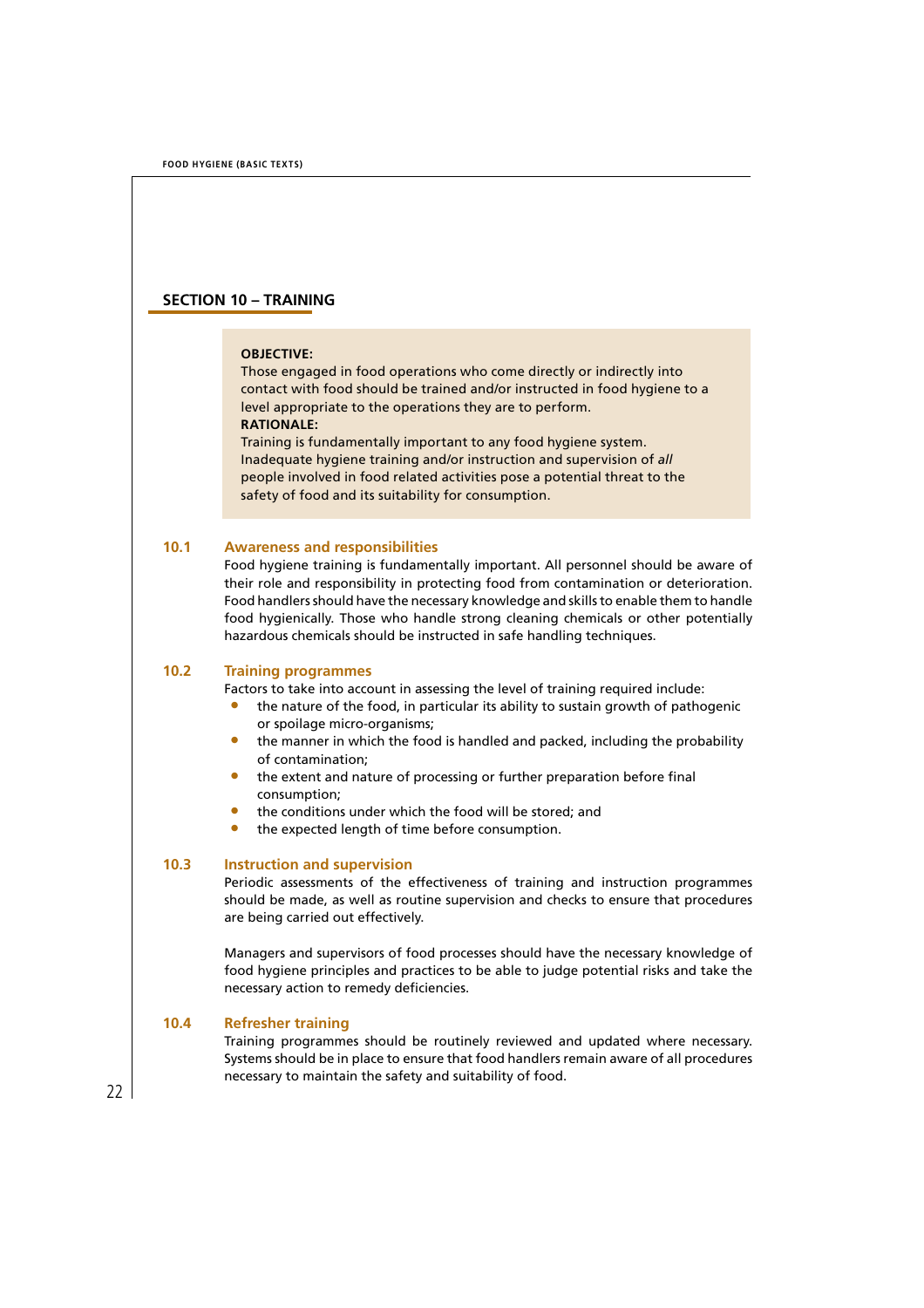### **ANNEX**

### HAZARD ANALYSIS AND CRITICAL CONTROL POINT (HACCP) SYSTEM AND GUIDELINES FOR ITS APPLICATION

#### **Annex to CAC/RCP 1-1969**

#### **PREAMBLE**

The first section of this document sets out the principles of the Hazard Analysis and Critical Control Point (HACCP) system adopted by the Codex Alimentarius Commission. The second section provides general guidance for the application of the system while recognizing that the details of application may vary depending on the circumstances of the food operation.**<sup>1</sup>**

The HACCP system, which is science-based and systematic, identifies specific hazards and measures for their control to ensure the safety of food. HACCP is a tool to assess hazards and establish control systems that focus on prevention rather than relying mainly on end-product testing. Any HACCP system is capable of accommodating change, such as advances in equipment design, processing procedures or technological developments.

HACCP can be applied throughout the food chain from primary production to final consumption and its implementation should be guided by scientific evidence of risks to human health. As well as enhancing food safety, implementation of HACCP can provide other significant benefits. In addition, the application of HACCP systems can aid inspection by regulatory authorities and promote international trade by increasing confidence in food safety.

The successful application of HACCP requires the full commitment and involvement of management and the workforce. It also requires a multidisciplinary approach; this multidisciplinary approach should include, where appropriate, expertise in agronomy, veterinary health, production, microbiology, medicine, public health, food technology, environmental health, chemistry and engineering, according to the particular study. The application of HACCP is compatible with the implementation of quality management systems, such as the ISO 9000 series, and is the system of choice in the management of food safety within such systems.

While the application of HACCP to food safety is considered here, the concept can be applied to other aspects of food quality.

<sup>&</sup>lt;sup>1</sup> The principles of the HACCP system set the basis for the requirements for the application of HACCP, while the guidelines for the application provide general guidance for practical application.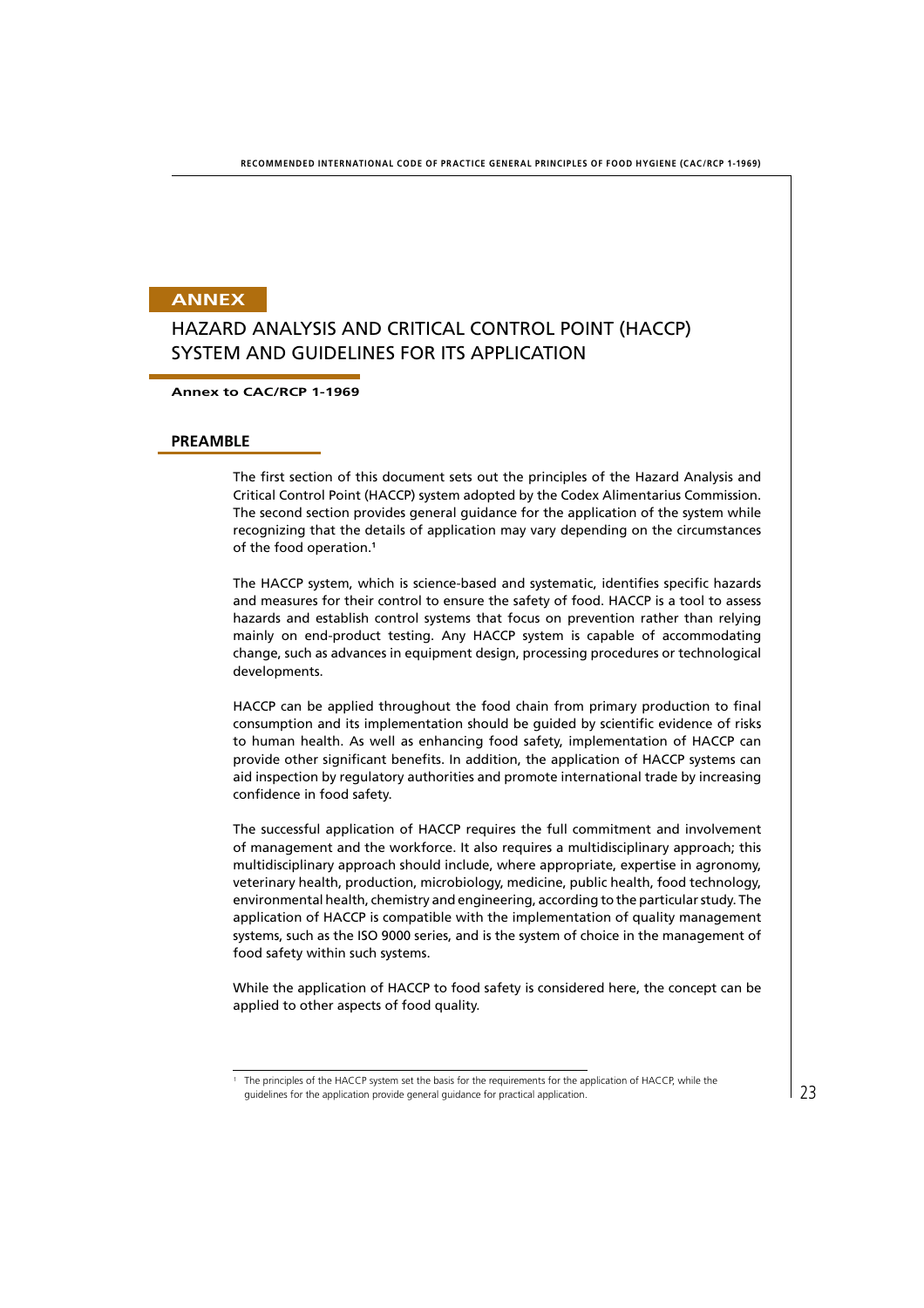#### **DEFINITIONS**

- *Control (verb)* To take all necessary actions to ensure and maintain compliance with criteria established in the HACCP plan.
- *Control (noun)* The state wherein correct procedures are being followed and criteria are being met.
- *Control measure* Any action and activity that can be used to prevent or eliminate a food safety hazard or reduce it to an acceptable level.
- *Corrective action* Any action to be taken when the results of monitoring at the CCP indicate a loss of control.
- *Critical Control Point (CCP)* A step at which control can be applied and is essential to prevent or eliminate a food safety hazard or reduce it to an acceptable level.

*Critical limit* A criterion that separates acceptability from unacceptability.

- *Deviation* Failure to meet a critical limit.
- *Flow diagram* A systematic representation of the sequence of steps or operations used in the production or manufacture of a particular food item.
- *HACCP* A system that identifies, evaluates and controls hazards that are significant for food safety.
- *HACCP plan* A document prepared in accordance with the principles of HACCP to ensure control of hazards that are significant for food safety in the segment of the food chain under consideration.
- *Hazard* A biological, chemical or physical agent in, or condition of, food with the potential to cause an adverse health effect.
- *Hazard analysis* The process of collecting and evaluating information on hazards and conditions leading to their presence to decide which are significant for food safety and therefore should be addressed in the HACCP plan.
- *Monitoring* The act of conducting a planned sequence of observations or measurements of control parameters to assess whether a CCP is under control.
- *Step* A point, procedure, operation or stage in the food chain, including raw materials, from primary production to final consumption.
- *Validation* Obtaining evidence that the elements of the HACCP plan are effective.
- *Verification* The application of methods, procedures, tests and other evaluations, in addition to monitoring, to determine compliance with the HACCP plan.

#### **PRINCIPLES OF THE HACCP SYSTEM**

The HACCP system consists of the following seven principles:

#### **PRINCIPLE 1**

Conduct a hazard analysis.

#### **PRINCIPLE 2**

Determine the Critical Control Points (CCPs).

#### **PRINCIPLE 3**

Establish critical limit(s).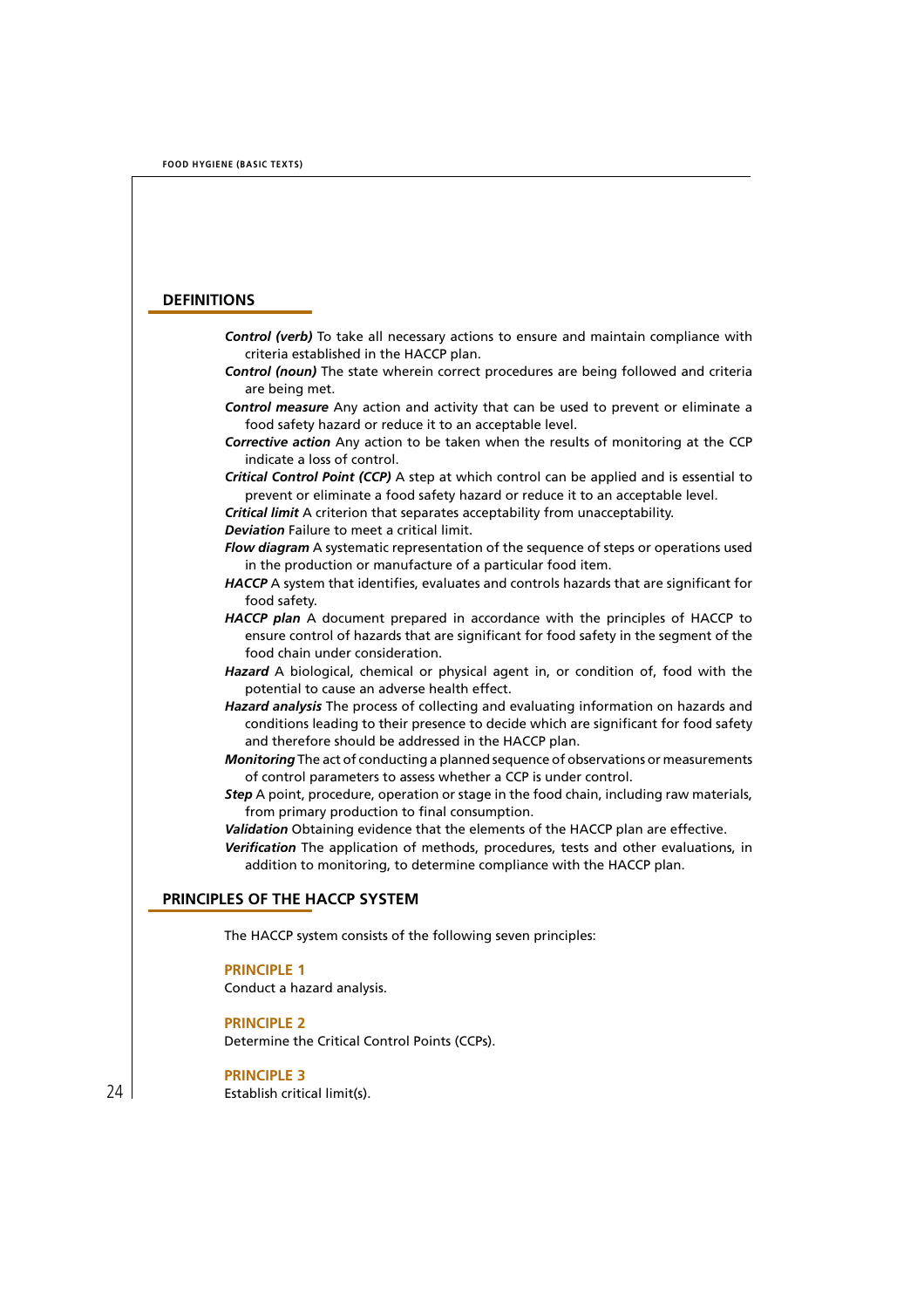#### **PRINCIPLE 4**

Establish a system to monitor control of the CCP.

#### **PRINCIPLE 5**

Establish the corrective action to be taken when monitoring indicates that a particular CCP is not under control.

#### **PRINCIPLE 6**

Establish procedures for verification to confirm that the HACCP system is working effectively.

#### **PRINCIPLE 7**

Establish documentation concerning all procedures and records appropriate to these principles and their application.

#### **GUIDELINES FOR THE APPLICATION OF THE HACCP SYSTEM**

#### **INTRODUCTION**

Prior to application of HACCP to any sector of the food chain, that sector should have in place prerequisite programmes such as good hygienic practices according to the *Recommended International Code of Practice – General Principles of food hygiene*, the appropriate Codex Codes of practice, and appropriate food safety requirements. These prerequisite programmes to HACCP, including training, should be well established, fully operational and verified in order to facilitate the successful application and implementation of the HACCP system.

For all types of food business, management awareness and commitment is necessary for implementation of an effective HACCP system. The effectiveness will also rely upon management and employees having the appropriate HACCP knowledge and skills.

During hazard identification, evaluation and subsequent operations in designing and applying HACCP systems, consideration must be given to the impact of raw materials, ingredients, food manufacturing practices, role of manufacturing processes to control hazards, likely end use of the product, categories of consumers of concern, and epidemiological evidence relative to food safety.

The intent of the HACCP system is to focus control at CCPs. Redesign of the operation should be considered if a hazard that must be controlled is identified but no CCPs are found.

HACCP should be applied to each specific operation separately. CCPs identified in any given example in any Codex Code of hygienic practice might not be the only ones identified for a specific application or might be of a different nature. The HACCP application should be reviewed and necessary changes made when any modification is made in the product, process or any step.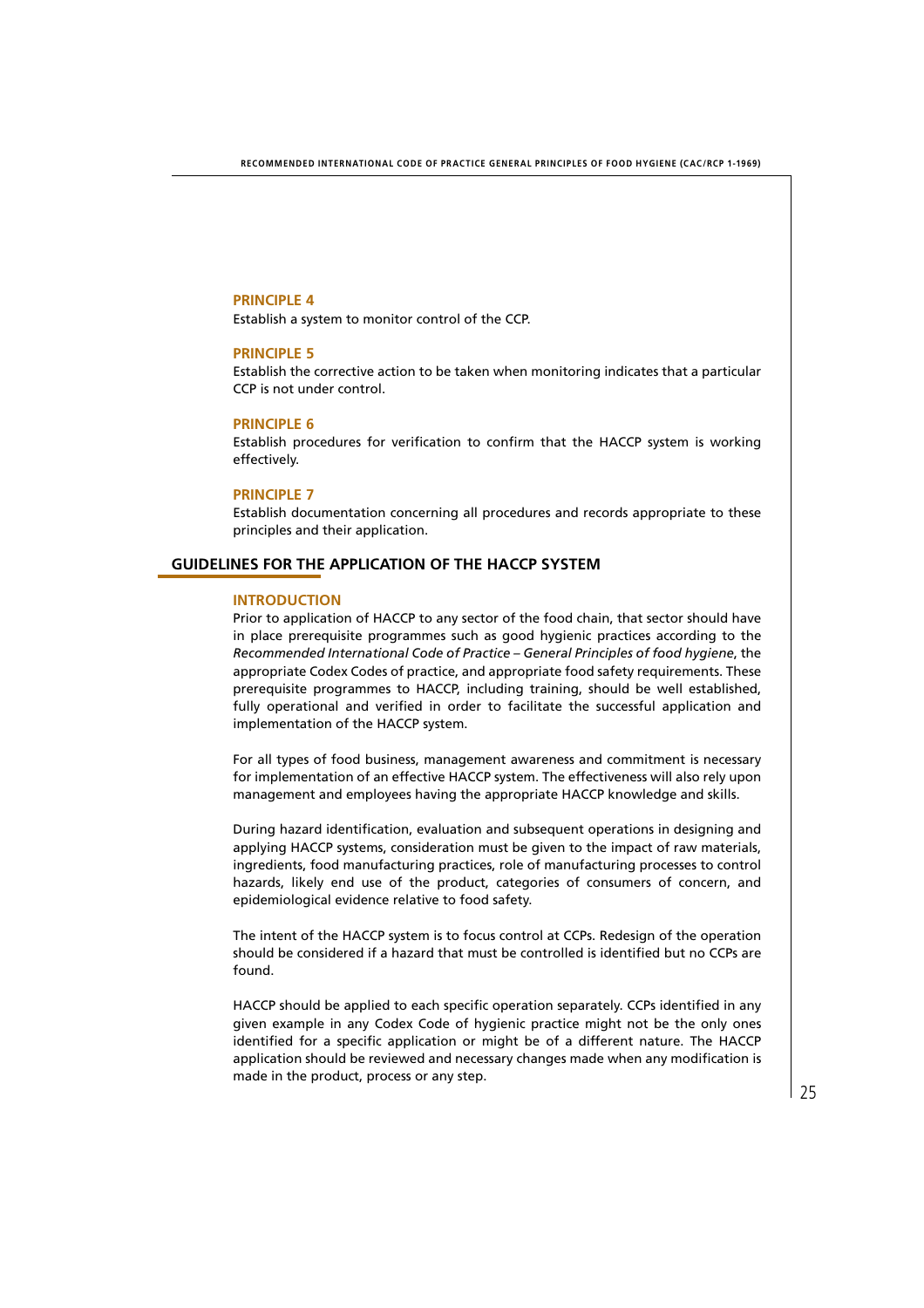The application of the HACCP principles should be the responsibility of each individual business. However, it is recognized by governments and businesses that there may be obstacles that hinder the effective application of the HACCP principles by individual businesses. This is particularly relevant in small and/or less-developed businesses. While it is recognized that, when applying HACCP, flexibility appropriate to the business is important, all seven principles must be applied in the HACCP system. This flexibility should take into account the nature and size of the operation, including the human and financial resources, infrastructure, processes, knowledge and practical constraints.

Small and/or less-developed businesses do not always have the resources and the necessary expertise on-site for the development and implementation of an effective HACCP plan. In such situations, expert advice should be obtained from other sources, which may include: trade and industry associations, independent experts and regulatory authorities. HACCP literature and especially sector-specific HACCP guides can be valuable. HACCP guidance developed by experts relevant to the process or type of operation may provide a useful tool for businesses in designing and implementing the HACCP plan. Where businesses are using expertly developed HACCP guidance, it is essential that it is specific to the foods and/or processes under consideration. More detailed information on the obstacles in implementing HACCP, particularly in reference to small and/or less-developed businesses, and recommendations in resolving these obstacles, can be found in *Obstacles to the application of HACCP, particularly in small and less-developed businesses, and approaches to overcome them* (document in preparation by FAO/WHO).

The efficacy of any HACCP system will nevertheless rely on management and employees having the appropriate HACCP knowledge and skills. Therefore, ongoing training is necessary for all levels of employees and managers, as appropriate*.*

#### **APPLICATION**

The application of HACCP principles consists of the following tasks as identified in the Logic Sequence for Application of HACCP (Figure 1).

#### **1. Assemble HACCP team**

The food operation should ensure that the appropriate product-specific knowledge and expertise is available for the development of an effective HACCP plan. Optimally, this may be accomplished by assembling a multidisciplinary team. Where such expertise is not available on-site, expert advice should be obtained from other sources, such as trade and industry associations, independent experts, regulatory authorities, HACCP literature and HACCP guidance (including sector-specific HACCP guides). It may be possible that a well-trained individual with access to such guidance is able to implement HACCP in-house. The scope of the HACCP plan should be identified. The scope should describe which segment of the food chain is involved and the general classes of hazards to be addressed (e.g. Does it cover all classes of hazards or only selected classes?).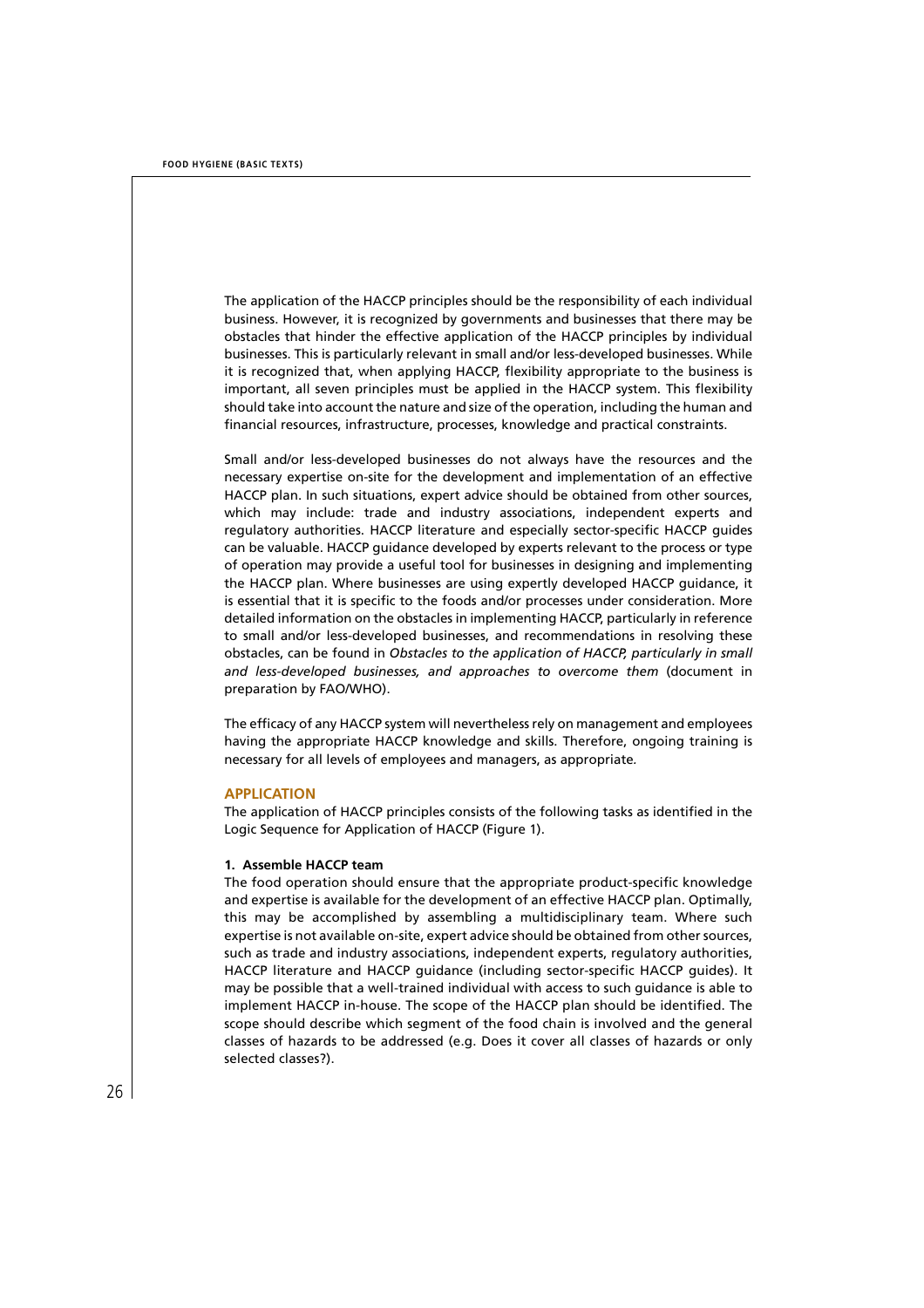#### **2. Describe product**

A full description of the product should be drawn up, including relevant safety information such as: composition, physical/chemical structure (including  $A_{\alpha}$ , pH, etc.), microcidal/static treatments (heat-treatment, freezing, brining, smoking, etc.), packaging, durability, storage conditions and method of distribution. Within businesses with multiple products, for example, catering operations, it may be effective to group products with similar characteristics or processing steps for the purpose of development of the HACCP plan.

#### **3. Identify intended use**

The intended use should be based on the expected uses of the product by the end user or consumer. In specific cases, vulnerable groups of the population, e.g. institutional feeding, may have to be considered.

#### **4. Construct flow diagram**

The flow diagram should be constructed by the HACCP team (see also "Assemble HACCP team" above). The flow diagram should cover all steps in the operation for a specific product. The same flow diagram may be used for a number of products that are manufactured using similar processing steps*.* When applying HACCP to a given operation, consideration should be given to steps preceding and following the specified operation.

#### **5. On-site confirmation of flow diagram**

Steps must be taken to confirm the processing operation against the flow diagram during all stages and hours of operation and amend the flow diagram where appropriate. The confirmation of the flow diagram should be performed by a person or persons with sufficient knowledge of the processing operation.

#### **6. List all potential hazards associated with each step, conduct a hazard analysis, and consider any measures to control identified hazards (see Principle 1)**

The HACCP team (see "assemble HACCP team" above) should list all of the hazards that may be reasonably expected to occur at each step according to the scope from primary production, processing, manufacture and distribution until the point of consumption.

The HACCP team (see "assemble HACCP team") should next conduct a hazard analysis to identify for the HACCP plan which hazards are of such a nature that their elimination or reduction to acceptable levels is essential to the production of a safe food.

In conducting the hazard analysis, wherever possible, the following should be included:

- $\bullet$  the likely occurrence of hazards and severity of their adverse health effects;<br>the qualitative and/or quantitative evaluation of the presence of hazards
- the qualitative and/or quantitative evaluation of the presence of hazards;
- $\bullet$  survival or multiplication of micro-organisms of concern;
- production or persistence in foods of toxins, chemicals or physical agents; and<br>• conditions loading to the above
- conditions leading to the above.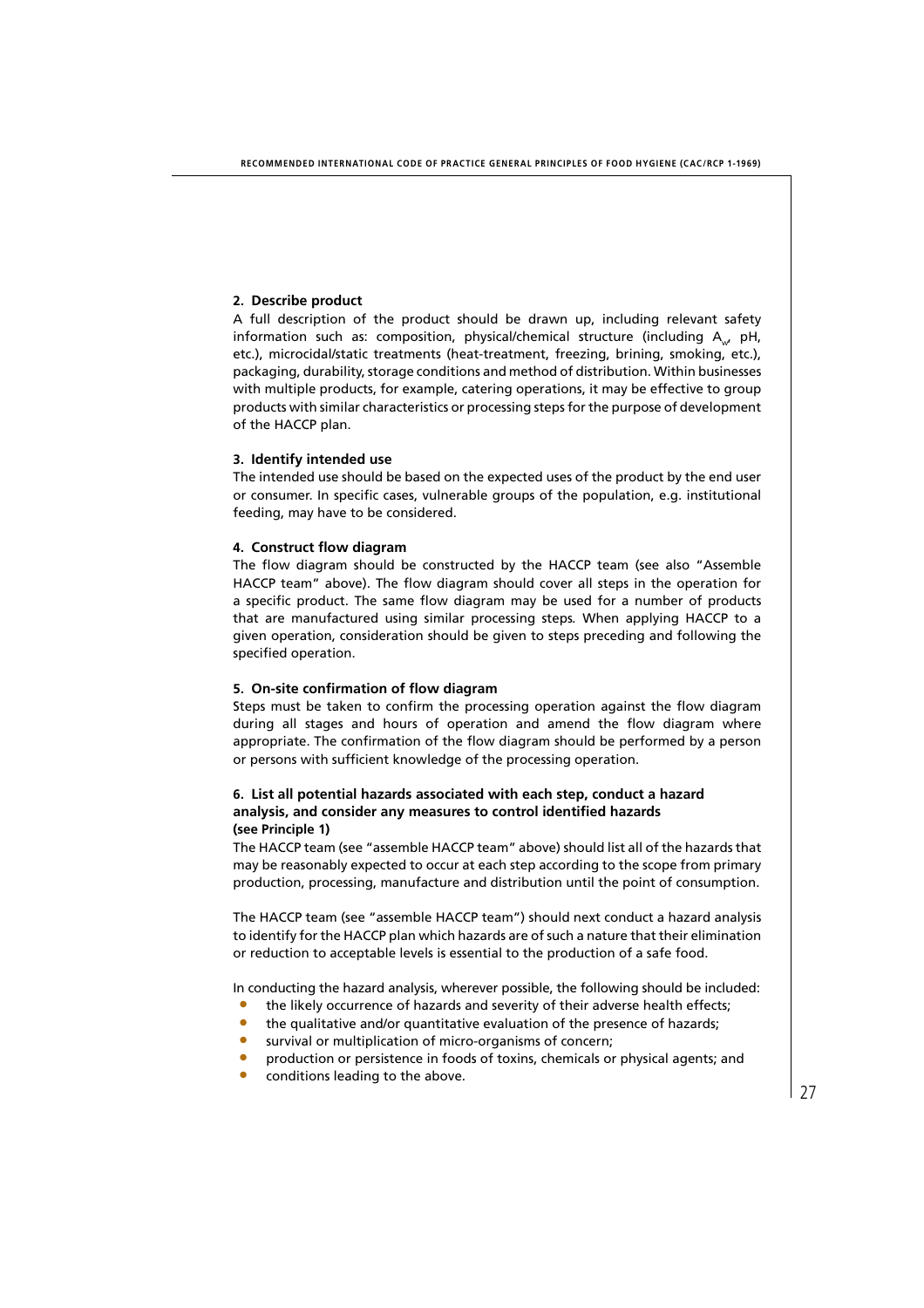Consideration should be given to what control measures, if any exist, can be applied to each hazard.

More than one control measure may be required to control a specific hazard(s) and more than one hazard may be controlled by a specified control measure.

### **7. Determine CCPs**

#### **(see Principle 2)2**

There may be more than one CCP at which control is applied to address the same hazard. The determination of a CCP in the HACCP system can be facilitated by the application of a decision tree (e.g. Figure 2), which indicates a logic reasoning approach. Application of a decision tree should be flexible, given whether the operation is for production, slaughter, processing, storage, distribution or other. It should be used for guidance when determining CCPs. This example of a decision tree may not be applicable to all situations. Other approaches may be used. Training in the application of the decision tree is recommended.

If a hazard has been identified at a step where control is necessary for safety, and no control measure exists at that step, or any other, then the product or process should be modified at that step, or at any earlier or later stage, to include a control measure.

#### **8. Establish critical limits for each CCP (see Principle 3)**

Critical limits must be specified and validated for each CCP. In some cases, more than one critical limit will be elaborated at a particular step. Criteria often used include measurements of temperature, time, moisture level, pH,  $A_{w}$ , available chlorine, and sensory parameters such as visual appearance and texture.

Where HACCP guidance developed by experts has been used to establish the critical limits, care should be taken to ensure that these limits fully apply to the specific operation, product or groups of products under consideration. These critical limits should be measurable.

#### **9. Establish a monitoring system for each CCP (see Principle 4)**

Monitoring is the scheduled measurement or observation of a CCP relative to its critical limits. The monitoring procedures must be able to detect loss of control at the CCP. Further, monitoring should ideally provide this information in time to make adjustments to ensure control of the process to prevent violating the critical limits. Where possible, process adjustments should be made when monitoring results indicate a trend towards loss of control at a CCP. The adjustments should be taken before a deviation occurs. Data derived from monitoring must be evaluated by a designated

<sup>2</sup> Since the publication of the decision tree by Codex, its use has been implemented many times for training purposes. In many instances, while this tree has been useful to explain the logic and depth of understanding needed to determine CCPs, it is not specific to all food operations, e.g. slaughter, and therefore it should be used in conjunction with professional judgement, and modified in some cases.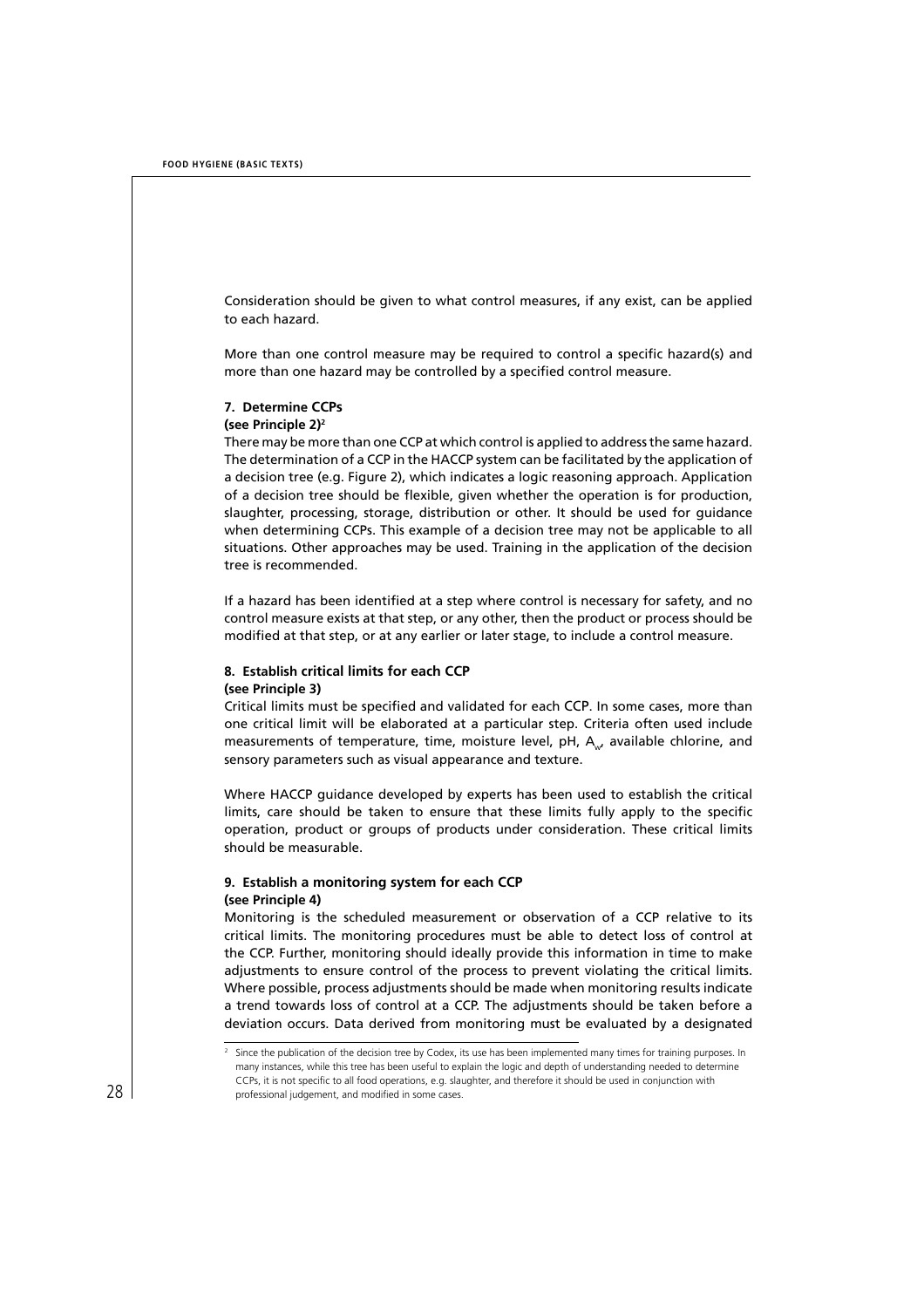person with knowledge and authority to carry out corrective actions when indicated. If monitoring is not continuous, then the amount or frequency of monitoring must be sufficient to guarantee the CCP is in control. Most monitoring procedures for CCPs will need to be done rapidly because they relate to online processes and there will not be time for lengthy analytical testing. Physical and chemical measurements are often preferred to microbiological testing because they may be done rapidly and can often indicate the microbiological control of the product.

All records and documents associated with monitoring CCPs must be signed by the person(s) doing the monitoring and by a responsible reviewing official(s) of the company.

# **10. Establish corrective actions**

#### **(see Principle 5)**

Specific corrective actions must be developed for each CCP in the HACCP system in order to deal with deviations when they occur.

The actions must ensure that the CCP has been brought under control. Actions taken must also include proper disposition of the affected product. Deviation and product disposition procedures must be documented in the HACCP record-keeping.

# **11. Establish verification procedures**

### **(see Principle 6)**

Establish procedures for verification. Verification and auditing methods, procedures and tests, including random sampling and analysis, can be used to determine if the HACCP system is working correctly. The frequency of verification should be sufficient to confirm that the HACCP system is working effectively.

Verification should be carried out by someone other than the person who is responsible for performing the monitoring and corrective actions. Where certain verification activities cannot be performed in-house, verification should be performed on behalf of the business by external experts or qualified third parties.

Examples of verification activities include:

- review of the HACCP system and plan and its records;<br>• review of deviations and product dispositions;
- $\bullet$  review of deviations and product dispositions;<br> $\bullet$  confirmation that CCBs are kent under centrel
- confirmation that CCPs are kept under control.

Where possible, validation activities should include actions to confirm the efficacy of all elements of the HACCP system.

## **12. Establish documentation and record-keeping (see Principle 7)**

Efficient and accurate record-keeping is essential to the application of an HACCP system. HACCP procedures should be documented. Documentation and record-keeping should be appropriate to the nature and size of the operation and sufficient to assist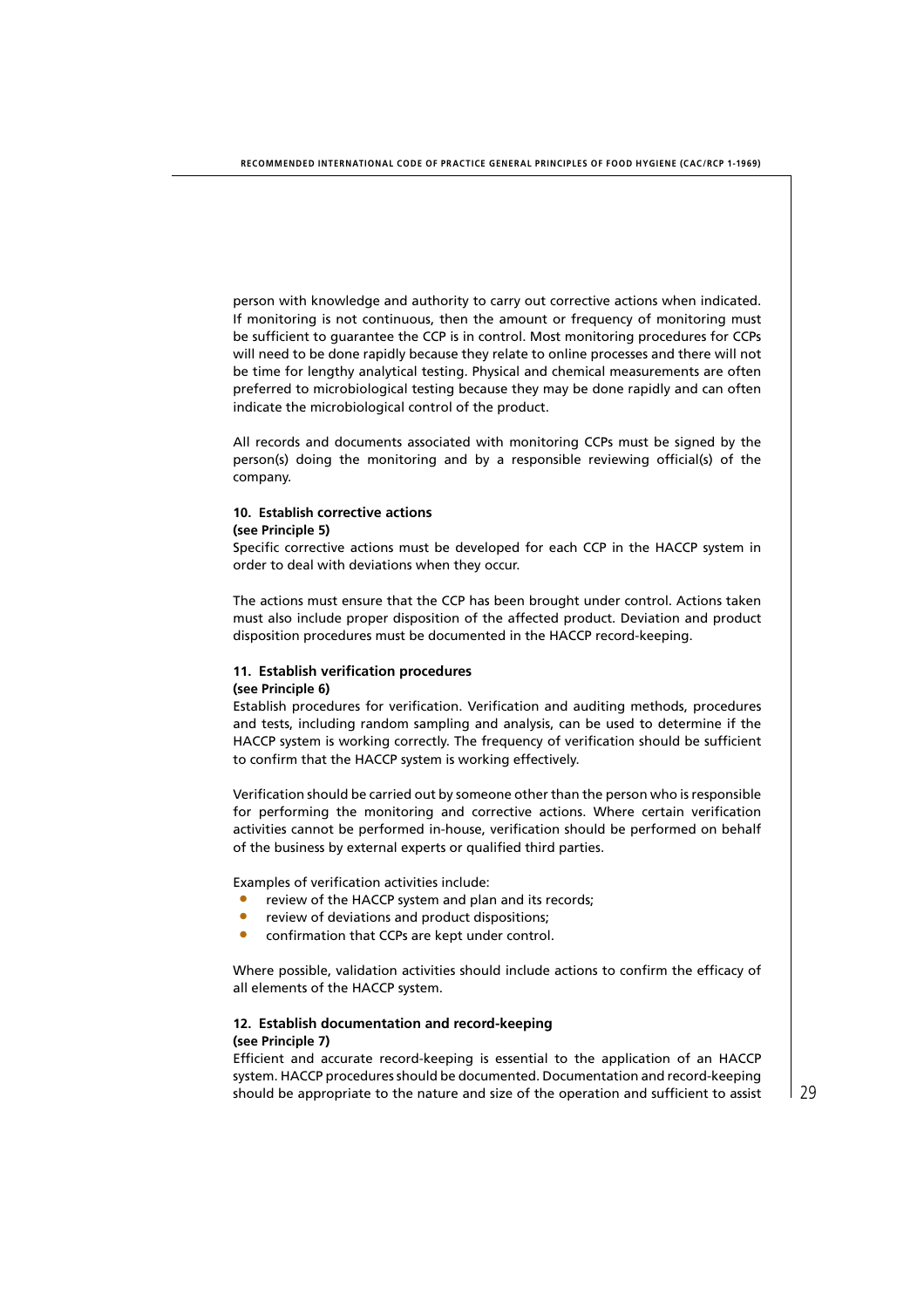the business to verify that the HACCP controls are in place and being maintained. Expertly developed HACCP guidance materials (e.g. sector-specific HACCP guides) may be utilized as part of the documentation, provided that those materials reflect the specific food operations of the business.

Documentation examples are:

- hazard analysis:
- CCP determination;
- critical limit determination.

Record examples are:

- $\bullet$  CCP monitoring activities;
- deviations and associated corrective actions;
- $\bullet$  verification procedures performed;<br>  $\bullet$  modifications to the HACCB plan:
- modifications to the HACCP plan;

An example of an HACCP worksheet for the development of an HACCP plan is attached as Figure 3.

A simple record-keeping system can be effective and easily communicated to employees. It may be integrated into existing operations and may use existing paperwork, such as delivery invoices and checklists, to record, for example, product temperatures.

# **TRAINING**

Training of personnel in industry, government and academia in HACCP principles and applications and increasing awareness of consumers are essential elements for the effective implementation of HACCP. As an aid in developing specific training to support an HACCP plan, working instructions and procedures should be developed that define the tasks of the operating personnel to be stationed at each CCP.

Cooperation between primary producer, industry, trade groups, consumer organizations, and responsible authorities is of vital importance. Opportunities should be provided for the joint training of industry and control authorities to encourage and maintain a continuous dialogue and create a climate of understanding in the practical application of HACCP.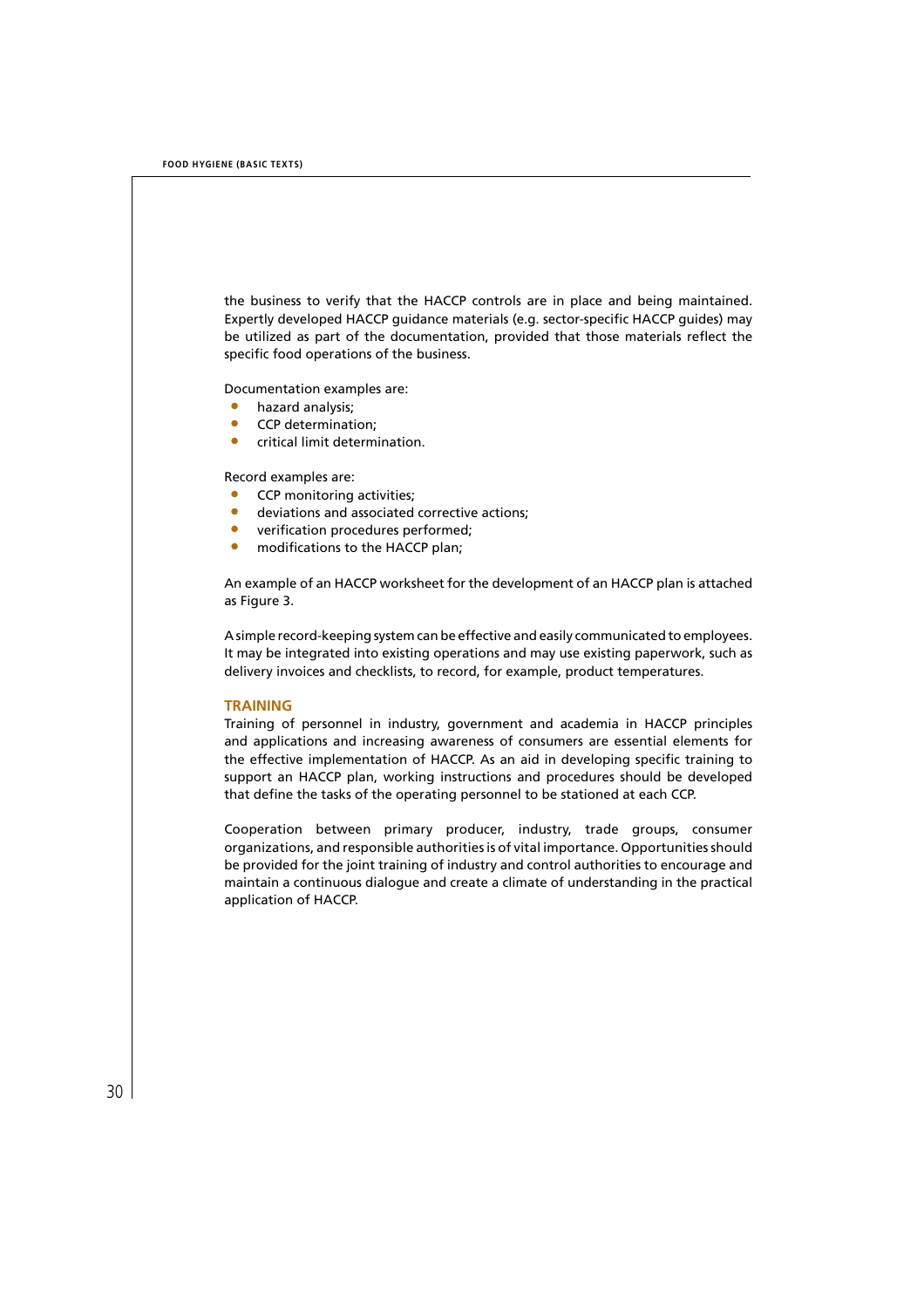# Figure 1 **Logic sequence for application of HACCP**

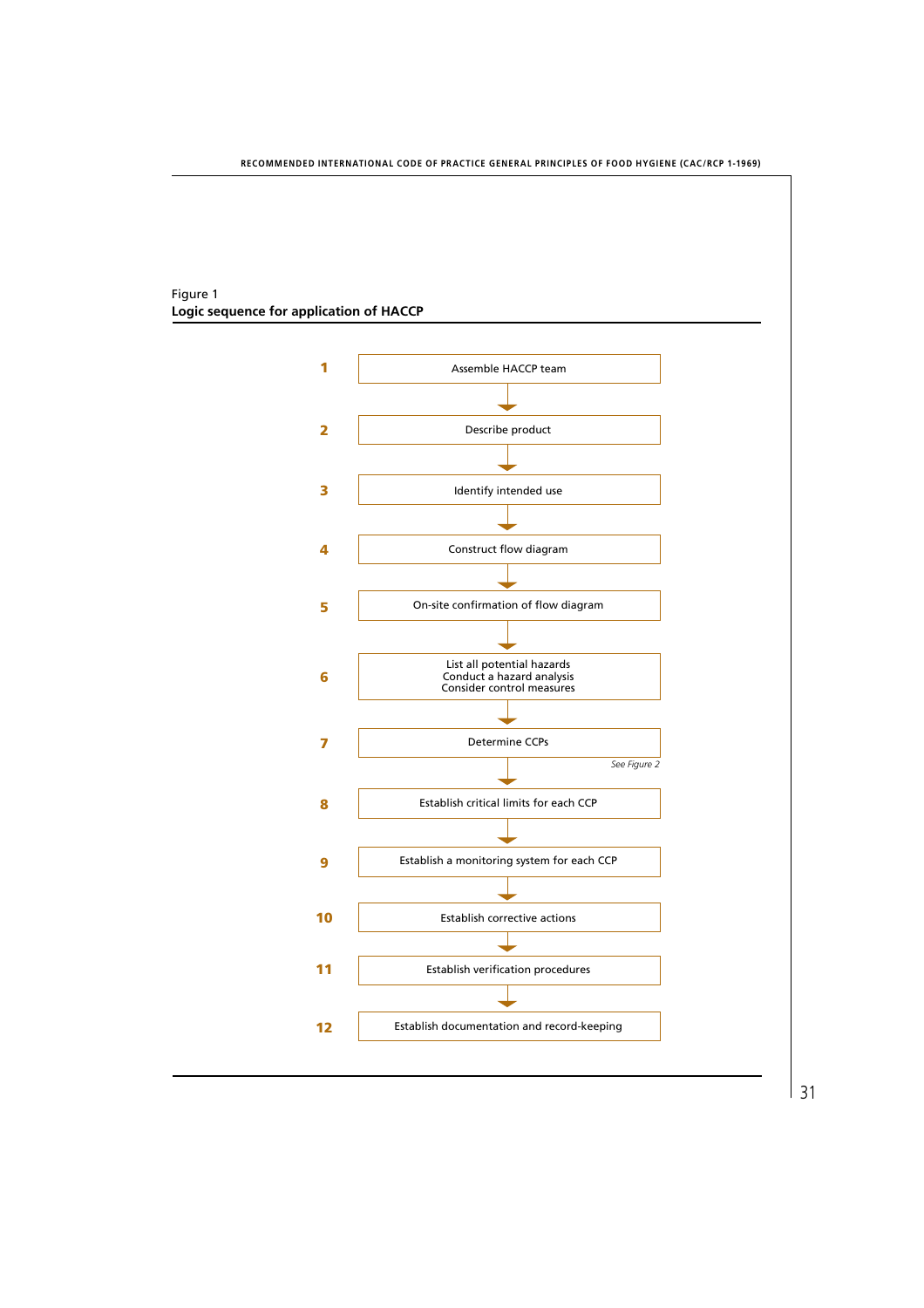

\* Proceed to the next identified hazard in the described process.

Acceptable and unacceptable levels need to be defined within the overall objectives

in identifying the CCPs of HACCP plan.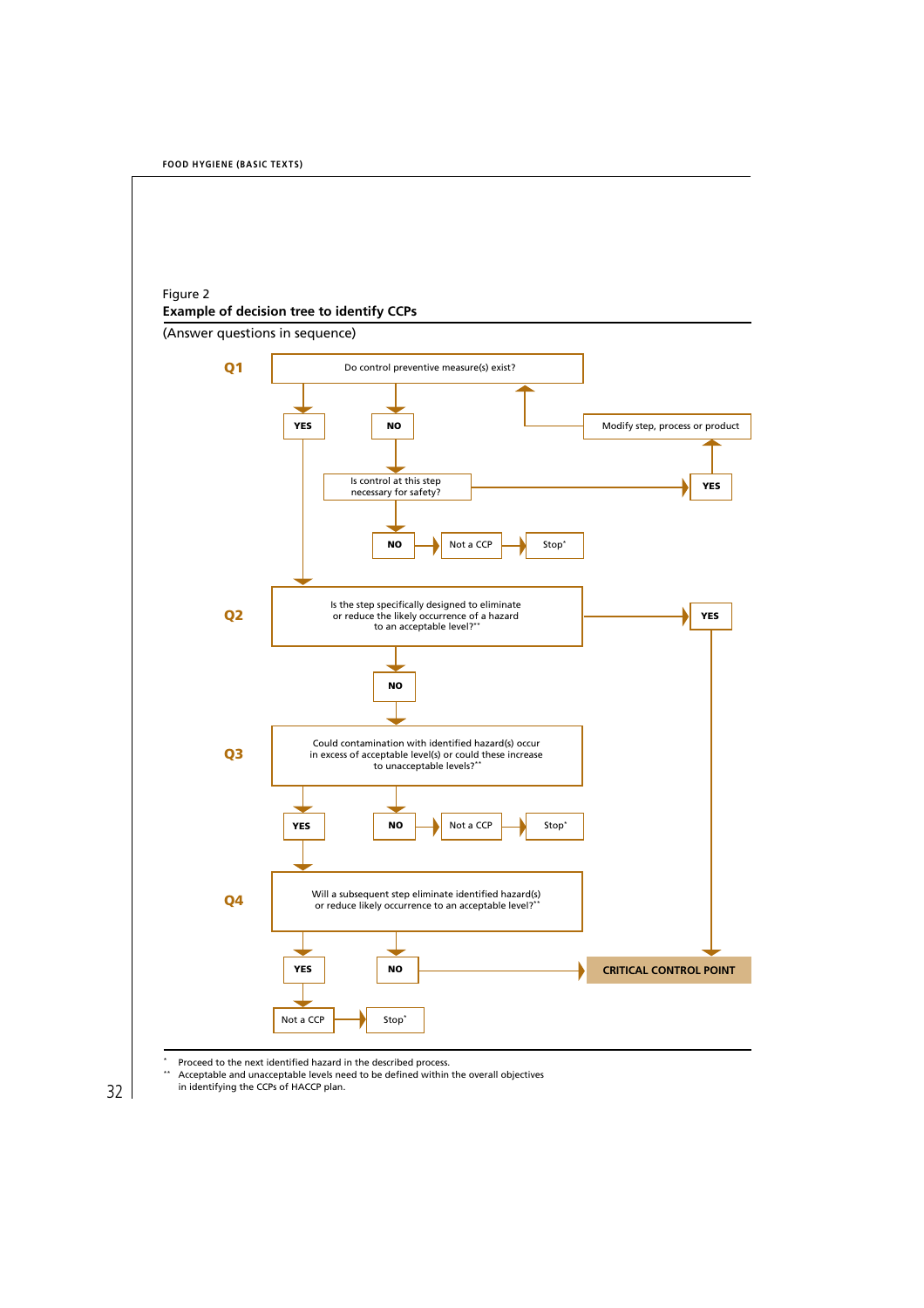## Figure 3 **Example of an HACCP worksheet**

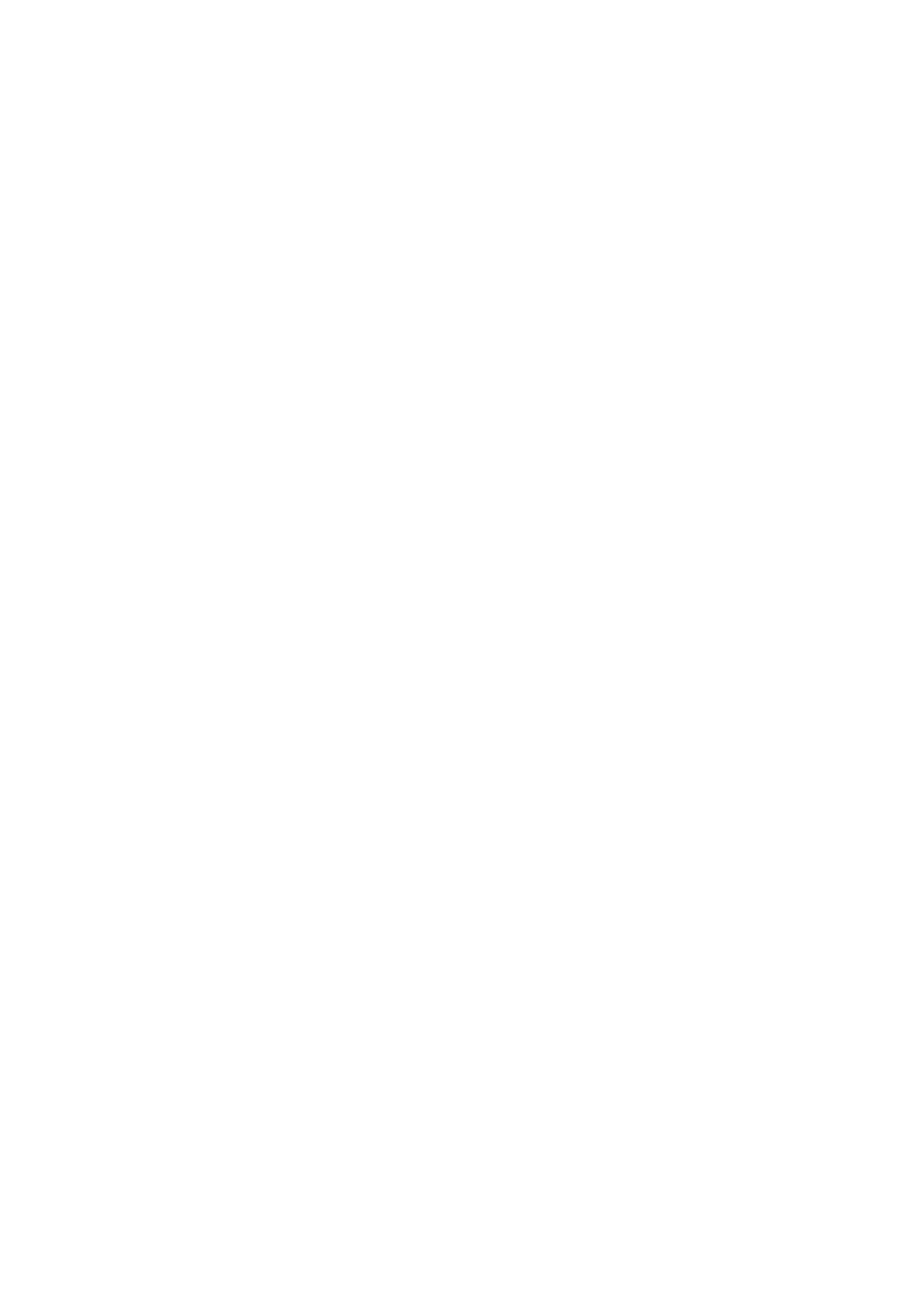# PRINCIPLES FOR THE ESTABLISHMENT AND APPLICATION OF MICROBIOLOGICAL CRITERIA FOR FOODS

**CAC/GL 21-1997**

|    | <b>INTRODUCTION</b>                                                                                                     | 36       |
|----|-------------------------------------------------------------------------------------------------------------------------|----------|
| 1. | <b>DEFINITION OF MICROBIOLOGICAL CRITERION</b>                                                                          | 36       |
| 2. | <b>COMPONENTS OF MICROBIOLOGICAL CRITERIA FOR FOODS</b>                                                                 | 36       |
| 3. | PURPOSES AND APPLICATION OF MICROBIOLOGICAL CRITERIA<br><b>FOR FOODS</b><br>3.1.1 Application by regulatory authorities | 37<br>37 |
|    | 3.1.2 Application by a food business operator                                                                           | 37       |
| 4. | <b>GENERAL CONSIDERATIONS CONCERNING PRINCIPLES FOR</b>                                                                 |          |
|    | <b>ESTABLISHING AND APPLYING MICROBIOLOGICAL CRITERIA</b>                                                               | 38       |
| 5. | <b>MICROBIOLOGICAL ASPECTS OF CRITERIA</b><br>5.1<br>Micro-organisms, parasites and their toxins/metabolites            | 39       |
|    | of importance in a particular food                                                                                      | 39       |
|    | Microbiological methods<br>5.2<br>Microbiological limits<br>5.3                                                         | 39<br>40 |
|    |                                                                                                                         |          |
| 6. | SAMPLING PLANS, METHODS AND HANDLING                                                                                    | 40       |
| 7. | <b>REPORTING</b>                                                                                                        | 41       |
|    |                                                                                                                         |          |
|    |                                                                                                                         |          |
|    |                                                                                                                         |          |
|    |                                                                                                                         |          |
|    |                                                                                                                         |          |
|    |                                                                                                                         |          |
|    |                                                                                                                         |          |
|    |                                                                                                                         |          |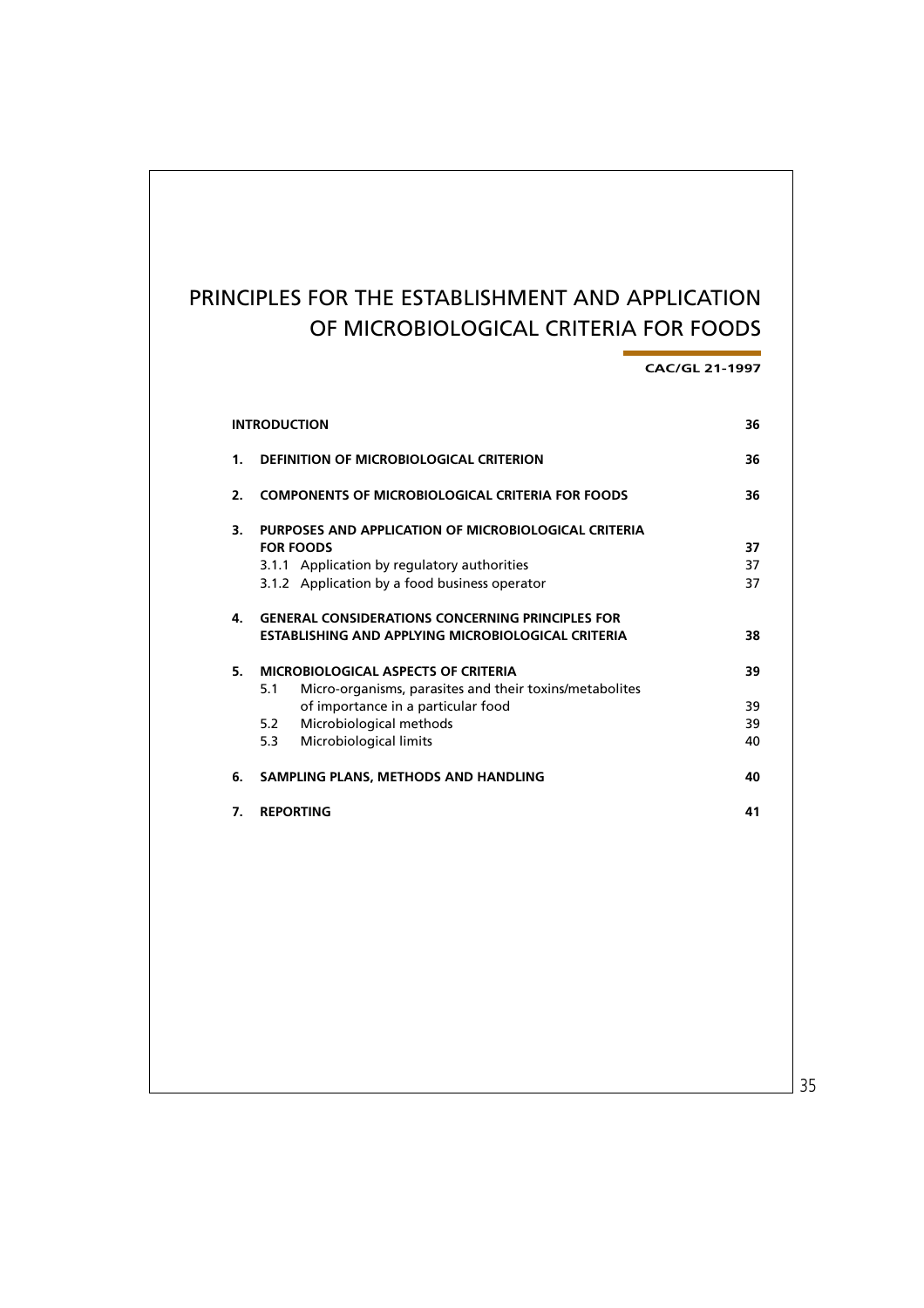# PRINCIPLES FOR THE ESTABLISHMENT AND APPLICATION OF MICROBIOLOGICAL CRITERIA FOR FOODS

**CAC/GL 21-1997**

# **INTRODUCTION**

These Principles are intended to give guidance on the establishment and application of microbiological criteria for foods at any point in the food chain from primary production to final consumption.

The safety of foods is principally ensured by control at the source, product design and process control, and the application of good hygienic practices during production, processing (including labelling), handling, distribution, storage, sale, preparation and use, in conjunction with the application of the HACCP system. This preventive approach offers more control than microbiological testing because the effectiveness of microbiological examination to assess the safety of foods is limited. Guidance for the establishment of HACCP-based systems is detailed in "Hazard Analysis and Critical Control Point (HACCP) system and guidelines for its application" (Annex to *Recommended International Code of Practice – General Principles of food hygiene* [CAC/RCP 1-1969]).

Microbiological criteria should be established according to these principles and be based on scientific analysis and advice, and, where sufficient data are available, a risk analysis appropriate to the foodstuff and its use. Microbiological criteria should be developed in a transparent fashion and meet the requirements of fair trade. They should be reviewed periodically for relevance with respect to emerging pathogens, changing technologies, and new understandings of science.

# **1. DEFINITION OF MICROBIOLOGICAL CRITERION**

A microbiological criterion for food defines the acceptability of a product or a food lot based on the absence or presence or number of micro-organisms including parasites, and/or quantity of their toxins/metabolites, per unit(s) of mass, volume, area or lot.

## **2. COMPONENTS OF MICROBIOLOGICAL CRITERIA FOR FOODS**

| 2.1 | A microbiological criterion consists of: |  |
|-----|------------------------------------------|--|
|     |                                          |  |

- a statement of the micro-organisms of concern and/or their toxins/metabolites and the reason for that concern (see Section 5.1);
- the analytical methods for their detection and/or quantification (see Section 5.2);
- a plan defining the number of field samples to be taken and the size of the analytical unit (see Section 6);
- microbiological limits considered appropriate to the food at the specified point(s) of the food chain (see Section 5.3);
- the number of analytical units that should conform to these limits.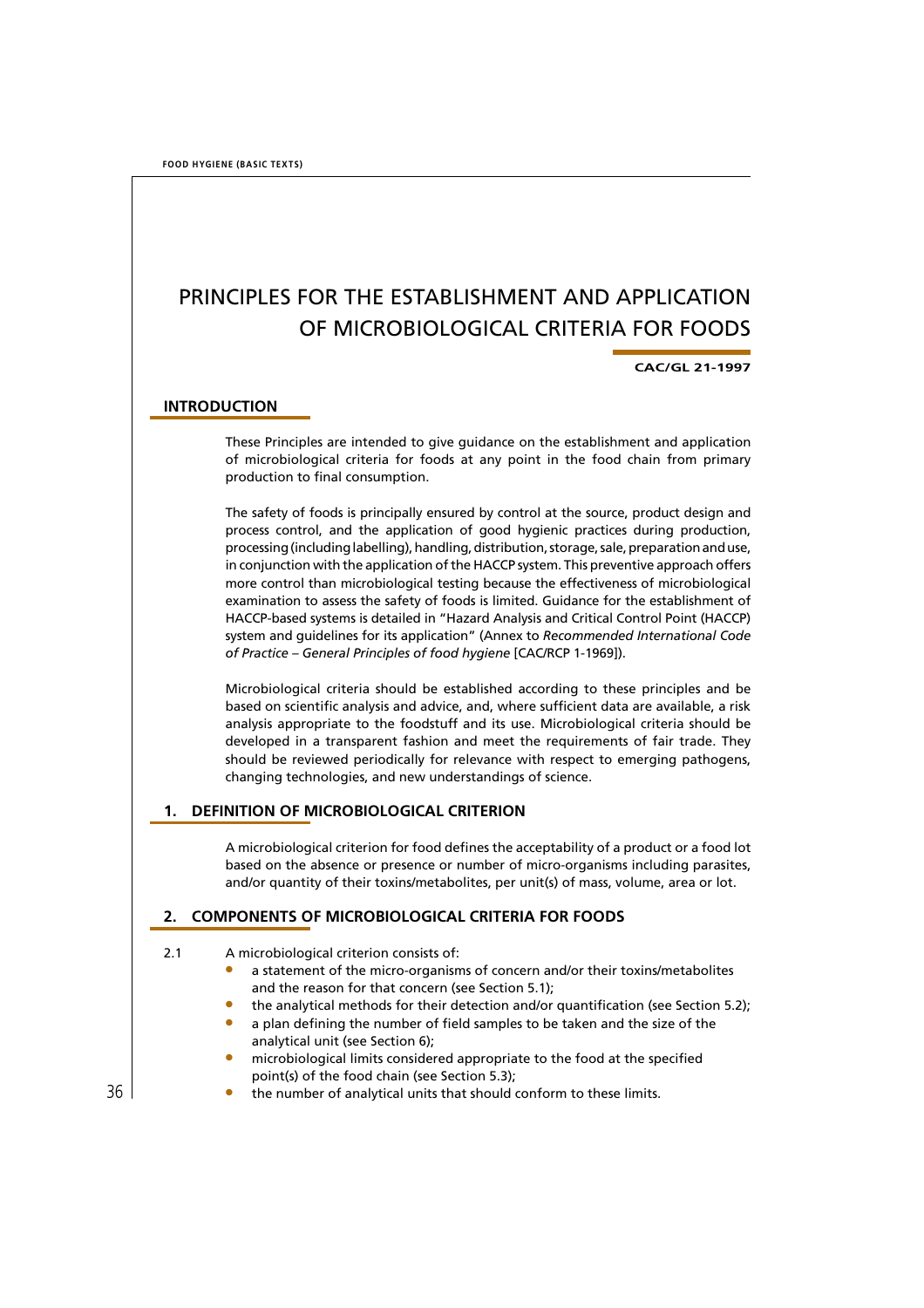- 2.2 A microbiological criterion should also state:
	- the food to which the criterion applies:
	- the point(s) in the food chain where the criterion applies; and
	- any actions to be taken when the criterion is not met.
- 2.3 When applying a microbiological criterion for assessing products, it is essential, in order to make the best use of money and personnel, that only appropriate tests be applied (see Section 5) to those foods and at those points in the food chain that offer maximum benefit in providing the consumer with a food that is safe and suitable for consumption.

# **3. PURPOSES AND APPLICATION OF MICROBIOLOGICAL CRITERIA FOR FOODS**

3.1 Microbiological criteria may be used to formulate design requirements and to indicate the required microbiological status of raw materials, ingredients and end products at any stage of the food chain as appropriate. They may be relevant to the examination of foods, including raw materials and ingredients, of unknown or uncertain origin or when other means of verifying the efficacy of HACCP-based systems and good hygienic practices are not available. Generally, microbiological criteria may be applied to define the distinction between acceptable and unacceptable raw materials, ingredients, products and lots by regulatory authorities and/or food business operators. Microbiological criteria may also be used to determine that processes are consistent with the *Recommended International Code of Practice – General Principles of food hygiene* (CAC/RCP 1-1969).

# 3.1.1 **Application by regulatory authorities**

Microbiological criteria can be used to define and check compliance with the microbiological requirements.

Mandatory microbiological criteria shall apply to those products and/or points of the food chain where no other more effective tools are available, and where they are expected to improve the degree of protection offered to the consumer. Where these are appropriate, they shall be product-type specific and only applied at the point of the food chain as specified in the regulation.

In situations of non-compliance with microbiological criteria, depending on the assessment of the risk to the consumer, the point in the food chain and the producttype specified, the regulatory control actions may be sorting, reprocessing, rejection or destruction of product, and/or further investigation to determine appropriate actions to be taken.

#### 3.1.2 **Application by a food business operator**

In addition to checking compliance with regulatory provisions (see Section 3.1.1), microbiological criteria may be applied by food business operators to formulate design requirements and to examine end products as one of the measures to verify and/or validate the efficacy of the HACCP plan.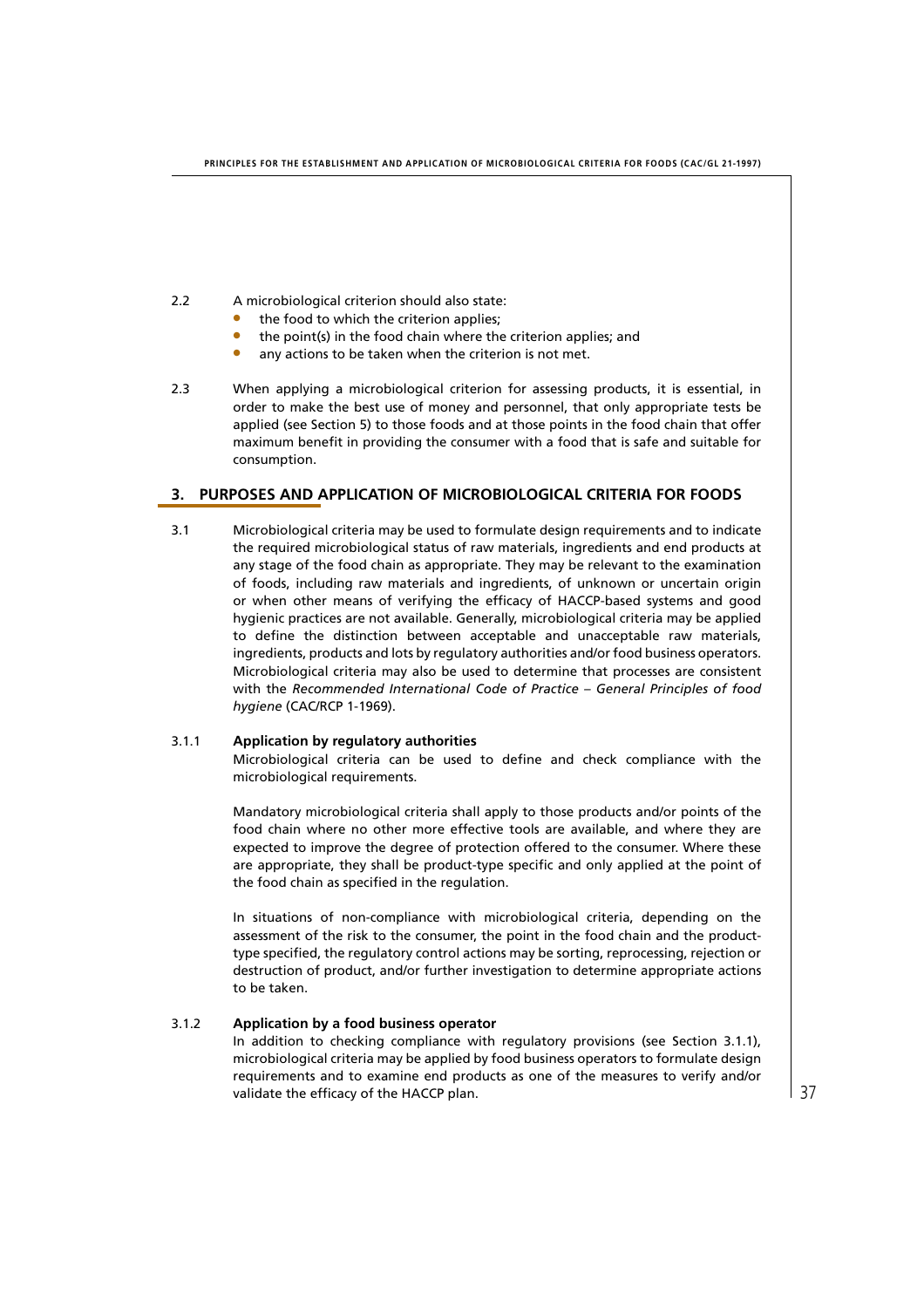Such criteria will be specific for the product and the stage in the food chain at which they will apply. They may be stricter than the criteria used for regulatory purposes and should, as such, not be used for legal action.

3.2 Microbiological criteria are not normally suitable for monitoring critical limits as defined in "Hazard Analysis and Critical Control Point (HACCP) system and guidelines for its application" (Annex to CAC/RCP 1-1969)*.* Monitoring procedures must be able to detect loss of control at a Critical Control Point (CCP). Monitoring should provide this information in time for corrective actions to be taken to regain control before there is a need to reject the product. Consequently, online measurements of physical and chemical parameters are often preferred to microbiological testing because results are often available more rapidly and at the production site. Moreover, the establishment of critical limits may need other considerations than those described in this document.

# **4. GENERAL CONSIDERATIONS CONCERNING PRINCIPLES FOR ESTABLISHING AND APPLYING MICROBIOLOGICAL CRITERIA**

4.1 A microbiological criterion should be established and applied only where there is a definite need and where its application is practical. Such need is demonstrated, for example, by epidemiological evidence that the food under consideration may represent a public health risk and that a criterion is meaningful for consumer protection, or as the result of a risk assessment. The criterion should be technically attainable by applying good manufacturing practices (Codes of practice).

- 4.2 To fulfil the purposes of a microbiological criterion, consideration should be given to:
	- the evidence of actual or potential hazards to health:
	- the microbiological status of the raw material(s):
	- the effect of processing on the microbiological status of the food;
	- the likelihood and consequences of microbial contamination and/or growth during subsequent handling, storage and use;
	- the category(s) of consumers concerned;
	- the cost/benefit ratio associated with the application of the criterion; and
	- the intended use of the food.
- 4.3 The number and size of analytical units per lot tested should be as stated in the sampling plan and should not be modified. However, a lot should not be subjected to repeated testing in order to bring the lot into compliance.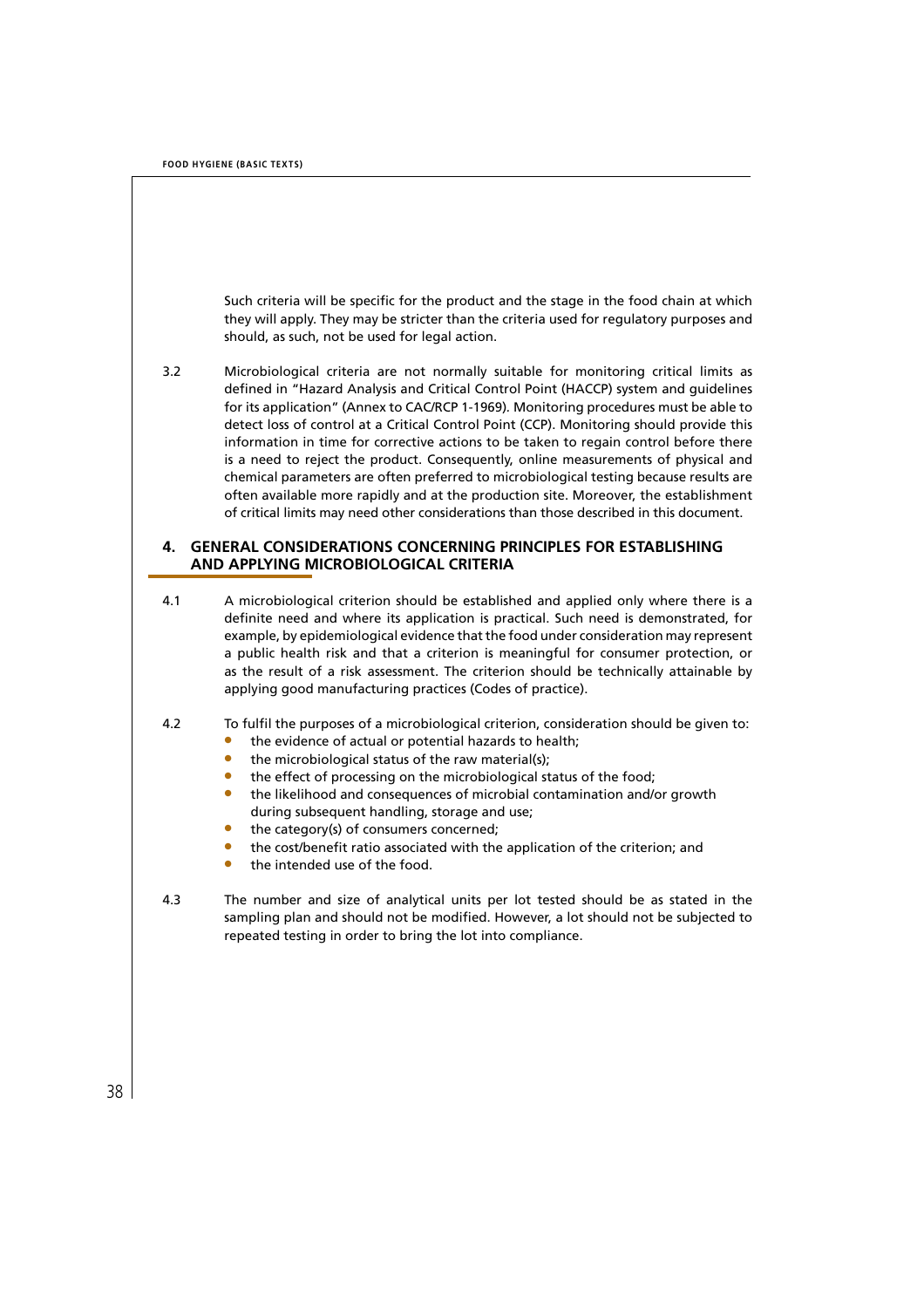# **5. MICROBIOLOGICAL ASPECTS OF CRITERIA**

# **5.1 Micro-organisms, parasites and their toxins/metabolites of importance in a particular food**

#### 5.1.1 For the purpose of this document, these include:

- $\bullet$  bacteria, viruses, yeasts, moulds and algae;<br> $\bullet$  parasitic protozoo and bolminths:
- parasitic protozoa and helminths;
- their toxins/metabolites.
- 5.1.2 The micro-organisms included in a criterion should be widely accepted as relevant as pathogens, as indicator organisms or as spoilage organisms – to the particular food and technology. Organisms whose significance in the specified food is doubtful should not be included in a criterion.
- 5.1.3 The mere finding, with a presence–absence test, of certain organisms known to cause foodborne illness (e.g. *Clostridium perfringens, Staphylococcus aureus* and *Vibrio parahaemolyticus*) does not necessarily indicate a threat to public health.
- 5.1.4 Where pathogens can be detected directly and reliably, consideration should be given to testing for them in preference to testing for indicator organisms. If a test for an indicator organism is applied, there should be a clear statement whether the test is used to indicate unsatisfactory hygienic practices or a health hazard.

# **5.2 Microbiological methods**

5.2.1 Whenever possible, only methods for which the reliability (accuracy, reproducibility, inter- and intra-laboratory variation) has been statistically established in comparative or collaborative studies in several laboratories should be used. Moreover, preference should be given to methods that have been validated for the commodity concerned preferably in relation to reference methods elaborated by international organizations. While methods should be the most sensitive and reproducible for the purpose, methods to be used for in-plant testing might often sacrifice to some degree sensitivity and reproducibility in the interest of speed and simplicity. They should, however, have been proved to give a sufficiently reliable estimate of the information needed.

> Methods used to determine the suitability for consumption of highly perishable foods, or foods with a short shelf-life, should be chosen wherever possible so that the results of microbiological examinations are available before the foods are consumed or exceed their shelf-life.

5.2.2 The microbiological methods specified should be reasonable with regard to complexity, availability of media, equipment, etc., and ease of interpretation, time required and costs.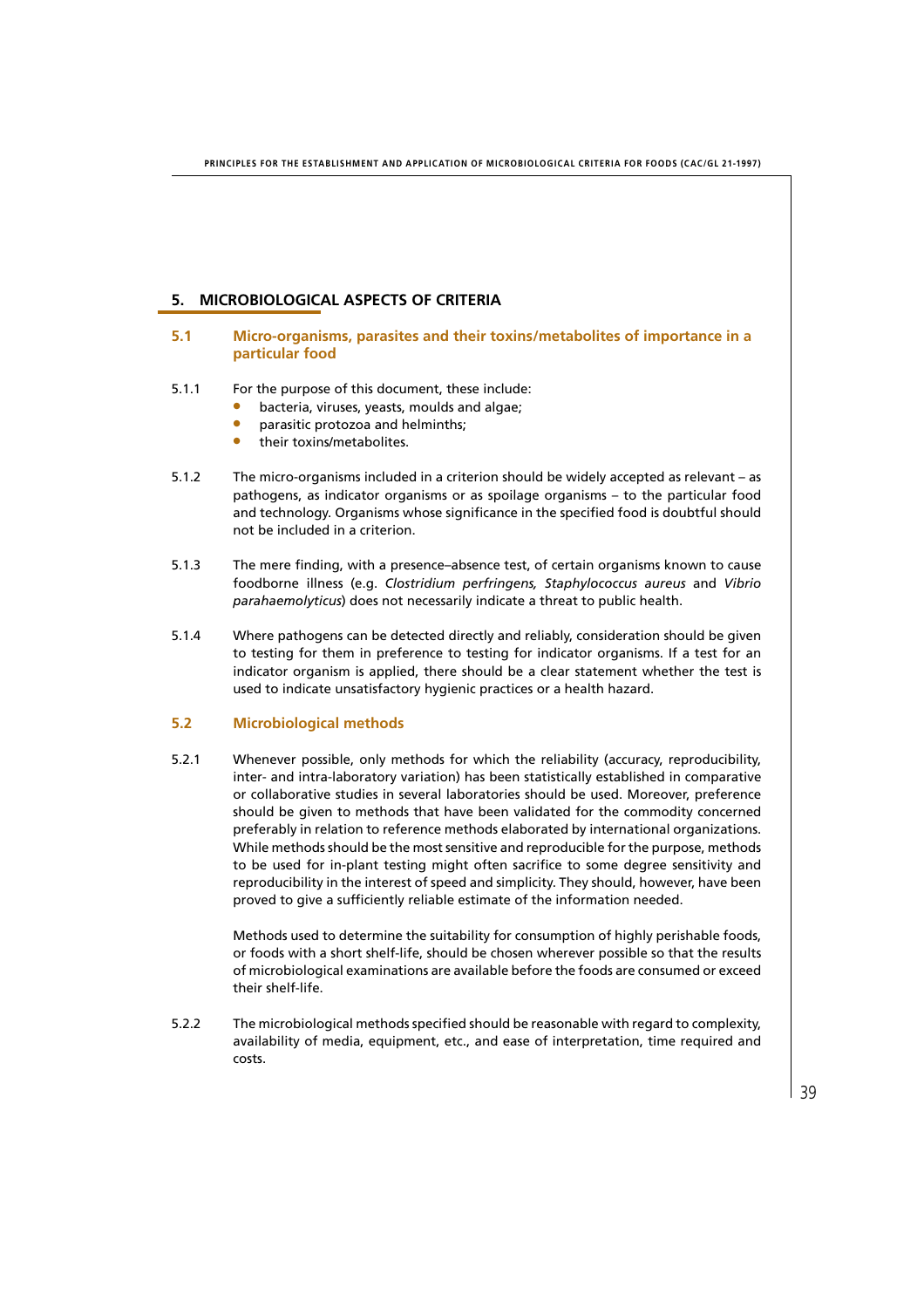# **5.3 Microbiological limits**

5.3.1 Limits used in criteria should be based on microbiological data appropriate to the food and should be applicable to a variety of similar products. They should therefore be based on data gathered at various production establishments operating under good hygienic practices and applying the HACCP system.

> In the establishment of microbiological limits, any changes in the microflora likely to occur during storage and distribution (e.g. decrease or increase in numbers) should be taken into account.

- 5.3.2 Microbiological limits should take into consideration the risk associated with the micro-organisms and the conditions under which the food is expected to be handled and consumed. Microbiological limits should also take account of the likelihood of uneven distribution of micro-organisms in the food and the inherent variability of the analytical procedure.
- 5.3.3 If a criterion requires the absence of a particular micro-organism, the size and number of the analytical unit (as well as the number of analytical sample units) should be indicated.

# **6. SAMPLING PLANS, METHODS AND HANDLING**

6.1 A sampling plan includes the sampling procedure and the decision criteria to be applied to a lot, based on examination of a prescribed number of sample units and subsequent analytical units of a stated size by defined methods. A well-designed sampling plan defines the probability of detecting micro-organisms in a lot, but it should be borne in mind that no sampling plan can ensure the absence of a particular organism. Sampling plans should be administratively and economically feasible.

In particular, the choice of sampling plans should take into account:

- risks to public health associated with the hazard;
- the susceptibility of the target group of consumers;
- the heterogeneity of distribution of micro-organisms where variables sampling plans are employed; and
- the acceptable quality level<sup>1</sup> and the desired statistical probability of accepting a non-conforming lot.

For many applications, 2-or 3-class attribute plans may prove useful.<sup>2</sup>

<sup>1</sup> The acceptable quality level (AQL) is the percentage of non-conforming sample units in the entire lot for which the sampling plan will indicate lot acceptance for a prescribed probability (usually 95 percent).

<sup>2</sup> See International Commission on Microbiological Specification for Foods. 1986 *Microorganisms in foods, 2. Sampling for microbiological analysis. Principles and specific applications*. 2nd Edition. Oxford, UK, Blackwell Scientific Publications.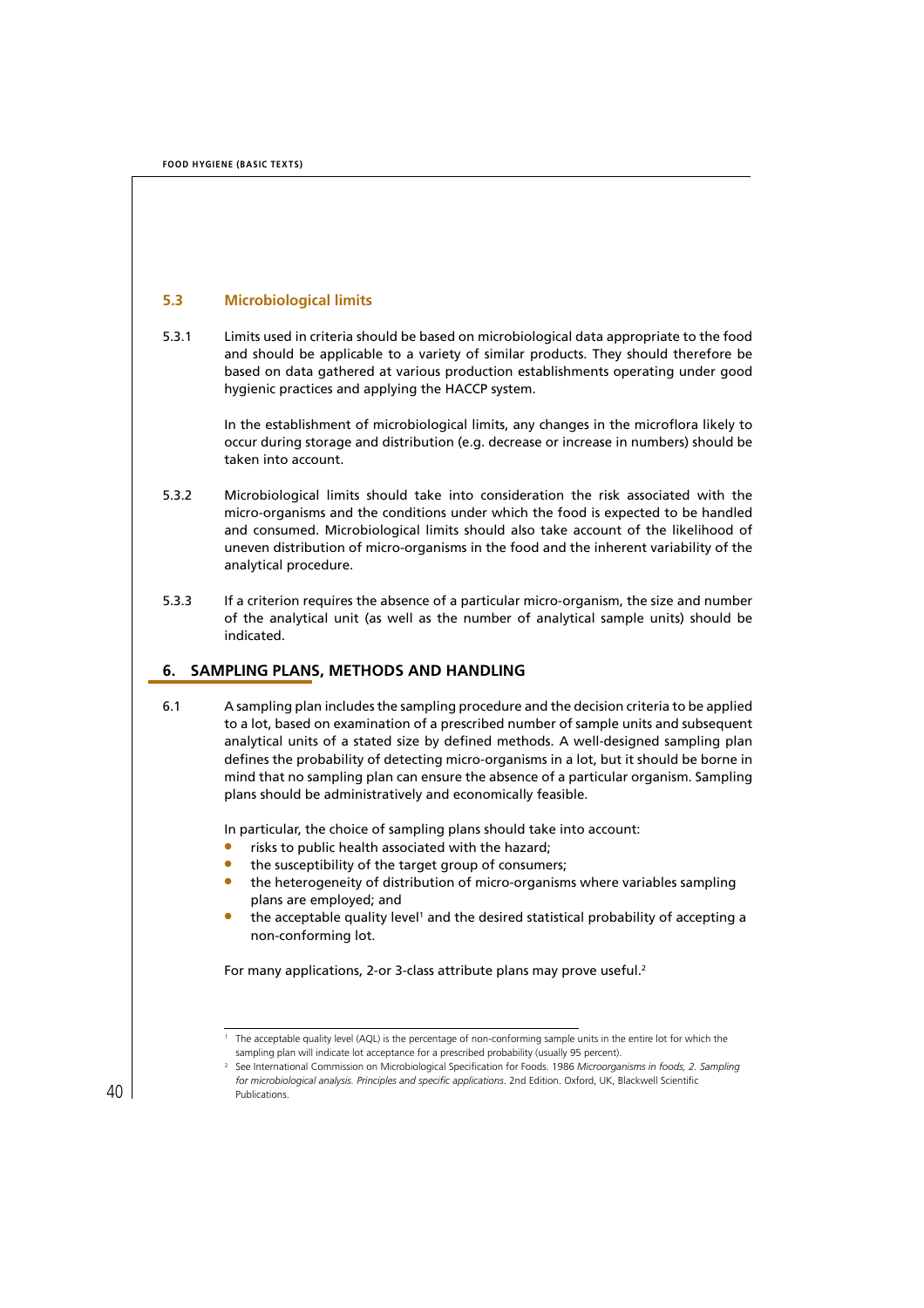6.2 The statistical performance characteristics or operating characteristics curve should be provided in the sampling plan. Performance characteristics provide specific information to estimate the probability of accepting a non-conforming lot. The sampling method should be defined in the sampling plan. The time between taking the field samples and analysis should be as short as reasonably possible, and during transport to the laboratory the conditions (e.g. temperature) should not allow increase or decrease of the numbers of the target organism, so that the results reflect – within the limitations given by the sampling plan – the microbiological conditions of the lot.

# **7. REPORTING**

7.1 The test report should give the information needed for complete identification of the sample, the sampling plan, the test method, the results and, where appropriate, their interpretation.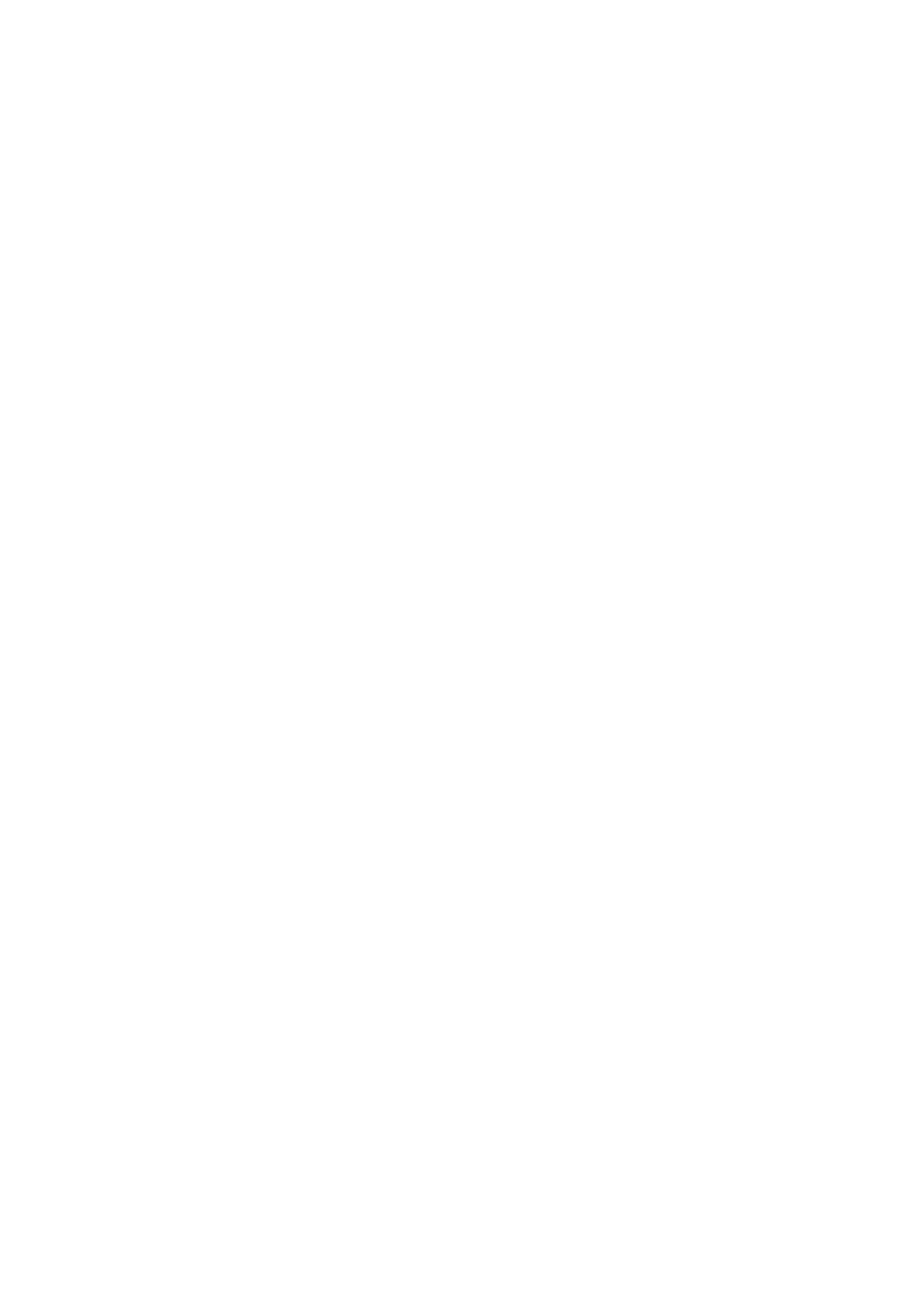# PRINCIPLES AND GUIDELINES FOR THE CONDUCT OF MICROBIOLOGICAL RISK ASSESSMENT

**CAC/GL 30-1999**

| <b>SCOPE</b><br>1.<br>2.<br><b>DEFINITIONS</b><br><b>GENERAL PRINCIPLES OF MICROBIOLOGICAL RISK ASSESSMENT</b><br>З.<br><b>GUIDELINES FOR APPLICATION</b><br>4.<br>General considerations<br>4.1<br>Statement of purpose of risk assessment<br>4.2<br>Hazard identification<br>4.3<br>4.4<br>Exposure assessment<br>Hazard characterization<br>4.5<br>4.6<br>Risk characterization<br>4.7<br>Documentation<br>4.8<br>Reassessment |  | <b>INTRODUCTION</b> | 44 |
|-----------------------------------------------------------------------------------------------------------------------------------------------------------------------------------------------------------------------------------------------------------------------------------------------------------------------------------------------------------------------------------------------------------------------------------|--|---------------------|----|
|                                                                                                                                                                                                                                                                                                                                                                                                                                   |  |                     | 44 |
|                                                                                                                                                                                                                                                                                                                                                                                                                                   |  |                     | 44 |
|                                                                                                                                                                                                                                                                                                                                                                                                                                   |  |                     | 46 |
|                                                                                                                                                                                                                                                                                                                                                                                                                                   |  |                     | 46 |
|                                                                                                                                                                                                                                                                                                                                                                                                                                   |  |                     | 46 |
|                                                                                                                                                                                                                                                                                                                                                                                                                                   |  |                     | 47 |
|                                                                                                                                                                                                                                                                                                                                                                                                                                   |  |                     | 47 |
|                                                                                                                                                                                                                                                                                                                                                                                                                                   |  |                     | 48 |
|                                                                                                                                                                                                                                                                                                                                                                                                                                   |  |                     | 49 |
|                                                                                                                                                                                                                                                                                                                                                                                                                                   |  |                     | 49 |
|                                                                                                                                                                                                                                                                                                                                                                                                                                   |  |                     | 50 |
|                                                                                                                                                                                                                                                                                                                                                                                                                                   |  |                     | 50 |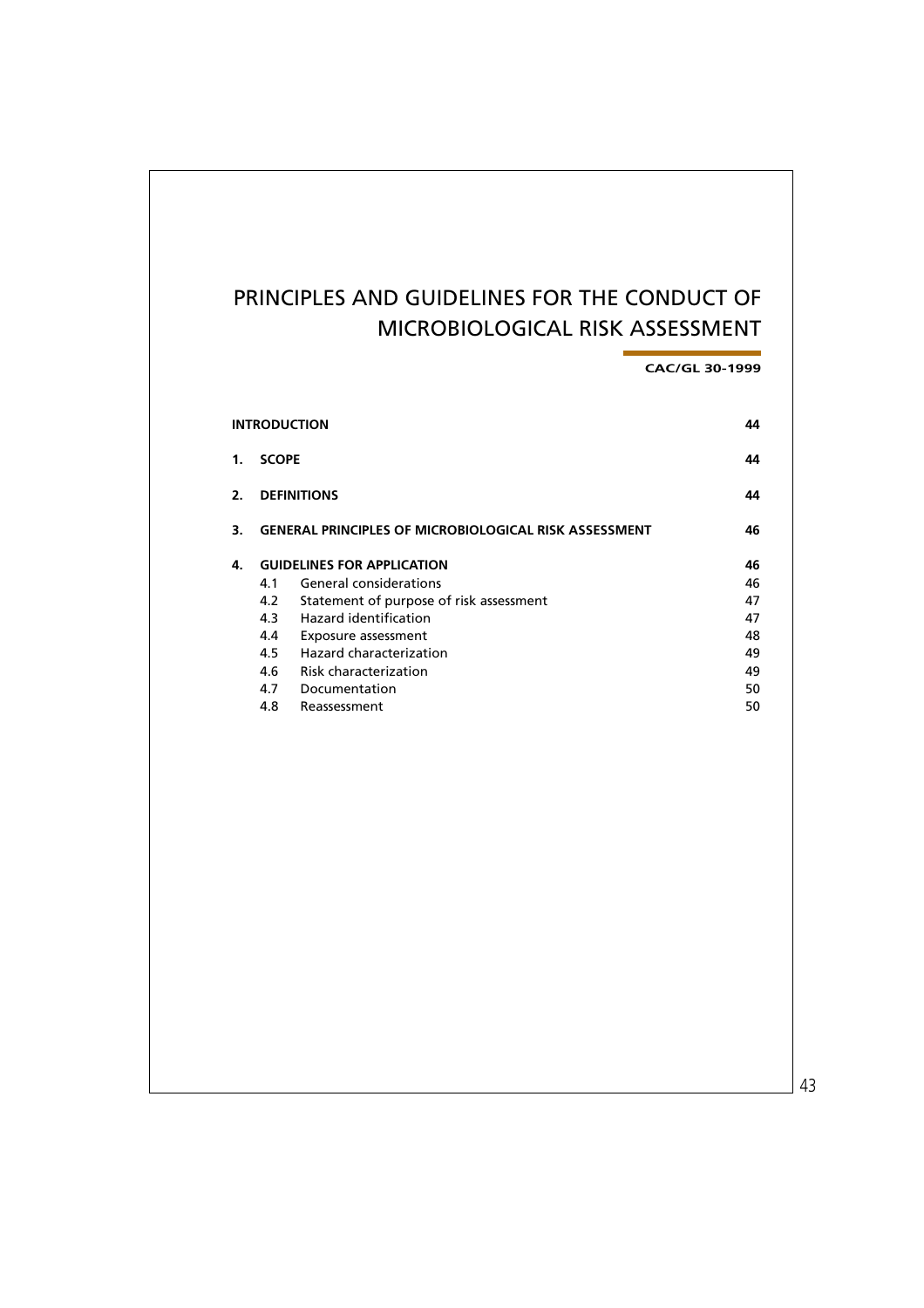# PRINCIPLES AND GUIDELINES FOR THE CONDUCT OF MICROBIOLOGICAL RISK ASSESSMENT

**CAC/GL 30-1999**

# **INTRODUCTION**

Risks from microbiological hazards are of immediate and serious concern to human health. Microbiological risk analysis is a process consisting of three components: risk assessment, risk management, and risk communication. Its overall objective is to ensure public health protection. This document deals with risk assessment, which is a key element in ensuring that sound science is used to establish standards, guidelines and other recommendations for food safety to enhance consumer protection and facilitate international trade. The microbiological risk assessment process should include quantitative information to the greatest extent possible in the estimation of risk. A microbiological risk assessment should be conducted using a structured approach such as that described in this document. This document will be of primary interest to governments although other organizations, companies and other interested parties that need to prepare a microbiological risk assessment will find it valuable. As microbiological risk assessment is a developing science, implementation of these Guidelines may require a period of time and may also require specialized training in the countries that consider it necessary. This may be particularly the case for developing countries. Although microbiological risk assessment is the primary focus of this document, the method can also be applied to certain other classes of biological hazards.

### **1. SCOPE**

The scope of this document applies to risk assessment of microbiological hazards in food.

# **2. DEFINITIONS**

The definitions cited here are to facilitate the understanding of certain words or phrases used in this document.

Where available, the definitions are those adopted for microbiological, chemical or physical agents and risk management and risk communication on an interim basis at the 22nd Session of the Codex Alimentarius Commission. The Codex Alimentarius Commission adopted these definitions on an interim basis because they are subject to modification in the light of developments in the science of risk analysis and as a result of efforts to harmonize similar definitions across various disciplines.

 $\Delta\Delta$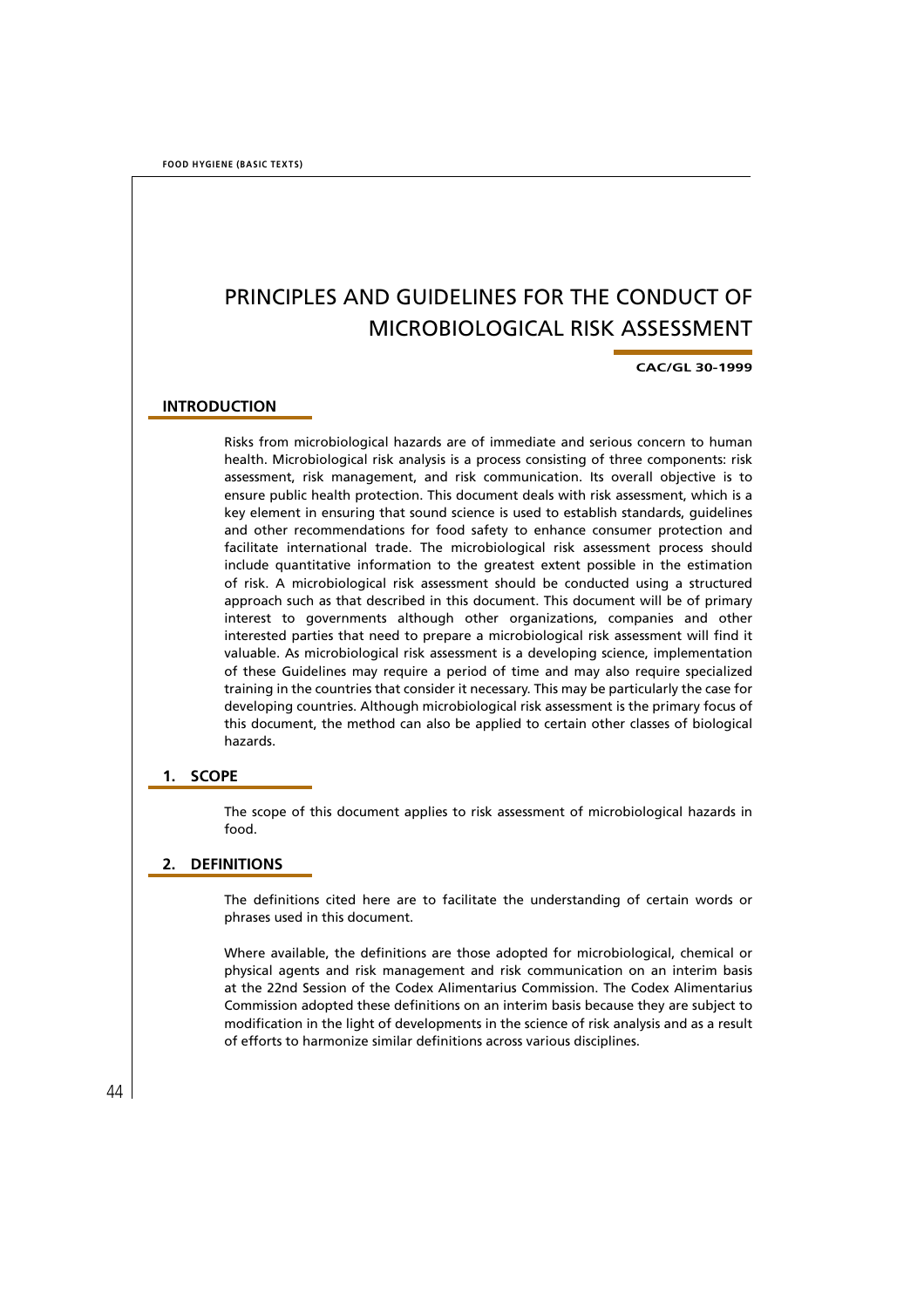- *Dose-response assessment* The determination of the relationship between the magnitude of exposure (dose) to a chemical, biological or physical agent and the severity and/or frequency of associated adverse health effects (response).
- *Exposure assessment* The qualitative and/or quantitative evaluation of the likely intake of biological, chemical and physical agents via food as well as exposures from other sources if relevant.
- *Hazard* A biological, chemical or physical agent in, or condition of, food with the potential to cause an adverse health effect.
- *Hazard characterization* The qualitative and/or quantitative evaluation of the nature of the adverse health effects associated with the hazard. For the purpose of microbiological risk assessment, the concerns relate to micro-organisms and/or their toxins.
- *Hazard identification* The identification of biological, chemical and physical agents capable of causing adverse health effects and which may be present in a particular food or group of foods.
- *Quantitative risk assessment* A risk assessment that provides numerical expressions of risk and indication of the attendant uncertainties (stated in the 1995 Expert Consultation definition of risk analysis).
- *Qualitative risk assessment* A risk assessment based on data that, while forming an inadequate basis for numerical risk estimations, nonetheless, when conditioned by prior expert knowledge and identification of attendant uncertainties, permit risk ranking or separation into descriptive categories of risk.
- *Risk* A function of the probability of an adverse health effect and the severity of that effect, consequential to a hazard(s) in food.
- *Risk analysis* A process consisting of three components: risk assessment, risk management and risk communication.
- *Risk assessment* A scientifically based process consisting of the following steps: (i) hazard identification, (ii) hazard characterization, (iii) exposure assessment, and (iv) risk characterization.
- *Risk characterization* The process of determining the qualitative and/or quantitative estimation, including attendant uncertainties, of the probability of occurrence and severity of known or potential adverse health effects in a given population based on hazard identification, hazard characterization and exposure assessment.
- *Risk communication* The interactive exchange of information and opinions concerning risk and risk management among risk assessors, risk managers, consumers and other interested parties.
- *Risk estimate* Output of risk characterization.
- *Risk management* The process of weighing policy alternatives in the light of the results of risk assessment and, if required, selecting and implementing appropriate control1 options, including regulatory measures.
- *Sensitivity analysis* A method used to examine the behaviour of a model by measuring the variation in its outputs resulting from changes to its inputs.
- *Transparent* Characteristics of a process where the rationale, the logic of development, constraints, assumptions, value judgements, decisions, limitations and uncertainties

<sup>&</sup>lt;sup>1</sup> Control means prevention, elimination or reduction of hazards and/or minimization of risks.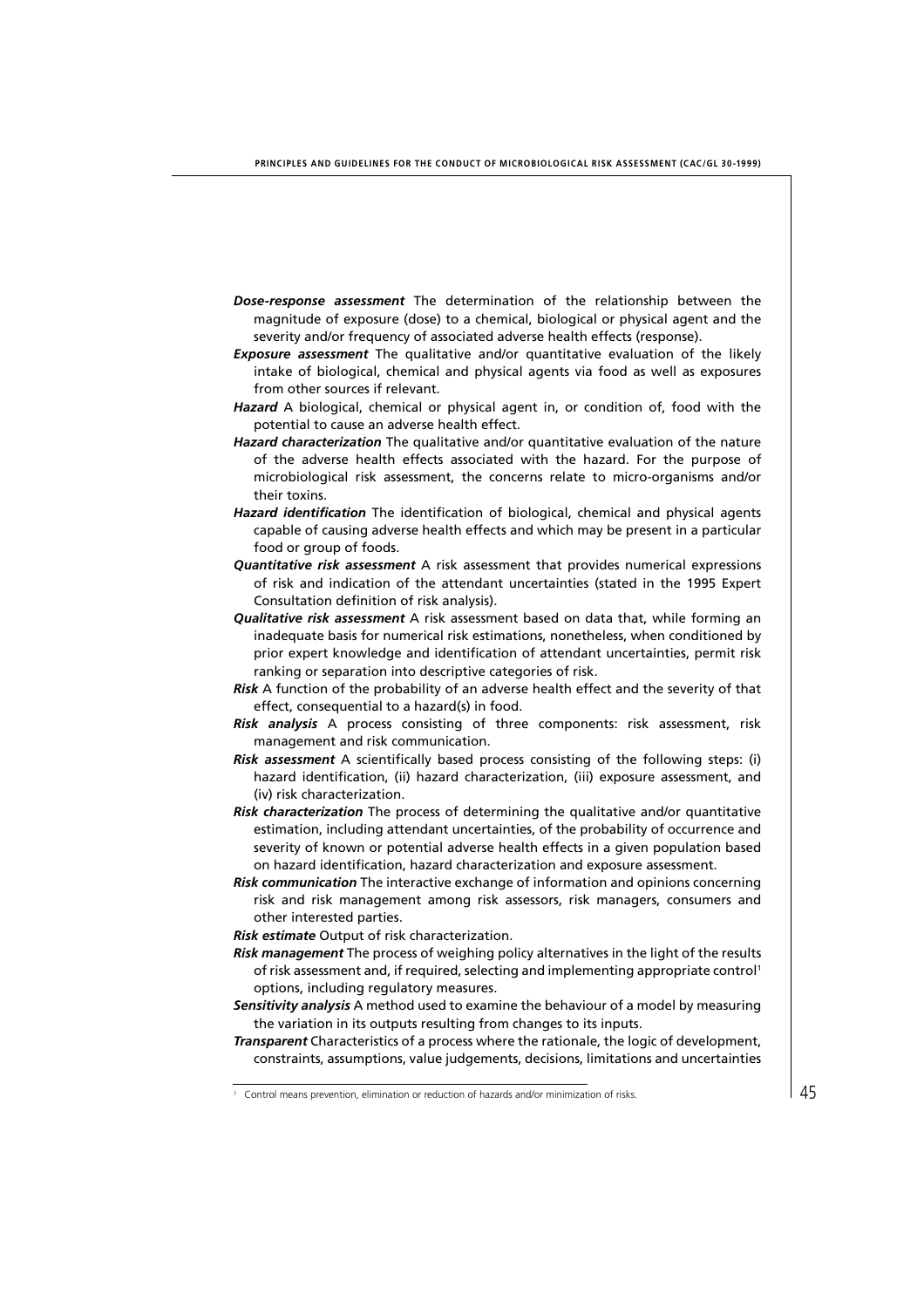

issues are taken into account in risk assessment, the decision-making process should be transparent. It is the transparent unbiased nature of the process that is important, not

who the assessor is or who the manager is.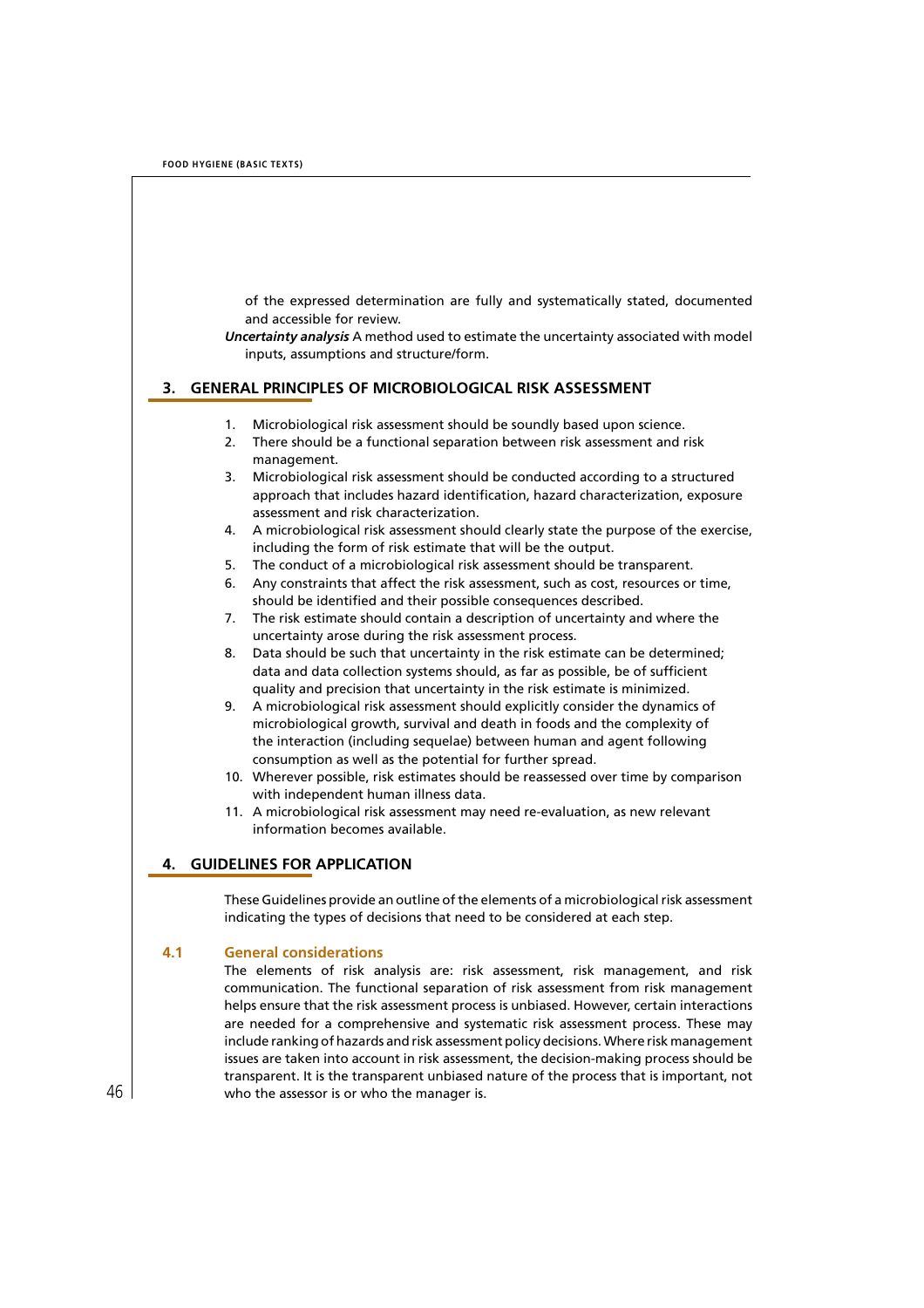Whenever practical, efforts should be made to provide a risk assessment process that allows contributions by interested parties. Contributions by interested parties in the risk assessment process can improve the transparency of the risk assessment, increase the quality of risk assessments through additional expertise and information, and facilitate risk communication by increasing the credibility and acceptance of the results of the risk assessment.

Scientific evidence may be limited, incomplete or conflicting. In such cases, transparent informed decisions will have to be made on how to complete the risk assessment process. The importance of using high-quality information when conducting a risk assessment is to reduce uncertainty and to increase the reliability of the risk estimate. The use of quantitative information is encouraged to the extent possible, but the value and utility of qualitative information should not be discounted.

It should be recognized that sufficient resources will not always be available and constraints are likely to be imposed on the risk assessment that will influence the quality of the risk estimate. Where such resource constraints apply, it is important for transparency purposes that these constraints be described in the formal record. Where appropriate, the record should include an evaluation of the impact of the resource constraints on the risk assessment.

# **4.2 Statement of purpose of risk assessment**

At the beginning of the work, the specific purpose of the particular risk assessment being carried out should be clearly stated. The output form and possible output alternatives of the risk assessment should be defined. Output might, for example, take the form of an estimate of the prevalence of illness, or an estimate of annual rate (incidence of human illness per 100 000) or an estimate of the rate of human illness and severity per eating occurrence.

The microbiological risk assessment may require a preliminary investigation phase. In this phase, evidence to support farm-to-table modelling of risk might be structured or mapped into the framework of risk assessment.

#### **4.3 Hazard identification**

For microbial agents, the purpose of hazard identification is to identify the microorganisms or the microbial toxins of concern with food. Hazard identification will predominately be a qualitative process. Hazards can be identified from relevant data sources. Information on hazards can be obtained from scientific literature, from databases such as those in the food industry, government agencies and relevant international organizations and through solicitation of opinions of experts. Relevant information includes data in areas such as: clinical studies, epidemiological studies and surveillance, laboratory animal studies, investigations of the characteristics of microorganisms, the interaction between micro-organisms and their environment through the food chain from primary production up to and including consumption, and studies on analogous micro-organisms and situations.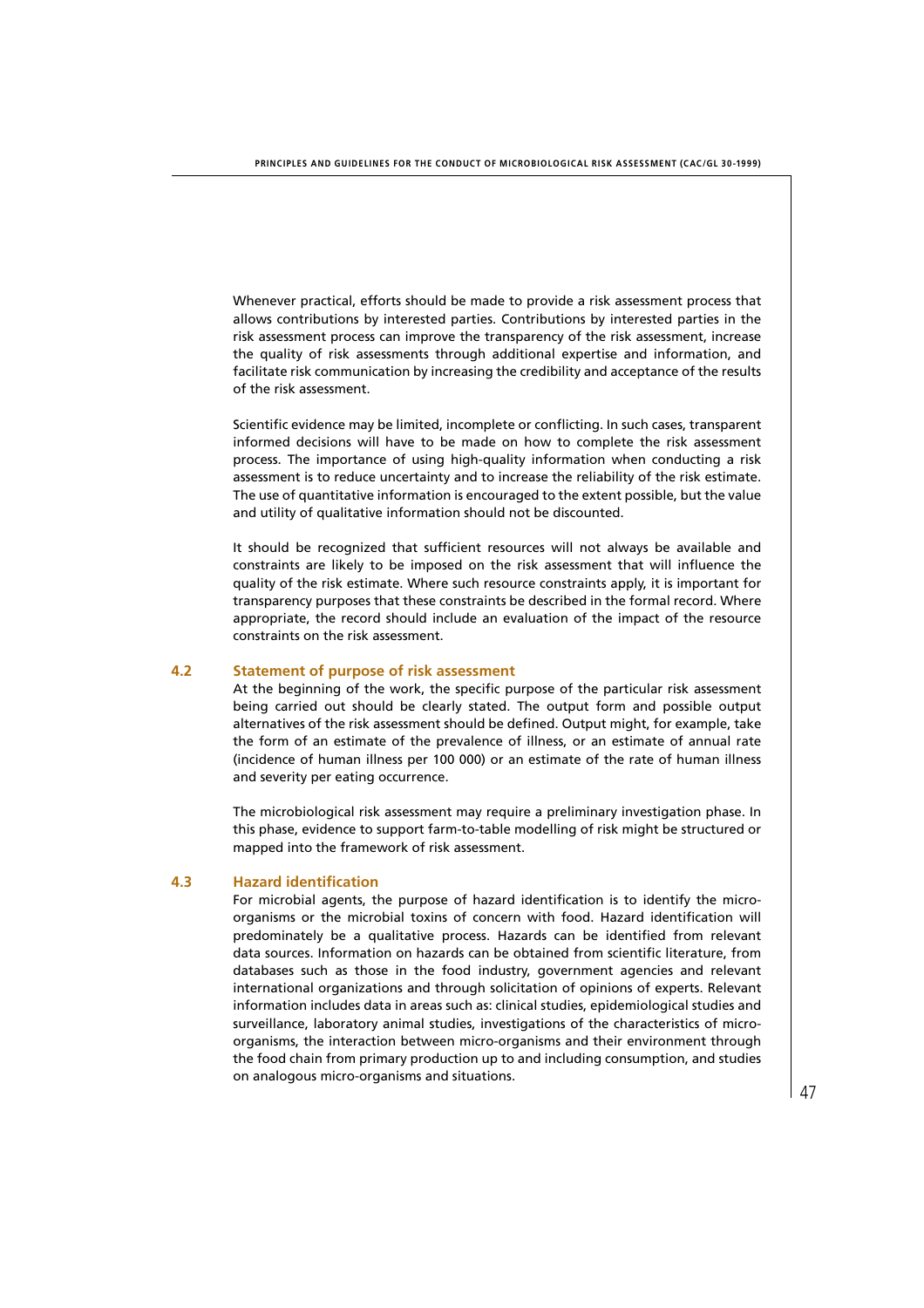#### **4.4 Exposure assessment**

Exposure assessment includes an assessment of the extent of actual or anticipated human exposure. For microbiological agents, exposure assessments might be based on the potential extent of food contamination by a particular agent or its toxins, and on dietary information. Exposure assessment should specify the unit of food that is of interest, i.e. the portion size in most/all cases of acute illness.

Factors that must be considered for exposure assessment include the frequency of contamination of foods by the pathogenic agent and its level in those foods over time. For example, these factors are influenced by: the characteristics of the pathogenic agent; the microbiological ecology of the food; the initial contamination of the raw material, including considerations of regional differences and seasonality of production; the level of sanitation and process controls; the methods of processing, packaging, distribution and storage of the foods; as well as any preparation steps such as cooking and holding. Another factor that must be considered in the assessment is patterns of consumption. This relates to socio-economic and cultural backgrounds, ethnicity, seasonality, age differences (population demographics), regional differences, and consumer preferences and behaviour. Other factors to be considered include: the role of the food handler as a source of contamination, the amount of hand contact with the product, and the potential impact of abusive environmental time/temperature relationships.

Microbial pathogen levels can be dynamic and while they may be kept low, for example, by proper time/temperature controls during food processing, they can substantially increase with abuse conditions (for example, improper food storage temperatures or cross-contamination from other foods). Therefore, the exposure assessment should describe the pathway from production to consumption. Scenarios can be constructed to predict the range of possible exposures. The scenarios might reflect effects of processing, such as hygienic design, cleaning and disinfection, as well as the time/ temperature and other conditions of the food history, food handling and consumption patterns, regulatory controls and surveillance systems.

Exposure assessment estimates the level, within various levels of uncertainty, of microbiological pathogens or microbiological toxins, and the likelihood of their occurrence in foods at the time of consumption. Qualitatively, foods can be categorized according to: the likelihood that the foodstuff will or will not be contaminated at its source; whether or not the food can support the growth of the pathogen of concern; whether there is substantial potential for abusive handling of the food; or whether the food will be subjected to a heat process. The presence, growth, survival or death of micro-organisms, including pathogens in foods, are influenced by processing and packaging, the storage environment, including the temperature of storage, the relative humidity of the environment, and the gaseous composition of the atmosphere. Other relevant factors include pH, moisture content or water activity  $(A_n)$ , nutrient content, the presence of antimicrobial substances, and competing microflora. Predictive microbiology can be a useful tool in an exposure assessment.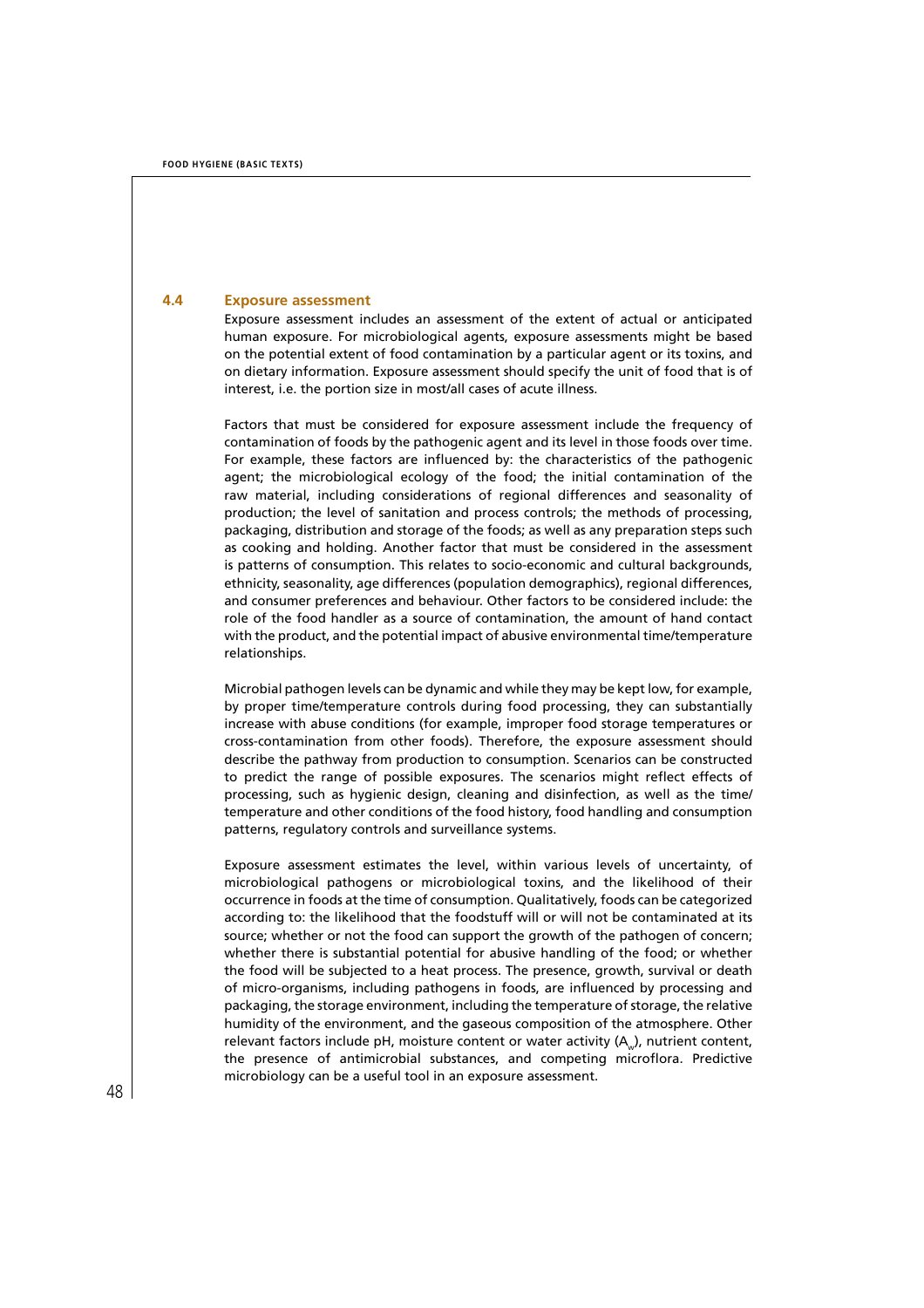# **4.5 Hazard characterization**

This step provides a qualitative or quantitative description of the severity and duration of adverse effects that may result from the ingestion of a micro-organism or its toxin in food. A dose-response assessment should be performed if the data are obtainable.

There are several important factors that need to be considered in hazard characterization. These are related to both the micro-organism and the human host. In relation to the micro-organism, the following are important: micro-organisms are capable of replicating; the virulence and infectivity of micro-organisms can change depending on their interaction with the host and the environment; genetic material can be transferred between micro-organisms leading to the transfer of characteristics such as antibiotic resistance and virulence factors; micro-organisms can be spread through secondary and tertiary transmission; the onset of clinical symptoms can be substantially delayed following exposure; micro-organisms can persist in certain individuals leading to continued excretion of the micro-organism and continued risk of spread of infection; low doses of some micro-organisms can in some cases cause a severe effect; and the attributes of a food may alter the microbial pathogenicity, e.g. high fat content of a food vehicle.

In relation to the host, the following may be important: genetic factors such as human leucocyte antigen (HLA) type; increased susceptibility due to breakdowns of physiological barriers; individual host susceptibility characteristics such as age, pregnancy, nutrition, health and medication status, concurrent infections, immune status and previous exposure history; population characteristics such as population immunity, access to and use of medical care, and persistence of the organism in the population.

A desirable feature of hazard characterization is ideally establishing a dose-response relationship. When establishing a dose-response relationship, the different end-points, such as infection or illness, should be taken into consideration. In the absence of a known dose-response relationship, risk assessment tools such as expert elicitations could be used to consider various factors, such as infectivity, necessary to describe hazard characterizations. Additionally, experts may be able to devise ranking systems so that they can be used to characterize severity and/or duration of disease.

# **4.6 Risk characterization**

Risk characterization represents the integration of the hazard identification, hazard characterization and exposure assessment determinations to obtain a risk estimate; providing a qualitative or quantitative estimate of the likelihood and severity of the adverse effects which could occur in a given population, including a description of the uncertainties associated with these estimates. These estimates can be assessed by comparison with independent epidemiological data that relate hazards to disease prevalence.

Risk characterization brings together all of the qualitative or quantitative information of the previous steps to provide a soundly based estimate of risk for a given population.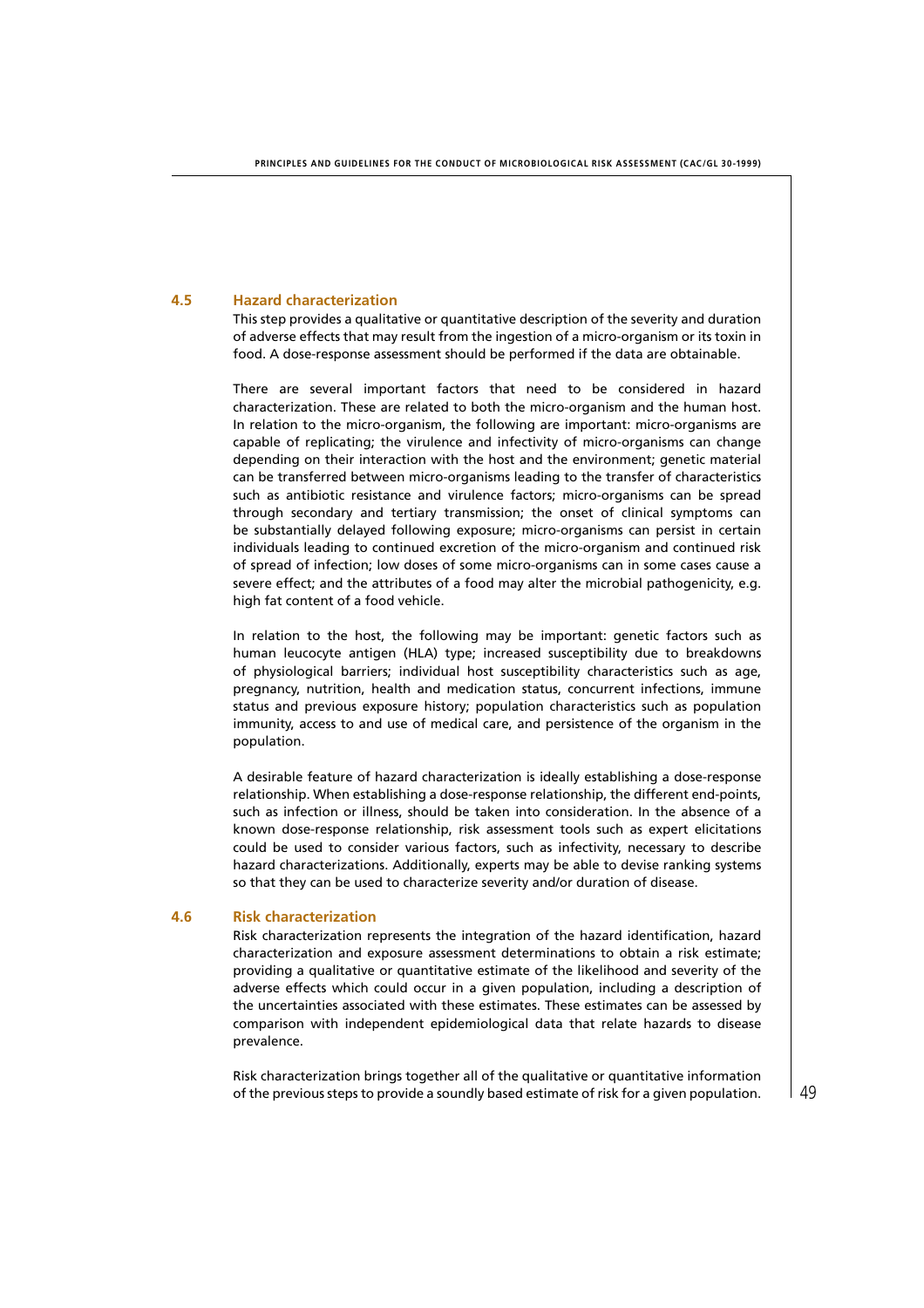Risk characterization depends on available data and expert judgements. The weight of evidence integrating quantitative and qualitative data may permit only a qualitative estimate of risk.

The degree of confidence in the final estimation of risk will depend on the variability, uncertainty and assumptions identified in all previous steps. Differentiation of uncertainty and variability is important in subsequent selections of risk management options. Uncertainty is associated with the data themselves, and with the choice of model. Data uncertainties include those that might arise in the evaluation and extrapolation of information obtained from epidemiological, microbiological and laboratory animal studies. Uncertainties arise whenever attempts are made to use data concerning the occurrence of certain phenomena obtained under one set of conditions to make estimations or predictions about phenomena likely to occur under other sets of conditions for which data are not available. Biological variation includes the differences in virulence that exist in microbiological populations and variability in susceptibility within the human population and particular subpopulations.

It is important to demonstrate the influence of the estimates and assumptions used in risk assessment; for quantitative risk assessment, this can be done using sensitivity and uncertainty analyses.

### **4.7 Documentation**

The risk assessment should be fully and systematically documented and communicated to the risk manager. Understanding any limitations that influenced a risk assessment is essential for transparency of the process that is important in decision-making. For example, expert judgements should be identified and their rationale explained. To ensure a transparent risk assessment, a formal record, including a summary, should be prepared and made available to interested independent parties so that other risk assessors can repeat and critique the work. The formal record and summary should indicate any constraints, uncertainties and assumptions and their impact on the risk assessment.

#### **4.8 Reassessment**

Surveillance programmes can provide an ongoing opportunity to reassess the public health risks associated with pathogens in foods as new relevant information and data become available. Microbiological risk assessors may have the opportunity to compare the predicted risk estimate from microbiological risk assessment models with reported human illness data for the purpose of gauging the reliability of the predicted estimate. This comparison emphasizes the iterative nature of modelling. When new data become available, a microbiological risk assessment may need to be revisited.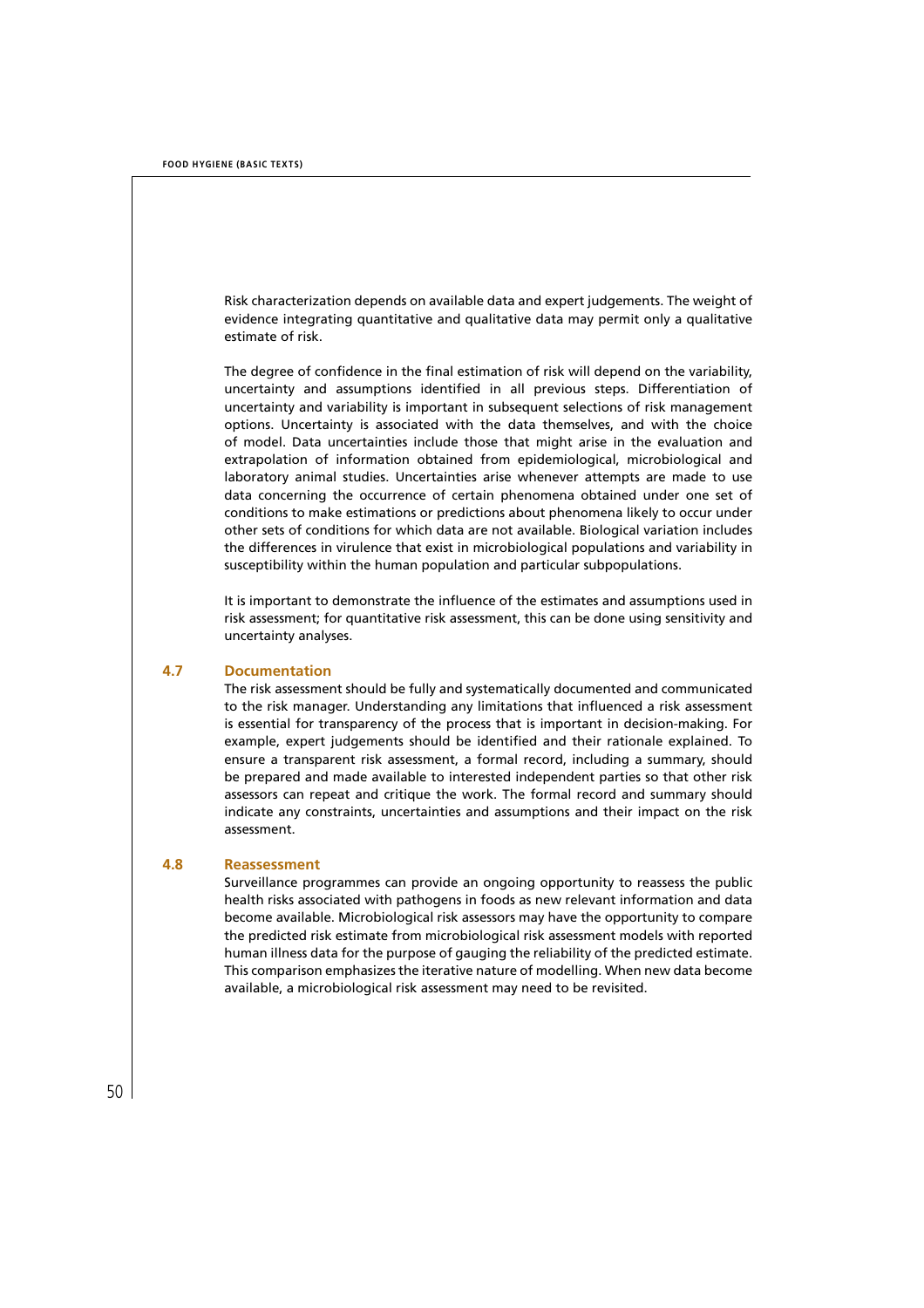# PRINCIPLES AND GUIDELINES FOR THE CONDUCT OF MICROBIOLOGICAL RISK MANAGEMENT (MRM)

**CAC/GL 63-2007**

51

| 1.<br><b>SCOPE</b><br><b>DEFINITIONS</b><br>2.<br>3.<br><b>GENERAL PRINCIPLES FOR MRM</b><br><b>GENERAL CONSIDERATIONS</b><br>4.<br><b>PRELIMINARY MICROBIOLOGICAL RISK MANAGEMENT ACTIVITIES</b><br>5.<br>5.1<br>Identification of a microbiological food safety issue<br>5.2<br>Microbiological risk profile<br>Risk assessment policy<br>5.3<br>5.4<br>Microbiological risk assessment<br><b>IDENTIFICATION AND SELECTION OF MRM OPTIONS</b><br>6.<br>6.1<br>Identification of the available MRM options for Codex and countries<br>6.1.1 Codex<br>6.1.2 Countries<br>6.2<br>Selection of MRM options<br>6.2.1 Responsibility for selecting MRM options<br>6.2.2 MRM options based on risk<br>7.<br><b>IMPLEMENTATION OF MRM OPTIONS</b><br>7.1<br>International intergovernmental organizations<br>7.2<br>Countries<br>7.3<br>Industry<br>7.4<br>Consumer<br>8.<br><b>MONITORING AND REVIEW</b><br>8.1<br>Monitoring<br>8.2<br><b>Review of MRM activities</b><br><b>ANNEX 1</b><br>SUGGESTED ELEMENTS TO INCLUDE IN A MICROBIOLOGICAL RISK PROFILE<br><b>ANNEX 2</b><br><b>GUIDANCE ON MICROBIOLOGICAL RISK MANAGEMENT METRICS</b> |  | <b>INTRODUCTION</b> | 52 |
|-----------------------------------------------------------------------------------------------------------------------------------------------------------------------------------------------------------------------------------------------------------------------------------------------------------------------------------------------------------------------------------------------------------------------------------------------------------------------------------------------------------------------------------------------------------------------------------------------------------------------------------------------------------------------------------------------------------------------------------------------------------------------------------------------------------------------------------------------------------------------------------------------------------------------------------------------------------------------------------------------------------------------------------------------------------------------------------------------------------------------------------------|--|---------------------|----|
|                                                                                                                                                                                                                                                                                                                                                                                                                                                                                                                                                                                                                                                                                                                                                                                                                                                                                                                                                                                                                                                                                                                                         |  |                     | 53 |
|                                                                                                                                                                                                                                                                                                                                                                                                                                                                                                                                                                                                                                                                                                                                                                                                                                                                                                                                                                                                                                                                                                                                         |  |                     | 53 |
|                                                                                                                                                                                                                                                                                                                                                                                                                                                                                                                                                                                                                                                                                                                                                                                                                                                                                                                                                                                                                                                                                                                                         |  |                     | 54 |
|                                                                                                                                                                                                                                                                                                                                                                                                                                                                                                                                                                                                                                                                                                                                                                                                                                                                                                                                                                                                                                                                                                                                         |  |                     | 54 |
|                                                                                                                                                                                                                                                                                                                                                                                                                                                                                                                                                                                                                                                                                                                                                                                                                                                                                                                                                                                                                                                                                                                                         |  |                     | 55 |
|                                                                                                                                                                                                                                                                                                                                                                                                                                                                                                                                                                                                                                                                                                                                                                                                                                                                                                                                                                                                                                                                                                                                         |  |                     | 55 |
|                                                                                                                                                                                                                                                                                                                                                                                                                                                                                                                                                                                                                                                                                                                                                                                                                                                                                                                                                                                                                                                                                                                                         |  |                     | 56 |
|                                                                                                                                                                                                                                                                                                                                                                                                                                                                                                                                                                                                                                                                                                                                                                                                                                                                                                                                                                                                                                                                                                                                         |  |                     | 57 |
|                                                                                                                                                                                                                                                                                                                                                                                                                                                                                                                                                                                                                                                                                                                                                                                                                                                                                                                                                                                                                                                                                                                                         |  |                     | 57 |
|                                                                                                                                                                                                                                                                                                                                                                                                                                                                                                                                                                                                                                                                                                                                                                                                                                                                                                                                                                                                                                                                                                                                         |  |                     | 58 |
|                                                                                                                                                                                                                                                                                                                                                                                                                                                                                                                                                                                                                                                                                                                                                                                                                                                                                                                                                                                                                                                                                                                                         |  |                     | 58 |
|                                                                                                                                                                                                                                                                                                                                                                                                                                                                                                                                                                                                                                                                                                                                                                                                                                                                                                                                                                                                                                                                                                                                         |  |                     | 58 |
|                                                                                                                                                                                                                                                                                                                                                                                                                                                                                                                                                                                                                                                                                                                                                                                                                                                                                                                                                                                                                                                                                                                                         |  |                     | 58 |
|                                                                                                                                                                                                                                                                                                                                                                                                                                                                                                                                                                                                                                                                                                                                                                                                                                                                                                                                                                                                                                                                                                                                         |  |                     | 59 |
|                                                                                                                                                                                                                                                                                                                                                                                                                                                                                                                                                                                                                                                                                                                                                                                                                                                                                                                                                                                                                                                                                                                                         |  |                     | 59 |
|                                                                                                                                                                                                                                                                                                                                                                                                                                                                                                                                                                                                                                                                                                                                                                                                                                                                                                                                                                                                                                                                                                                                         |  |                     | 59 |
|                                                                                                                                                                                                                                                                                                                                                                                                                                                                                                                                                                                                                                                                                                                                                                                                                                                                                                                                                                                                                                                                                                                                         |  |                     | 60 |
|                                                                                                                                                                                                                                                                                                                                                                                                                                                                                                                                                                                                                                                                                                                                                                                                                                                                                                                                                                                                                                                                                                                                         |  |                     | 60 |
|                                                                                                                                                                                                                                                                                                                                                                                                                                                                                                                                                                                                                                                                                                                                                                                                                                                                                                                                                                                                                                                                                                                                         |  |                     | 60 |
|                                                                                                                                                                                                                                                                                                                                                                                                                                                                                                                                                                                                                                                                                                                                                                                                                                                                                                                                                                                                                                                                                                                                         |  |                     | 61 |
|                                                                                                                                                                                                                                                                                                                                                                                                                                                                                                                                                                                                                                                                                                                                                                                                                                                                                                                                                                                                                                                                                                                                         |  |                     | 61 |
|                                                                                                                                                                                                                                                                                                                                                                                                                                                                                                                                                                                                                                                                                                                                                                                                                                                                                                                                                                                                                                                                                                                                         |  |                     | 61 |
|                                                                                                                                                                                                                                                                                                                                                                                                                                                                                                                                                                                                                                                                                                                                                                                                                                                                                                                                                                                                                                                                                                                                         |  |                     | 61 |
|                                                                                                                                                                                                                                                                                                                                                                                                                                                                                                                                                                                                                                                                                                                                                                                                                                                                                                                                                                                                                                                                                                                                         |  |                     | 62 |
|                                                                                                                                                                                                                                                                                                                                                                                                                                                                                                                                                                                                                                                                                                                                                                                                                                                                                                                                                                                                                                                                                                                                         |  |                     |    |
|                                                                                                                                                                                                                                                                                                                                                                                                                                                                                                                                                                                                                                                                                                                                                                                                                                                                                                                                                                                                                                                                                                                                         |  |                     | 64 |
|                                                                                                                                                                                                                                                                                                                                                                                                                                                                                                                                                                                                                                                                                                                                                                                                                                                                                                                                                                                                                                                                                                                                         |  |                     |    |
|                                                                                                                                                                                                                                                                                                                                                                                                                                                                                                                                                                                                                                                                                                                                                                                                                                                                                                                                                                                                                                                                                                                                         |  |                     | 66 |

Adopted in 2007. Annex 2 on "Guidance on microbiological risk management metrics" adopted in 2008.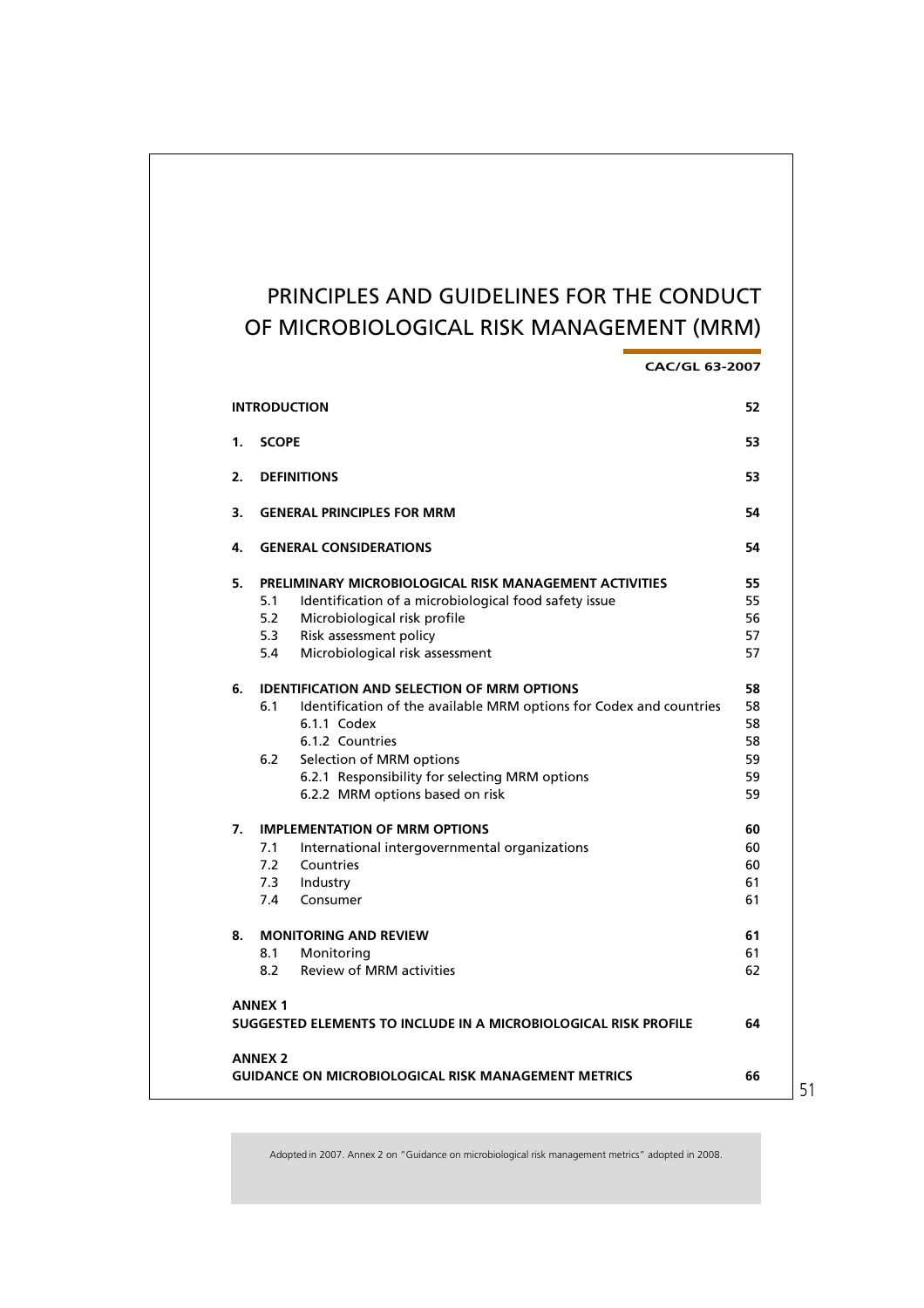# PRINCIPLES AND GUIDELINES FOR THE CONDUCT OF MICROBIOLOGICAL RISK MANAGEMENT (MRM)

**CAC/GL 63-2007**

# **INTRODUCTION**

Diseases caused by foodborne microbial hazards<sup>1</sup> constitute a worldwide public health concern. During the past several decades, the incidence of foodborne diseases has increased in many parts of the world. Foodborne threats occur for a number of reasons. These include microbial adaptation, changes in food production systems, including new feeding practices, changes in animal husbandry, agronomic processes, and food technology, increase in international trade, susceptible populations and travel, changes in lifestyle and consumer demand, and changes in human demographics and behaviour. The globalization of food markets has increased the challenge to manage these risks.

Effective management of risks arising from microbial hazards is technically complex. Food safety has been traditionally, and will continue to be, the responsibility of industry operating an array of control measures relating to the food hygiene within an overall regulatory framework. Recently, risk analysis, involving its component parts of risk assessment, risk management and risk communication, has been introduced as a new approach in evaluating and controlling microbial hazards to help protect the health of consumers and ensure fair practices in food trade. It could also facilitate the judgement of equivalence of food safety control systems.

This document should be read in close conjunction with the "Working Principles for risk analysis for application in the framework of the Codex Alimentarius"2 and the *Principles and Guidelines for the conduct of microbiological risk assessment* (CAC/GL 30–1999). Countries, organizations and individuals involved with microbiological risk management (MRM) are encouraged to utilize these Guidelines in concert with technical information developed by the World Health Organization, the Food and Agriculture Organization of the United Nations and the Codex Alimentarius (e.g. *FAO/WHO Expert Consultation on risk management and food safety*, Food and Nutrition Paper No. 65, Rome 1997; *WHO Expert Consultation – the interaction between assessors and managers of microbiological hazards in food*, Kiel, Germany, March 2000; *Principles and guidelines for incorporating microbiological risk assessment in the development of food safety standards, guidelines and related texts*, Report of a Joint FAO/WHO Consultation, Kiel, Germany, March 2002; *The use of microbiological risk assessment outputs to develop practical risk management strategies: metrics to improve food safety,* Report of a Joint FAO/WHO Expert Meeting, Kiel, Germany, April 2006).

<sup>1</sup> Foodborne microbial hazards include (but are not limited to) pathogenic bacteria, viruses, algae, protozoa, fungi, parasites, prions, toxins and other harmful metabolites of microbial origin.

<sup>2</sup> See Codex Alimentarius Commission, *Procedural Manual.*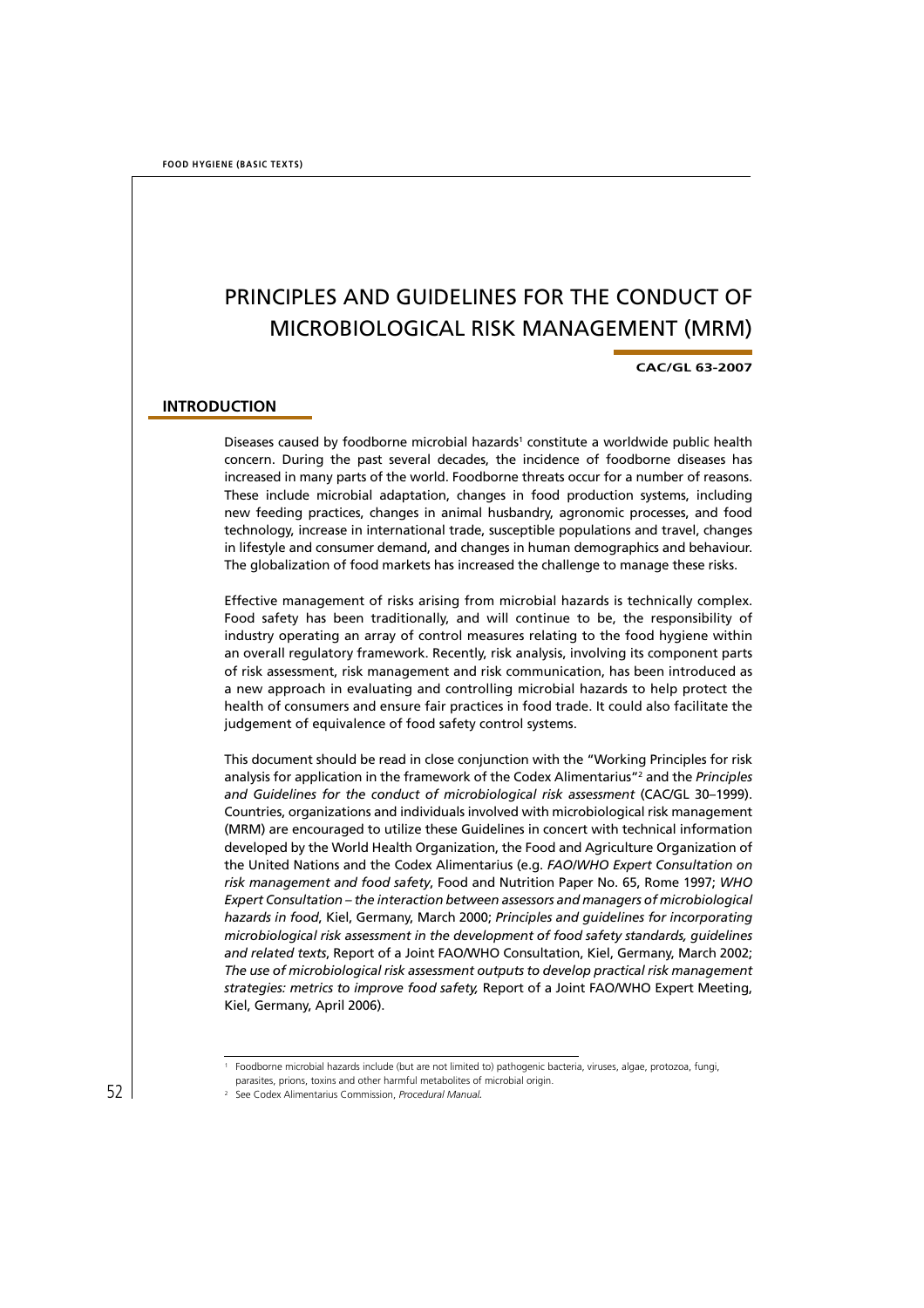#### **1. SCOPE**

These Principles and Guidelines provide a framework for the MRM process and are intended for use by Codex and countries, $3$  as appropriate. They also provide guidance on the application of microbiological risk assessment (MRA) within the MRM process. Where specific recommendations apply only to Codex, or only to countries, this is so noted in the text. This document also provides useful guidance for other interested parties in implementing risk management options, such as industry<sup>4</sup> and consumers who are involved in MRM on a day-to-day basis.

# **2. DEFINITIONS**

The definitions of risk analysis terms related to food safety incorporated in the *Procedural*  Manual of the Codex Alimentarius Commission,<sup>5</sup> shall apply. See definitions **of hazard, risk, risk analysis, risk assessment, hazard identification, hazard characterization, doseresponse assessment, exposure assessment, risk characterization, risk management, risk communication, risk assessment policy, risk profile, risk estimate, food safety objective (FSO), performance objective (PO), performance criterion (PC), traceability/ product tracing** and **equivalence**.

The definitions from the "Hazard Analysis and Critical Control Point (HACCP) system and guidelines for its application",<sup>6</sup> e.g. **control measure, step** or **critical control point**; the definition of a **microbiological criterion** included in the *Principles for the application of microbiological criteria for food* (CAC/GL 21-1997); and the definition of **interested parties** included in the "Working Principles for risk analysis for application in the framework of the Codex Alimentarius*"*<sup>7</sup> shall apply too.

The definition of the appropriate level of protection (**ALOP**) is the one in the World Trade Organization (WTO) Agreement on the application of sanitary and phytosanitary measures (SPS Agreement).

The definitions of **validation**, **verification** and **food safety control system** are under development in the draft *Guidelines for the validation of food safety control measures.*

<sup>&</sup>lt;sup>3</sup> For the purpose of this document, each time the terms "country", "government", "national" are used, the provision applies both to Codex Members (Rule I) and Codex Member Organizations (Rule II), i.e. Regional Economic Integration Organizations (REIOs) – see Codex Alimentarius Commission, *Procedural Manual.*

<sup>4</sup> For the purpose of this document, it is understood that industry includes all relevant sectors associated with the production, storage and handling of food, from primary production through retail and food service level (adapted from "Working Principles for risk analysis for application in the framework of the Codex Alimentarius").

<sup>5</sup> Codex Alimentarius Commission, *Procedural Manual*.

<sup>6</sup> Annex to *Recommended International Code of Practice – General Principles of food hygiene* (CAC/RCP 1-1969).

<sup>7</sup> Codex Alimentarius Commission, *Procedural Manual*.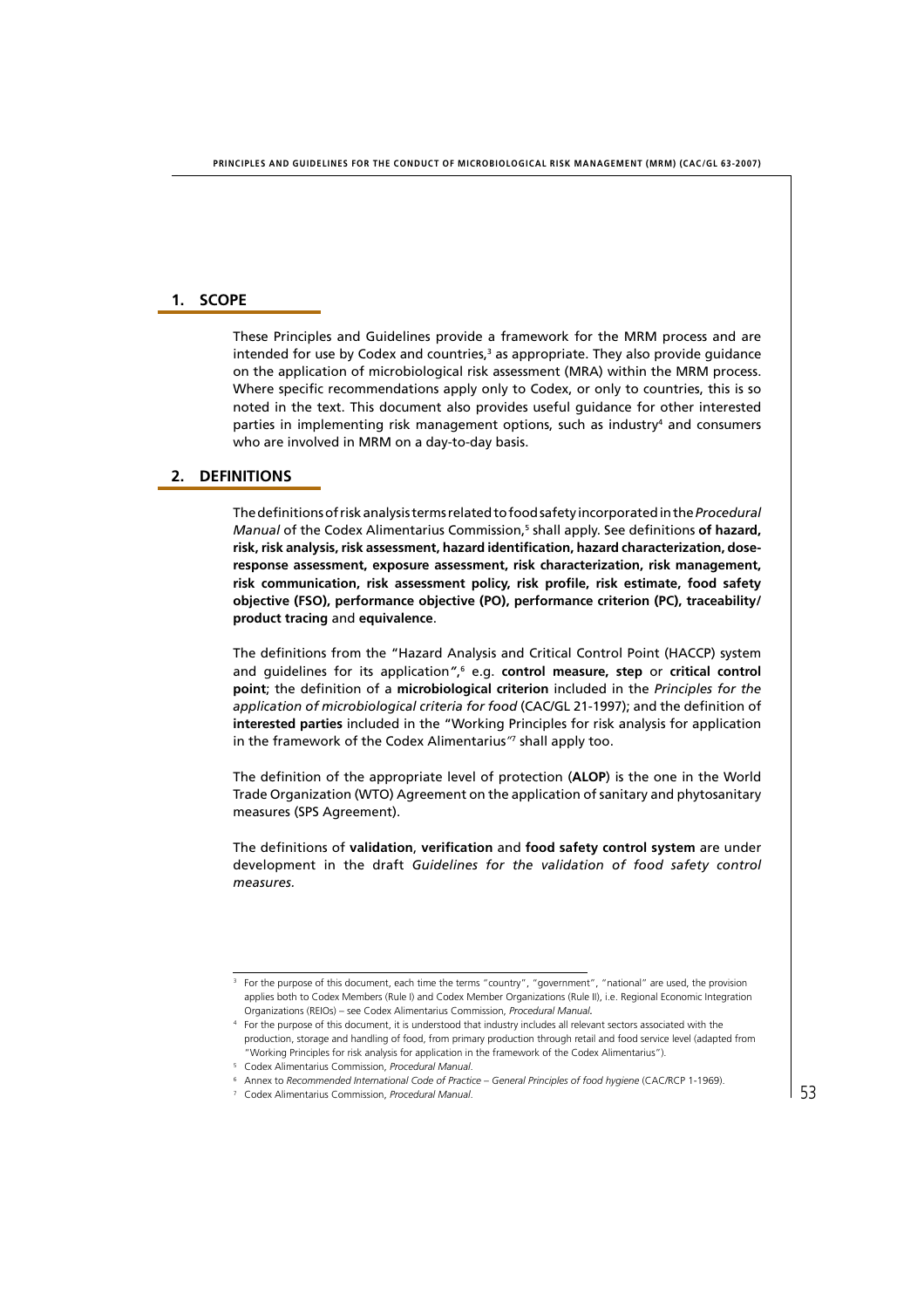Risk manager<sup>8</sup> is defined as follows: a national or international governmental organization with responsibility for MRM.

# **3. GENERAL PRINCIPLES FOR MRM**

- PRINCIPLE 1: Protection of human health is the primary objective in MRM.
- PRINCIPLE 2: MRM should take into account the whole food chain.
- PRINCIPLE 3: MRM should follow a structured approach.
- PRINCIPLE 4: MRM process should be transparent, consistent and fully documented.
- PRINCIPLE 5: Risk managers should ensure effective consultations with relevant interested parties.
- PRINCIPLE 6: Risk managers should ensure effective interaction with risk assessors.
- PRINCIPLE 7: Risk managers should take account of risks resulting from regional differences in hazards in the food chain and regional differences in available risk management options.
- PRINCIPLE 8: MRM decisions should be subject to monitoring and review and, if necessary, revision.

# **4. GENERAL CONSIDERATIONS**

Codex and government decisions and recommendations have as their primary objective the protection of the health of consumers. Decision-making should be timely to achieve that objective. In the MRM process, the ALOP is a key concept, as it is a reflection of a particular country's expressed public health goals for foodborne risks.

MRM should address the food chains as individual continuums when considering means for controlling the public health risks associated with food. This should typically include primary production (including feeds, agricultural practices, and environmental conditions leading to the contamination of crops and animals), product design and processing, transport, storage, distribution, marketing, preparation and consumption. This should include both domestic and imported products to the extent feasible.

MRM should follow a structured approach that includes preliminary MRM activities, identification and selection of MRM options, implementation of MRM activities, and monitoring and review of the options taken.

In order to facilitate a broader understanding by interested parties, the MRM process should be transparent and fully documented. Risk managers should articulate and implement uniform procedures and practices to be used in the development and

<sup>8</sup> The definition of risk manager is derived from the definition for risk management, which does not include all of the individuals who are involved in the implementation phase and related activities associated with MRM, i.e. MRM decisions are largely implemented by industry and other interested parties. The focus of the definition on risk manager is restricted to governmental organizations with authority to decide on the acceptability of risk levels associated to foodborne hazards.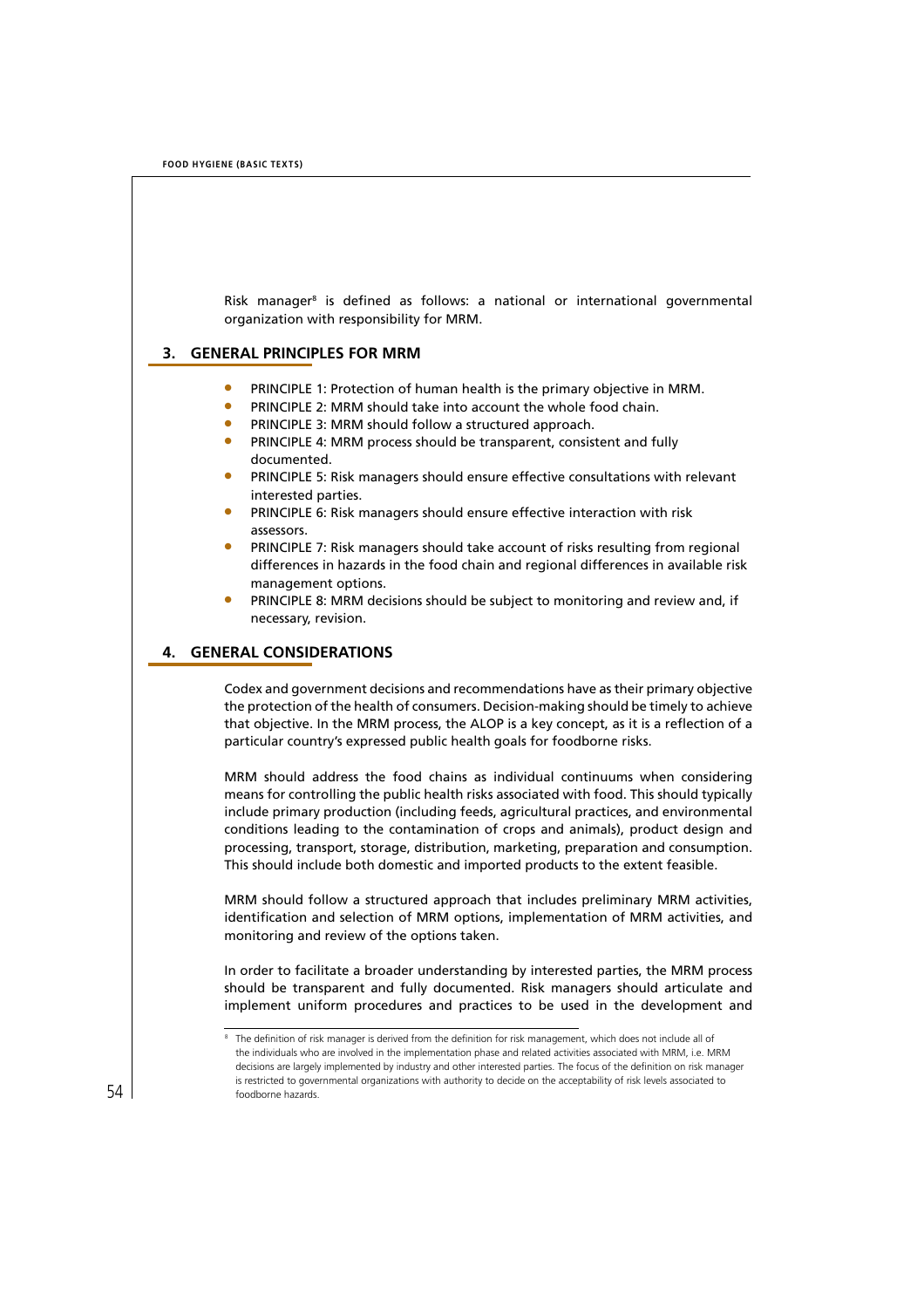implementation of MRM, the determination of MRA policy, the establishment of MRM priorities, the allocation of resources (e.g. human, financial, time) and the determination of the factors<sup>9</sup> to be used in the evaluation of MRM options. They should ensure that the options selected protect the health of consumers, are scientifically justifiable, are proportionate to the risk identified and are not more restrictive of trade or technological innovation than required to achieve the ALOP. Risk managers should ensure that decisions are practicable and effective, and, where appropriate, enforceable.

Risk managers should ensure effective and timely consultation with all relevant interested parties and provide a sound basis for understanding the MRM decision, its rationale and implications. The extent and nature of public consultation will depend on the urgency, complexity and uncertainties related to the risk and the management strategies being considered. Decisions and recommendations on MRM should be documented and, where appropriate, clearly identified in Codex or national standards and regulations so as to facilitate a wider understanding of the conduct of MRM.

The mandate given by risk managers to risk assessors relating to the conduct of an MRA should be as clear as possible. Interaction should allow risk managers to be informed by risk assessors of any constraints, data gaps, uncertainties, assumptions and their impact on the MRA. Where there is disagreement among the risk assessors, the risk managers should be informed of the minority opinions and these differences should be documented.

MRM decisions regarding foodborne hazards will vary according to the regional microbial conditions. MRM should take into account the diversity of production methods and processes, inspection, monitoring and verification systems, sampling and testing methods, distribution and marketing systems, consumer food-use patterns, consumers' perceptions and the prevalence of specific adverse health effects.

MRM should be an iterative process and decisions made should be subject to timely review, taking into account all relevant newly generated data, with a goal of further risk reduction and public health improvement.

# **5. PRELIMINARY MICROBIOLOGICAL RISK MANAGEMENT ACTIVITIES**

### **5.1 Identification of a microbiological food safety issue**

A food safety issue arises where one or more foodborne microbial hazard(s) is/are known or thought to be associated with one or many food(s) and thus require(s) consideration of a risk manager. The risk manager follows the MRM process to evaluate and, where necessary, manage the associated risk. At the start of this process, the food safety issue should be clearly identified and communicated from the risk managers to risk assessors, as well as affected consumers and industry.

<sup>9</sup> See Codex Alimentarius Commission, *Procedural Manual*.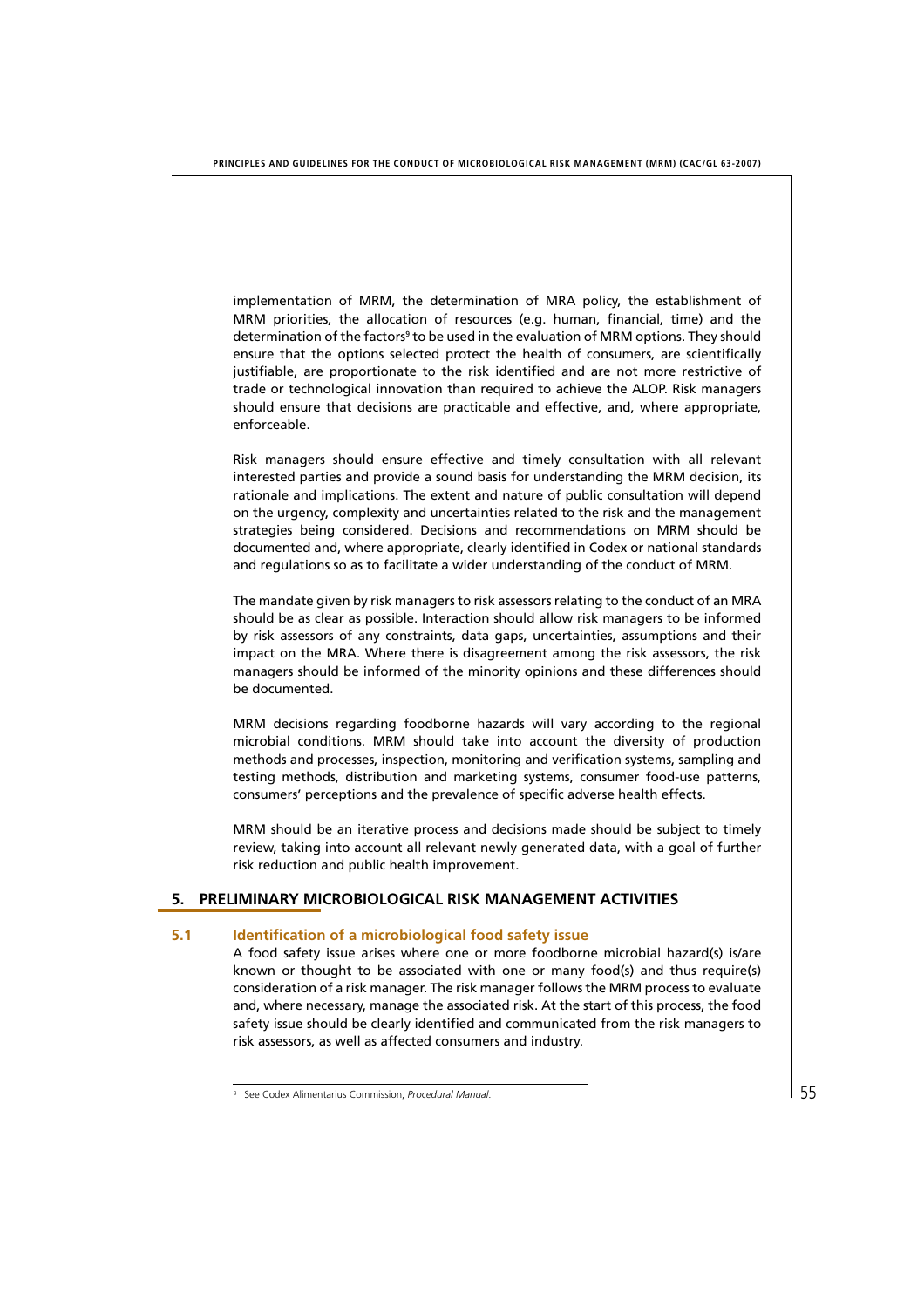Food safety issue identification may be performed by the risk manager or be the result of collaboration between different interested parties. Within Codex, a food safety issue may be raised by a member government, or by an intergovernmental or observer organization.

Food safety issues may be identified on the basis of information arising from a variety of sources, such as surveys of the prevalence and concentration of hazards in the food chain or the environment, human disease surveillance data, epidemiological or clinical studies, laboratory studies, scientific, technological or medical advances, lack of compliance with standards, recommendations of experts, public input, etc.

Some food safety issues may require that an immediate action<sup>10</sup> be taken by the risk manager without further scientific consideration (e.g. requiring withdrawal/recall of contaminated products). Countries will often not be able to delay taking an immediate action when there is an imminent public health concern demanding an urgent response. Such measures should be temporary, clearly communicated as well as subject to review within a time frame.

When there is evidence that a risk to human health exists but scientific data are insufficient or incomplete, it may be appropriate for countries to select a provisional decision, while obtaining additional information that may inform and, if necessary, modify the provisional decision. In those instances, the provisional nature of the decision should be communicated to all interested parties and the time frame or circumstances under which the provisional decision will be reconsidered (e.g. reconsideration after the completion of an MRA) should be articulated when the decision is communicated initially.

# **5.2 Microbiological risk profile**

The risk profile is a description of a food safety problem and its context that presents, in a concise form, the current state of knowledge related to a food safety issue, describes potential MRM options that have been identified to date, when any, and the food safety policy context that will influence further possible actions. Annex I provides information about suggested risk profile elements for guidance to risk managers at the national level, and for bringing forward newly proposed work within the Codex Committee on Food Hygiene.

Consideration of the information given in the risk profile may result in a range of initial decisions, such as commissioning an MRA, gathering more information or developing risk knowledge at the level of the risk manager, implementing an immediate and/or temporary decision (see Section 5.1 above). National governments may also base their MRM decisions on Codex standards, recommendations and guidance where available.

<sup>10</sup> The International Health Regulation (2005) agreement gives provisions for appropriate measures in case of public health emergencies. The *Principles and Guidelines for the exchange of information in food safety emergency situation* (CAC/ GL 19-1995) defines a food safety emergency as a situation whether accidental or intentional that is identified by a competent authority as constituting a serious and as yet uncontrolled foodborne risk to public health that requires urgent action. Emergency measures may be part of immediate action.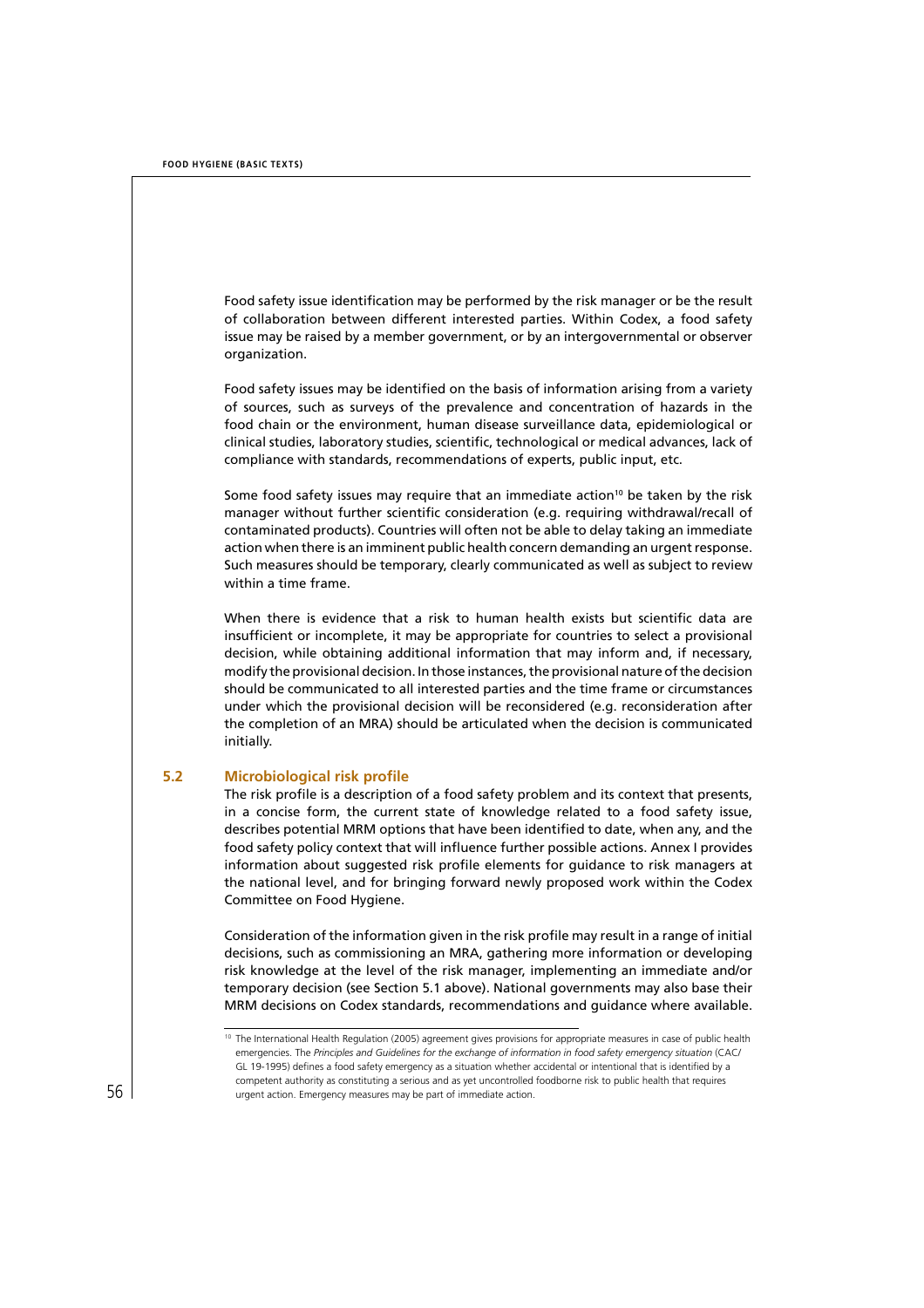In some cases, the risk profile could give enough information for identification and selection of MRM options. In other cases, no further action may be needed.

The risk profile provides an initial analysis that describes possible MRM options. The MRM options can take the form of a draft MRM guidance document that will be introduced into the Codex step process (e.g. codes of practice, guidance documents, microbiological specifications).

# **5.3 Risk assessment policy**

Refer to the "Working Principles for risk analysis for the application in the framework of the Codex Alimentarius".11 National governments should establish an MRA policy relevant to their circumstances, in advance of the microbiological risk assessment.

Risk assessment policy-setting is a risk management responsibility, which should be carried out in full collaboration with risk assessors. Establishing a risk assessment policy protects the scientific integrity of the risk assessment and offers guidance to balance value judgements, policy choices, adverse health parameters for presenting risk to human health, source of data to be considered, and management of data gaps and uncertainties during the course of the assessment. The risk assessment policy could be of a generic nature or MRA-specific, and should be documented to ensure consistency, clarity and transparency.

#### **5.4 Microbiological risk assessment**

Risk managers may commission an MRA to provide an objective, systematic evaluation of relevant scientific knowledge to help make an informed decision.

The risk manager should refer to the *Principles and Guidelines for the conduct of microbiological risk assessment* (CAC/GL 30-1999). It is important to ensure that a clear mandate is given to risk assessors and that the MRA meets the needs of the risk manager. It is also important that the MRA be adequately reviewed by the scientific community and, where appropriate, the public.

The outputs of the MRA should be presented by risk assessors in such a manner that they can be properly understood and utilized by risk managers in the evaluation of the suitability of different MRM options to manage the food safety issue. Generally, the presentation is conveyed in two different formats: a fully detailed technical report and an interpretative summary for a broader audience.

For the best use of an MRA, risk managers should be fully informed of the strengths and limitations (key assumptions, key data gaps, uncertainty and variability in the data, and their influences on the outcomes), including a pragmatic appreciation of uncertainties associated to the MRA study and its outputs. Risk managers, in consultation with risk assessors, should then decide whether the MRA is in developing and/or evaluating and deciding on suitable MRM activities, or deciding on provisional MRM options**.** 

<sup>11</sup> See Codex Alimentarius Commission, *Procedural Manual.*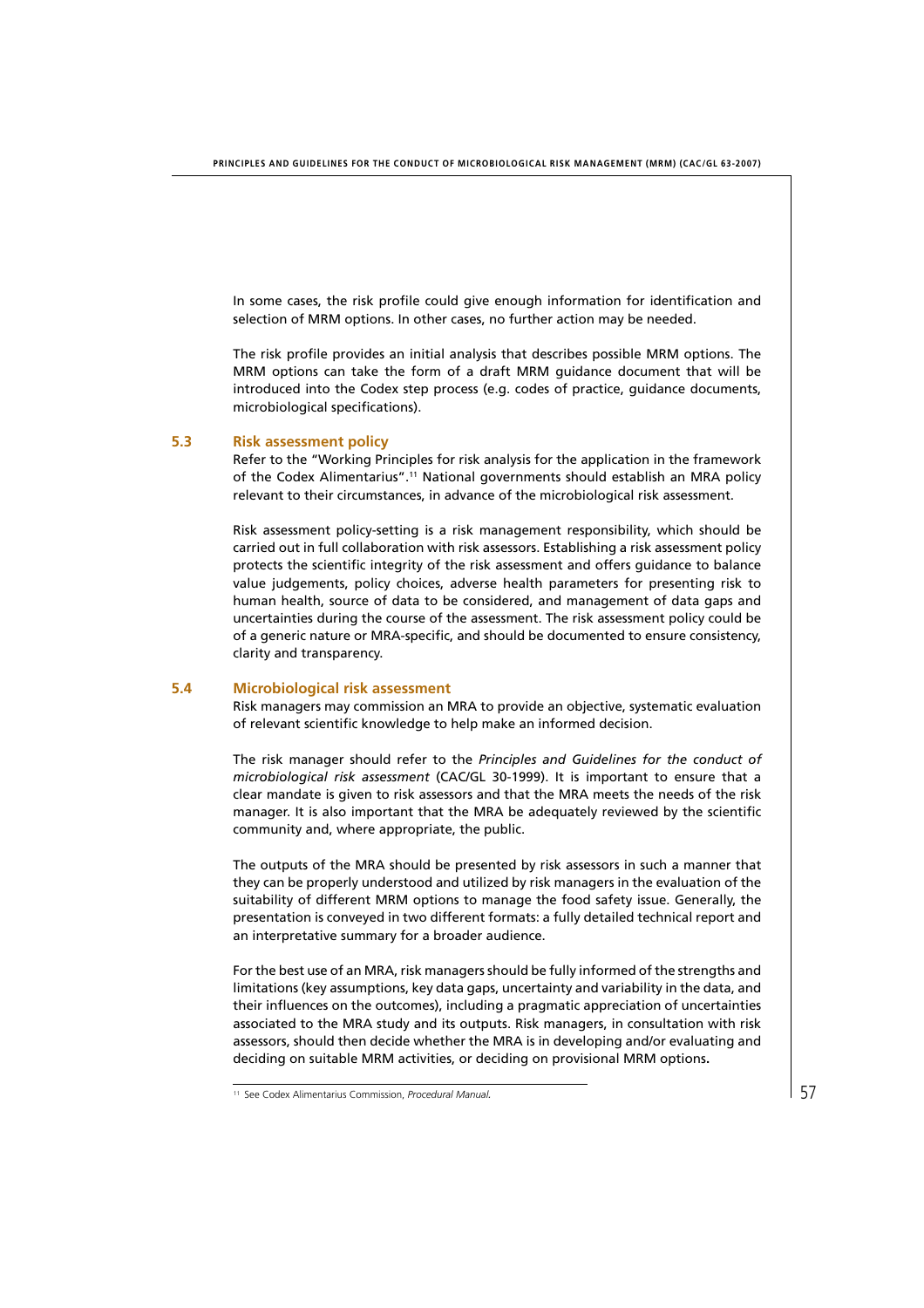# **6. IDENTIFICATION AND SELECTION OF MRM OPTIONS**

### **6.1 Identification of the available MRM options for Codex and countries**

The risk manager needs to ensure that MRM options are identified and the acceptable one(s) selected for subsequent implementation by relevant interested parties. In this, risk managers need to consider the suitability of MRM options to reduce the risk posed by a food safety issue to an appropriate level and any practical issues regarding the implementation of the selected MRM options that need to be managed.

Examples of potential MRM options (used either alone or in combination) available for Codex or countries, as appropriate, are listed below.

#### 6.1.1 **Codex**

 $\bullet$  Elaboration of standards and related texts.<sup>12</sup>

#### 6.1.2 **Countries**

- Establish regulatory requirements.
- Develop (or encourage the development of) specific documents and guides e.g. good agricultural practices (GAPs), good manufacturing practices (GMPs), good hygienic practices (GHPs), Hazard Analysis and Critical Control Point (HACCP).
- Adopt or adapt Codex Standards and related texts to the national situation.
- Define an FSO for a particular food safety issue, leaving flexibility to industry to select appropriate control measures to meet it.
- t Establish control measures specifying relevant requirements for industries that do not have the means to establish appropriate measures themselves or who adopt such control measures, including as appropriate metrics<sup>13</sup> at specific stages of the food/feed14 chain where they are of critical importance to the performance of the overall chain.
- t Establish requirements for inspection and audit procedures, certification or approval procedures.
- Require import certificates for certain products.
- Promulgate awareness and develop educational and training programmes to communicate that:
	- prevention of contamination and/or introduction of hazards should be addressed at all relevant stages in the food/feed chain;
	- rapid withdrawal/recall of food/feed procedures are in place, including appropriate traceability/product tracing for effectiveness;

<sup>&</sup>lt;sup>12</sup> When there is evidence that a risk to human health exists but scientific data are insufficient or incomplete, the Codex Alimentarius Commission should not proceed to elaborate a standard but should consider elaborating a related text, such as a code of practice, provided that such a text would be supported by the available scientific evidence, "Working Principles for risk analysis for application in the framework of the Codex Alimentarius", Codex Alimentarius Commission, *Procedural Manual.*

<sup>13</sup> See *Principles and guidelines for incorporating microbiological risk assessment in the development of food safety standards, guidelines and related texts*, Report of a Joint FAO/WHO Consultation, Kiel, Germany, March 2002.

<sup>&</sup>lt;sup>14</sup> In those instances where the presence of hazards in feed may affect the safety of foods derived from an animal, the microbiological profile of feed should be considered.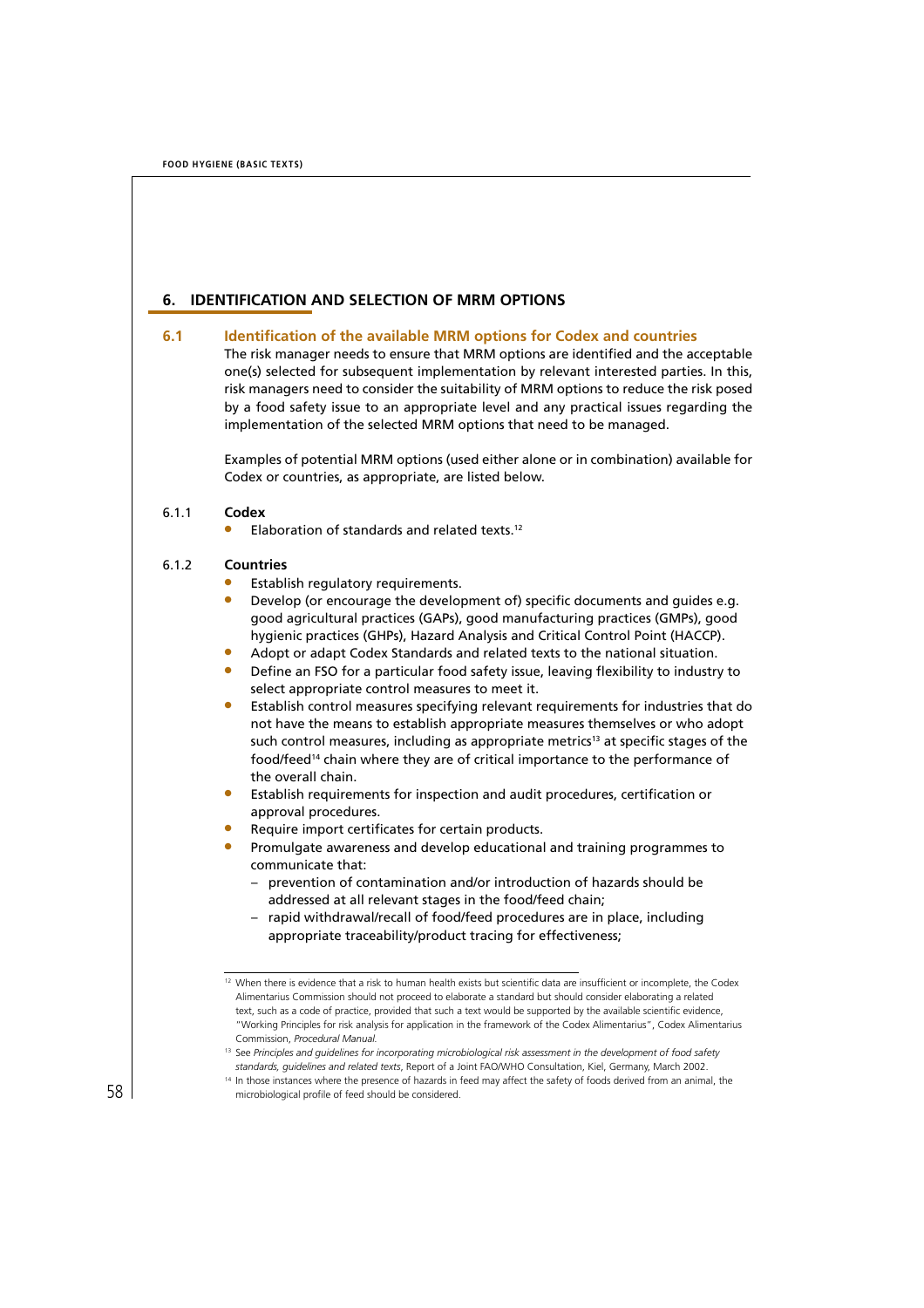– proper labelling includes information that instructs the consumer regarding safe handling practices and, where appropriate, briefly informs the consumer of the food safety issue.

#### **6.2 Selection of MRM options**

The selection of MRM options should be based on their ability to mitigate the risks effectively and on the practical feasibility and consequences of the options. Where available, an MRA can often help in the evaluation and selection of MRM options.

 The selection of MRM options that are both effective and feasible should generally include consideration of the following:

- planned control of hazards (e.g. with HACCP) is more effective than detecting and correcting food safety control system failures (e.g. lot-release microbiological testing of finished products);
- the population may be exposed to multiple potential sources of a particular hazard;
- the suitability of the option to be monitored, reviewed and revised during subsequent implementation;
- the capacity of the food businesses to manage food safety (e.g. human resources, size, type of operation). For instance, a more traditional approach may be selected for small and less-developed food businesses, rather than an FSO-driven approach.

# 6.2.1 **Responsibility for selecting MRM options**

The primary responsibility for selecting appropriate MRM options lies with the risk manager.

Risk assessors and other interested parties play an important role in this process by providing information that permits the evaluation and, if appropriate, comparison of different MRM options.

Whenever feasible, both Codex and countries should attempt to specify the level of control or risk reduction that is necessary (i.e. establish the stringency required for food safety control systems), while providing, to the extent feasible, some flexibility in options that the industry can use to achieve the appropriate level of control.

#### 6.2.2 **MRM options based on risk**

The increasing adoption of risk analysis is allowing more transparent approaches for relating ALOP to the required stringency of the food safety control system, and for the comparison of MRM options for their suitability and, possibly, equivalence. This has allowed the use of traditional MRM options as well as the development of new MRM tools, e.g. FSO, PO and PC and the enhancement of the scientific basis of existing MRM tools, e.g. microbiological criteria (MC).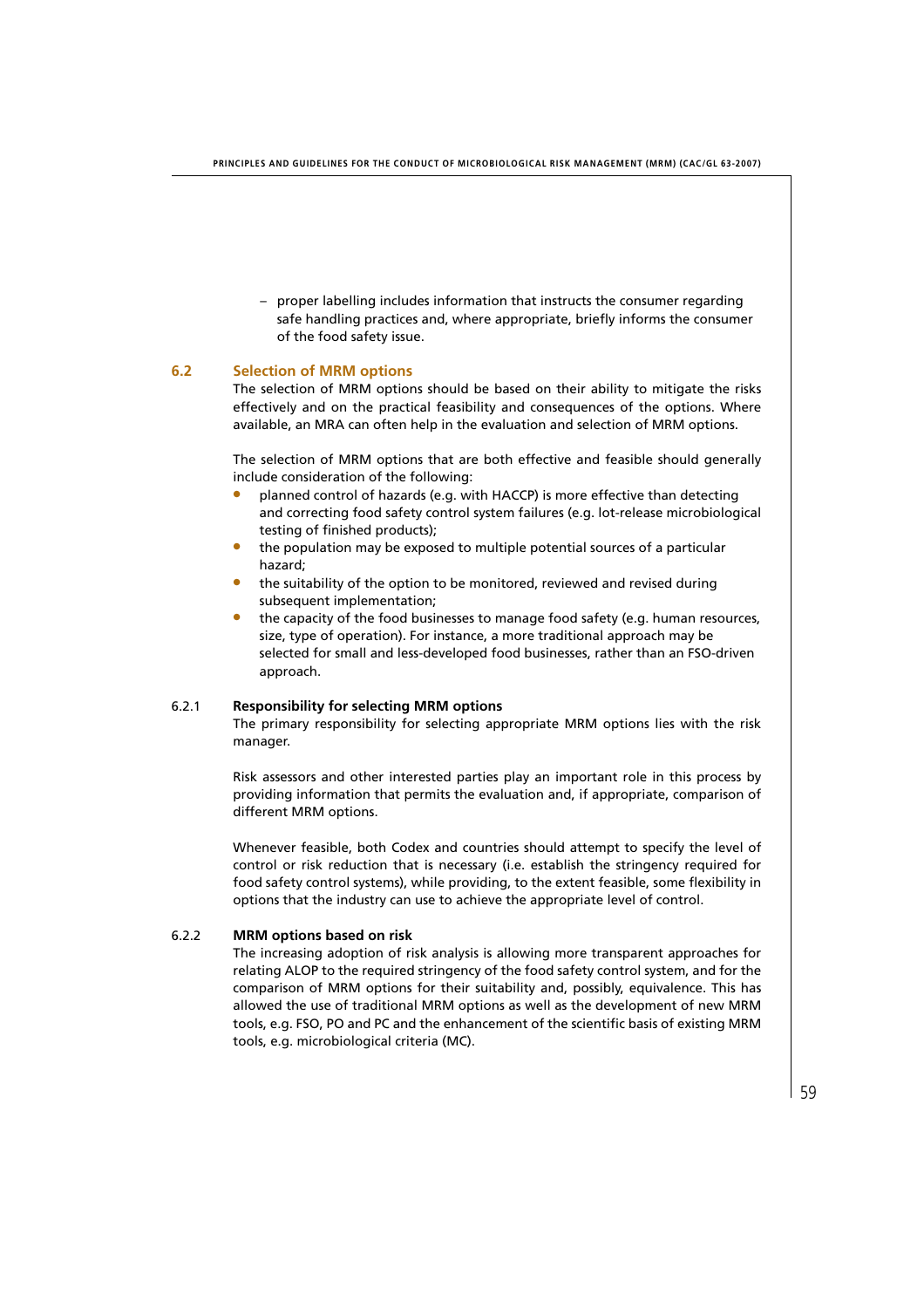# **7. IMPLEMENTATION OF MRM OPTIONS**

Implementation involves giving effect to the selected MRM option(s) and verifying compliance, i.e. ensuring that the MRM option(s) is/are implemented as intended. Implementation may involve different interested parties, including competent authorities, industry and consumers. Codex does not implement MRM options.

# **7.1 International intergovernmental organizations**

Developing countries may need specific assistance in developing and selecting implementation strategies as well as in the area of education. Such assistance should be provided by international intergovernmental organizations, e.g. FAO and WHO, and developed countries in the spirit of the SPS Agreement.

# **7.2 Countries**

The implementation strategy will depend on the MRM option(s) selected and should be developed within a consultative process with interested parties. Implementation can occur at different points in the food/feed chain and may involve more than one segment of the industry and consumers.

Once an MRM option is selected, risk managers should develop an implementation plan that describes how the option will be implemented, by whom, and when. In some situations, a stepwise phase-in implementation strategy could be considered, e.g. different-sized establishments or different sectors, in part based on risk and/or capability. Guidance and support may need to be provided, in particular for small and less-developed businesses.

To ensure transparency, risk managers should communicate decisions on MRM options to all interested parties, including the rationale, and how those affected will be expected to implement. To the extent that imports will be affected, other governments should be informed of the decision(s) and rationale in order to ensure their own MRM strategies achieve equivalence.

If the MRM options selected are provisional, the rationale and the expected time frame for finalizing the decision should be communicated.

Governments should ensure an appropriate regulatory framework and infrastructure, including adequately trained personnel and inspection staff, in order to enforce regulations and verify compliance. Inspection and targeted sampling plans may be applied at different steps of the food chain. The competent authorities should ensure that industry applies the appropriate good practices and, within the application of the HACCP system, effectively monitors CCPs and implements corrective actions and verification steps.

Governments should define an evaluation process to assess whether the MRM options have been properly implemented. This process should allow for adjustment of the implementation plan or of the MRM options, if the options selected are not successful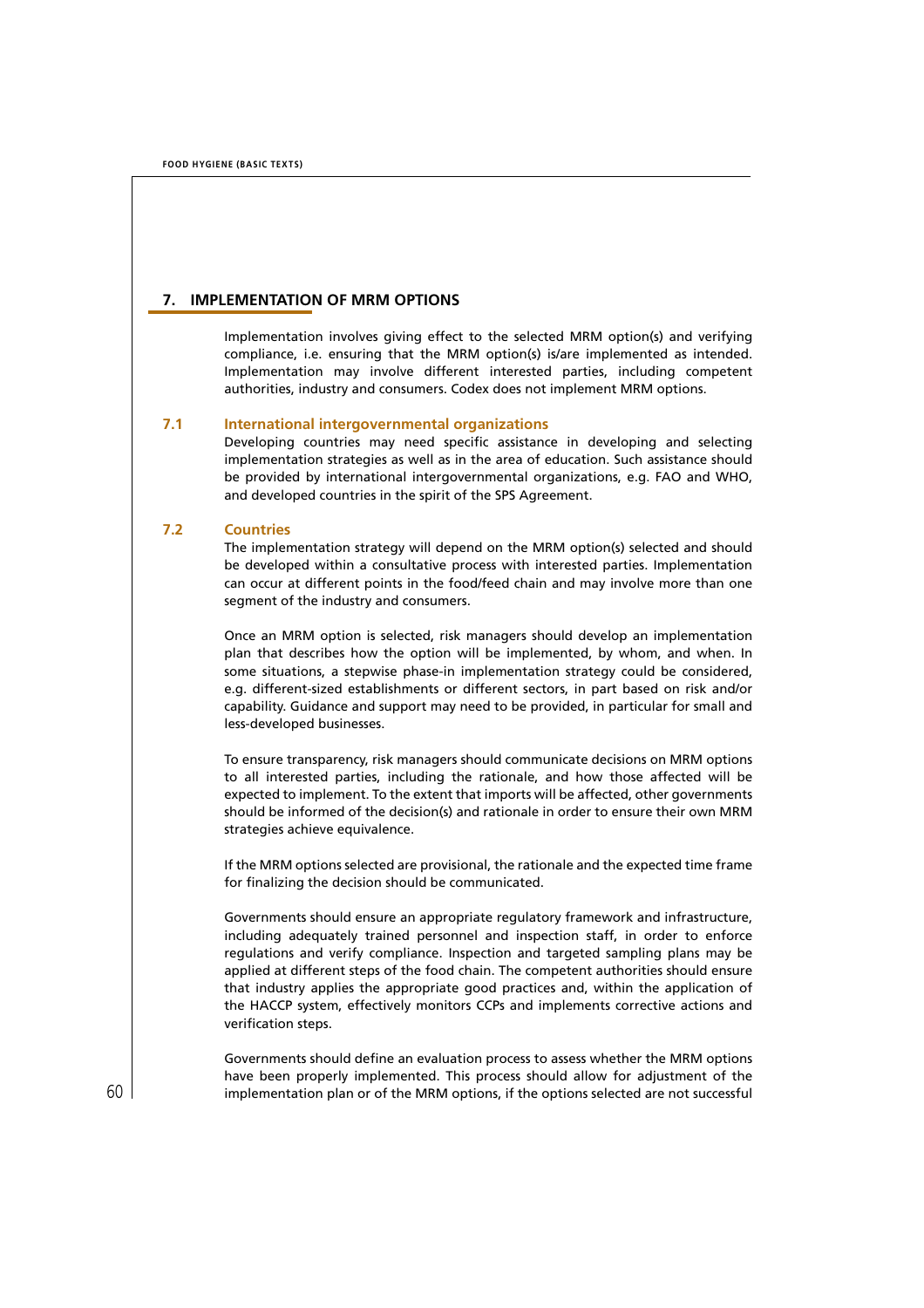in achieving the required level of control over the hazard. This is intended to provide short-term evaluation to allow modification, particularly for provisional MRM options, versus longer-term monitoring and review, as discussed in Sections 8.1 and 8.2.

### **7.3 Industry**

 Industry is responsible for developing and applying food safety control systems to give effect to the decisions on MRM options. Depending on the nature of the MRM option, this may require activities such as:

- establishing metrics that will achieve or contribute to established FSOs or other regulatory requirements;
- the identification of PC and design and implementation of appropriate combinations of validated control measures;
- monitoring and verification of the food safety control system or relevant parts thereof (e.g. control measures, good practices);
- application, as appropriate, of sampling plans for microbiological analyses;
- development of plans for corrective actions, that may include withdrawal/recall procedures, traceability/product tracing, etc.;
- effective communication with suppliers, customers and/or consumers, as appropriate;
- training or instruction of staff and internal communication.

Industry associations may find it beneficial to develop and provide guidance documents, training programmes, technical bulletins and other information that assists industry to implement control measures.

### **7.4 Consumer**

Consumers can enhance both their personal and the public's health by being responsible for, adhering to, being informed of and following food safety-related instructions. Multiple means of providing this information to consumers should be undertaken, such as public education programmes, appropriate labelling and public interest messages. Consumer organizations can play a significant role in communicating this information to consumers.

# **8. MONITORING AND REVIEW**

#### **8.1 Monitoring**

An essential part of the MRM process is the ongoing gathering, analysing and interpreting of data related to the performance of food safety control systems, which, in this context, is referred to as monitoring. Monitoring is essential to establish a baseline for comparing the effectiveness of new MRM activities. It also may provide information that the manager may use to determine what steps may be taken to achieve further improvements in the extent or efficiency of risk mitigation and public health. Risk management programmes should strive for continual improvement in public health.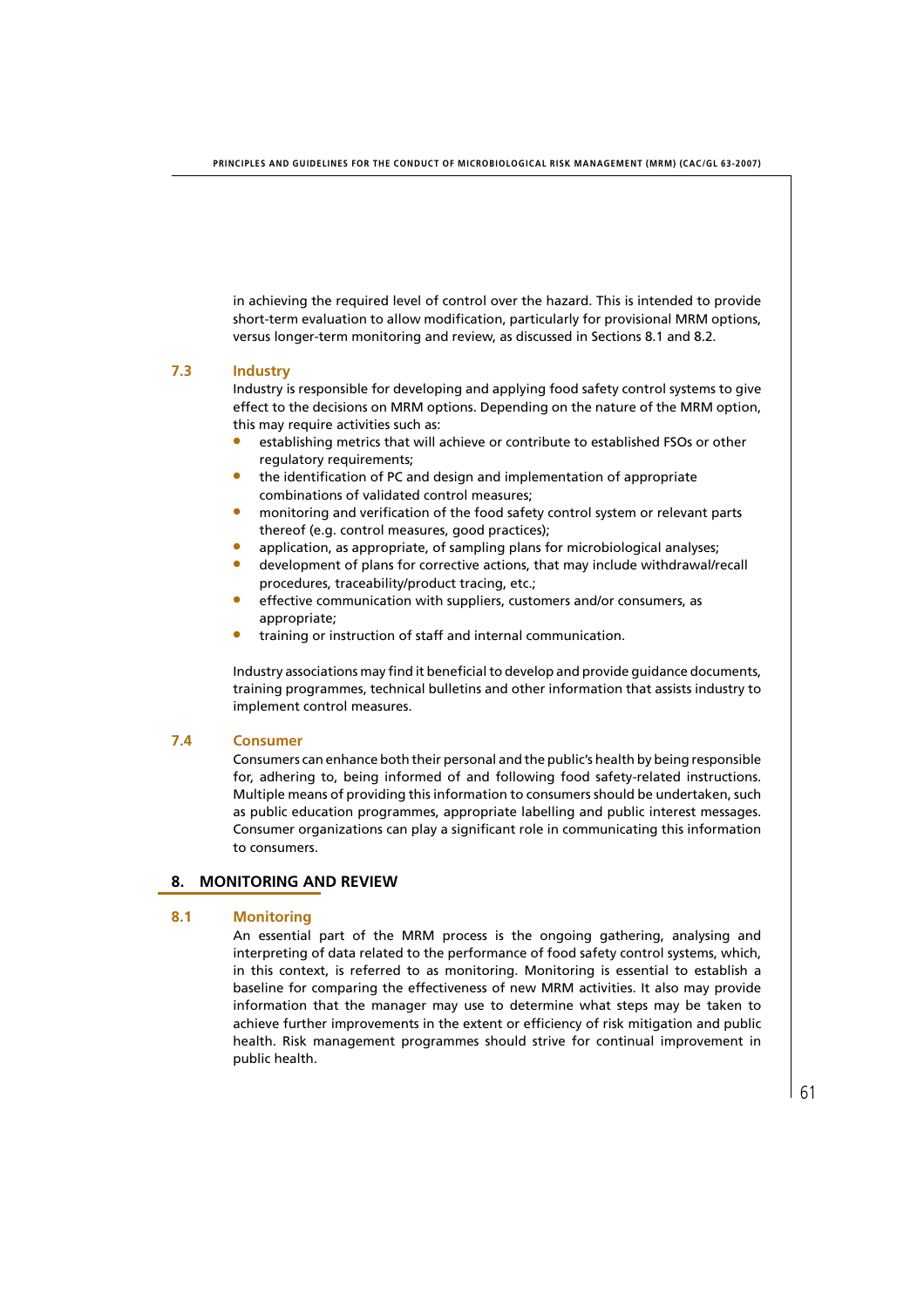Monitoring activities related to measuring the state of public health are, in most cases, the responsibility of national governments. For instance, surveillance of human populations and the analysis of human health data on a national level are generally conducted by countries. International organizations such as WHO provide guidance for establishing and implementing public health monitoring programmes.

Monitoring activities regarding microbial hazards may be needed at multiple points along the entire food chain to identify food safety issues and to assess public health and food safety status and trends. Monitoring should provide information on all aspects of risks from specific hazards and foods relevant to MRM, and is key to the generation of data for the development of a risk profile or an MRA as well as for the review of MRM activities. Monitoring should also include evaluating the effectiveness of consumer communication strategies.

Monitoring activities can include the collection and analysis of data derived from:

- surveillance of clinical diseases in humans, as well as diseases in plants and animals that can affect humans;
- epidemiological investigations of outbreaks and other special studies;
- surveillance based on laboratory tests of pathogens isolated from humans, plants, animals, foods and food-processing environments for pertinent foodborne hazards;
- data on environmental hygiene practices and procedures;
- t behavioural risk factor surveillance of food worker and consumer habits and practices.

 When establishing or redesigning monitoring systems in countries, the following aspects should be considered:

- A public health surveillance system should be able to estimate the proportion of illnesses and death that is truly foodborne and the major food vehicles, processes and food-handling practices responsible for each hazard.
- Interdisciplinary teams of epidemiologists and food safety experts should be formed to investigate foodborne illness to identify the food vehicles and the series of events that lead to illnesses.
- Microbiological and/or physicochemical indicators of a particular intervention should be considered together with human disease data to evaluate programmatic impact on public health.
- Countries should work towards harmonization of surveillance definitions and reporting rules, protocols and data management systems to facilitate comparison between countries of incidence and trends of the illnesses and microbiological data in the food chain.

#### **8.2 Review of MRM activities**

The effectiveness and appropriateness of the MRM activities selected, and of the implementation thereof, need to be reviewed. Review is an integral part of the MRM process and ideally should take place at a predetermined moment in time or whenever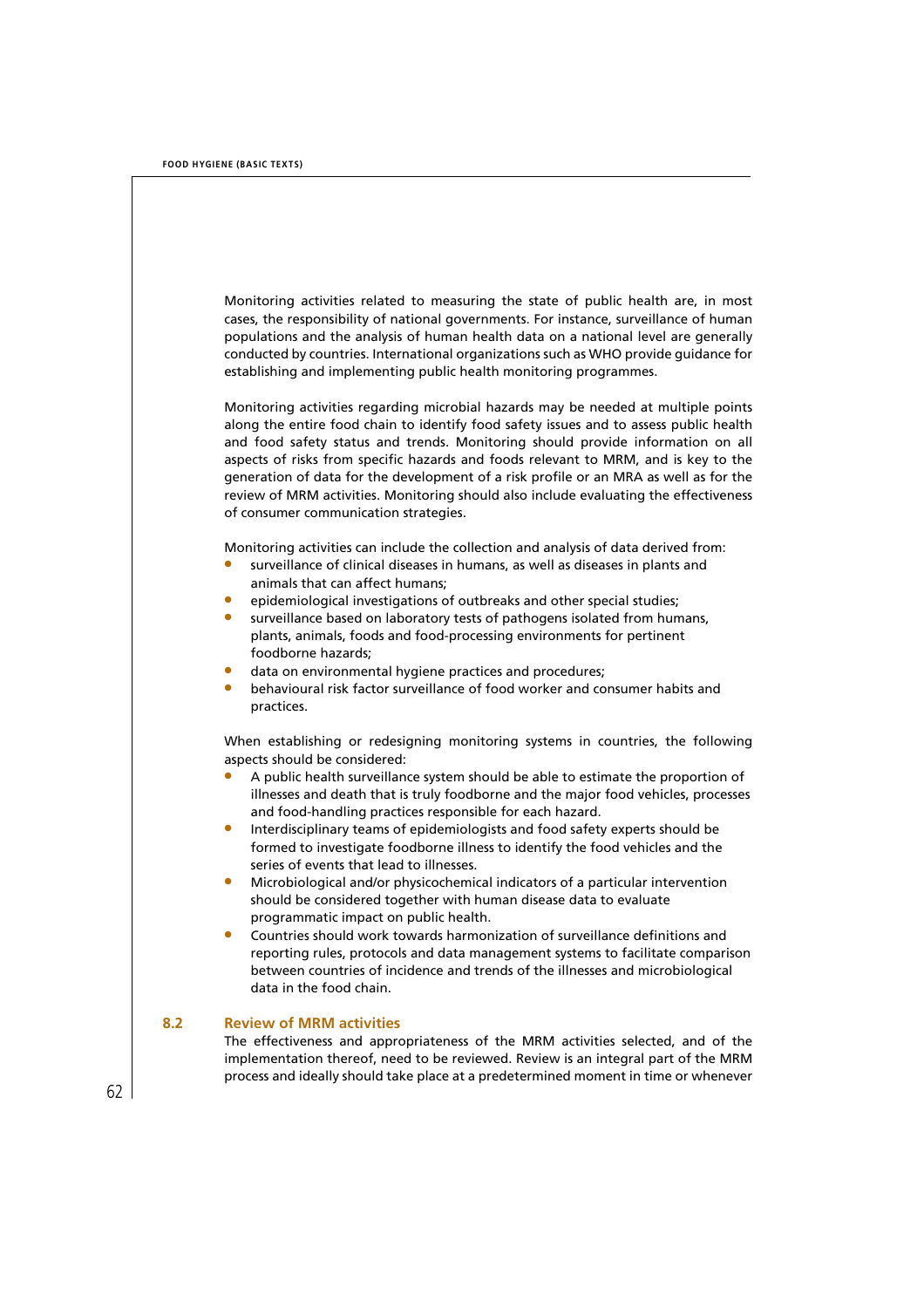relevant information becomes available. Criteria for review should be established as part of the implementation plan. Review may lead to a change in the MRM activities.

Planning periodic review of MRM activities is the best way to assess whether or not the expected consumer health protection is delivered. On the basis of a review of the information collected through the various appropriate monitoring activities, a decision may be taken to amend the MRM activities implemented or to substitute the option for another one.

MRM activities should be reviewed when new activities or new information (e.g. emerging hazard, virulence of a pathogen, prevalence and concentration in foods, sensitivity of subpopulations, changes in dietary intake patterns) become available.

Industry and other interested parties (e.g. consumers) can suggest the review of MRM options. Evaluation of the success of MRM activities in industry may include reviewing the effectiveness of the food safety control system and its prerequisite programmes, results of product testing, the incidence and nature of product withdrawals/recalls and consumer complaints.

The results of review and the associated actions that risk managers are considering taking, as a consequence of the review, should be made public and communicated to all interested parties.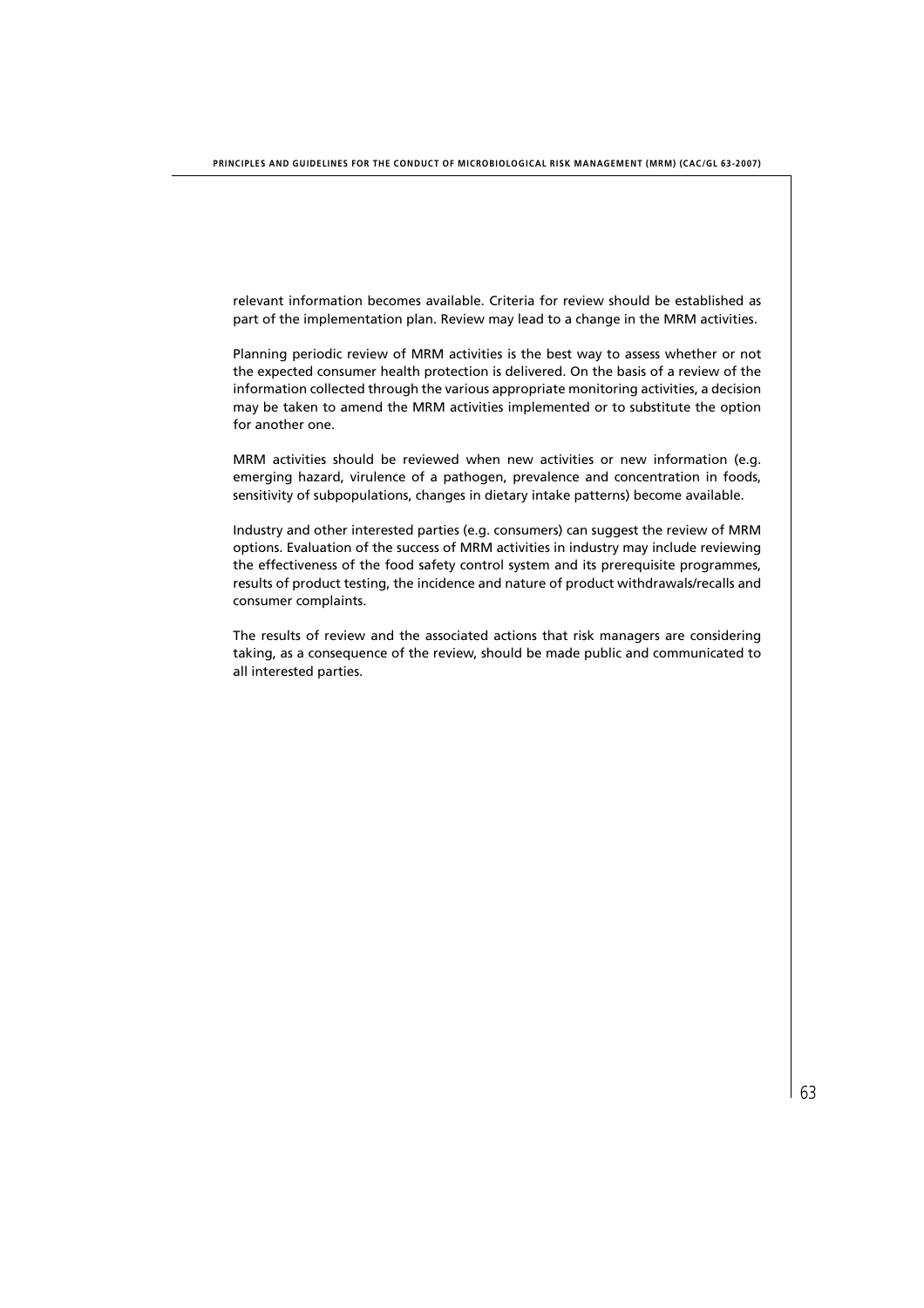**ANNEX 1**

# SUGGESTED ELEMENTS TO INCLUDE IN A MICROBIOLOGICAL RISK PROFIL<sub>F</sub>

A risk profile should present, to the extent possible, information on the following.

- 1. Hazard–food commodity combination(s) of concern:
	- Hazard(s) of concern.
	- Description of the food or food product and/or condition of its use with which problems (foodborne illness, trade restrictions) due to this hazard have been associated.
	- Occurrence of the hazard in the food chain.

# 2. Description of the public health problem:

- Description of the hazard, including key attributes that are the focus of its public health impact (e.g. virulence characteristics, thermal resistance, antimicrobial resistance).
- Characteristics of the disease, including:
	- susceptible populations;
	- annual incidence rate in humans including, if possible, any differences between age and sex;
	- outcome of exposure;
	- severity of clinical manifestations (e.g. case-fatality rate, rate of hospitalization);
	- nature and frequency of long-term complications;
	- availability and nature of treatment;
	- percentage of annual cases attributable to foodborne transmission.
	- Epidemiology of foodborne disease:
	- aetiology of foodborne diseases;
	- characteristics of the foods implicated;
	- food use and handling that influences transmission of the hazard;
	- frequency and characteristics of foodborne sporadic cases;
	- epidemiological data from outbreak investigations.
- Regional, seasonal and ethnic differences in the incidence of foodborne illness due to the hazard.
	- Economic impact or burden of the disease, if readily available:
		- medical, hospital costs;
		- working days lost due to illness, etc.
- 3. Food production, processing, distribution and consumption:
	- Characteristics of the commodity (commodities) that are involved and that may affect risk management.

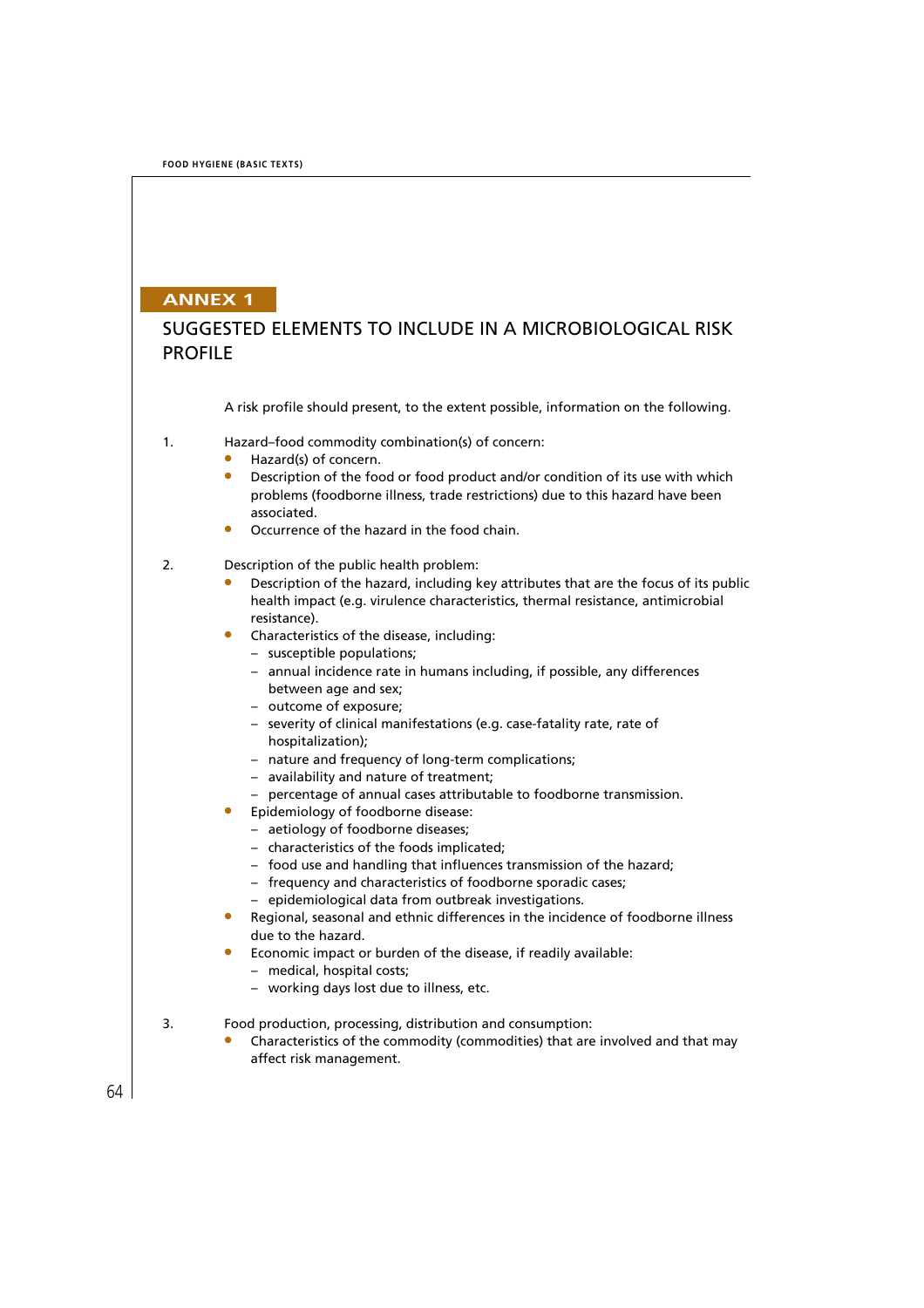- Description of the farm-to-table continuum, including factors that may affect the microbiological safety of the commodity (i.e. primary production, processing, transport, storage, consumer handling practices).
- What is currently known about the risk, how it arises with respect to the commodity's production, processing, transport and consumer handling practices, and who it affects.
- Summary of the extent and effectiveness of current risk management practices, including food safety production/processing control measures, educational programmes, and public health intervention programmes (e.g. vaccines).
- Identification of additional risk mitigation strategies that could be used to control the hazard.
- 4. Other risk profile elements:
	- $\bullet$  The extent of international trade in the food commodity.
	- Existence of regional/international trade agreements and how they may affect the public health impact with respect to the specific hazard/commodity combination(s).
	- Public perceptions of the problem and the risk.
	- Potential public health and economic consequences of establishing Codex MRM guidance document.
- 5. Risk assessment needs and questions for the risk assessors:
	- Initial assessments of the need and benefits to be gained from requesting an MRA, and the feasibility that such an assessment could be accomplished within the required time frame.
	- If a risk assessment is identified as being needed, recommended questions that should be posed to the risk assessor.
- 6. Available information and major knowledge gaps provide, to the extent possible, information on the following:
	- Existing national MRAs on the hazard/commodity combination(s) including, if possible:
		- other relevant scientific knowledge and data that would facilitate MRM activities including, if warranted, the conduct of an MRA;
		- existing Codex MRM guidance documents (including existing Codes of hygienic practice and/or Codes of practice);
		- international and/or national governmental and/or industry Codes of hygienic practice and related information (e.g. microbiological criteria) that could be considered in developing a Codex MRM guidance document;
		- sources (organizations, individuals) of information and scientific expertise that could be used in developing a Codex MRM guidance document;
		- areas where major absences of information exist that could hamper MRM activities including, if warranted, the conduct of an MRA.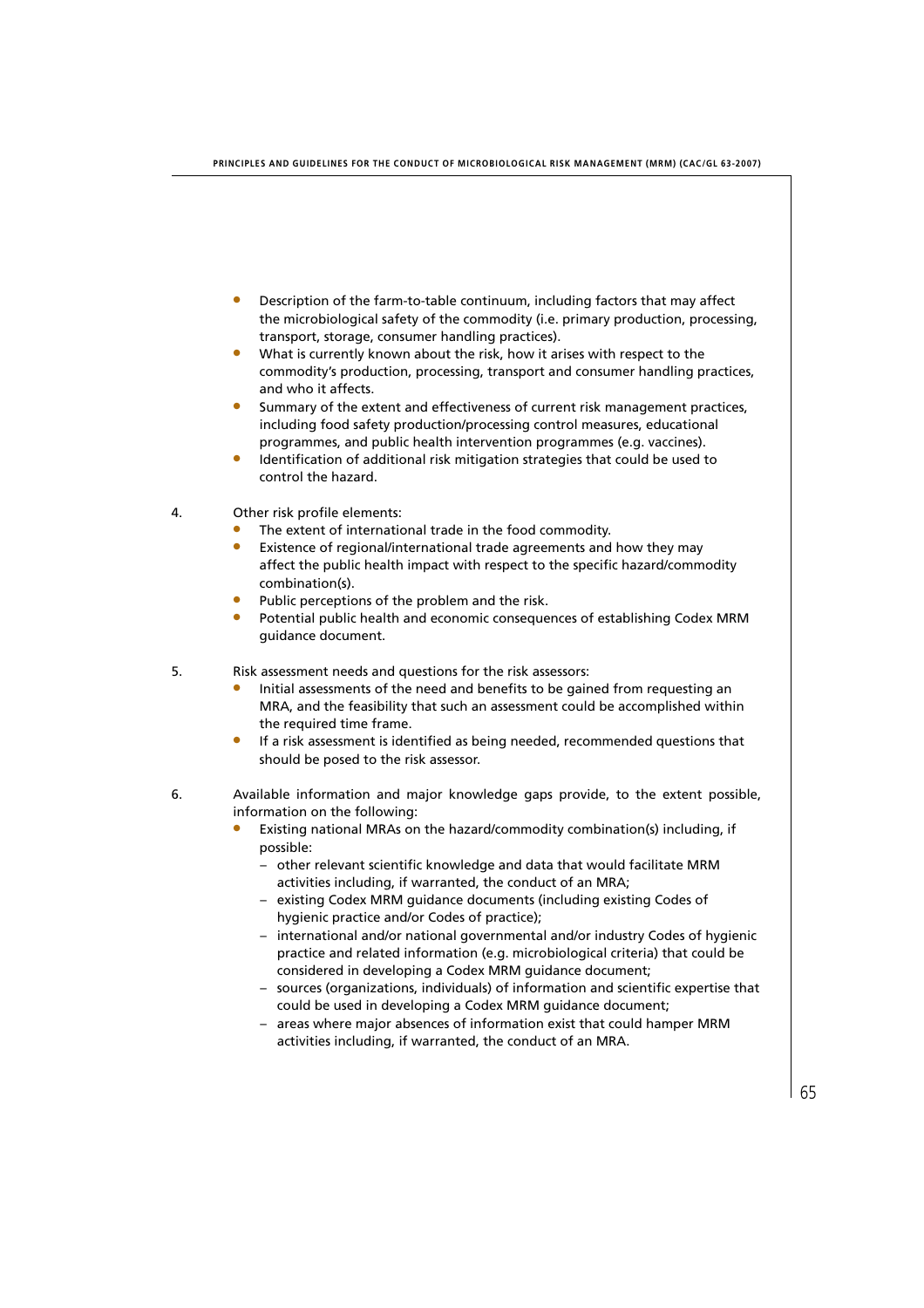# **ANNEX 2**

# GUIDANCE ON MICROBIOLOGICAL RISK MANAGEMENT METRICS

# **INTRODUCTION**

Three general principles are articulated in the *Recommended International Code of Practice – General Principles of food hygiene* (CAC/RCP 1-1969), its annex "Hazard Analysis and Critical Control Point (HACCP) system and guidelines for its application", and the recently adopted *Principles and Guidelines for the conduct of microbiological risk management* (CAC/GL 63-2007): (i) the stringency of food safety systems should be appropriate for the dual goals of managing risks to public health and ensuring fair practices in the food trade; (ii) the level of control required of a food safety control system should be based on risk and determined using a scientific and transparent approach; and (iii) the performance of a food safety control system should be verifiable. These goals have traditionally been achieved, in part, through the establishment of microbiological criteria (MC), process criteria (PcC) and/or product criteria (PdC). These metrics have provided both a means of articulating the level of stringency expected of a food safety control system and verifying that this level of control is being achieved. However, these traditional risk management tools have generally not been linked directly to a specific level of public health protection. Instead, these metrics have been based on qualitative consideration of the levels of hazards that are "as low as reasonably achievable", a hazard-based approach that does not directly consider the level of control needed to manage a risk to public health. The recent adoption of the "Working Principles for risk analysis for application in the framework of the Codex Alimentarius" and the *"*Working Principles for risk analysis for food safety for application by governments" has emphasized the goal of Codex Alimentarius to develop risk-based approaches that can more directly and transparently relate the stringency of control measures to achievement of a specified level of public health protection.

A risk management approach based on risk is an important step in improving a food safety system based on science by linking food safety requirements and criteria to the public health problems they are designed to address. Recent advances in microbiological risk assessment (MRA) techniques, such as quantitative microbiological risk assessments (QMRAs), qualitative risk assessments and formalized expert elicitations, are increasingly making it possible to relate the performance of a control measure, a series of control measures or even an entire food safety control system more systematically to the level of control needed to manage a food safety risk. This has been particularly true with QMRA techniques, which allow the impact of different degrees of stringency to be considered quantitatively in relation to predicted public health outcomes. This increased analytical capability has led to a series of new foodsafety risk-management metrics, such as the food safety objective (FSO), performance objective (PO), and performance criteria (PC), which are intended to provide a bridge between traditional food safety metrics (i.e. MC, PcC, PdC) and the expected level of public health protection. Such metrics provide a potential means of articulating the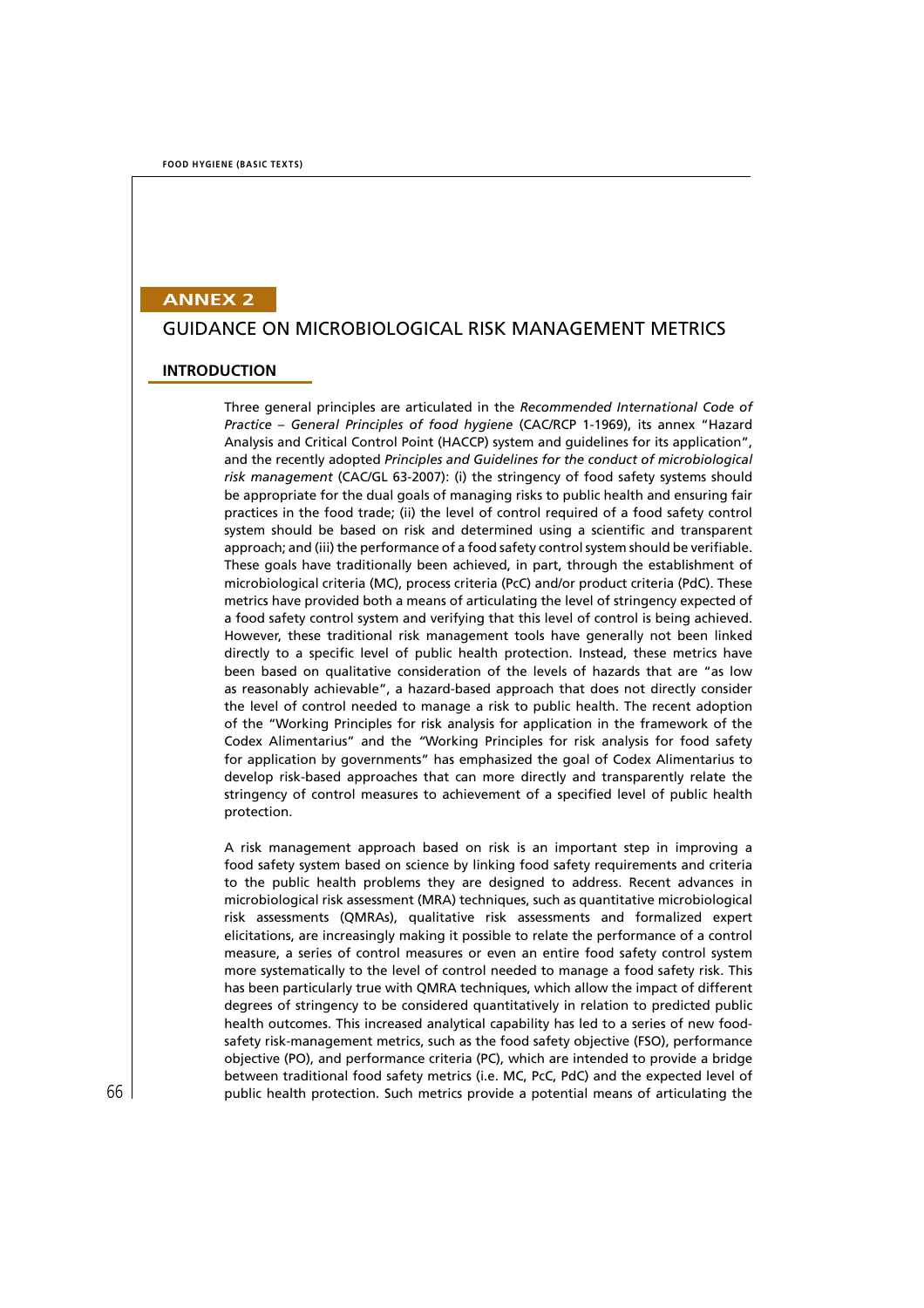level of stringency required of a food safety system at different points in the farm-totable continuum, thereby providing a means for "operationalizing" the appropriate level of protection (ALOP) concepts envisioned in the WTO SPS Agreement.

As outlined in the main body of this document, the ability to articulate the expected performance of control measures and food safety control systems in terms of the necessary management of public health risks is a critical component of the evolving Codex Alimentarius risk analysis paradigm. While MRA is increasingly used to evaluate the ability of control measures and food safety control systems to achieve a desired degree of public health protection, its application to the development of metrics that can be used to communicate this stringency within an international or national food safety risk management framework is still in its infancy. In particular, the risk assessment tools for linking the establishment of traditional metrics and other guidance for the hygienic manufacture, distribution and consumption of foods to their anticipated public health impact can be complex and not always intuitive. Furthermore, effective risk assessments generally have to consider the variability and uncertainty associated with risk factors, whereas most risk management decisions that are consistent with the legal frameworks underpinning the authority of most competent authorities must ultimately be simplified to a binary criterion (e.g. "acceptable or not acceptable", "safe or unsafe").

# **SCOPE**

The purpose of this annex is to provide guidance to Codex and national governments on the concepts and principles for the development and implementation of microbiological risk management (MRM) metrics, including how risk managers and risk assessors may interact during this process.

The guidance provided by the annex should also prove useful to the food industry and other stakeholders who have the responsibility of devising, validating and implementing control measures that will ensure that, once established, an MRM metric will be achieved on a consistent basis.

It is beyond the scope of this document to consider in detail the risk assessment tools, techniques and mathematical/statistical principles that may be pertinent to the development and implementation of specific metrics for a specific food/hazard.

# **USE OF THE DOCUMENT**

This annex provides general guidance on approaches to the establishment of MRM metrics to relate the level of stringency of control measures or entire food safety control systems more objectively and transparently to the required level of public health protection. The annex also addresses the use of these metrics as a means of communicating and verifying risk management decisions. Recourse to MRM metrics is not always the most appropriate approach to address all food safety management questions. In some cases where a full risk assessment is not available, sound scientific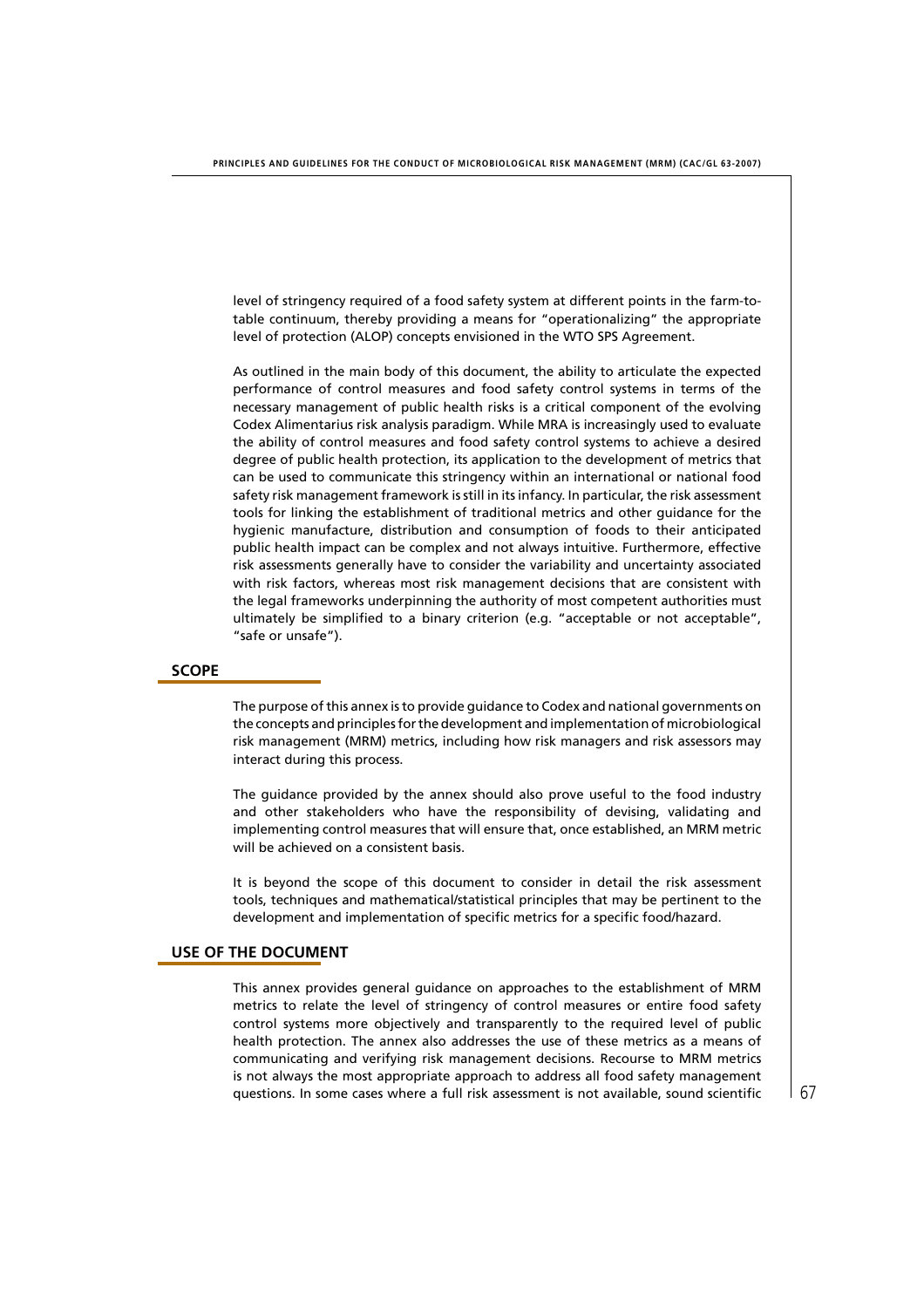information may be entirely valid and sufficient to inform risk managers, who may decide to implement control measures without directly linking their impact to the public health outcomes. The level of application by competent authorities may vary, taking into account knowledge and availability of scientific information. It is up to the competent authorities to prioritize foods relevant to the countries for considering the application of MRM metrics.

This annex should be used in conjunction with the Codex "Working Principles for risk analysis for application in the framework of the Codex Alimentarius,"15 *Principles*  and Guidelines for the conduct of microbiological risk assessment (CAC/GL 30-1999), *Principles and Guidelines for the conduct of microbiological risk management* (CAC/ GL 63-2007), *Working Principles for risk analysis for food safety for application by governments* (CAC/GL 62-2007), "Hazard Analysis and Critical Control Point (HACCP) system and guidelines for its application" (Annex to *Recommended International Code of Practice – General Principles of food hygiene* [CAC/RCP 1-1969]), *Principles for the establishment and application of microbiological criteria for food* (CAC/GL 21-1997) and *Guidelines for the validation of food safety control measures* (CAC/GL 69-2008).

Its application is also dependent on having risk assessment and risk management teams that are familiar with the concepts, tools and limitations of both risk management and risk assessment. Accordingly, it is recommended that the members of such teams use this annex in conjunction with standard references such as the technical information developed by FAO/WHO and Codex Alimentarius. It is recognized that, given the recent elaboration of the MRM metrics concept, there is a need for development of a practical manual to facilitate implementation by countries that have no experience in implementation of these metrics.

# **PRINCIPLES FOR THE ESTABLISHMENT AND IMPLEMENTATION OF MICROBIOLOGICAL RISK MANAGEMENT METRICS**

 These principles are in addition to those identified in the "Principles and Guidelines for the conduct of microbiological risk management".

- 1. The establishment and implementation of MRM metrics should follow a structured approach, with both the risk assessment phase and the subsequent risk management decisions being fully transparent and documented.
- 2. MRM metrics should be applied only to the extent necessary to protect human life or health and set at a level that is not more trade-restrictive than required to achieve an importing member's ALOP.
- 3. MRM metrics should be feasible, appropriate for the intended purpose, and applied within a specific food chain context at the appropriate step in that food chain.
- 4. MRM metrics should be developed and appropriately implemented so they are consistent with the requirements of the regulatory/legal system in which they will be used.

15 Codex Alimentarius Commission, *Procedural Manual.*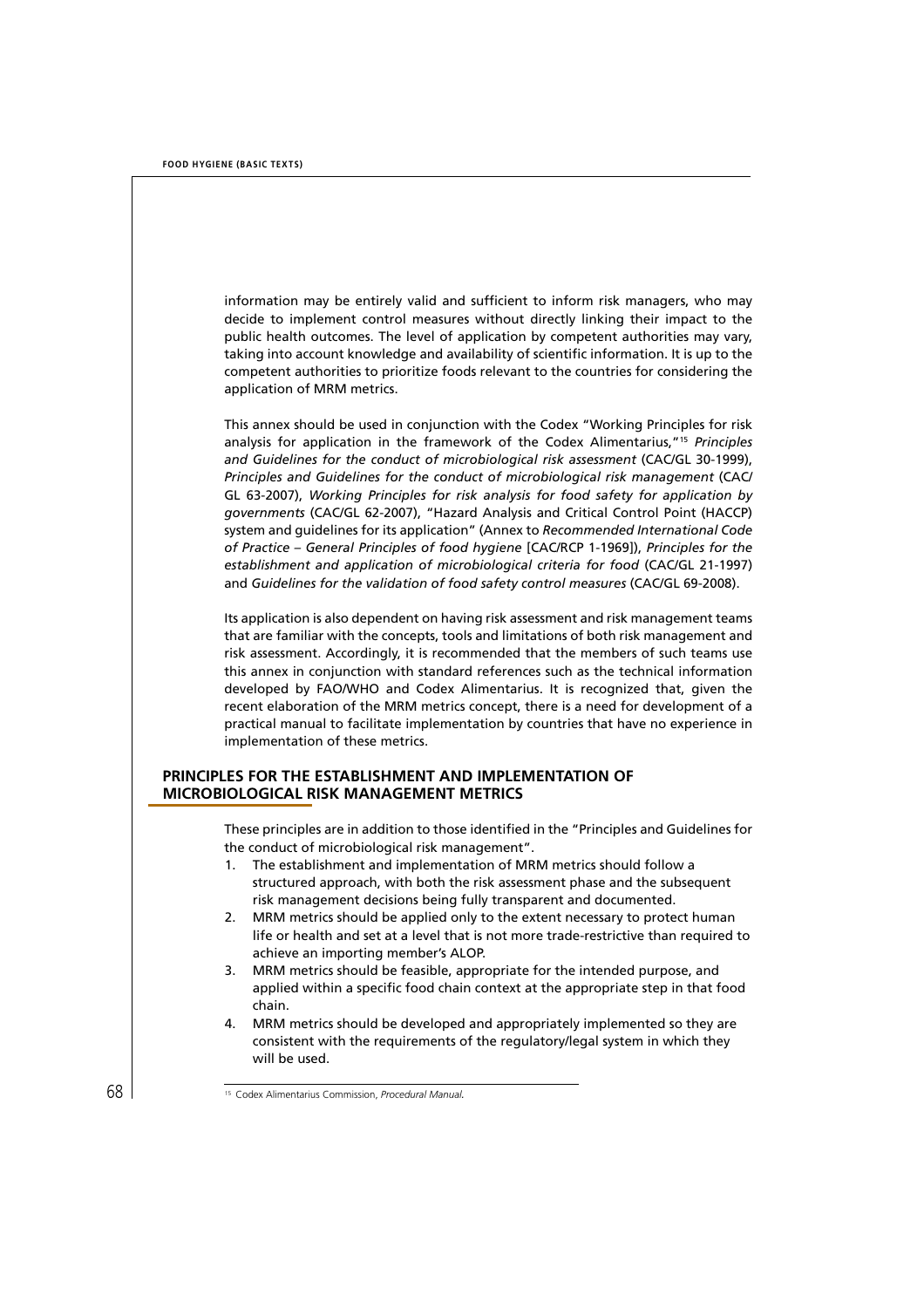# **RELATIONSHIP BETWEEN VARIOUS RISK MANAGEMENT METRICS**

A key food safety responsibility of competent authorities is to articulate the level of control that it expects industry to achieve. One tool commonly used by competent authorities has been the development and use of food safety metrics. The metrics employed by competent authorities have been evolving over time as management of food safety issues has moved from a hazard-based approach to a risk-based approach.

#### **Traditional metrics**

Traditional metrics for establishing the stringency of one or more steps in a food safety control system include PdC, PcC and MC.

#### Product **criterion**

A PdC specifies a chemical or physical characteristic of a food (e.g. pH, water activity) that, if met, contributes to food safety. Product criteria are used to articulate conditions that will limit growth of a pathogen of concern or will contribute to inactivation, thereby decreasing the potential for risk to increase during subsequent distribution, marketing and preparation. Underlying a PdC is information related to the frequency and level of the contamination in the food and/or raw ingredients that is likely to occur, the effectiveness of the control measure, the sensitivity of the pathogen to the control measure, the conditions of product use, and related parameters that ensure that a product will not have the pathogen at an unacceptable level when the product is consumed. Ideally, each of these factors that determine the effectiveness of a PdC would be transparently considered when the criterion was being established.

#### Process **criterion**

A PcC specifies the conditions of treatment that a food must undergo at a specific step in its manufacture to achieve a desired level of control of a microbiological hazard. For example, a milk pasteurization requirement of a heat treatment of 72 °C for 15 seconds specifies the specific time and temperature needed to reduce the levels of *Coxiella burnetii* in milk by 5 logs. Another example would be specifying the times and temperatures for refrigerated storage that are based on preventing the growth of mesophilic pathogenic bacteria such as *Salmonella enterica* in raw meat. Underlying a PcC should be a transparent articulation of the factors that influence the effectiveness of the treatment. For the milk pasteurization example, this would include factors such as the level of the pathogens of concern in raw milk, the thermal resistance among different strains of the micro-organisms, the variation in the ability of the process to deliver the desired heat treatment and the degree of hazard reduction required.

#### Microbiological **criterion**

An MC is based on the examination of foods at a specific point in the food chain to determine if the frequency and/or level of a pathogen in a food exceed a preestablished limit (e.g. the microbiological limit associated with a two-class sampling plan). Such microbiological testing can either be employed as a direct control measure (i.e. each lot of food is tested and unsatisfactory lots removed) or, in conjunction with an HACCP plan or other food safety control system, as a periodic means of verifying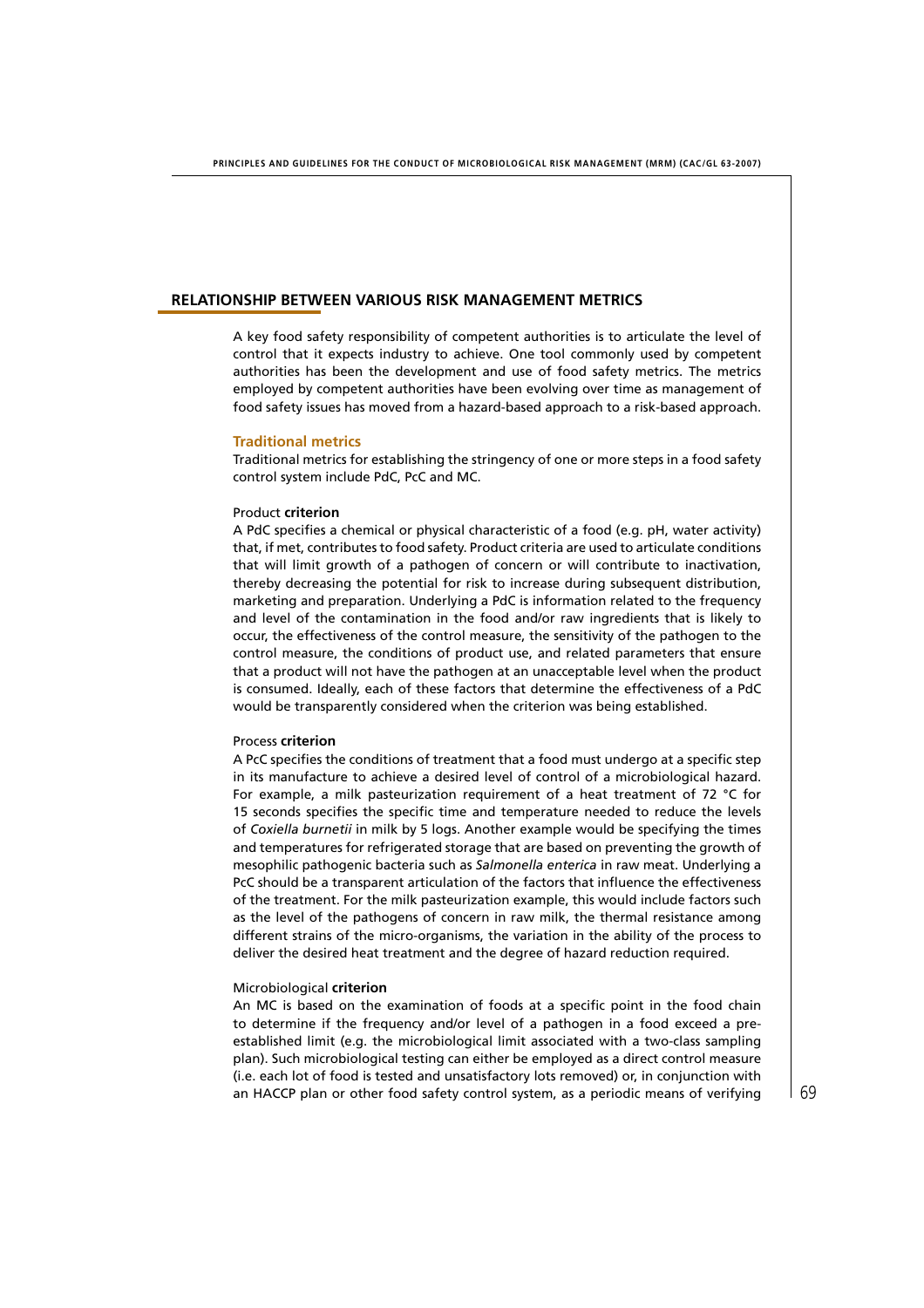that a food safety control system is functioning as intended. As a technological and statistically-based tool, an MC requires articulation of the number of samples to be examined, the size of those samples, the method of analysis and its sensitivity, the number of "positives" and/or number of micro-organisms that will result in the lot of food being considered unacceptable or defective (i.e. has a concentration or percentage of contaminated units exceeding the predetermined limit), and the probability that the predetermined limit has not been exceeded. An MC also requires articulation of the actions that are to be taken if the MC is exceeded. The effective use of an MC is dependent on a selection of a sampling plan based on the above parameters to establish the appropriate level of stringency. Because the levels of a pathogen in many foods can change over the course of their manufacture, distribution, marketing and preparation, an MC is generally established at a specific point in the food chain and that MC may not be pertinent at other points. Underlying an MC should be a transparent articulation of the predetermined limit and the rationale for the sampling plan chosen.

#### **Emerging metrics**

The increased emphasis on risk analysis as a means for managing food safety concerns has led to increased interest in the development of risk-based metrics that can be more directly related to public health outcomes through a risk assessment process. Three such risk-based metrics that have been defined by the Codex Alimentarius Commission are the FSO, PO and PC. The quantitative aspects of these metrics have been specifically defined by the CAC,<sup>16</sup> but application of metrics that have variations in their quantitative expression may still satisfy the goals and principles presented in this annex.

#### Food **safety objective**

The FSO is a metric articulating the maximum frequency and/or concentration of a pathogen in a food at the time of consumption that provides or contributes to the ALOP. An FSO can be an important component of a risk-based system of food safety. By setting an FSO, competent authorities articulate a risk-based limit that should be achieved operationally within the food chain, while providing flexibility for different production, manufacturing, distribution, marketing and preparation approaches.

Because of the link between FSO and ALOP, FSOs are established only by national competent authorities. Codex can help in establishing FSOs, for instance, through recommendations based on national or international microbiological risk assessments. Food safety objectives should be given effect by actions at earlier stages in the food chain by the competent authority and/or the individual food business operator (e.g. food manufacturer) setting POs, PCs or MCs, as appropriate.

There are two approaches to establishing an FSO. One is based on an analysis of the public health data and epidemiological surveys. The other is based on analysis of data on the level and/or frequency of a hazard in a food to develop a risk characterization curve linking hazard levels to disease incidence. If such a curve is available for a given hazard, it can be a helpful basis for relating the FSO to the ALOP.

<sup>16</sup> Codex Alimentarius Commission, *Procedural Manual*.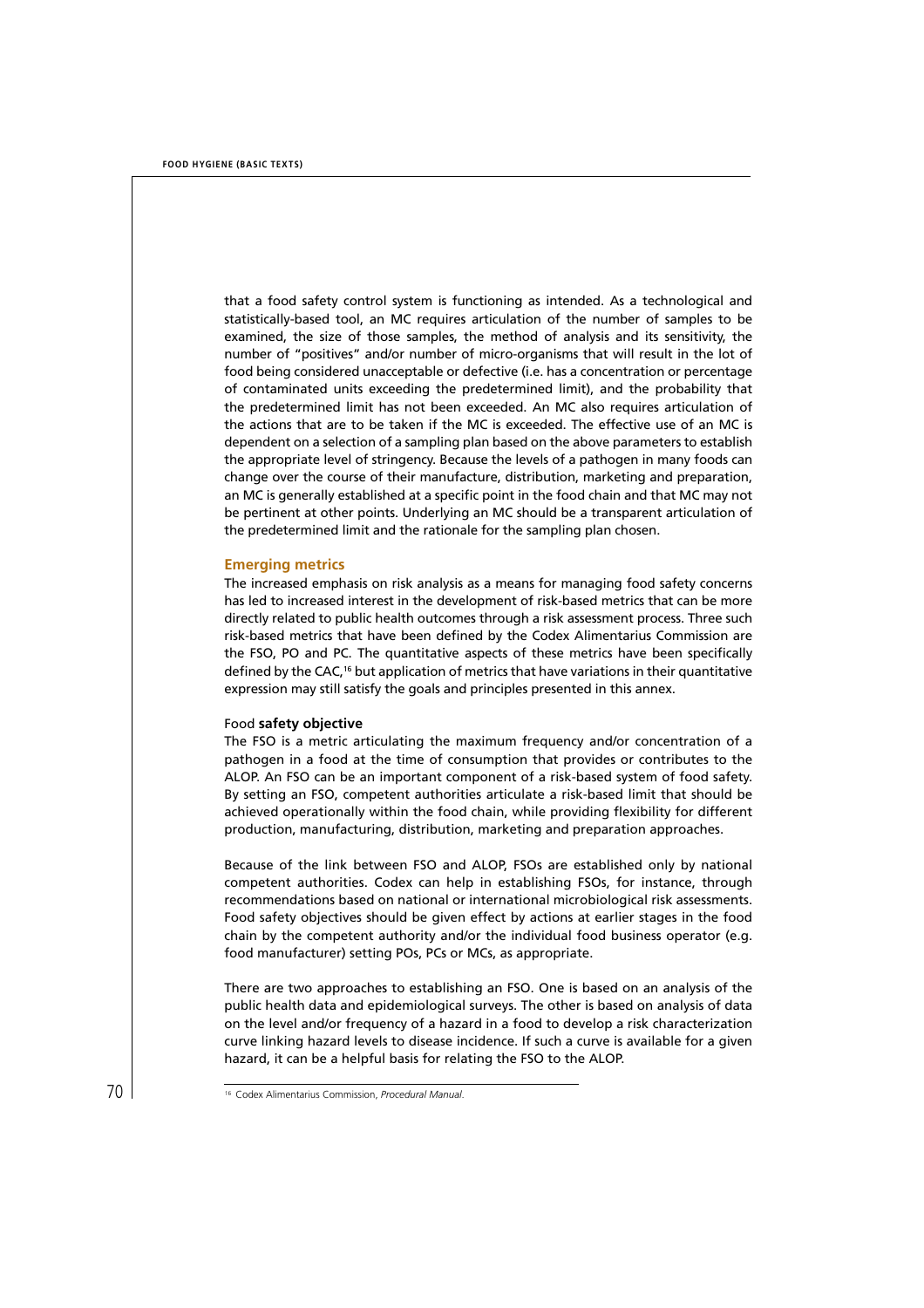In countries, FSOs can be used:

- to express the ALOP (whether explicit or implicit) as a more useful parameter for the industry and other interested parties;
- to encourage change in industry food-safety control systems, or in the behaviour of consumers, in order to enhance food safety;
- for communication to parties involved in food trade:
- as a performance target for entire food chains to enable industry to design its operational food safety control system (through establishing appropriate POs, PCs and other control measures and interaction between the participants of the food chain in question).

Because the FSO relates to the time of consumption, it is unlikely that a competent authority would set an FSO as a regulatory metric owing to the unverifiable nature of this point in the food chain.

FSOs may not be universal among all countries and may need to take into account regional differences.

#### Performance **objective**

The articulation of a PO by a risk manager provides an operational (see below) riskbased limit in a food at a specific point in the food chain, i.e. the maximum frequency and/or concentration of a microbiological hazard in a food at that point in the food chain that should not be exceeded if one is to have confidence that the FSO or ALOP will be maintained. Because a PO is conceptually linked to the FSO and ALOP, the impact of the steps in the food chain both before and subsequent to the PO should be considered in setting its value. For example, consider a PO for bottled water that specifies that the level of *Salmonella* after a microbiocidal treatment must be less than -2.0 log<sub>10</sub> CFU/ml. This would require consideration of the level of *Salmonella* in the incoming untreated water over a period of time, as well as the effectiveness of the microbiocidal treatment to reduce that level of contamination. The establishment of the PO in relation to controlling the overall risk would also have to consider any posttreatment increases in the level of surviving *Salmonella* or recontamination of the product prior to consumption.

 The frequency and/or concentration of a hazard at individual steps throughout the food chain can differ substantially from the FSO. Therefore, the following generic guidelines should apply:

- If the food is likely to support the growth of a microbial hazard between the point of the PO and consumption, then the PO will necessarily have to be more stringent than the FSO. The difference in stringency will depend on the magnitude of the increase in levels expected.
- If it can be demonstrated and validated that the level of the hazard will decrease after the point of the PO (e.g. cooking by the final consumer), the PO may be less stringent than the FSO. By basing a PO on the FSO, the frequency of crosscontamination could also be factored into the control strategy. For example, establishing a PO for frequency of *Salmonella* contamination of raw poultry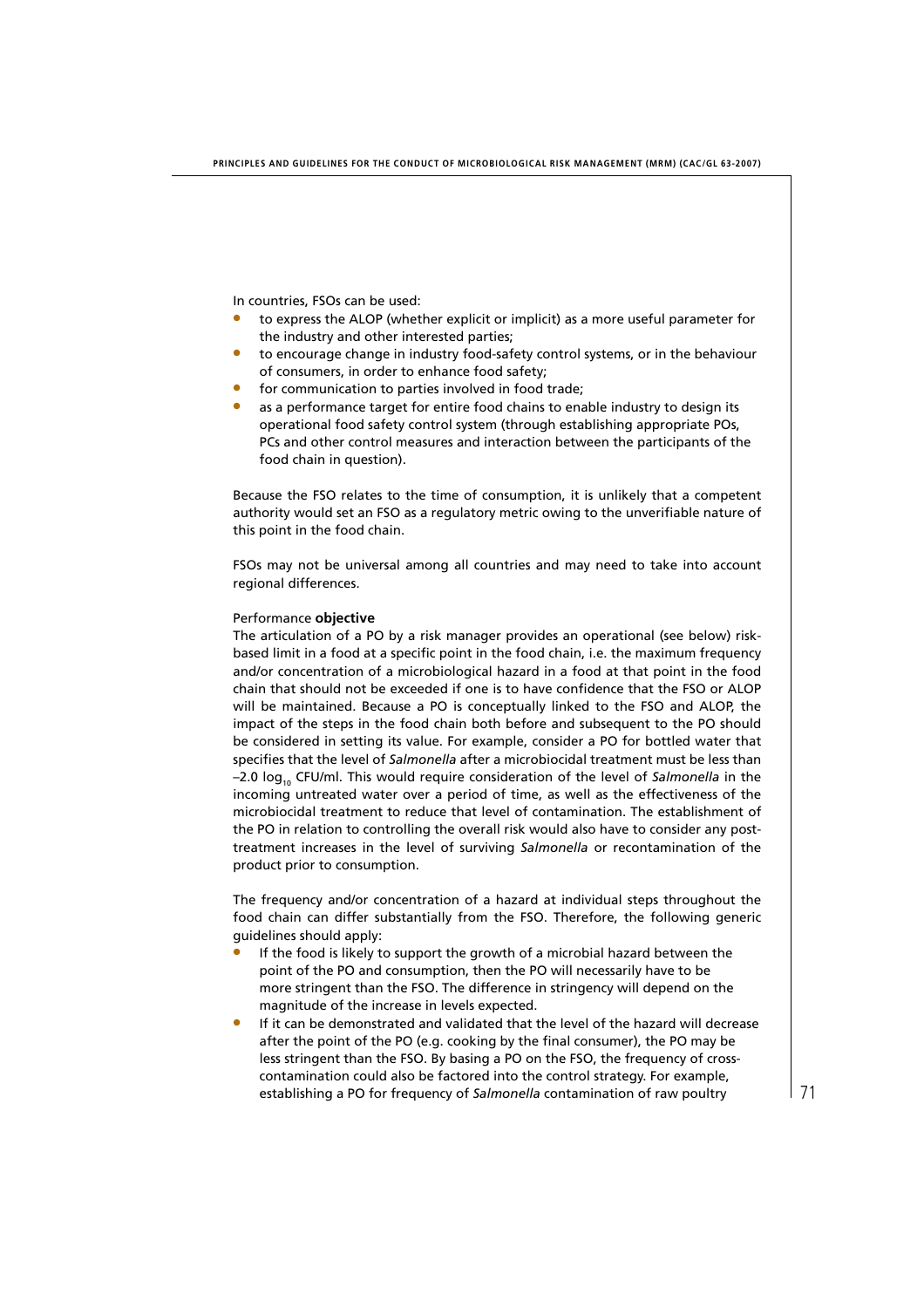earlier in the food chain would contribute to a reduction of illness associated with poultry mediated cross-contamination in the steps to follow.

If the frequency and/or concentration of the hazard is not likely to increase or decrease between the point of the PO and consumption, then the PO and the FSO will be the same.

An MRA can assist in determining the relationship between a PO and an FSO. An MRA can also provide the risk manager with knowledge of hazard levels possibly occurring at specific steps in the chain and of issues regarding the feasibility in practice to comply with a proposed PO/FSO. In designing its food safety control system such that the PO (set by a competent authority or the individual food business) and the FSO (set by a competent authority) are met, the individual food business will have to make provisions reflecting its ability to consistently meet these standards in operational practice, including consideration of a margin of safety.

 The individual food business may find it beneficial to establish its own POs. These POs should normally not be universally common and should take into account the position of the business within the food chain, the various conditions at the subsequent steps in the food chain (probability and extent of pathogen growth under specified storage and transport conditions, shelf-life, etc.) and the intended use of the end products (domestic consumer handling, etc.). Although compliance with POs is not always verified by analytical means, verifying that a PO is being consistently met can be achieved by measures such as:

- monitoring and recording of pertinent validated control measures, including establishment of a statistically based, validated MC for end products;
- monitoring programmes on the prevalence of a microbial hazard in a food (especially relevant for POs established by competent authorities).

#### Performance **criterion**

A PC articulates an outcome that should be achieved by a control measure or a series or a combination of control measures. Generally, a PC is used in conjunction with a microbiocidal (e.g. thermal treatment, antimicrobial rinse) or microbiostatic (e.g. refrigeration, water activity reduction) control measure. A PC for a microbiocidal control measure expresses the desired reduction of the microbial population that occurs during the application of the control measure (e.g. 5-log reduction in the levels of *L. monocytogenes*). A PC for a microbiostatic control measure expresses the maximum increase in the microbial population that is acceptable under the various conditions during which the measure is applied (e.g. less than a 1-log increase in *L. monocytogenes* during refrigerated distribution of a ready-to-eat food). In many instances, the PC describes the outcome that is needed in order to achieve a PO at a specified point in the food chain. There are a number of factors that would have to be considered in reaching a decision on the value of a PC, such as the variability of pathogen levels in raw ingredients or the variability associated with a processing technology.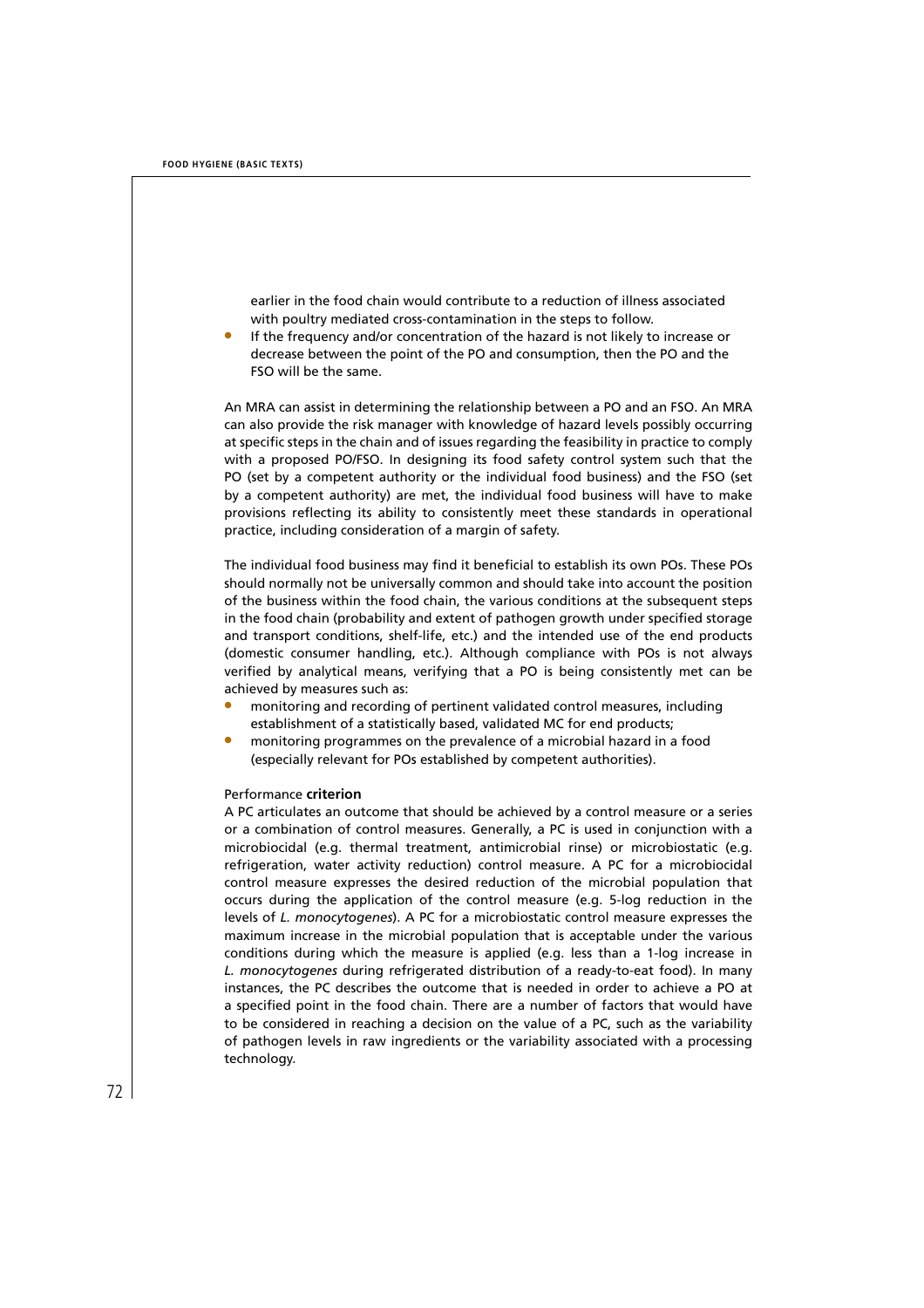PCs are generally set by individual food businesses. A PC may be set by national governments for a specific control measure, where its application by industry is generally uniform and/or as advice to food businesses that are not capable of establishing PCs themselves.

Such PCs are often translated by industry or sometimes by competent authorities into a PcC or a PdC. For example, if a PC indicated that a heat treatment should provide a 5-log reduction of a hazard, then the corresponding process criteria would stipulate the specific time and temperature combination(s) that would be needed to achieve the PC. Similarly, if a PC required that an acidification treatment of a food reduce the rate of growth of a hazard to less than 1-log in two weeks, then the PdC would be the specific acid concentration and pH that would be needed to achieve the PC. The concepts of process criteria and product criteria have been long recognized and used by industry and competent authorities.

# **INTEGRATION OF MICROBIOLOGICAL RISK MANAGEMENT METRICS WITHIN A FOOD SAFETY CONTROL SYSTEM**

A key concept underlying the *Recommended International Code of Practice – General Principles of food hygiene (*CAC/RCP 1-1969) is that key control measures must be integrated into a "farm-to-table" food safety control system in order to produce consistently a food product that achieves the desired level of public health protection (i.e. the ALOP). Because the purpose of establishing and implementing MRM metrics is to articulate and verify, in an objective and transparent manner as far as possible, the stringency of control measures needed to achieve a specific level of public health protection, it is likely that metrics may be implemented at multiple points along the food chain. A key to understanding the development of such metrics is an appreciation that the metrics implemented along a food chain should be interconnected. There are two types of interconnections. The first is the relationship among different types of MRM metrics at a specific step in the food chain. The second is that, ideally, metrics implemented along the food chain would be integrated such that the establishment of a metric at one point in the food chain can be related to the outcome at another and ultimately to the desired public health outcome.

The PO is likely to be the primary risk-based metric used by competent authorities to articulate the level of control (i.e. frequency and/or concentration) of a hazard at a specified point in the food chain. Once articulated, the PO in conjunction with additional information can be used to derive other MRM metrics. As a simplified example, consider a PO after a heat treatment of a food is a *Salmonella* concentration of ≤ –4.0 log10 (CFU/g). If the maximum level of *Salmonella* likely to occur in the food prior to heating is +1.0 log<sub>10</sub> (CFU/g), then the PC for this step would be a 5-log reduction. The PC value in conjunction with information on the thermal resistance of *Salmonella* could be used to articulate specific time/temperature combinations (i.e. PcC values) that would achieve the 5-log reduction. The same concept underpins the relationship between a PO and an MC. In this instance, the MC is used to verify that a PO is not being exceeded. The PO value in conjunction with information on the likely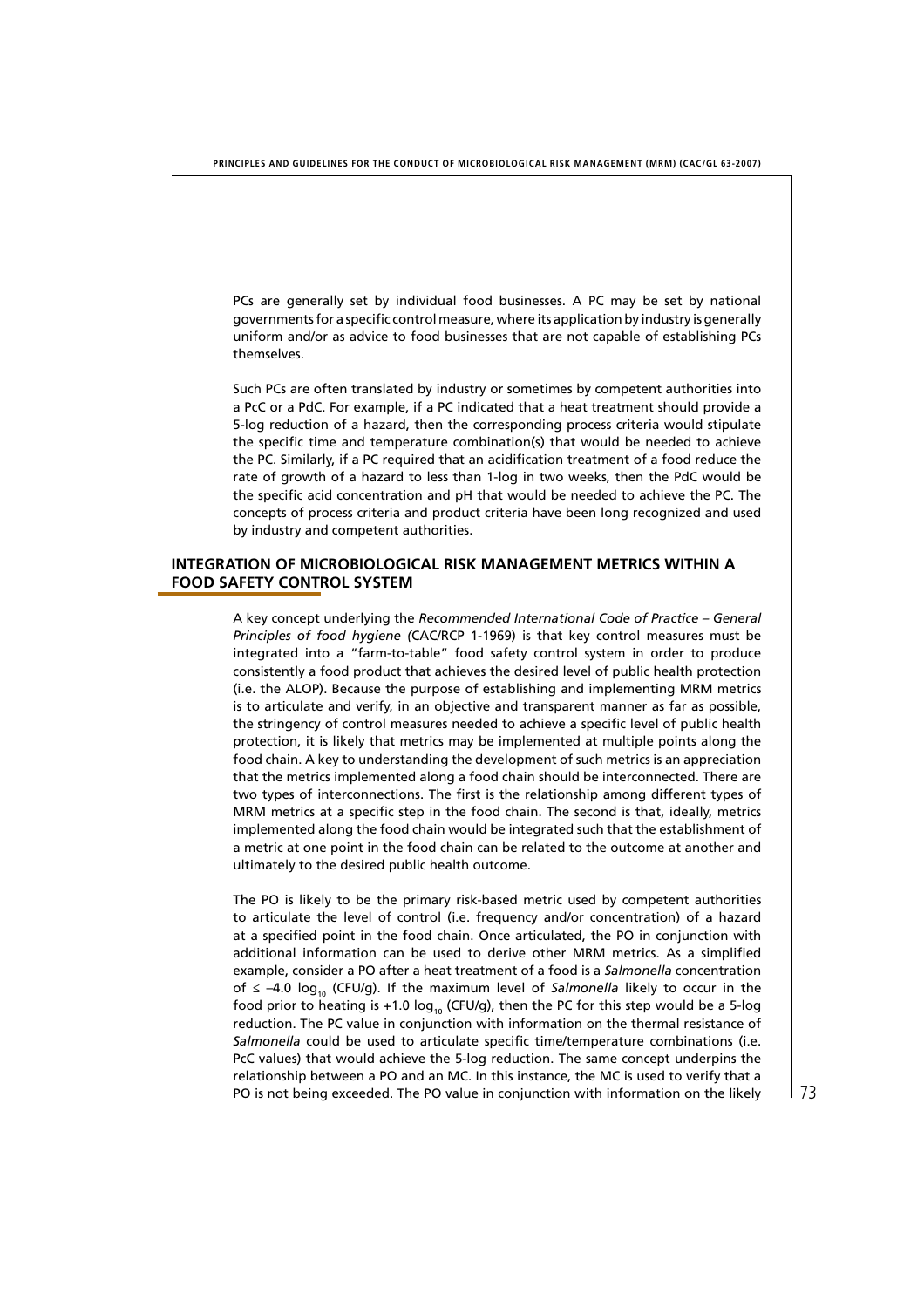variance of the pathogen's presence and the level of confidence required by the risk managers is used to develop a sampling plan and decision criteria associated with an MC. In general, the microbiological limit associated with an MC will have to be more stringent than its corresponding PO to take into account the degree of confidence required that the food does not exceed a PO. It is also important for risk managers to appreciate that, in the absence of an explicit PO, the establishment of MRM metrics such as a PC, PcC, PdC or MC, in combination with the additional information described above, will allow the PO for a control measure to be inferred.

As indicated earlier, the establishment of MRM metrics at different points along the food chain should take into account the changes in the frequency and/or concentration of a hazard that occur during a specific segment of the food safety control system if the desired level of overall control is to be achieved. Recent advances in MRA are increasingly allowing MRM metrics at different points to be related to each other and to the overall level of protection achieved by the food safety control system. The ability to relate PO and other metrics implemented at intermediate steps in the food chain to a PO or FSO established by a competent authority would be a useful tool for industry to design and verify that their control measures are achieving the desired level of control.

The integration of MRM metrics both at a specific point in the food chain and between points in the food chain will require the availability of subject matter experts and appropriate models and data pertinent to the food product and the processes and ingredients used in its manufacture, distribution and marketing.

# **KEY RISK ASSESSMENT CONCEPTS RELATED TO THE DEVELOPMENT AND USE OF MICROBIOLOGICAL RISK MANAGEMENT METRICS**

An integral part of the development of food safety metrics is a consideration of the variability inherent in the food ingredients, the control measures and ultimately the food that determine the range of results that can be expected when a food safety control system is functioning as intended. Likewise, any uncertainties associated with the parameters affecting the food safety control system should be considered when establishing an integrated set of food safety risk management metrics. Both variability and uncertainty can be evaluated using QMRA techniques in conjunction with an appropriately designed risk assessment, providing a tool for formally evaluating and documenting how these important attributes were considered in the decision-making process.

One of the challenges in establishing and integrating the risk management metrics described above is translating the results of a risk assessment into a set of simple limits that can be communicated and implemented. This reflects the fact that QMRAs are often based on probabilistic models that typically employ unbounded distributions (e.g. log-normal distributions for microbial populations) that have no maximum value. Thus, there is calculable probability that a metric could be exceeded when the control measure or food safety control system is functioning as intended. For example, if a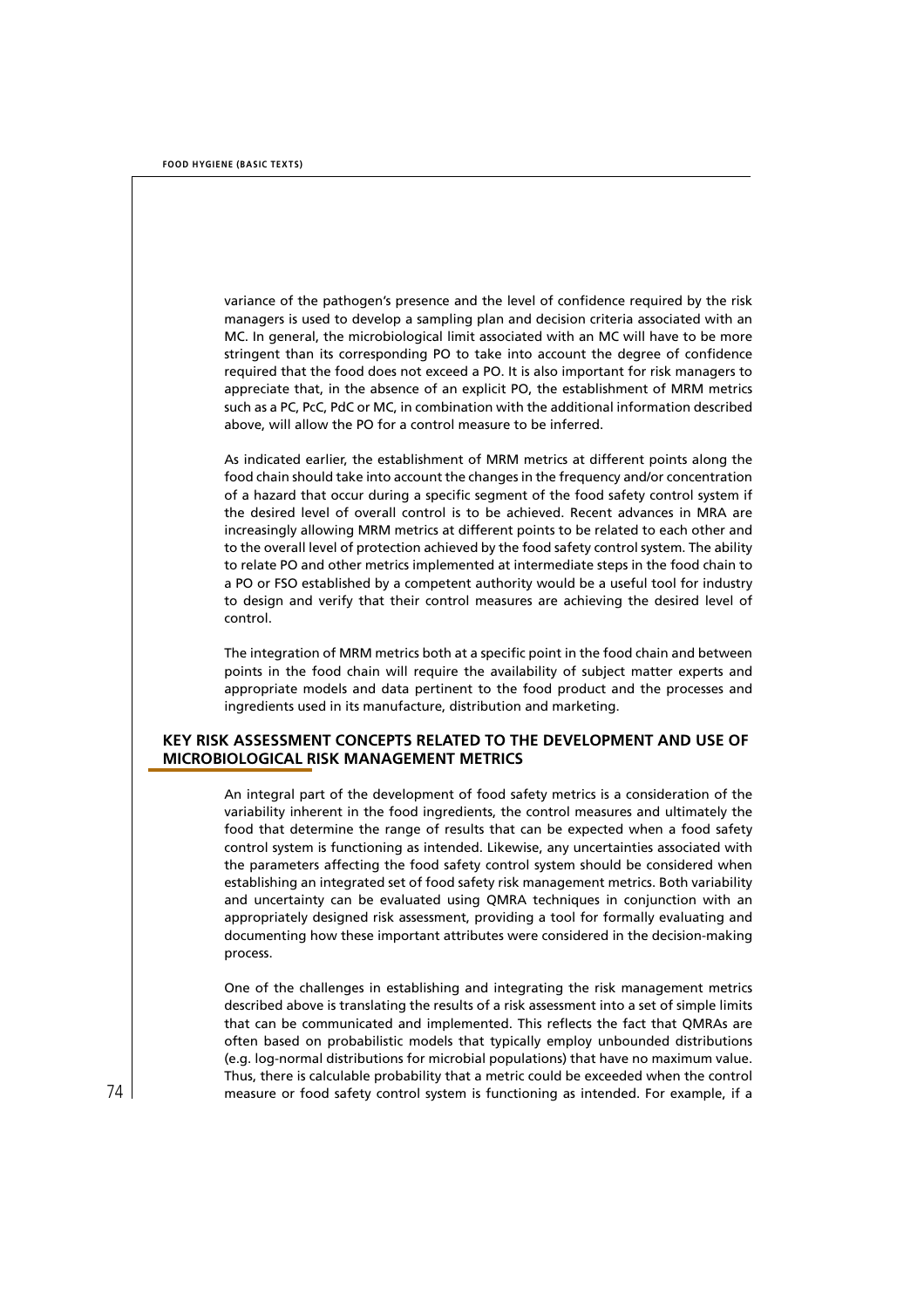control measure was designed to ensure that the level of bacteria at an intermediate processing step had a geometric mean of  $log_{10}$  (CFU/g) = 3.0 and a standard deviation of 0.3 and was operating as intended, it would be expected that approximately one serving in 200 would have  $log_{10}$  (CFU/g) = 4.0 and approximately one serving in 1 000 000 would have  $log_{10}$  (CFU/g) = 4.7.

The implication of this concept is a characteristic inherent to the use of MRM metrics. Using the example above, if it is assumed that an MC has been set by the risk manager to have a degree of confidence that a lot having servings that exceeded  $log_{10}$  (CFU/g) = 4.5 would be detected and rejected, any occasion when the MC is exceeded will be considered a loss of control, even though there is a small possibility that the system may be working as intended. MRM metrics will have to be made "operational" by deciding what portion of a potentially open-ended distribution for an "under control" control measure will be considered as exceeding the limit and the degree of confidence, such that any serving of food exceeding that value is rejected (e.g. 95 percent confidence that 99 percent of servings of a ready-to-eat food have fewer than 1 *Salmonella* per 100 g). While there are techniques that can be used to include some consideration of distributions within risk management decisions and verification criteria (e.g. three-class attribute sampling plans), a series of operational assumptions will be required for any MRM metric. A critical component of establishing such a metric is ensuring that the underlying assumptions are understood by the risk managers and interested parties.

# **AN EXAMPLE OF A PROCESS FOR ESTABLISHING AND IMPLEMENTING MICROBIOLOGICAL RISK MANAGEMENT METRICS**

While the development of MRM metrics should follow a structured approach, the processes and procedures put into place by competent authorities for the establishment of integrated MRM metrics should be highly flexible in relation to what metric is initially used to begin relating the performance of the food safety control system to its public health outcomes. The process can begin with an articulation of a level of disease control that must be achieved (i.e. ALOP), the exposure level that should not be exceeded at consumption (i.e. FSO), a level of control of a hazard that must be achieved at a specific point in the food chain (i.e. PO), a required processing outcome at a specific step (PC), an MC, etc.

When development of an MRM metric is being considered, there will probably be a need for close communication and mutual understanding between risk assessors and risk managers. The development of specific MRM metrics will probably require the formation of appropriate risk analysis teams consisting of appropriate subjectmatter experts. Scientific advice and data for specific hazard/food applications should be acquired from appropriate scientific organizations, competent authorities, process control experts or related sources of scientific expertise.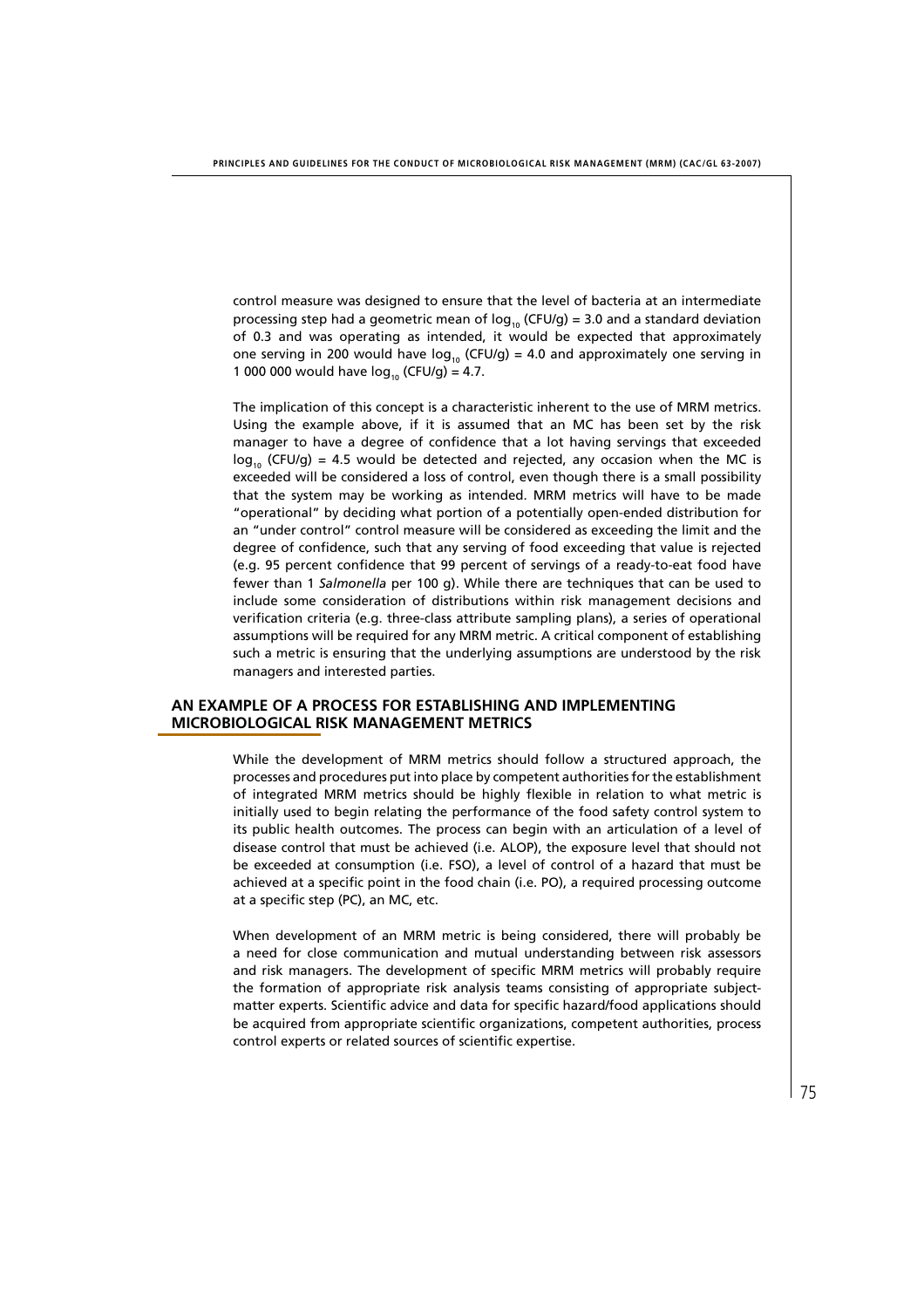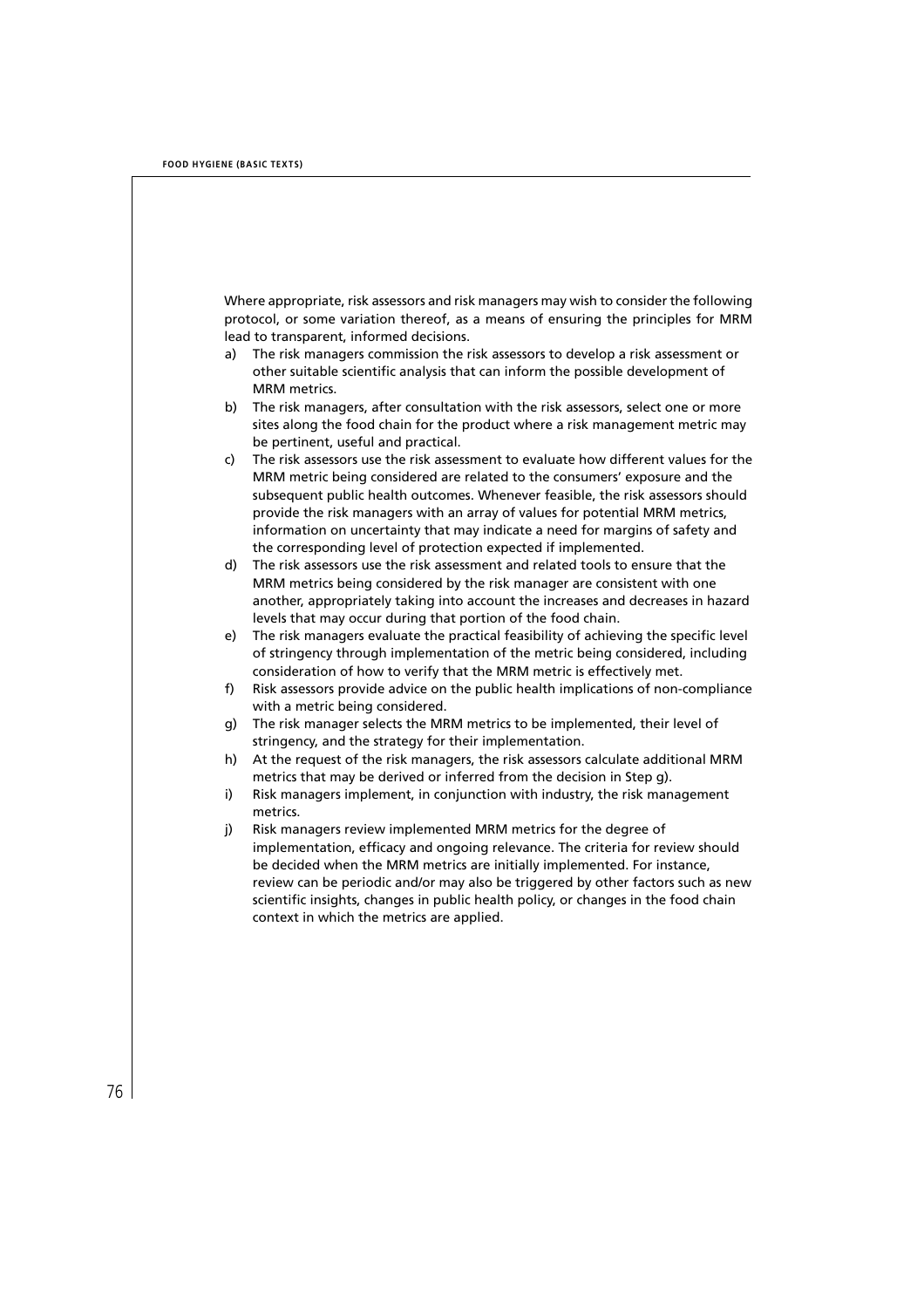# GENERAL STANDARD FOR IRRADIATED FOODS

**CODEX STAN 106-1983**

# **1. SCOPE**

This standard applies to foods processed by ionizing radiation that is used in conjunction with applicable hygienic codes, food standards and transportation codes. It does not apply to foods exposed to doses imparted by measuring instruments used for inspection purposes.

# **2. GENERAL REQUIREMENTS FOR THE PROCESS**

# **2.1 Radiation sources**

- The following types of ionizing radiation may be used:
- a) gamma rays from the radionuclides  $^{60}Co$  or  $^{137}Cs$ ;
- b) X-rays generated from machine sources operated at or below an energy level of 5 MeV;
- c) electrons generated from machine sources operated at or below an energy level of 10 MeV.

# **2.2 Absorbed dose**

For the irradiation of any food, the minimum absorbed dose should be sufficient to achieve the technological purpose and the maximum absorbed dose should be less than that which would compromise consumer safety, wholesomeness or would adversely affect structural integrity, functional properties, or sensory attributes. The maximum absorbed dose delivered to a food should not exceed 10 kGy, except when necessary to achieve a legitimate technological purpose.1

# **2.3 Facilities and control of the process**

- 2.3.1 Radiation treatment of foods should be carried out in facilities licensed and registered for this purpose by the competent authority.
- 2.3.2 The facilities shall be designed to meet the requirements of safety, efficacy and good hygienic practices of food processing.
- 2.3.3 The facilities should be staffed by adequate, trained and competent personnel.
- 2.3.4 Control of the process within the facility should include the keeping of adequate records including quantitative dosimetry.

FormerlyCAC/RS-1979. Adopted 1983. Revision 2003.

<sup>1</sup>*High dose irradiation: wholesomeness of food irradiated with doses above 10 kGy,* Report of a Joint FAO/IAEA/WHO Study Group, Technical Report Series No. 890 WHO. Geneva, Switzerland, 1999; *Safety and nutritional adequacy of irradiated foods,* WHO, Geneva, Switzerland, 1994; and *Wholesomeness of irradiated food*, Report of Joint FAO/IAEA/ WHO Expert Committee, Technical Report Series No. 659, WHO, Geneva, Switzerland, 1981.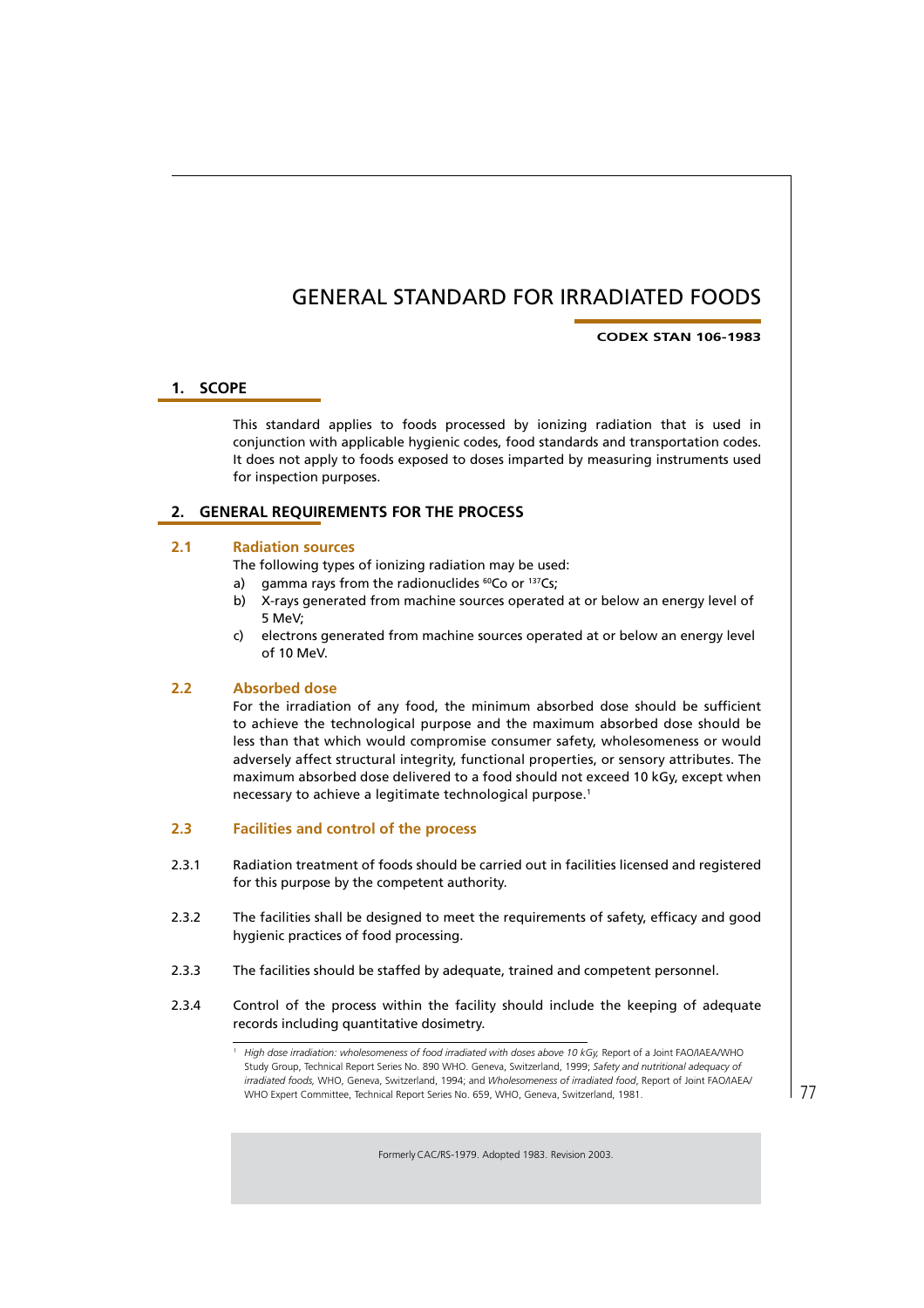- 2.3.5 Facilities and records should be open to inspection by appropriate authorities.
- 2.3.6 Control should be carried out in accordance with the *Recommended International Code of Practice for radiation processing of food* (CAC/RCP 19-1979).

# **3. HYGIENE OF IRRADIATED FOODS**

- 3.1 The irradiated food should be prepared, processed and transported hygienically in accordance with the provisions of the *Recommended International Code of Practice – General Principles of food hygiene* (CAC/RCP 1-1969), including the application of the seven principles of the Hazard Analysis and Critical Control Point (HACCP) system where applicable for food safety purposes. Where appropriate, the technical requirements for the raw materials and end product should comply with applicable hygienic codes, food standards, and transportation codes.
- 3.2 Any relevant national public health requirement affecting microbiological safety and nutritional adequacy applicable in the country in which the food is sold should be observed.

# **4. TECHNOLOGICAL REQUIREMENTS**

# **4.1 General requirement**

The irradiation of food is justified only when it fulfils a technological requirement and/or is beneficial for the protection of consumer health. It should not be used as a substitute for good hygienic and good manufacturing practices or good agricultural practices.

# **4.2 Food quality and packaging requirements**

The doses applied shall be commensurate with the technological and public health purposes to be achieved and shall be in accordance with good radiation processing practice. Foods to be irradiated and their packaging materials shall be of suitable quality, acceptable hygienic condition and appropriate for this purpose and shall be handled, before and after irradiation, according to good manufacturing practices, taking into account the particular requirements of the technology of the process.

# **5. RE-IRRADIATION**

- 5.1 Except for foods with low moisture content (cereals, pulses, dehydrated foods and other such commodities) irradiated for the purpose of controlling insect reinfestation, foods irradiated in accordance with Sections 2 and 4 of this standard should not be reirradiated.
- 5.2 For the purpose of this standard, food is not considered as having been re-irradiated when: (a) the irradiated food is prepared from materials that have been irradiated at low dose levels for purposes other than food safety, e.g. quarantine control, prevention of sprouting of roots and tubers; (b) the food, containing less than 5 percent of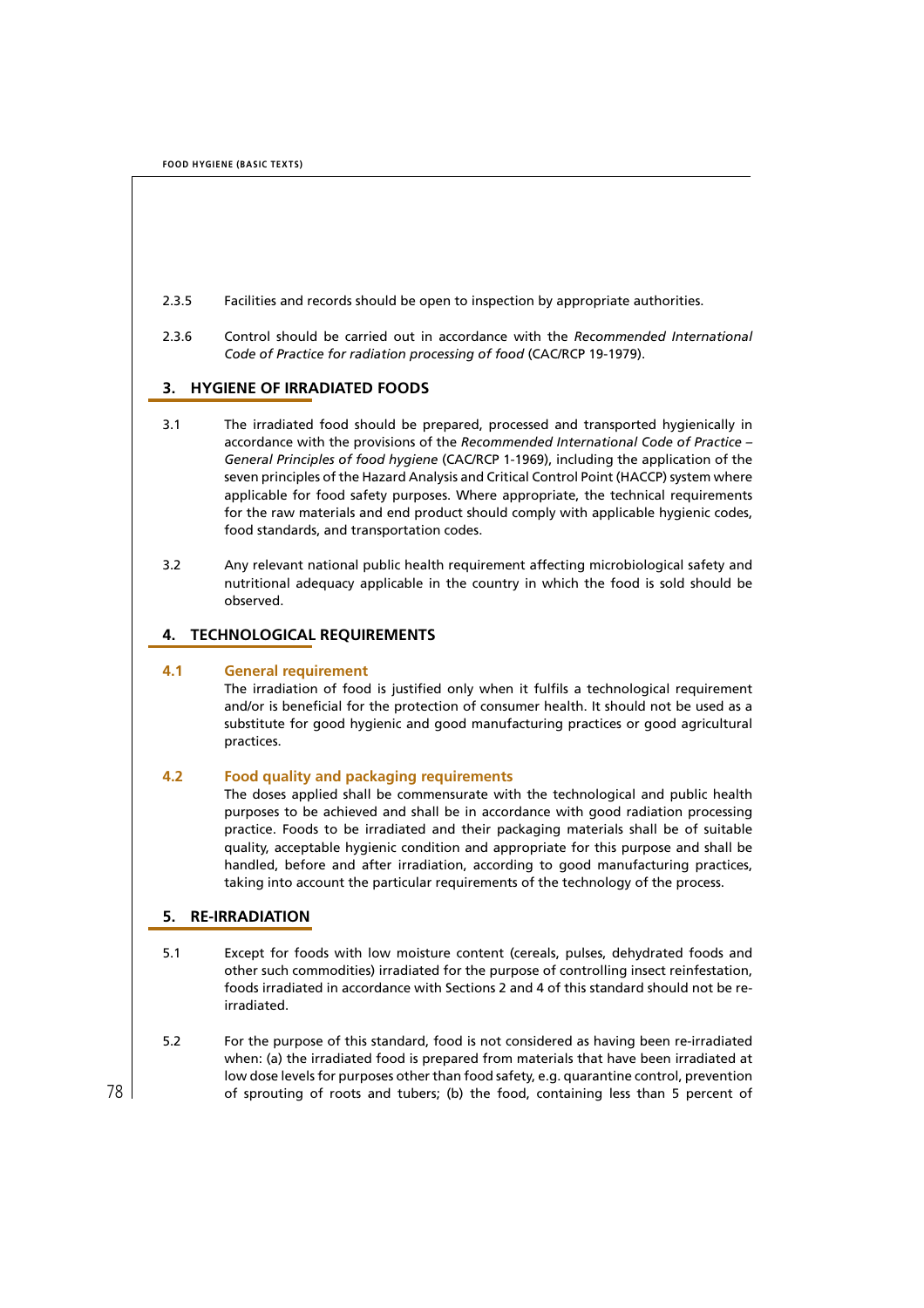irradiated ingredient, is irradiated; or (c) the full dose of ionizing radiation required to achieve the desired effect is applied to the food in more than one increment as part of processing for a specific technological purpose.

5.3 The cumulative maximum absorbed dose delivered to a food should not exceed 10 kGy as a result of re-irradiation except when it is necessary to achieve a legitimate technological purpose, and should not compromise consumer safety or wholesomeness of the food.

# **6. LABELLING**

# **6.1 Inventory control**

For irradiated foods, whether prepackaged or not, the relevant shipping documents shall give appropriate information to identify the registered facility that has irradiated the food, the date(s) of treatment, irradiation dose and lot identification.

#### **6.2 Prepackaged foods intended for direct consumption**

The labelling of prepackaged irradiated foods should indicate the treatment and in all aspects should be in accordance with the relevant provisions of the *General Standard for the labelling of prepackaged foods* (CODEX STAN 1-1985).

# **6.3 Foods in bulk containers**

The declaration of the fact of irradiation should be made clear on the relevant shipping documents. In the case of products sold in bulk to the ultimate consumer, the international logo and the words "irradiated" or "treated with ionizing radiation" should appear together with the name of the product on the container in which products are placed.

# **6.4 Post-irradiation verification**

When required and where applicable, analytical methods for the detection of irradiated foods may be used to enforce authorization and labelling requirements. The analytical methods used should be those adopted by the Codex Commission.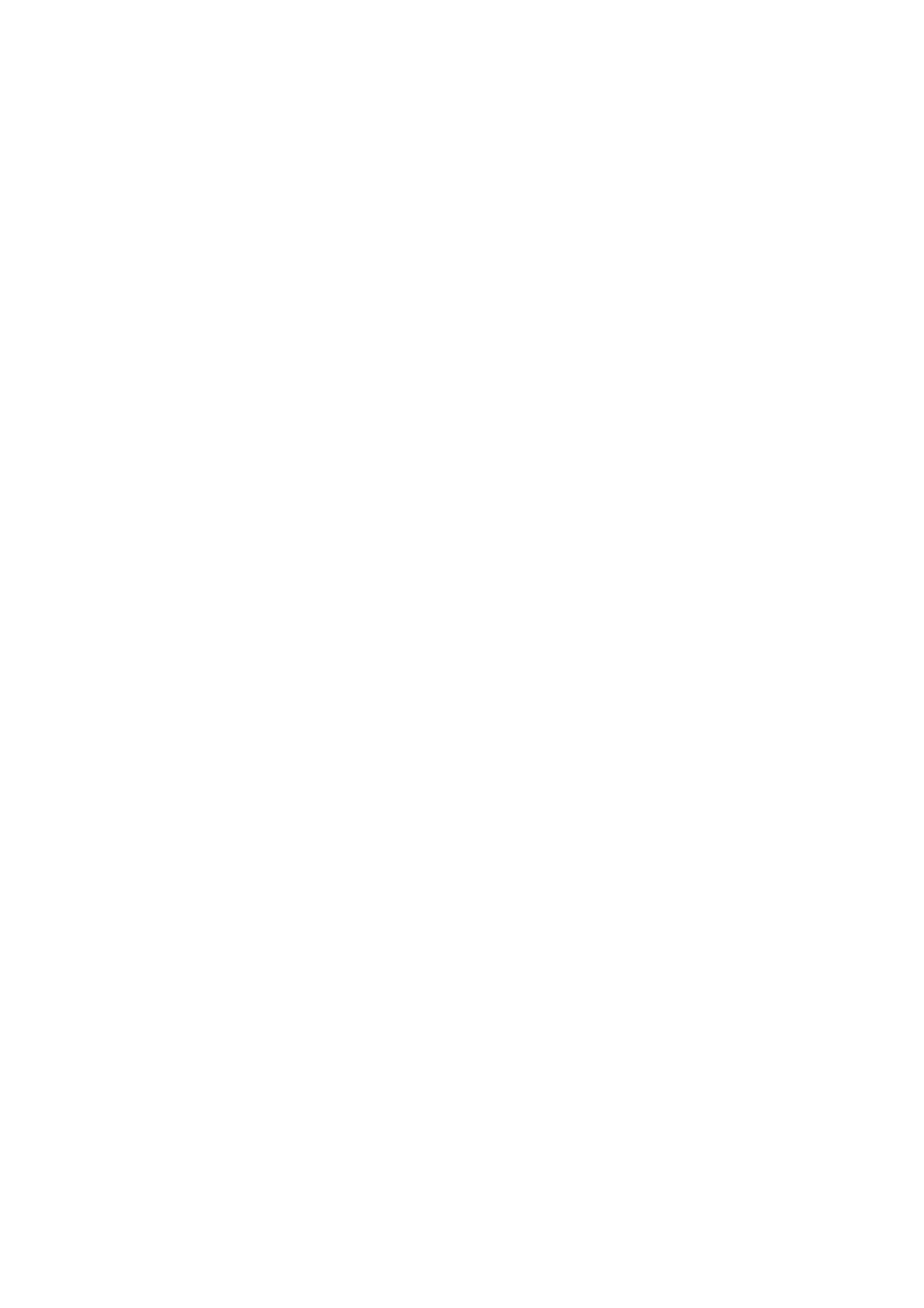# RECOMMENDED INTERNATIONAL CODE OF PRACTICE FOR RADIATION PROCESSING OF FOOD

**CAC/RCP 19-1979**

# **INTRODUCTION**

Food irradiation is the processing of food products by ionizing radiation in order to, among other things, control foodborne pathogens, reduce microbial load and insect infestation, inhibit the germination of root crops, and extend the durable life of perishable produce. Many countries use industrial irradiators for processing food products for commercial purposes.

The regulatory control of food irradiation should take into consideration the *General Standard for irradiated foods* (CODEX STAN 106-1983) and this Code.

The purpose of regulatory control of irradiated food products should be:

- a) to ensure that radiation processing of food products is implemented safely and correctly, in accordance with all relevant Codex Standards and Codes of hygienic practice;
- b) to establish a system of documentation to accompany irradiated food products, so that the fact of irradiation can be taken into account during subsequent handling, storage and marketing; and
- c) to ensure that irradiated food products that enter into international trade conform to acceptable standards of radiation processing and are correctly labelled.

The purpose of this Code is to provide principles for the processing of food products with ionizing radiation that are consistent with relevant Codex Standards and Codes of hygienic practice. Food irradiation may be incorporated as part of a Hazard Analysis and Critical Control Point (HACCP) plan where applicable; but an HACCP plan is not required for the use of radiation processing of food processed for purposes other than for food safety. The provisions of this Code will provide guidance to the radiation processor to apply the HACCP system, as recommended in the *Recommended International Code of Practice – General Principles of food hygiene* (CAC/RCP 1-1969), where applicable for food safety purposes, to foods processed by ionizing radiation.

# **1. OBJECTIVES**

This *Recommended International Code of Practice for radiation processing of food* identifies the essential practices to be implemented to achieve effective radiation processing of food products in a manner that maintains quality and yields food products that are safe and suitable for consumption.

81

Adopted in 1997. Revision 2003.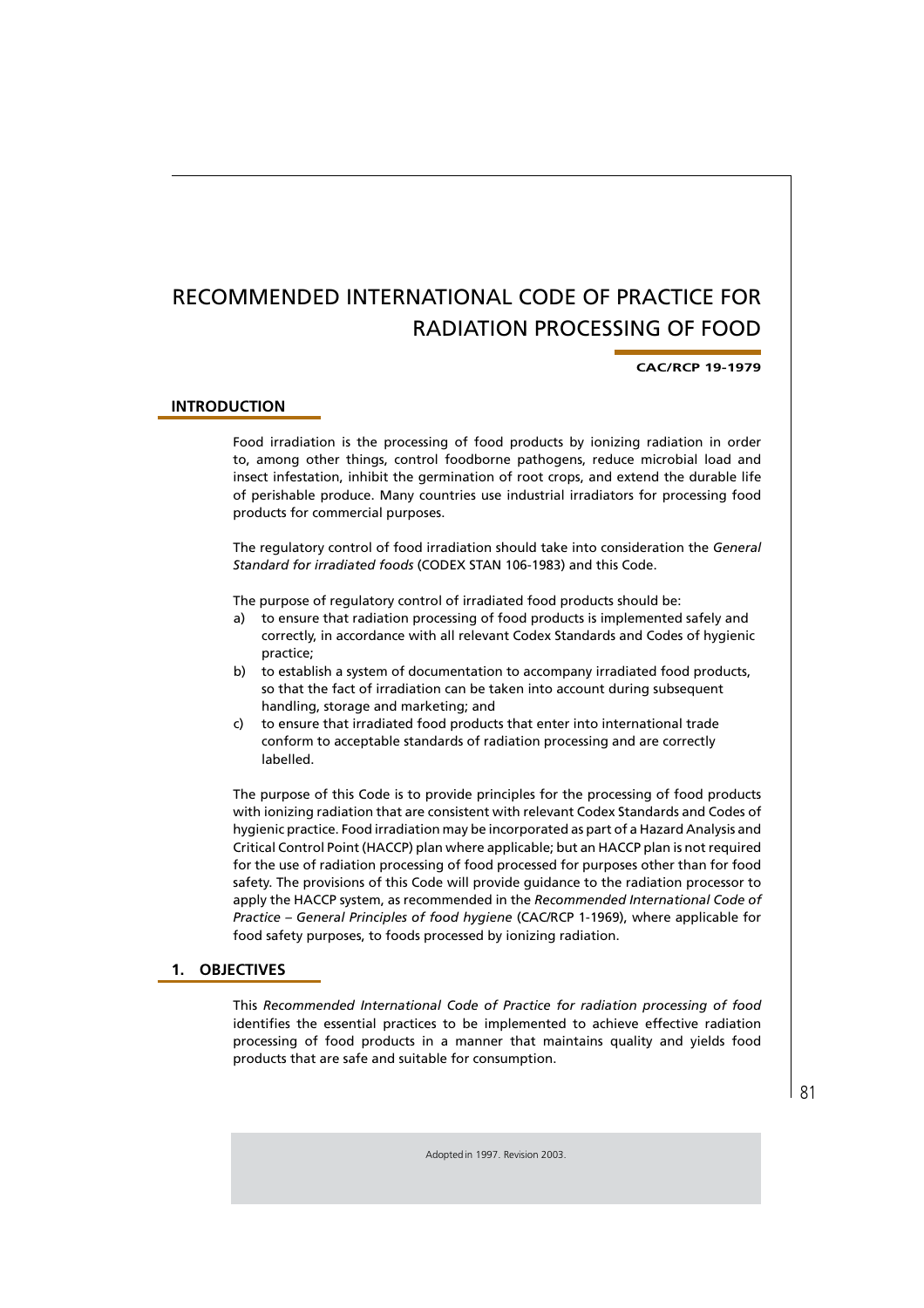# **2. SCOPE, USE AND DEFINITIONS**

#### **2.1 Scope**

This Code is concerned with food products processed by gamma rays, X-rays or accelerated electrons for the purpose of, among other things, control of foodborne pathogens, reduction of microbial load and insect infestation, inhibition of the germination of root crops, and extension of durable life for perishable foods.

This Code covers the requirements of the irradiation process in a facility; it also considers other aspects of the process, such as primary production and/or harvesting, post-harvest treatment, storage and shipment, packaging, irradiation, labelling, postirradiation storage and handling, and training.<sup>1</sup>

## **2.2 Use**

The *Recommended International Code of Practice – General Principles of food hygiene* (CAC/RCP 1-1969,) and its annex on application of the HACCP system, as well as other relevant Codex Standards and Codes of hygienic practice should be used with this document. Of particular relevance are the *General Standard for irradiated foods* (CODEX STAN 106-1983) and the *General Standard for the labelling of prepackaged foods* (CODEX STAN 1-1985).

# **2.3 Definitions**

For purposes of this Code, the terms below are defined as follows:

- *Food irradiation* Processing of food products by ionizing radiation, specifically gamma rays, X-rays or accelerated electrons as specified in the *General Standard for irradiated foods* (CODEX STAN 106-1983).
- *Irradiated food* Food products processed by ionizing radiation in accordance with the *General Standard for irradiated foods* (CODEX STAN 106-1983). Such food is subject to all relevant standards, codes and regulations applicable to the non-irradiated counterpart.
- *Dosimetry* The measurement of the absorbed dose of radiation at a particular point in a given absorbing medium.
- *Dose (absorbed)* The absorbed dose, sometimes referred to simply as "dose", is the amount of energy absorbed per unit mass of irradiated food product.
- *Dose uniformity ratio* The ratio of maximum to minimum absorbed dose in the production lot.
- *Dose distribution* The spatial variation in absorbed dose throughout the production lot with extreme values being the maximum absorbed dose and the minimum absorbed dose.
- *Dose limit* The minimum or maximum radiation dose absorbed by a food product prescribed in regulations as required for technological reasons. Such dose limits

<sup>1</sup> Codes of good irradiation practice, compilations of technical data for the authorization and control of the irradiation of several food classes and also training manuals for facility operators and control officials have been produced by the International Consultative Group on Food Irradiation (ICGFI), available through the International Atomic Energy Agency, PO Box 100, A-1400 Vienna, Austria.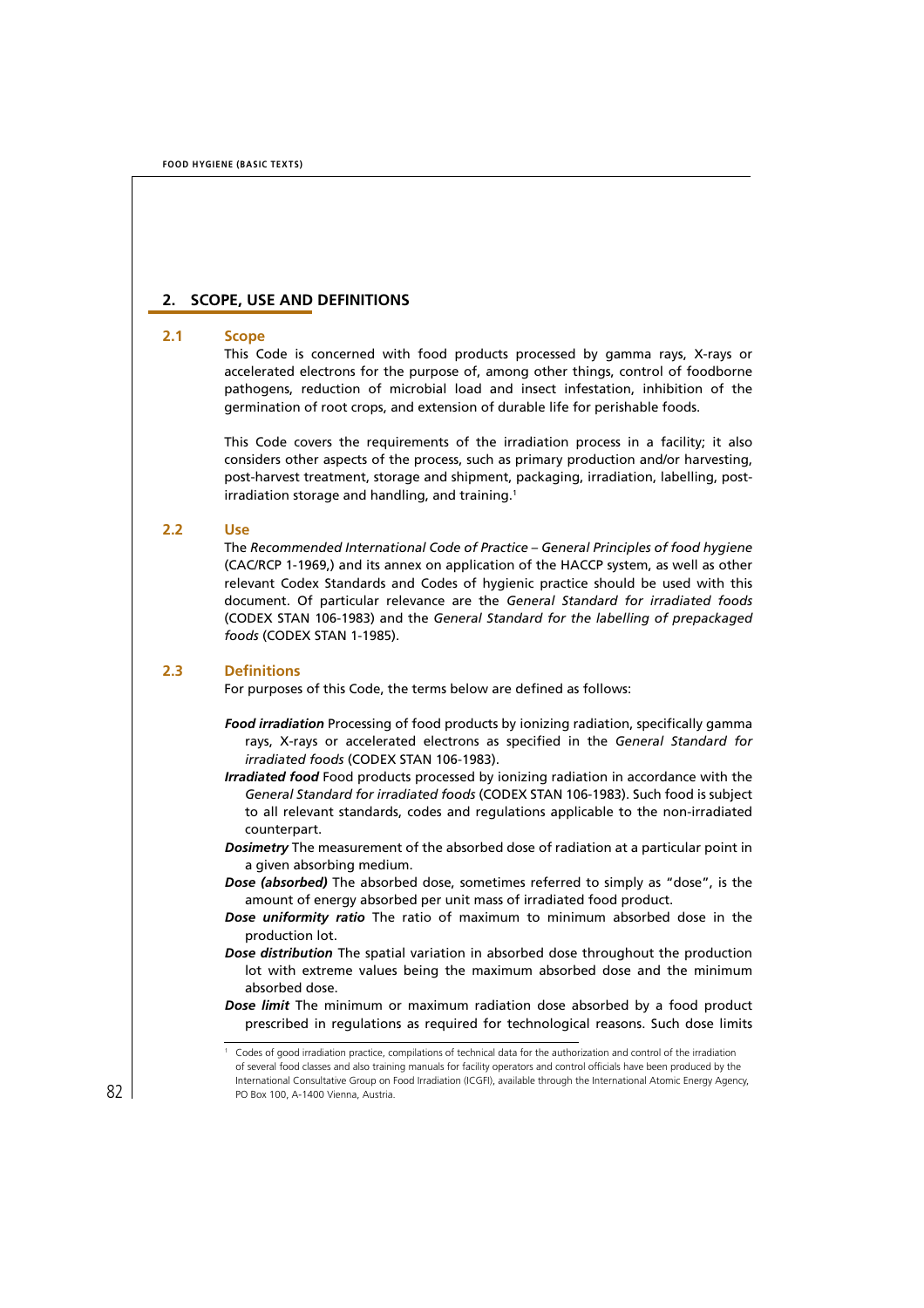are expressed as ranges or as single lower or upper values (i.e. no part of the food product shall absorb less than or more than a specified amount).

# **3. PRE-IRRADIATION TREATMENT**

# **3.1 Primary production and/or harvesting**

Primary food products intended for radiation processing should comply with the *Recommended International Code of Practice – General Principles of food hygiene*  (CAC/RCP 1-1969) with reference to the hygienic requirements as well as other relevant Codex Standards and Codes of practice for primary production and/or harvesting, which ensure that food is safe and suitable for human consumption.

# **3.2 Handling, storage and transport**

The intent to process food products by irradiation poses no unique requirements regarding handling, storage and transport of the food products prior to and subsequent to irradiation. All stages of the processing, i.e. pre-irradiation, irradiation and post-irradiation, should be in accordance with good manufacturing practices to maximize quality, to minimize contamination, and, if packaged, to maintain package integrity.

Radiation is applied to food products in forms in which they are normally prepared for processing, commercially traded or otherwise used. Food intended for radiation processing should conform to handling, storage and transport requirements of the *Recommended International Code of Practice – General Principles of food hygiene*  (CAC/RCP 1-1969) as well as relevant Codex Standards and Codes of practice for specific food products.

# **4. PACKAGING**

In general, in order to avoid contamination or infestation after irradiation, food products should be packaged in materials that provide an effective barrier to recontamination and re-infestation. Packaging must also meet the requirements of the importing country.

The size and shape of containers that may be used for irradiation are determined, in part, by the operating characteristics of the irradiation facility. These characteristics include the product transport systems and the irradiation source, as they affect the dose distribution within the container.

#### **5. ESTABLISHMENT: DESIGN, FACILITIES AND CONTROL**

Authorization of a facility to irradiate food is granting approval to a facility licensed for radiation processing in general to irradiate food products. Authorization may be general in nature or issued for specific classes or groups of food products.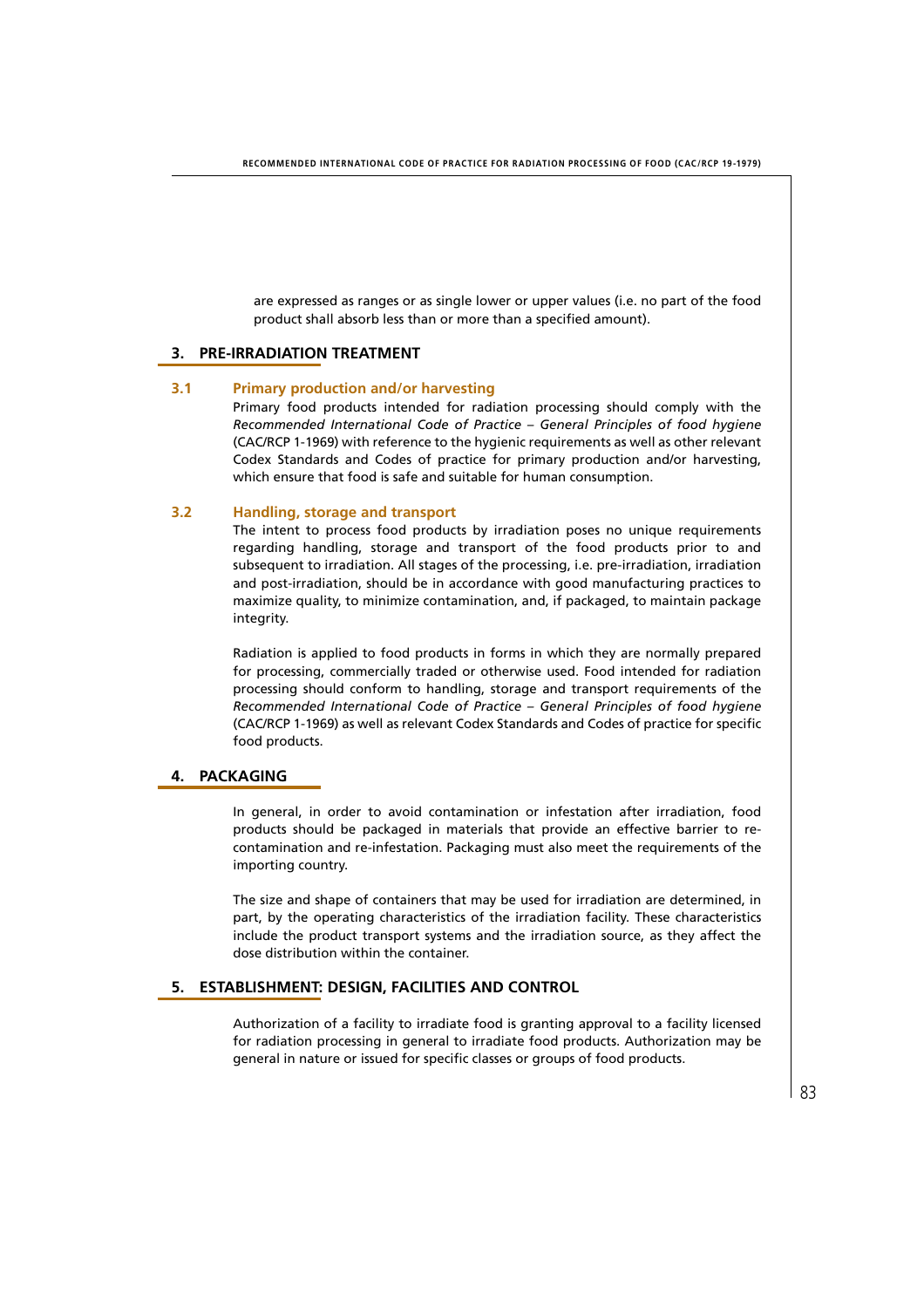Facilities that carry out irradiation of food products should meet appropriate standards of occupational safety and good hygiene conditions, including:

- t regulations regarding design, construction and operation of radiation facilities;
- t *Recommended International Code of Practice General Principles of food hygiene* (CAC/RCP 1-1969)*;*
- t *General Standard for irradiated foods* (CODEX STAN 106-1983) and this Code.

#### **5.1 Design and layout**

This section is concerned with the areas in which food products are stored and irradiated. Prevention of contamination requires that all measures be taken to avoid direct or indirect contact of the food product with sources of potential contamination and to minimize growth of micro-organisms.

Irradiation establishments are laid out to provide storage for irradiated and nonirradiated food products (under ambient, refrigerated and/or freezing temperature conditions), an irradiator, and the normal accommodation and infrastructure for staff and plant services, including record maintenance. In order to achieve inventory control, there should be provision in both the design and operation of the establishment to keep irradiated and non-irradiated food products separate. This separation can be accomplished by controlled single-direction movement of the food products through the plant and by separated storage areas for irradiated and non-irradiated food products.

Radiation facilities must be designed to provide an absorbed dose in the food product within minimum and maximum limits in accordance with process specifications and government regulatory requirements. For economic and technical reasons (e.g. maintaining product quality), various techniques are used to minimize the ratio, which is termed the dose uniformity ratio.

The following factors largely govern the selection of irradiator design:

- a) Means of transporting food products: The mechanical design of the irradiation and transport systems, including the source-to-product geometry in a given process, as required by the form of the product, e.g. bulk or packaged, and its properties.
- b) Range of doses: The range of doses needed to process a wide variety of products for various applications.
- c) Throughput: The amount of product to be processed within a defined period of time.
- d) Reliability: The property of providing correct performance as needed.
- e) Safety systems: The systems intended to protect operating personnel from hazards posed by radiation.
- f) Compliance: The adherence to good manufacturing practices and relevant government regulations.
- g) Capital and operational costs: The basic economic considerations necessary for sustainable operation.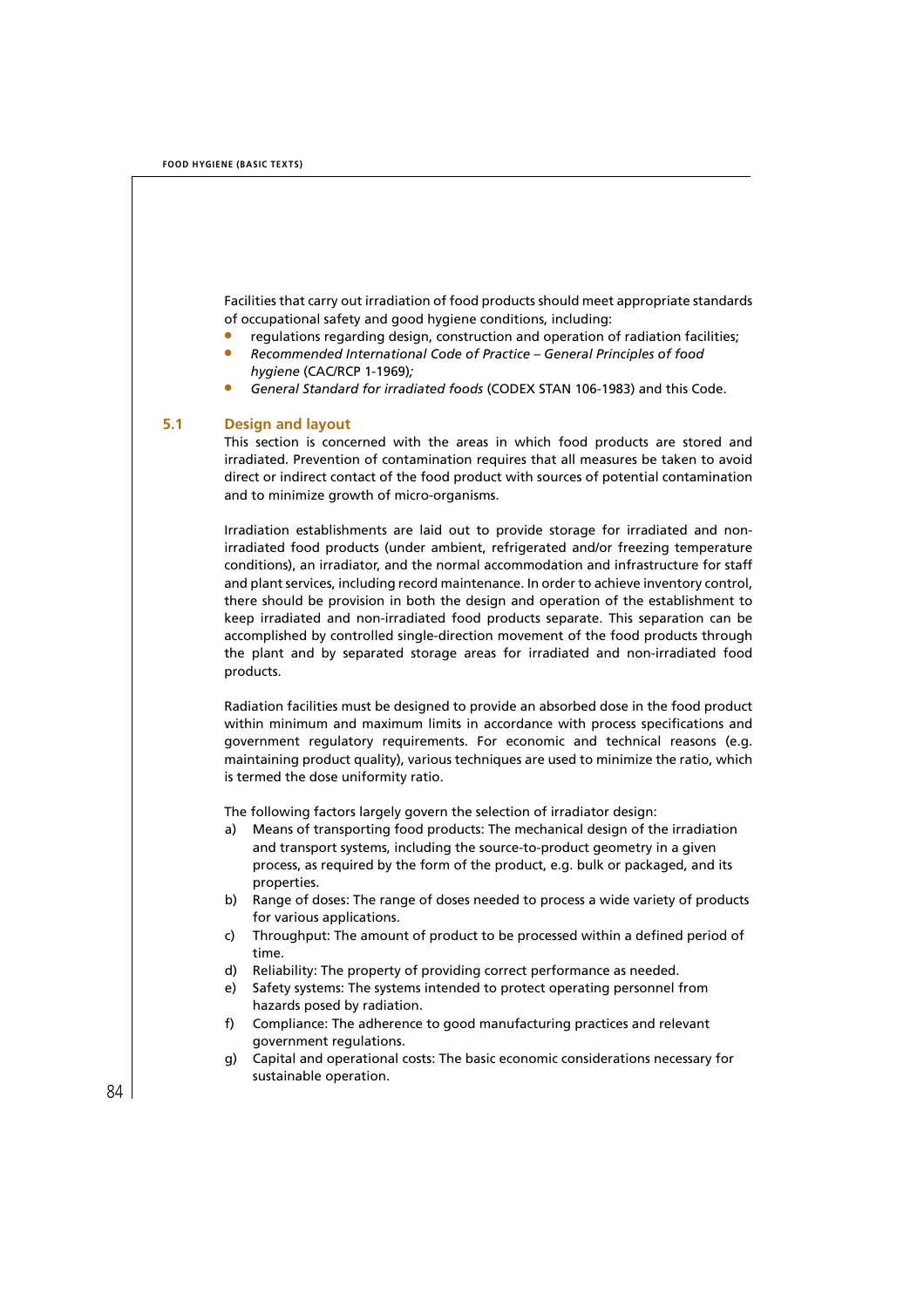# **5.2 Radiation sources**

 As described in the *General Standard for irradiated foods* (CODEX STAN 106-1983), the following sources of ionizing radiation may be used in food irradiation:

- a) gamma rays from radionuclides  $^{60}$ Co or  $^{137}$ Cs;
- b) X-rays generated from machine sources operated at or below an energy level of 5 MeV; and
- c) electrons generated from machine sources operated at or below an energy level of 10 MeV.

# **5.3 Control of operation**

# 5.3.1 **Legislation**

Food processing establishments are constructed and operated in accordance with regulatory requirements in order to ensure safety of the processed foods for consumption and occupational safety of the plant personnel and the environment. A food irradiation facility, like any other food processing plant, is also subject to such regulation and should be designed, constructed and operated in compliance with relevant regulations.

#### 5.3.2 **Requirements for staff**

The staff at an irradiation facility is subject to relevant sections of the *Recommended International Code of Practice – General Principles of food hygiene* (CAC/RCP 1-1969) for personal hygiene recommendations and to the *General Standard for irradiated foods* (CODEX STAN 106-1983) for recommendations regarding the need for adequate, trained and competent personnel.<sup>2</sup>

# 5.3.3 **Requirements for process control**

Requirements for process control are included in the *General Standard for irradiated foods* (CODEX STAN 106-1983). Measuring the dose and monitoring of the physical parameters of the process are essential for process control. The need for adequate record-keeping, including records of quantitative dosimetry, is emphasized in the General Standard. As for other physical methods of food processing, records are essential means for the regulatory control of processing by ionizing radiation. Evidence for correct processing, including adherence to any legal or technological dose limits, depends on the maintenance of full and accurate records by the irradiation facility. The facility's records link all the information from several sources to the irradiated food products. Such records enable verification of the irradiation process and should be kept.

# 5.3.4 **Control of applied dose**

The effectiveness of the irradiation process depends on proper application of the dose and its measurement. Dose distribution measurements should be carried out

<sup>&</sup>lt;sup>2</sup> Training manuals for facility operators and control officials have been produced by the ICGFI, available through the International Atomic Energy Agency, PO Box 100, A-1400 Vienna, Austria. Through its Food Irradiation Process Control School, the ICGFI provides such training.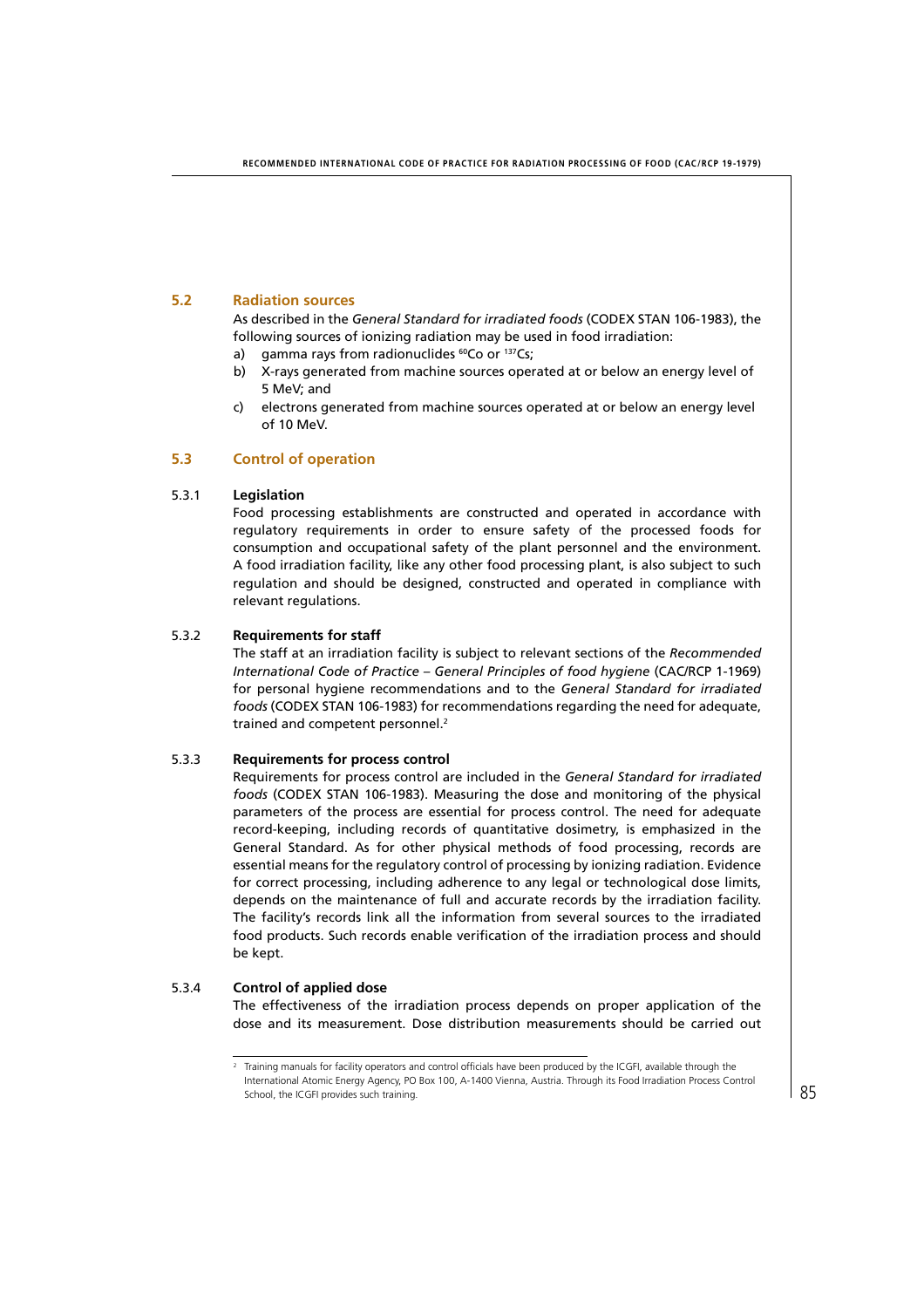to characterize the process for each food product; and thereafter dosimeters should be used routinely to monitor correct execution of the process in accordance with internationally accepted procedures.<sup>3</sup>

For certain public health or quarantine applications, there may be specific requirements to regulate the minimum absorbed dose in order to ensure that the desired technological effect is achieved.

# 5.3.5 **Product and inventory control**

An adequate system should be in place so that specific consignments of food products can be traced back both to the irradiation facility and the source from which they were received for processing.

Plant design and administrative procedures should ensure that it is impossible to mix irradiated and non-irradiated food products. Incoming products should be logged and given a code number to identify the packages at each step in their path through the irradiation plant. All relevant parameters such as date, time, source strength, minimum and maximum dose, temperature, etc. should be logged against the code number of the product.

It is not possible to distinguish irradiated from non-irradiated product by visual inspection. Therefore, it is essential that appropriate means, such as physical barriers, be employed for keeping the irradiated and non-irradiated product separate. Affixing a colour change indicator label on each package, where applicable, provides another means of distinguishing irradiated and non-irradiated product.

# **6. IRRADIATION**

#### **6.1 General**

Refer to the *General Standard for irradiated foods* (CODEX-STAN 106-1983).

# **6.2 Process determination**

 It is important that all steps in the determination of process procedures are documented to:

- a) ensure that the application of the process complies with relevant regulatory requirements;
- b) establish a clear statement for the technological objectives of the process;
- c) estimate the dose range to be applied to achieve the technological objective based on appropriate knowledge of the food product;
- d) demonstrate that irradiation of test samples has been carried out to confirm the estimated dose range under practical production conditions;
- e) ensure that it is possible to meet the technological requirements, e.g. dose range and effectiveness of treatment, under practical production conditions; and
- f) establish the process parameters under practical production conditions.

<sup>&</sup>lt;sup>3</sup> Such procedures are specified, for example, by ASTM International in its annual handbooks.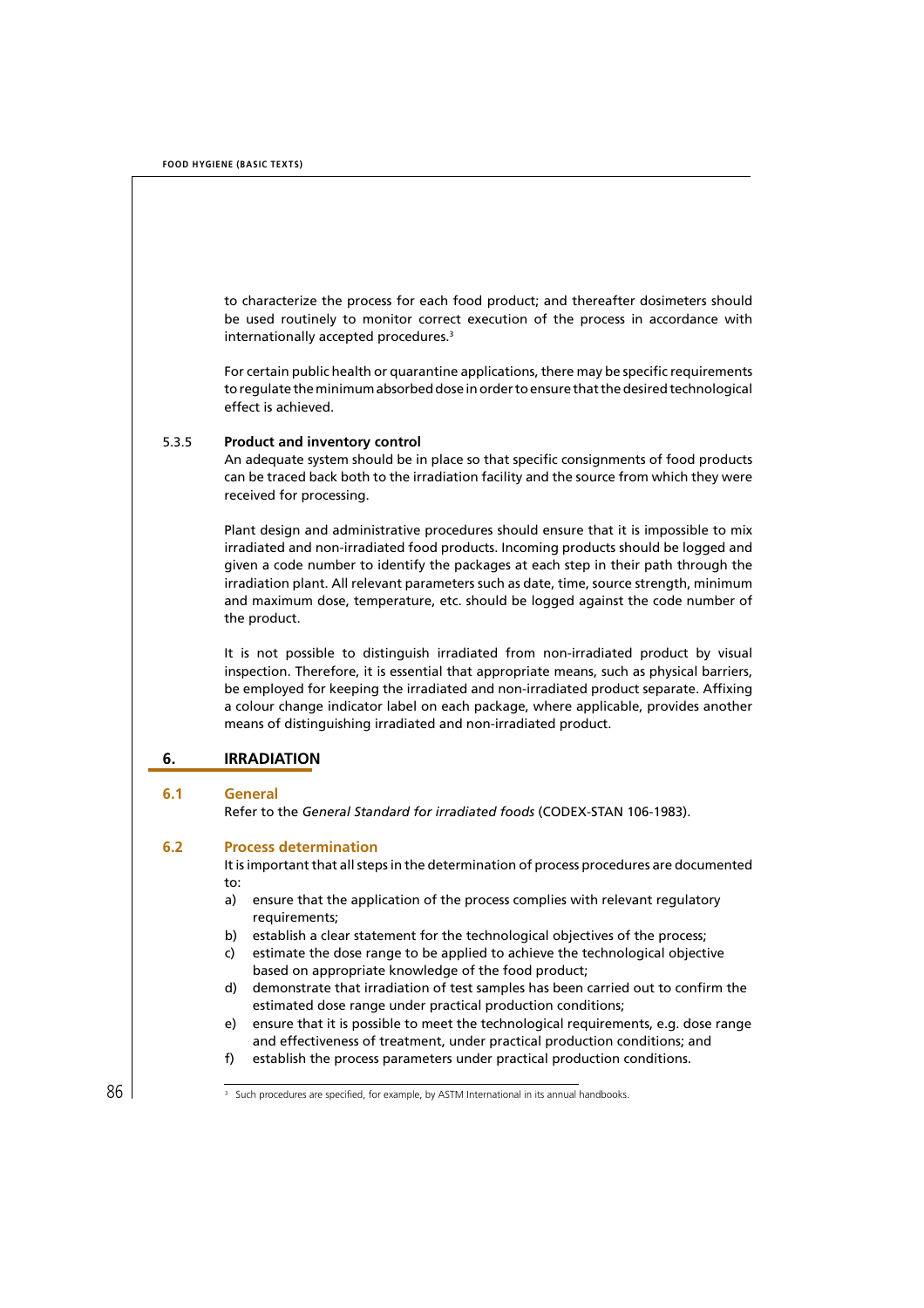# **6.3 Dosimetry**

Successful radiation processing practice depends on the ability of the processor to measure the absorbed dose delivered to each point in the food product and in the production lot.

Various techniques for dosimetry pertinent to radionuclide and machine sources are available for measuring absorbed dose in a quantitative manner. Relevant ISO/ASTM standard practices and guides for dosimety in food irradiation facilities have been developed and should be consulted.4

In order to implement these irradiation practices, facilities should be adequately staffed by competent personnel trained in dosimetry and its application in radiation processing.

The calibration of the dosimetry system used in radiation processing should be traceable (i.e. calibrated) to national and international standards.

#### **6.4 Dosimetry systems**

Dosimeters are devices that are capable of providing a quantitative and reproducible measurement of dose through a change in one or more of the physical properties of the dosimeters in response to exposure to ionizing radiation energy. A dosimetry system consists of dosimeters, measurement instruments and their associated reference standards, and procedures for the system's use. Selection of an appropriate dosimetry system for radiation processing of food will depend on a variety of factors, including the dose range needed to achieve a particular technological objective, cost, availability, and ease of use. A variety of dosimetry systems are available.<sup>5</sup>

# **6.5 Dosimetry and process control**

In food irradiation, the key quantity that governs the process is the absorbed dose. It is influenced by various parameters, such as: radiation source type, strength and geometry; conveyor speed or dwell time; food product density and loading configuration; and carrier size and shape.<sup>6</sup> Their overall influence on dose distribution must be taken into account to ensure that the intended technological objective is achieved throughout the production lot.

The application of radiation processing is mainly governed by the minimum absorbed dose achieved in the dose distribution within a given product. If the required minimum is not applied, the intended technical effect may not be achieved (e.g. sprout inhibition,

6 ISO/ASTM 51204 – *Standard practice for dosimetry in gamma irradiation facilities for food processing* and ISO/ASTM 51431 – *Practice for dosimetry in electron beam and X-ray (bremsstrahlung) irradiation facilities for food processing.*

<sup>4</sup> ISO/ASTM 51204 – *Standard practice for dosimetry in gamma irradiation facilities for food processing*; ISO/ASTM 51431 – *Practice for dosimetry in electron beam and X-ray (bremsstrahlung) irradiation facilities for food processing*; ISO/ASTM 51261 – *Guide for selection and calibration of dosimetry systems for radiation processing.*

<sup>5</sup> ISO/ASTM 51261 – *Guide for selection and calibration of dosimetry systems for radiation processing.*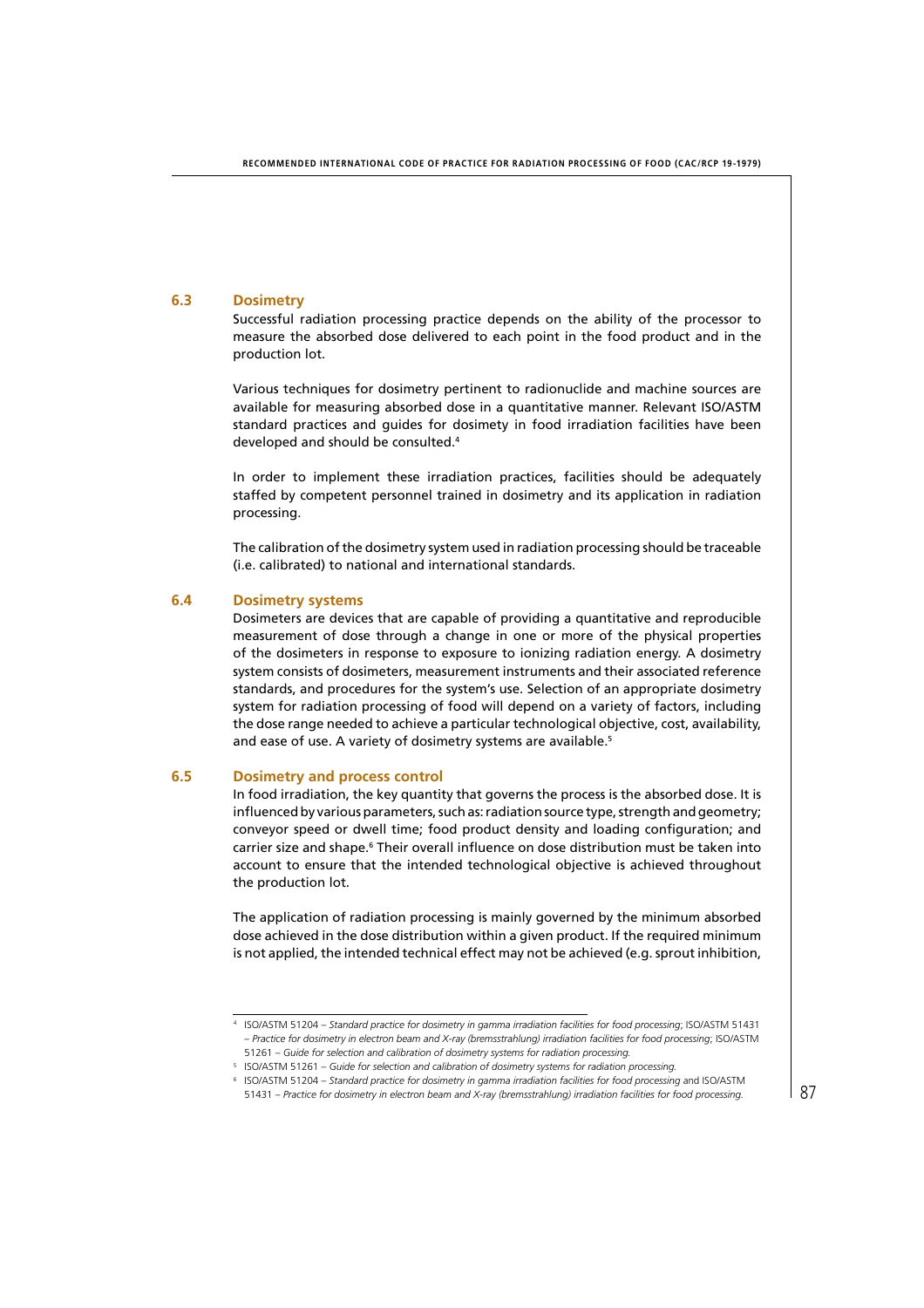pathogen reduction). There are also situations where the application of too high a dose would impair the quality of the treated food (e.g. off flavours or odours).<sup>7</sup>

# **6.6 Records of irradiation**

Radiation processors should maintain adequate records showing the food processed, identifying marks if packaged or, if not, the shipping details, the bulk density of the food, the dosimetry results, including the type of dosimeters used and details of their calibration, the date of irradiation and the type of radiation source. All documentation should be available to authorized personnel and accessible for a period of time established by food control authorities.

#### **6.7 Control of hazards**

Controls of microbiological hazards are described in the *Recommended International Code of Practice – General Principles of food hygiene* (CAC/RCP 1-1969).

The radiation processor should apply HACCP principles, as described in the *"*Hazard Analysis Critical Control Point (HACCP) system and guidelines for its application", as appropriate. In the overall HACCP context, irradiation is a means of reducing hazards associated with infectious parasites and microbial contamination of foods and may be used as a method of control.

# **7. POST-IRRADIATION STORAGE AND HANDLING**

Refer to the *Recommended International Code of Practice – General Principles of food hygiene* (CAC/RCP 1-1969) for general storage and handling guidance.

# **8. LABELLING**

The *General Standard for irradiated foods* (CODEX STAN 106-1983) and the *General Standard for the labelling of prepackaged foods* (CODEX STAN 1-1985) contain provisions for labelling of irradiated foods, including the internationally recognized symbol (logo) and the inclusion of information in shipping documents, and for the labelling of prepackaged irradiated foods, respectively. All food labelling must meet any additional requirements established by the competent authorities.

7 Codes of good irradiation practice and compilations of technical data for the authorization and control of the irradiation of several food classes have been produced by the ICGFI, available through the International Atomic Energy Agency, PO Box 100, A-1400 Vienna, Austria.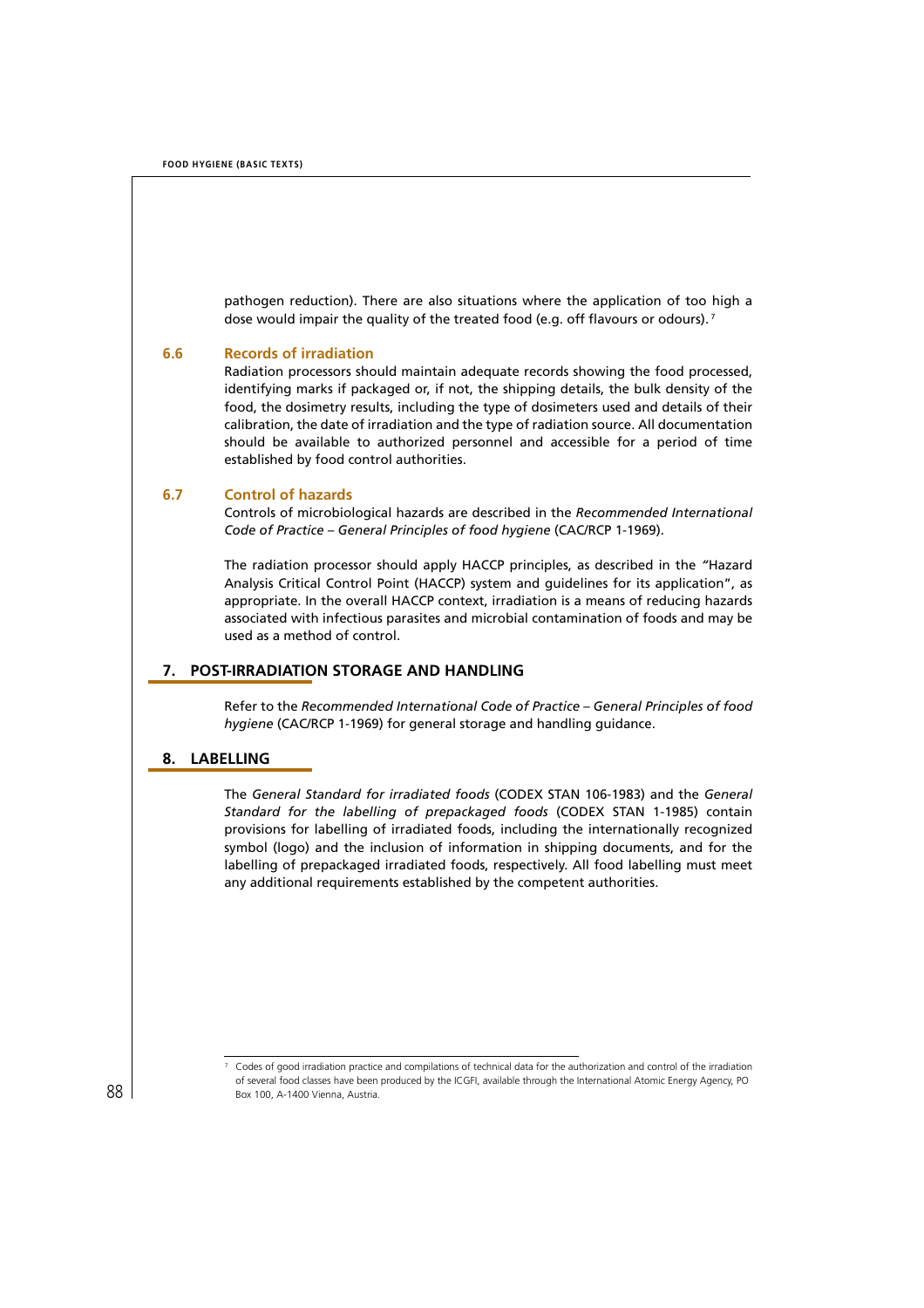# GUIDELINES ON THE APPLICATION OF GENERAL PRINCIPLES OF FOOD HYGIENE TO THE CONTROL OF *LISTERIA MONOCYTOGENES* IN FOODS

**CAC/GL 61-2007**

| <b>INTRODUCTION</b>         |                   |                                                                   | 92  |
|-----------------------------|-------------------|-------------------------------------------------------------------|-----|
| <b>SECTION 1 OBJECTIVES</b> |                   |                                                                   | 95  |
| <b>SECTION 2 SCOPE</b>      |                   |                                                                   | 95  |
| 2.1                         | Scope             |                                                                   | 95  |
| 2.2                         | Definitions       |                                                                   | 96  |
|                             |                   | <b>SECTION 3 PRIMARY PRODUCTION</b>                               | 96  |
| 3.1                         |                   | Environmental hygiene                                             | 97  |
| 3.2                         |                   | Hygienic production of food sources                               | 97  |
| 3.3                         |                   | Handling, storage and transport                                   | 97  |
| 3.4                         |                   | Cleaning, maintenance and personnel hygiene at primary production | 97  |
|                             |                   | SECTION 4 ESTABLISHMENT: DESIGN AND FACILITIES                    | 97  |
| 4.1                         | Location          |                                                                   | 97  |
|                             |                   | 4.1.1 Establishments                                              | 97  |
|                             |                   | 4.1.2 Equipment                                                   | 98  |
| 4.2                         |                   | Premises and rooms                                                | 98  |
|                             |                   | 4.2.1 Design and layout                                           | 98  |
|                             |                   | 4.2.2 New construction/renovations                                | 98  |
|                             |                   | 4.2.3 Temporary/mobile premises and vending machines              | 98  |
| 4.3                         | Equipment         |                                                                   | 98  |
|                             |                   | 4.3.1 General                                                     | 98  |
|                             |                   | 4.3.2 Food control and monitoring equipment                       | 99  |
|                             |                   | 4.3.3 Containers for waste and inedible substances                | 99  |
| 4.4                         | <b>Facilities</b> |                                                                   | 99  |
|                             |                   | 4.4.1 Water supply                                                | 99  |
|                             | 4.4.2             | Drainage and waste disposal                                       | 99  |
|                             | 4.4.3             | Cleaning                                                          | 99  |
|                             |                   | 4.4.4 Personnel hygiene facilities and toilets                    | 99  |
|                             | 4.4.5             | Temperature control                                               | 99  |
|                             | 4.4.6             | Air quality and ventilation                                       | 99  |
|                             |                   | 4.4.7 Lighting                                                    | 100 |
|                             | 4.4.8             | Storage                                                           | 100 |

89

Adopted in 2007. Annexes 2 and 3 adopted in 2009.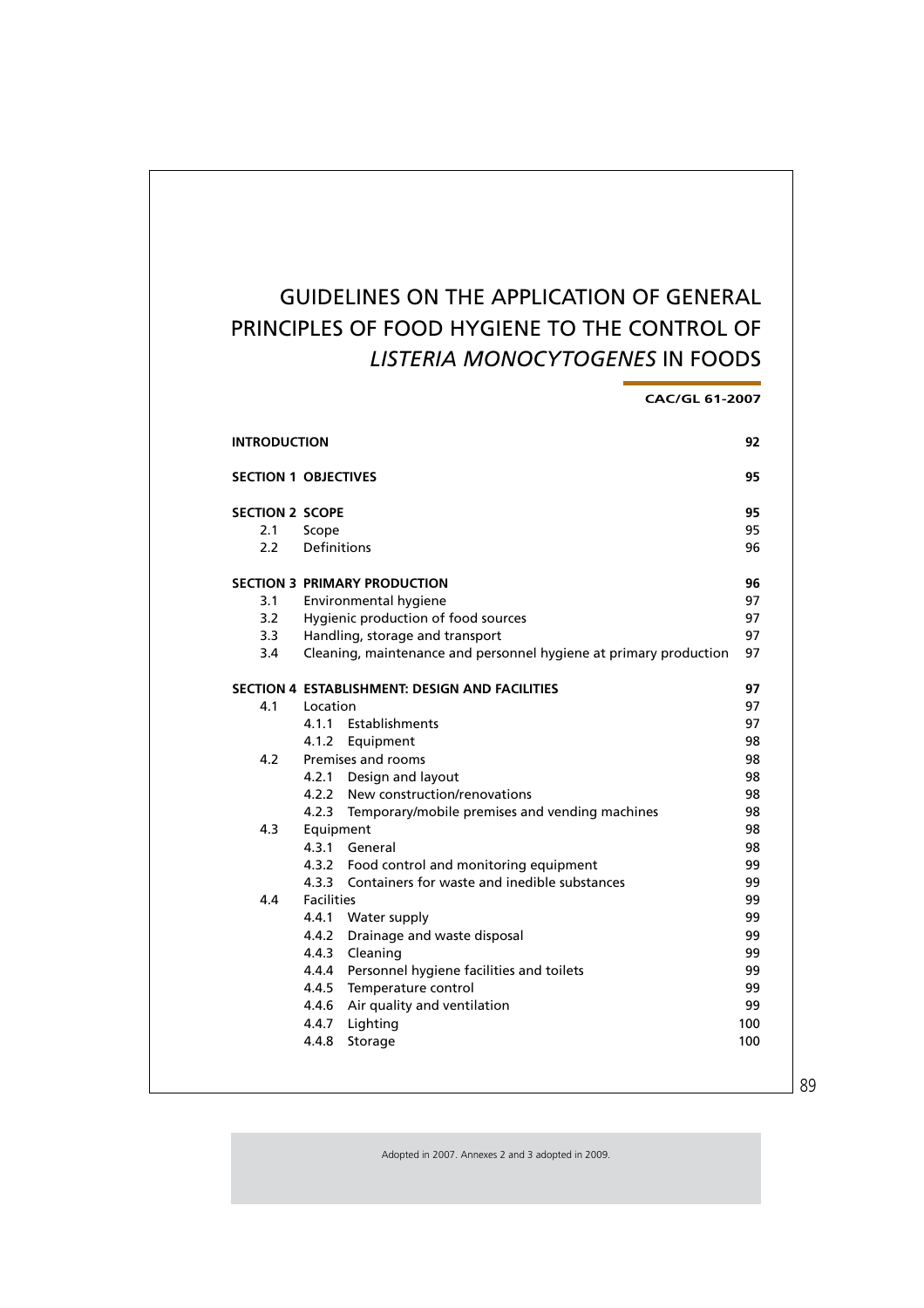|            |                                                   | <b>SECTION 5 CONTROL OF OPERATION</b>                                |  |
|------------|---------------------------------------------------|----------------------------------------------------------------------|--|
| 5.1        |                                                   | Control of the food hazard                                           |  |
| 5.2        |                                                   | Key aspects of hygiene control systems                               |  |
|            |                                                   | 5.2.1 Time and temperature control                                   |  |
|            |                                                   | 5.2.2 Specific process steps                                         |  |
|            |                                                   | 5.2.3 Microbiological and other specifications                       |  |
|            |                                                   | 5.2.4 Microbiological cross-contamination                            |  |
|            |                                                   | 5.2.5 Physical and chemical contamination                            |  |
| 5.3        |                                                   | Incoming material requirements                                       |  |
| 5.4        | Packaging                                         |                                                                      |  |
| 5.5        | Water                                             |                                                                      |  |
|            |                                                   | 5.5.1 In contact with food                                           |  |
|            |                                                   | 5.5.2 As an ingredient                                               |  |
|            |                                                   | 5.5.3 Ice and steam                                                  |  |
| 5.6        |                                                   | Management and supervision                                           |  |
| 5.7        |                                                   | Documentation and records                                            |  |
| 5.8        |                                                   | Recall procedures                                                    |  |
| 5.9        |                                                   | Monitoring of effectiveness of control measures for L. monocytogenes |  |
|            |                                                   | <b>SECTION 6 ESTABLISHMENT: MAINTENANCE AND SANITATION</b>           |  |
| 6.1        |                                                   | Maintenance and cleaning                                             |  |
|            |                                                   | 6.1.1 General                                                        |  |
|            |                                                   | 6.1.2 Cleaning procedures and methods                                |  |
| 6.2        |                                                   | Cleaning programmes                                                  |  |
| 6.3        |                                                   | Pest control systems                                                 |  |
|            |                                                   | 6.3.1 General                                                        |  |
|            |                                                   | 6.3.2 Preventing access                                              |  |
|            |                                                   | 6.3.3 Harbourage and infestation                                     |  |
|            |                                                   | 6.3.4 Monitoring and detection                                       |  |
|            |                                                   | 6.3.5 Eradication                                                    |  |
| 6.4<br>6.5 |                                                   | Waste management<br>Monitoring effectiveness                         |  |
|            |                                                   |                                                                      |  |
|            |                                                   | <b>SECTION 7 ESTABLISHMENT: PERSONAL HYGIENE</b>                     |  |
| 7.1        |                                                   | Health status                                                        |  |
| 7.2        |                                                   | Illness and injuries                                                 |  |
| 7.3        | <b>Personal cleanliness</b><br>Personal behaviour |                                                                      |  |
| 7.4        |                                                   |                                                                      |  |
| 7.5        | <b>Visitors</b>                                   |                                                                      |  |
|            |                                                   | <b>SECTION 8 TRANSPORTATION</b>                                      |  |
| 8.1        | General                                           |                                                                      |  |
| 8.2        |                                                   | Requirements                                                         |  |
| 8.3        |                                                   | Use and maintenance                                                  |  |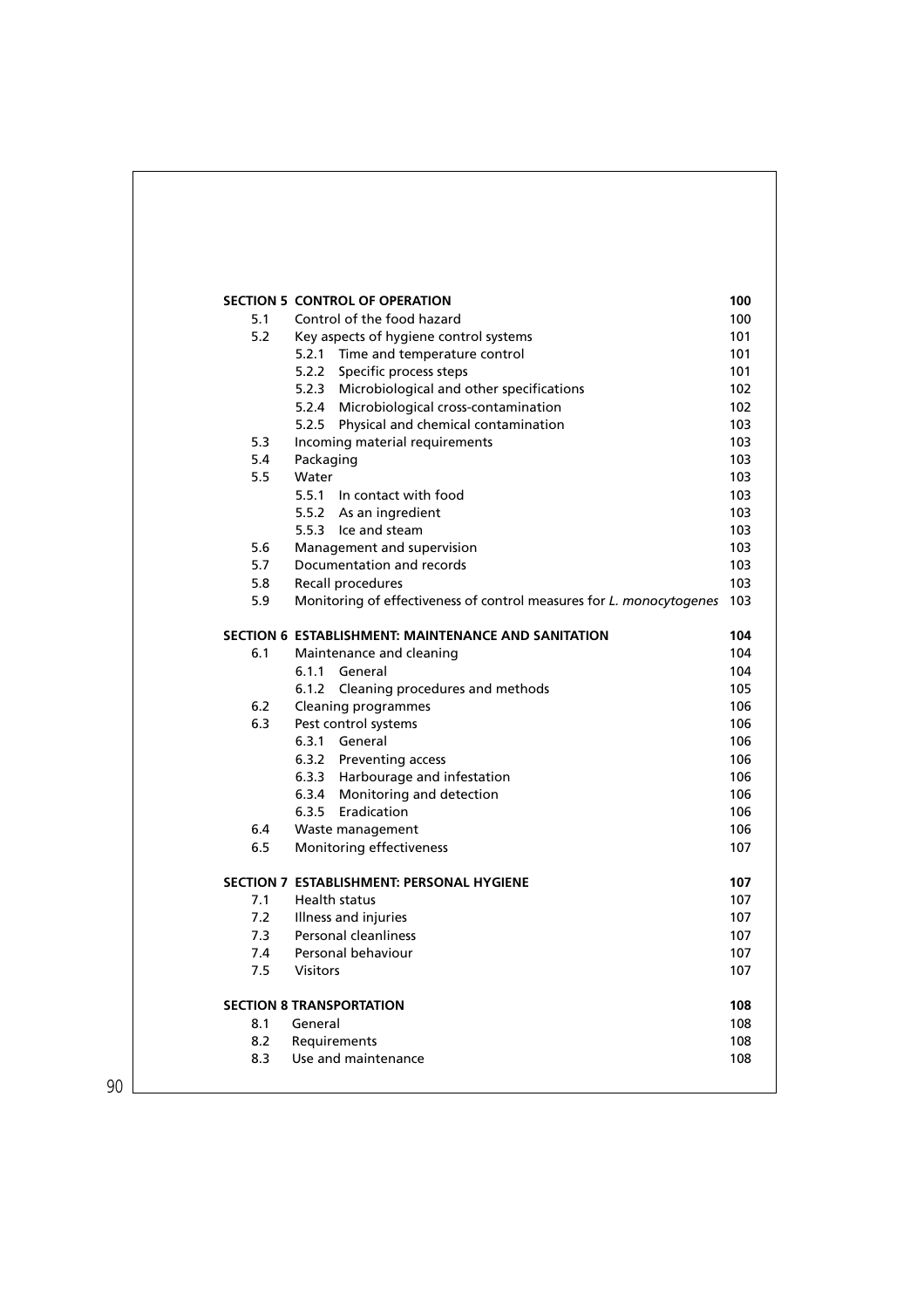| Lot identification<br>9.1<br>9.2<br><b>Product information</b><br>9.3 Labelling<br>9.4<br>Consumer education<br><b>SECTION 10 TRAINING</b><br>10.1 Awareness and responsibilities<br>10.2<br><b>Training programmes</b><br>10.3 Instruction and supervision<br>10.4<br>Refresher training<br><b>ANNEX 1</b><br><b>RECOMMENDATIONS FOR AN ENVIRONMENTAL MONITORING</b><br><b>MICROBIOLOGICAL CRITERIA FOR LISTERIA MONOCYTOGENES IN</b><br><b>ANNEX 2</b><br><b>READY-TO-EAT FOODS</b><br><b>ANNEX 3</b><br>FOR ENVIRONMENTAL MONITORING AND PROCESS CONTROL<br><b>VERIFICATION BY COMPETENT AUTHORITIES AS A MEANS OF</b><br>VERIFYING THE EFFECTIVENESS OF HACCP AND PREREQUISITE<br>PROGRAMMES FOR CONTROL OF LISTERIA MONOCYTOGENES<br><b>IN READY-TO-EAT FOODS</b> | <b>SECTION 9 PRODUCT INFORMATION AND CONSUMER AWARENESS</b>         |
|------------------------------------------------------------------------------------------------------------------------------------------------------------------------------------------------------------------------------------------------------------------------------------------------------------------------------------------------------------------------------------------------------------------------------------------------------------------------------------------------------------------------------------------------------------------------------------------------------------------------------------------------------------------------------------------------------------------------------------------------------------------------|---------------------------------------------------------------------|
|                                                                                                                                                                                                                                                                                                                                                                                                                                                                                                                                                                                                                                                                                                                                                                        |                                                                     |
|                                                                                                                                                                                                                                                                                                                                                                                                                                                                                                                                                                                                                                                                                                                                                                        |                                                                     |
|                                                                                                                                                                                                                                                                                                                                                                                                                                                                                                                                                                                                                                                                                                                                                                        |                                                                     |
|                                                                                                                                                                                                                                                                                                                                                                                                                                                                                                                                                                                                                                                                                                                                                                        |                                                                     |
|                                                                                                                                                                                                                                                                                                                                                                                                                                                                                                                                                                                                                                                                                                                                                                        |                                                                     |
|                                                                                                                                                                                                                                                                                                                                                                                                                                                                                                                                                                                                                                                                                                                                                                        |                                                                     |
|                                                                                                                                                                                                                                                                                                                                                                                                                                                                                                                                                                                                                                                                                                                                                                        |                                                                     |
|                                                                                                                                                                                                                                                                                                                                                                                                                                                                                                                                                                                                                                                                                                                                                                        |                                                                     |
|                                                                                                                                                                                                                                                                                                                                                                                                                                                                                                                                                                                                                                                                                                                                                                        |                                                                     |
|                                                                                                                                                                                                                                                                                                                                                                                                                                                                                                                                                                                                                                                                                                                                                                        | <b>PROGRAMME FOR LISTERIA MONOCYTOGENES IN PROCESSING AREAS 112</b> |
|                                                                                                                                                                                                                                                                                                                                                                                                                                                                                                                                                                                                                                                                                                                                                                        |                                                                     |
|                                                                                                                                                                                                                                                                                                                                                                                                                                                                                                                                                                                                                                                                                                                                                                        | RECOMMENDATIONS FOR THE USE OF MICROBIOLOGICAL TESTING              |
|                                                                                                                                                                                                                                                                                                                                                                                                                                                                                                                                                                                                                                                                                                                                                                        |                                                                     |
|                                                                                                                                                                                                                                                                                                                                                                                                                                                                                                                                                                                                                                                                                                                                                                        |                                                                     |
|                                                                                                                                                                                                                                                                                                                                                                                                                                                                                                                                                                                                                                                                                                                                                                        |                                                                     |
|                                                                                                                                                                                                                                                                                                                                                                                                                                                                                                                                                                                                                                                                                                                                                                        |                                                                     |
|                                                                                                                                                                                                                                                                                                                                                                                                                                                                                                                                                                                                                                                                                                                                                                        |                                                                     |
|                                                                                                                                                                                                                                                                                                                                                                                                                                                                                                                                                                                                                                                                                                                                                                        |                                                                     |
|                                                                                                                                                                                                                                                                                                                                                                                                                                                                                                                                                                                                                                                                                                                                                                        |                                                                     |
|                                                                                                                                                                                                                                                                                                                                                                                                                                                                                                                                                                                                                                                                                                                                                                        |                                                                     |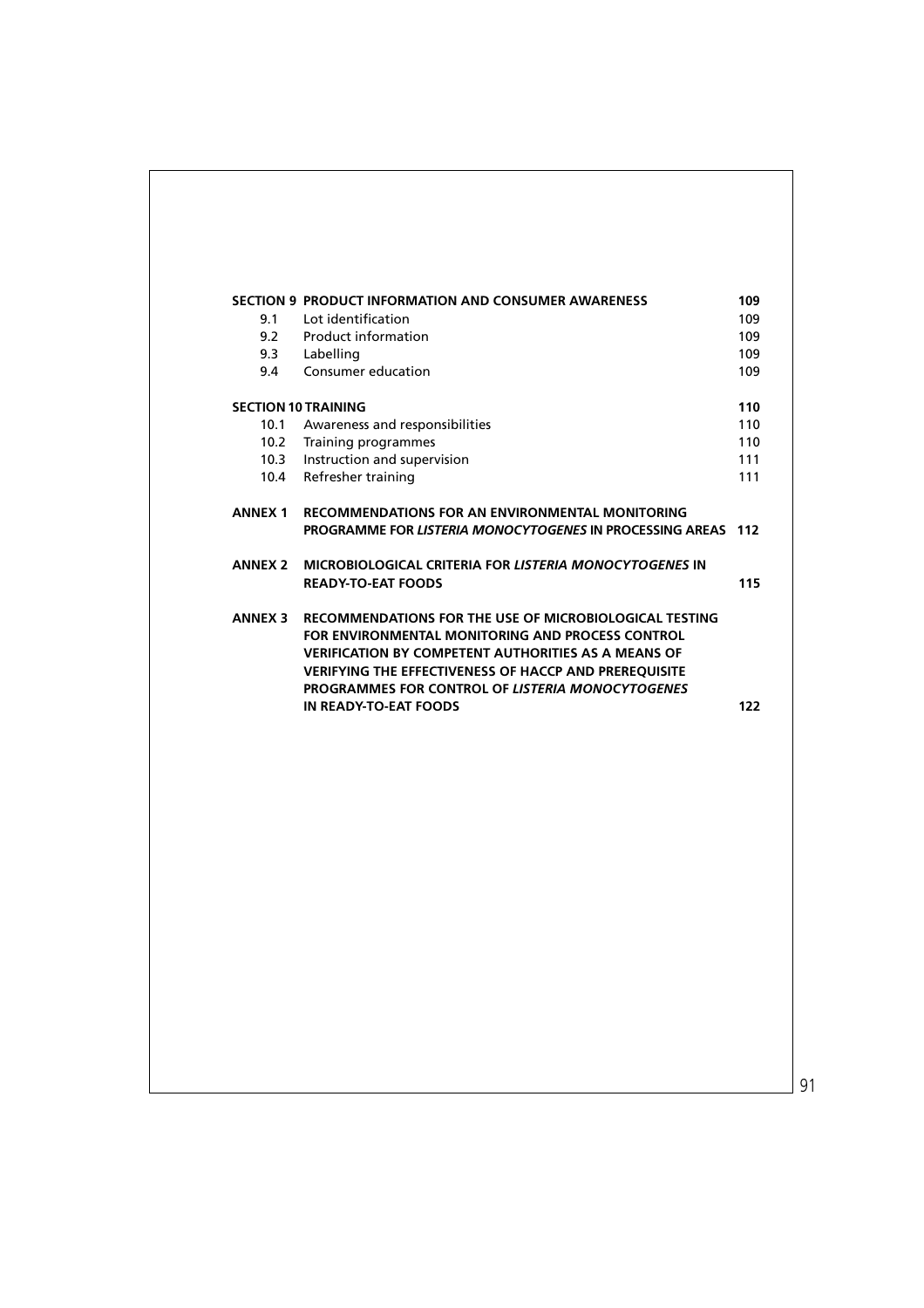# GUIDELINES ON THE APPLICATION OF GENERAL PRINCIPLES OF FOOD HYGIENE TO THE CONTROL OF *LISTERIA MONOCYTOGENES* IN FOODS

**CAC/GL 61-2007**

# **INTRODUCTION**

*Listeria (L.) monocytogenes* is a Gram-positive bacterium that occurs widely in both agricultural (soil, vegetation, silage, faecal material, sewage, water), aquacultural and food-processing environments. *L. monocytogenes* is a transitory resident of the intestinal tract in humans, with 2–10 percent of the general population being carriers of the micro-organism without any apparent health consequences.<sup>1</sup> In comparison with other non-spore-forming, foodborne pathogenic bacteria (e.g. *Salmonella*  spp., enterohaemorrhagic Escherichia coli), *L. monocytogenes* is resistant to various environmental conditions such as high salt or acidity. *L. monocytogenes* grows at low oxygen conditions and refrigeration temperatures, and survives for long periods in the environment, on foods, in the processing plant, and in the household refrigerator. Although frequently present in raw foods of both plant and animal origin, sporadic cases or outbreaks of listeriosis are generally associated with ready-to-eat, refrigerated foods, and often involve the post-processing recontamination of cooked foods.

*L. monocytogenes* has been isolated from foods such as raw vegetables, raw and pasteurized fluid milk, cheeses (particularly soft-ripened varieties), ice cream, butter, fermented raw-meat sausages, raw and cooked poultry, raw and processed meats (all types) and raw, preserved and smoked fish. Even when *L. monocytogenes* is initially present at a low level in a contaminated food, the micro-organism may multiply during storage in foods that support growth, even at refrigeration temperatures.

*L. monocytogenes* causes invasive listeriosis, wherein the micro-organism penetrates the lining of the gastrointestinal tract and then establishes infections in normally sterile sites within the body. The likelihood that *L. monocytogenes* can establish a systemic infection is dependent on a number of factors, including the number of micro-organisms consumed, host susceptibility, and virulence of the specific isolate ingested. Almost all strains of *L. monocytogenes* appear to be pathogenic, although their virulence, as defined in animal studies, varies substantially. Listeriosis is an infection that most often affects individuals experiencing immunosuppression, including individuals with chronic disease (e.g. cancer, diabetes, malnutrition, AIDS), foetuses or neonates (assumed to be infected *in utero*), the elderly and individuals being treated with immunosuppressive drugs (e.g. transplant patients). The bacterium most often affects the pregnant uterus, the central nervous system or the bloodstream.

<sup>&</sup>lt;sup>1</sup> FAO. 2000. Joint FAO/WHO Expert Consultation on Risk Assessment of Microbiological Hazards in Foods. Food and Nutrition Paper No. 71. Rome.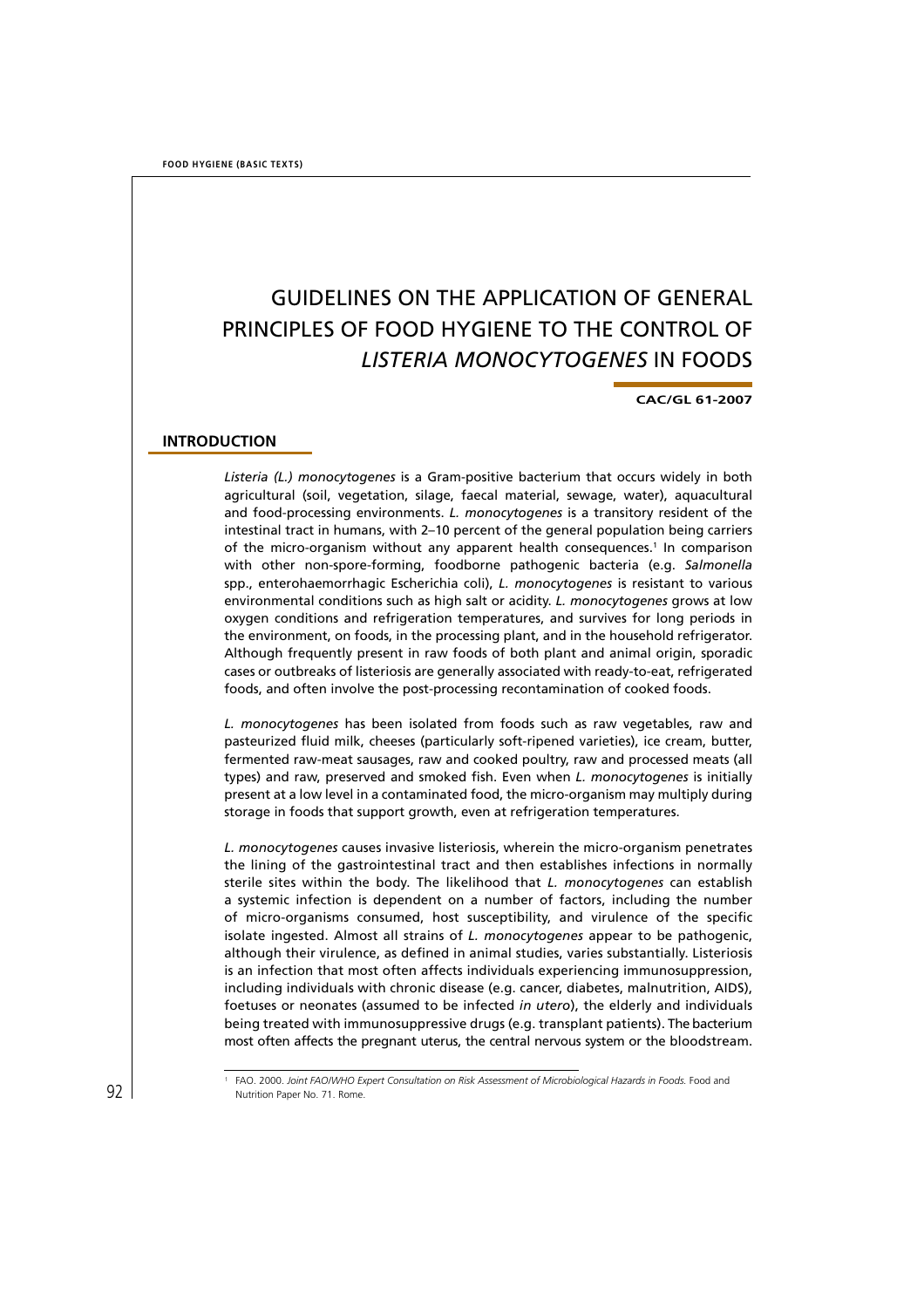Manifestations of listeriosis include but are not limited to bacteremia, septicaemia, meningitis, encephalitis, miscarriage, neonatal disease, premature birth, and stillbirth. Incubation periods prior to individuals becoming symptomatic can be from a few days up to three months. *L. monocytogenes* can also cause mild febrile gastroenteritis in otherwise healthy individuals. The public health significance of this type of listeriosis appears to be much lower than that of invasive listeriosis.

Available epidemiological data show invasive listeriosis occurs both as sporadic cases and outbreaks, with the former accounting for the majority of cases. Invasive listeriosis is a relatively rare, but often severe disease, with incidences typically of 3–8 cases per 1 000 000 individuals and fatality rates of 20–30 percent among hospitalized patients.2 During recent years, the incidence of listeriosis in most countries has remained constant, with a number of countries reporting declines in the incidence of disease. These reductions probably reflect the efforts in those countries by industry and governments (a) to implement good hygienic practice (GHP) and apply Hazard Analysis and Critical Control Points (HACCP) to reduce the frequency and extent of *L. monocytogenes* in ready-to-eat foods, (b) to improve the integrity of the cold chain through processing, distribution, retail and the home to reduce the incidence of temperature abuse conditions that foster the growth of *L. monocytogenes*, and (c) to enhance risk communication, particularly for consumers at increased risk of listeriosis. However, further actions are needed to achieve continuous improvement of public health by lowering the incidence of human foodborne listeriosis worldwide. Periodically, transitory increases in incidence have been noted in several countries. These have been associated typically with foodborne outbreaks attributable to specific foods, often from specific manufacturers. In such cases, the incidence of listeriosis returned to prior baseline values after the causative food was removed from the market, and consumers received effective public health information pertaining to appropriate food choices and handling practices.

Listeriosis has been recognized as a human disease since the 1930s. However, it was not until the 1980s, when there were several large outbreaks in North America and Europe, that the role that foods play in the transmission of the disease was fully recognized. Foods are now considered to be the major vehicle for *L. monocytogenes*. A variety of specific foods have been implicated in outbreaks and sporadic cases of listeriosis (e.g. processed meats, soft cheeses, smoked fish, butter, milk, coleslaw). The foods associated with listeriosis have been overwhelmingly ready-to-eat products that are typically held for extended periods at refrigeration or chill temperatures.

The large number of ready-to-eat foods in which *L. monocytogenes* is at least occasionally isolated has made it difficult to effectively focus food control programmes on those specific foods that contribute the greatest risk to foodborne listeriosis. As a means of addressing this and a number of related questions, several formal quantitative

<sup>2</sup> FAO and WHO. 2001. *Joint FAO/WHO Expert Consultation on Risk Assessment of Microbiological Hazards in Foods: Risk characterisation of* Salmonella *spp. in eggs and broiler chickens and* L. monocytogenes *in ready-to-eat foods.* Food and Nutrition Paper No. 72. Rome.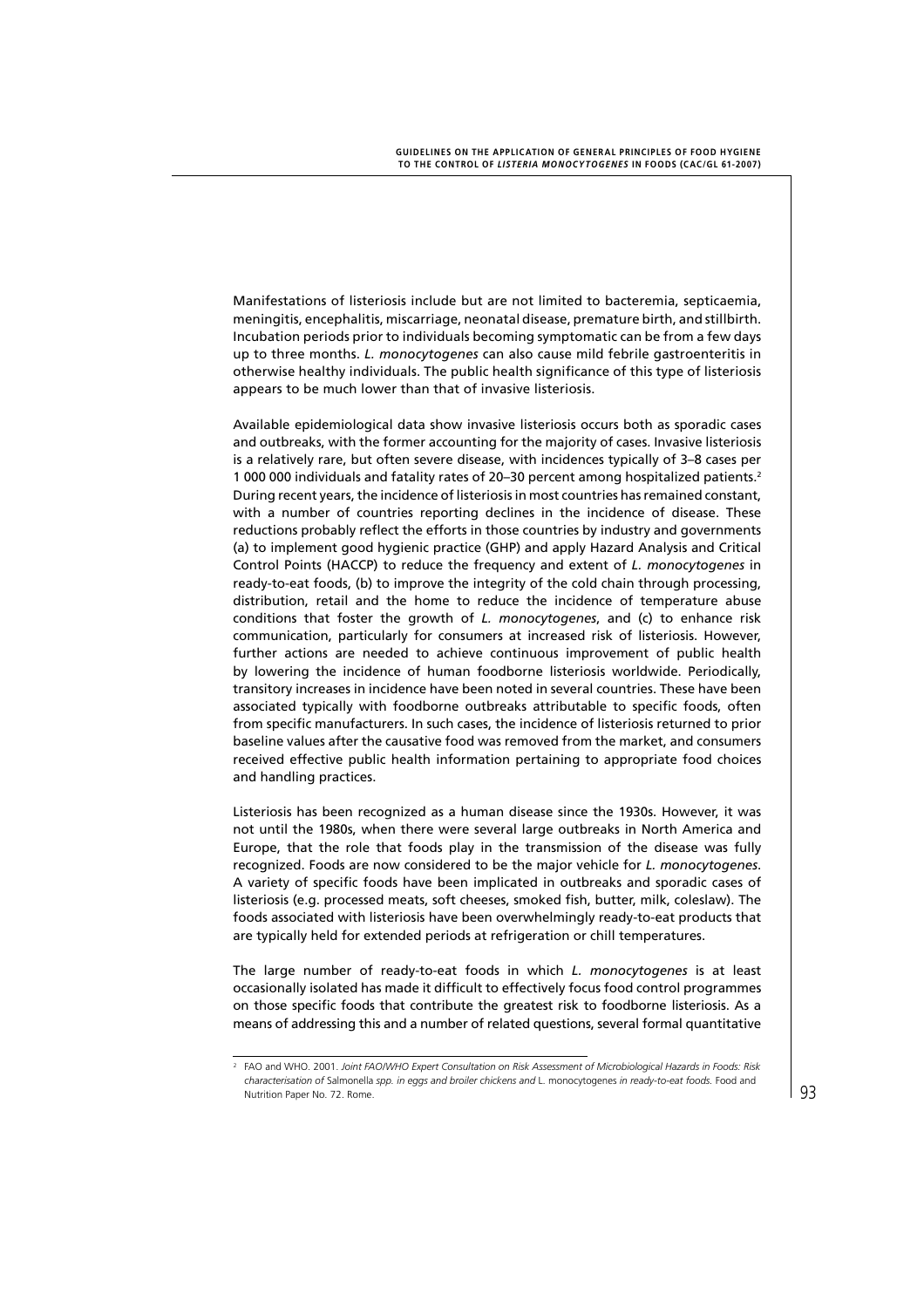risk assessments have been undertaken to address issues related to the relative risks among different ready-to-eat foods and the factors that contribute to those risks. Available governmental risk assessments currently include (1) a comparative risk assessment of 23 categories of ready-to-eat foods conducted by the United States Food and Drug Administration (FDA) and the Food Safety and Inspection Service (FSIS), $3$  (2) a comparative risk assessment of four ready-to-eat foods conducted by FAO/WHO JEMRA at the request of the Codex Committee on Food Hygiene,<sup>4</sup> and (3) a product/ process pathway analysis conducted by the United States FSIS for processed meats,<sup>5</sup> which examined the risk of product contamination from food contact surfaces.

Each of these assessments articulates concepts that countries can use to identify and categorize those ready-to-eat products that represent a significant risk of foodborne listeriosis. Five key factors were identified as contributing strongly to the risk of listeriosis associated with ready-to-eat foods:

- $\bullet$  amount and frequency of consumption of a food;
- frequency and extent of contamination of a food with *L. monocytogenes*;
- ability of the food to support the growth of *L. monocytogenes*;
- temperature of refrigerated/chilled food storage;
- duration of refrigerated/chilled storage.

A combination of interventions is generally more effective in controlling the risk rather than any single intervention (FDA/FSIS, 2003).<sup>3</sup>

In addition to the factors above, which influence the number of *L. monocytogenes* present in the food at the time of consumption, the susceptibility of an individual is important in determining the likelihood of listeriosis.

The risk assessments that have been conducted have consistently identified the impact that the ability of a food to support the growth of *L. monocytogenes* has on the risk of listeriosis. Those foods that are able to support growth during the normal shelf-life of a product increase substantially the risk that the food will contribute to foodborne listeriosis. Control of growth can be achieved by several different approaches, including reformulation of the product such that one or more of the parameters influencing the growth of the bacterium (e.g. pH, water activity, presence of inhibitory compounds) is altered so the food no longer supports growth. Alternatively, strict control of temperature so that ready-to-eat foods never exceed 6 °C (preferably 2–4 °C) and/or shortening the duration of the product refrigerated/chilled shelf-life are other means for ensuring that growth to any significant degree does not occur before the product is consumed.

- 5 FSIS Rule Designed to Reduce Listeria monocytogenes in Ready-to-Eat Meat and Poultry
- (available at http://www.fsis.usda.gov/factsheets/fsis\_rule\_designed\_to\_reduce\_listeria/index.asp).

<sup>&</sup>lt;sup>3</sup> FDA/FSIS. 2003. *Quantitative assessment of the relative risk to public health from foodborne Listeria monocytogenes among selected categories of ready-to-eat foods* (available at www.cfsan.fda.gov).

<sup>4</sup> FAO/WHO. 2004. *Risk assessment of* Listeria monocytogenes *in ready-to-eat foods.* Technical Report. Microbiological Risk Assessment Series No. 5. Rome.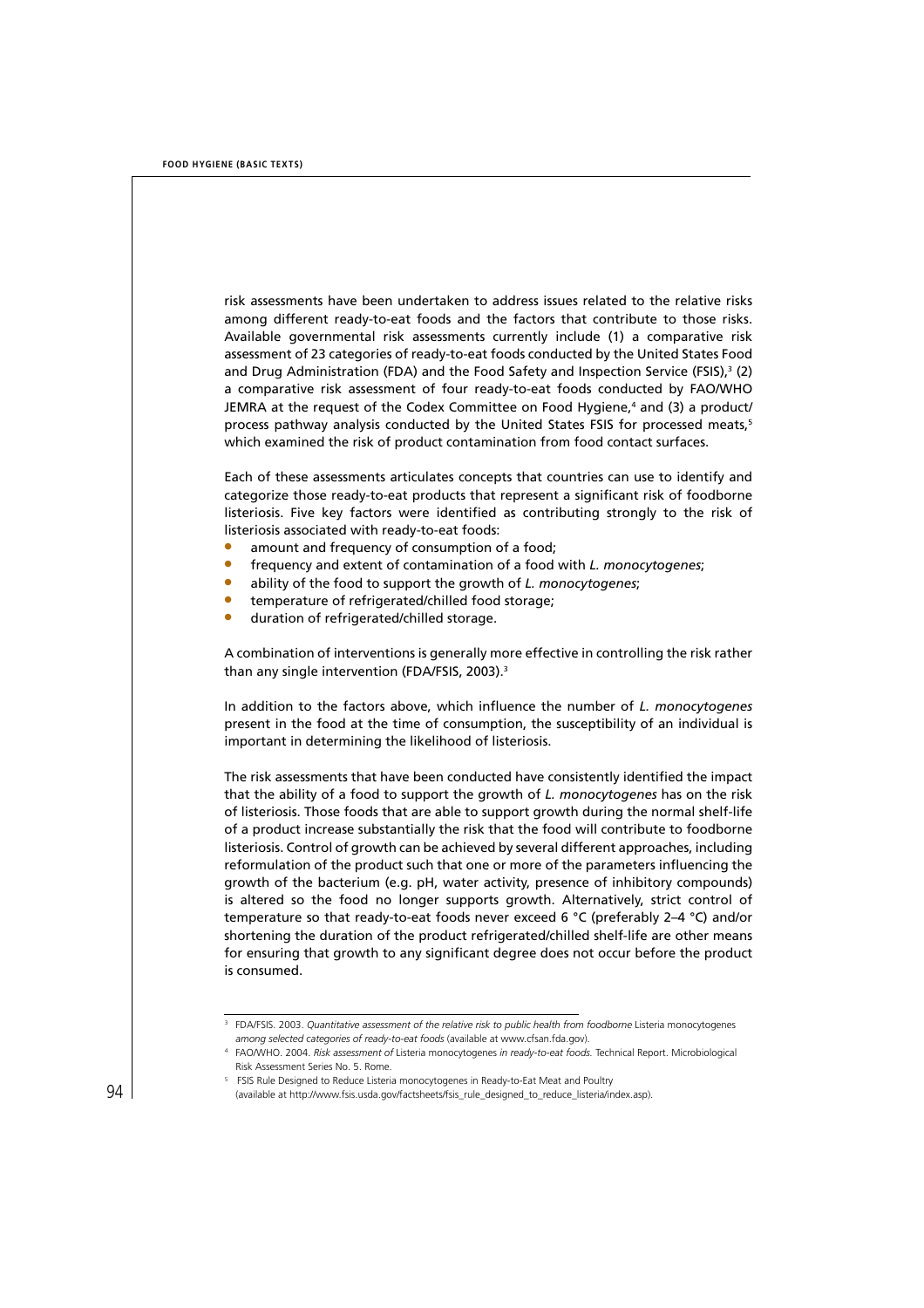Many of the ready-to-eat products that are associated with foodborne listeriosis include a step in their production that is listericidal. Thus, the frequency and level of contamination of these products with *L. monocytogenes* is typically associated with the recontamination of the product prior to final packaging or from subsequent handling during marketing or home use. Thus, another strategy to control foodborne listeriosis is to reduce recontamination of the product and/or to introduce an additional mitigation treatment after final packaging. Control of the frequency and level of contamination is likely to be influenced strongly by factors such as attention to the design and maintenance of equipment and the integrity of the cold chain, the latter clearly being identified as a risk factor (i.e. the temperature of refrigerated/chilled storage).

Some ready-to-eat foods do not include a listericidal treatment. Product safety in those instances is dependent on steps taken during primary production, processing and subsequent distribution and use to minimize or reduce contamination/recontamination and to limit growth through maintaining the cold chain and limiting the duration of refrigerated storage.

The FAO/WHO risk assessment also clearly indicated that in order for food control programmes to be effective, they must be capable of consistently achieving the degree of control required; the risk of listeriosis is largely associated with failures to meet current standards for *L. monocytogenes*, be they at 0.04 or 100 CFU/g. The analyses conducted within that risk assessment clearly indicate that the greatest risk associated with ready-to-eat products is the small portion of the products with high contamination levels of *L. monocytogenes*. Thus, a key component of a successful risk management programme is assurance that control measures (e.g. preventing contamination and growth of the pathogen) can be achieved consistently.

# **SECTION 1 – OBJECTIVES**

These Guidelines provide advice to governments on a framework for the control of *L. monocytogenes* in ready-to-eat foods, with a view towards protecting the health of consumers and ensuring fair practices in food trade. Their primary purpose is to minimize the likelihood of illness arising from the presence of *L. monocytogenes* in ready-to-eat foods. The Guidelines also provide information that will be of interest to the food industry, consumers and other interested parties.

# **SECTION 2 – SCOPE**

# **2.1 Scope**

These Guidelines are intended for ready-to-eat foods and are applicable throughout the food chain, from primary production through to consumption. However, based on the results of the FAO/WHO risk assessment, other available risk assessments and epidemiological evaluations, these Guidelines will focus on control measures that can be used, where appropriate, to minimize and/or prevent the contamination and/or the growth of *L. monocytogenes* in ready-to-eat foods. These Guidelines highlight key control measures that affect key factors that influence the frequency and extent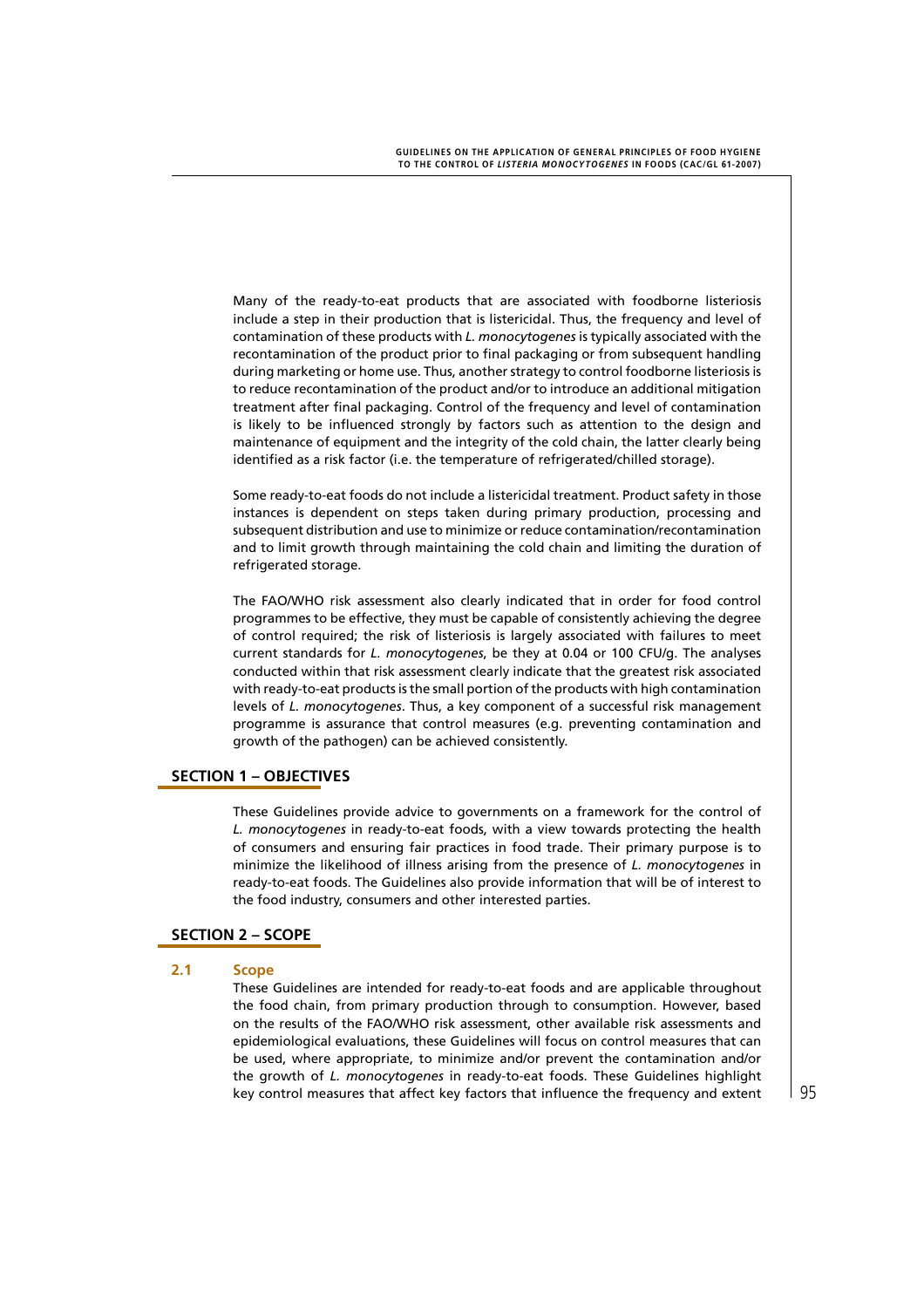of contamination of ready-to-eat foods with *L. monocytogenes* and thus the risk of listeriosis. In many instances, these control measures are articulated in a general manner in the *Recommended International Code of Practice – General Principles of food hygiene* (CAC/RCP 1-1969) as part of the general strategy for control of foodborne pathogens in all foods. In providing these Guidelines, it is assumed that these general principles of food hygiene are being implemented. Those principles that are restated reflect the need for special attention for the control of *L. monocytogenes.*

Good hygienic practices (GHPs) as specified in the *Recommended International Code of Practice – General Principles of food hygiene* (CAC/RCP 1-1969) and other applicable codes of hygienic practice should be suitable to control *L. monocytogenes* in non readyto-eat foods. However, the additional measures described in the following Guidelines should be consulted and implemented, as necessary, to control *L. monocytogenes* in ready-to-eat foods*.*

#### **2.2 Definitions**

For the purpose of these Guidelines, the following definitions apply:

Definitions of the *Principles and Guidelines for the conduct of microbiological risk management (MRM)* (CAC/GL 63-2007) apply.

*Ready-to-eat food* Any food that is normally eaten in its raw state or any food handled, processed, mixed, cooked, or otherwise prepared into a form that is normally eaten without further listericidal steps.

# **SECTION 3 – PRIMARY PRODUCTION**

Many ready-to-eat foods receive one or more treatments during processing or preparation that inactivate or inhibit the growth of *L. monocytogenes*. For these foods, animal health and general application of good agricultural practices, including animal husbandry, should be sufficient to minimize the prevalence of *L. monocytogenes* at primary production*.*

In those ready-to-eat foods that are manufactured without a listericidal treatment, extra attention at primary production is needed to ensure specific control of the pathogen (e.g. control of *L. monocytogenes* mastitis in dairy cattle and sheep where the milk will be used to make raw milk cheeses, frequency of *L. monocytogenes* in raw milk as related to the feeding of inadequately fermented silage, high levels of *L. monocytogenes* in pork for fermented sausages resulting from wet feeding systems, faecal contamination of fresh produce), including increased focus on personal hygiene and water management programmes at the primary production sites.

Analysis of raw material for *L. monocytogenes* can be, where appropriate, an important tool for validating and verifying that the control measures at the primary production level are adequately limiting the frequency and level of contamination to that needed to achieve the required level of control during subsequent manufacturing.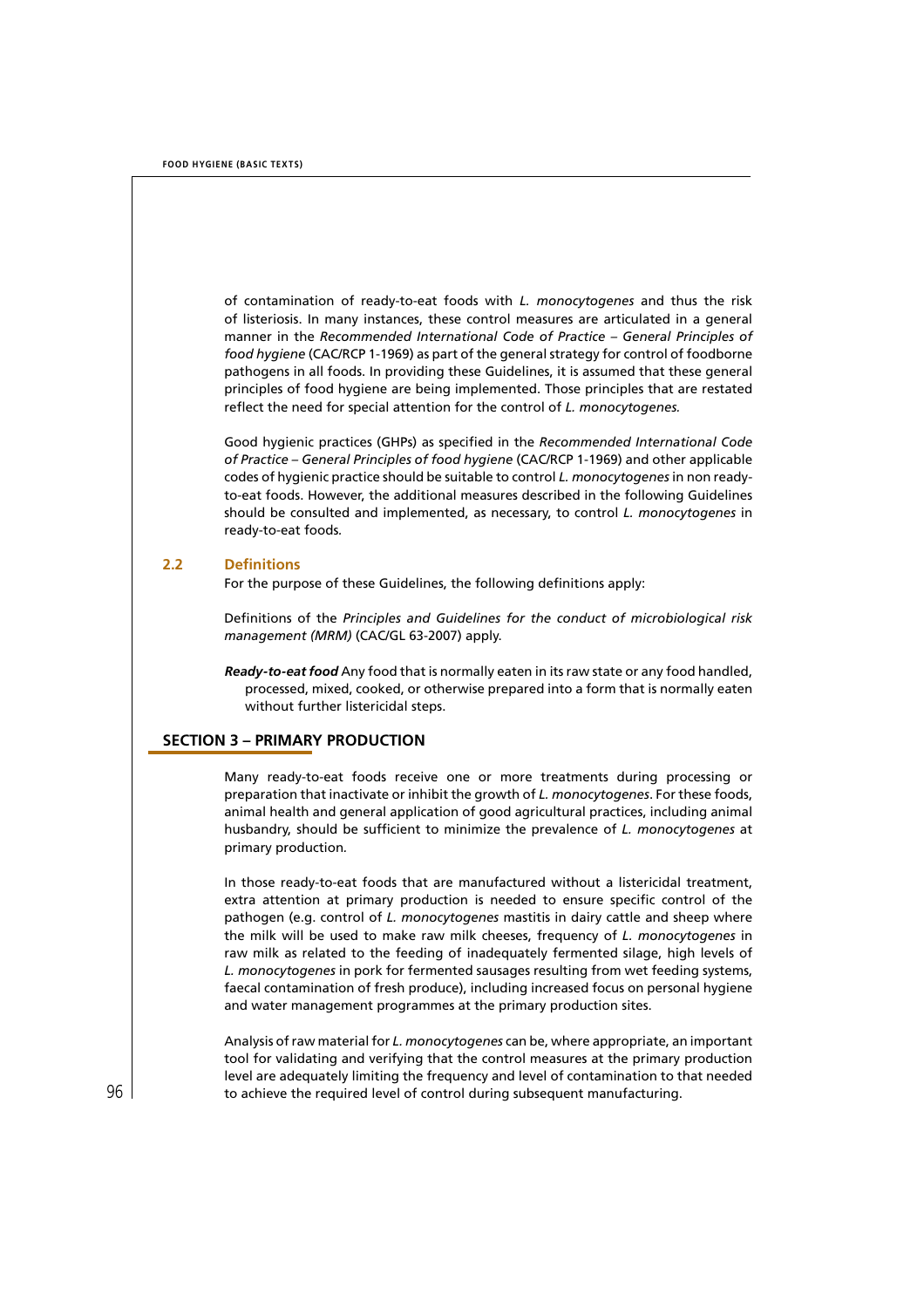# **3.1 Environmental hygiene**

Refer to the *Recommended International Code of Practice – General Principles of food hygiene* (CAC/RCP 1-1969).

# **3.2 Hygienic production of food sources** Refer to the *Recommended International Code of Practice – General Principles of food hygiene* (CAC/RCP 1-1969).

# **3.3 Handling, storage and transport** Refer to the *Recommended International Code of Practice – General Principles of food hygiene* (CAC/RCP 1-1969).

# **3.4. Cleaning, maintenance and personnel hygiene at primary production** Refer to the *Recommended International Code of Practice – General Principles of food hygiene* (CAC/RCP 1-1969).

# **SECTION 4 – ESTABLISHMENT: DESIGN AND FACILITIES**

# **OBJECTIVES:**

Equipment and facilities should be designed, constructed and laid out to ensure cleanability and to minimize the potential for *L. monocytogenes* harbourage sites, cross-contamination and recontamination. **RATIONALE:**

- t The introduction of *L. monocytogenes* into the ready-to-eat processing environment has resulted from inadequate separation of raw and finished product areas and from poor control of employees or equipment traffic.
- Inability to clean and disinfect equipment and premises properly owing to poor layout or design and areas inaccessible to cleaning has resulted in biofilms containing *L. monocytogenes* and harbourage sites that have been a source of product contamination.
- The use of spray cleaning procedures that aerosolize the micro-organism has been linked to the spread of the *L. monocytogenes* in the processing environment.
- Inability to control ventilation properly to minimize condensate formation on surfaces in food-processing plants may result in the occurrence of *L. monocytogenes* in droplets and aerosols that can lead to product contamination.

# **4.1 Location**

# 4.1.1 **Establishments**

Refer to the *Recommended International Code of Practice – General Principles of food hygiene* (CAC/RCP 1-1969).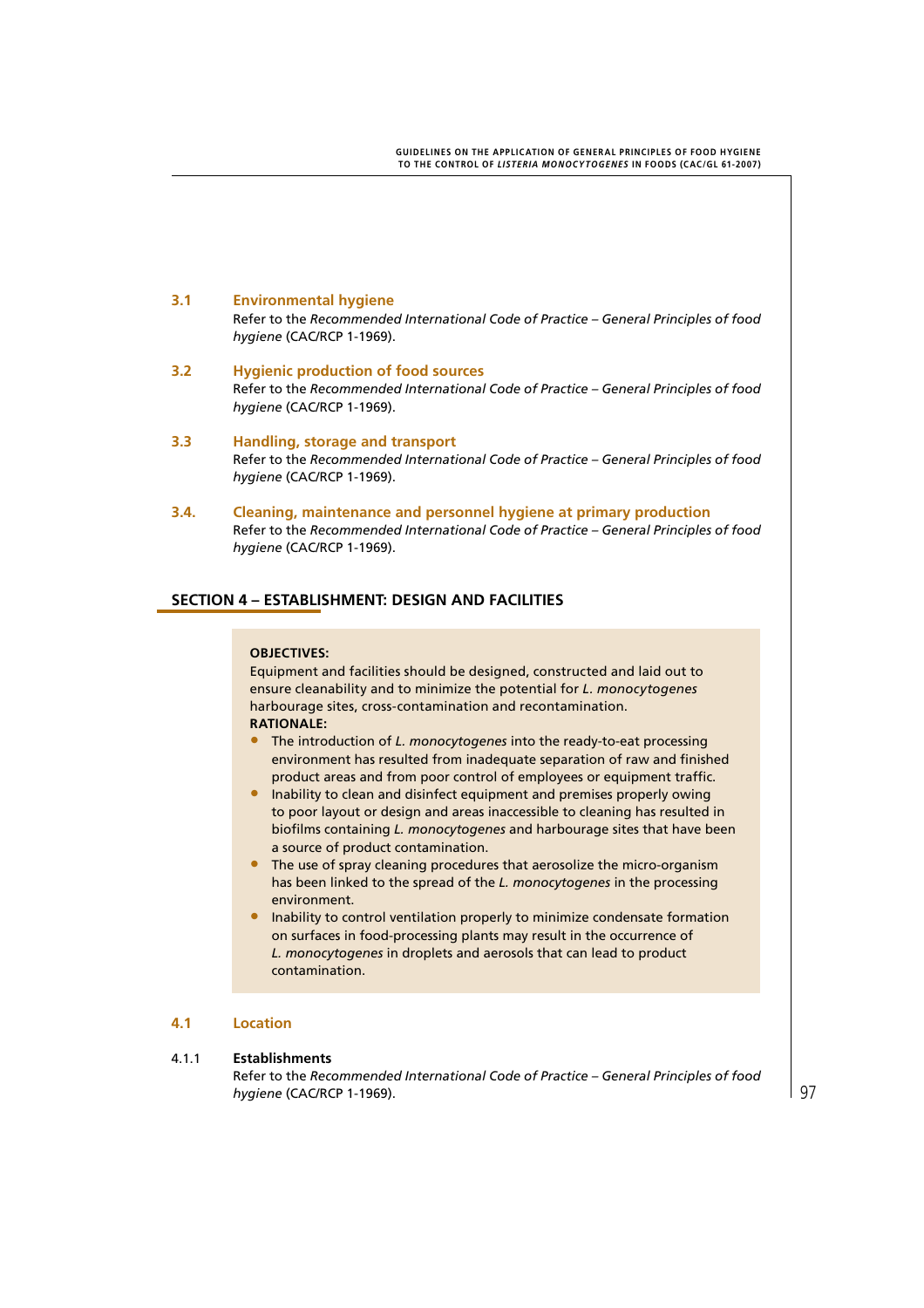# 4.1.2 **Equipment**

Whenever possible, equipment should be designed and placed in a manner that facilitates access for efficient cleaning and disinfection, and thus avoid the formation of biofilms containing *L. monocytogenes* and harbourage sites.

#### **4.2 Premises and rooms**

#### 4.2.1 **Design and layout**

Whenever feasible, premises and rooms should be designed to separate raw and finished ready-to-eat product areas. This can be accomplished in a number of ways, including linear product flow (raw to finished) with filtered airflow in the opposite direction (finished to raw) or physical partitions. Positive air pressure should be maintained on the finished side of the operation relative to the "raw" side (e.g. maintain lower air pressures in raw areas and higher pressures in finished areas).

Where feasible, the washing areas for food equipment involved in the manufacture of the finished product should be located in a separate room from the finished product processing area. This latter area should be separate from the raw ingredient handling area and the cleaning area for equipment used in the handling of raw ingredients in order to prevent recontamination of equipment and utensils used for finished products. Rooms where ready-to-eat products are exposed to the environment should be designed so that they can be maintained as dry as possible; wet operations often enhance the growth and spread of *L. monocytogenes*.

#### 4.2.2 **New construction/renovations**

Owing to the ability of *L. monocytogenes* to survive in the plant environment for long periods of time, disturbances caused by construction or modification of layouts can cause reintroduction of *L. monocytogenes* from harbourage sites to the environment. Where appropriate, care should be taken to isolate the construction area, to enhance hygienic operations and to increase environmental monitoring to detect *Listeria* spp. during construction/renovation (see Section 6.5).

## 4.2.3 **Temporary/mobile premises and vending machines**

Refer to the *Recommended International Code of Practice – General Principles of food hygiene* (CAC/RCP 1-1969).

# **4.3 Equipment**

#### 4.3.1 **General**

Owing to the ability of *L. monocytogenes* to exist in biofilms and persist in harbourage sites for extended periods, processing equipment should be designed, constructed and maintained to avoid, for example, cracks, crevices, rough welds, hollow tubes and supports, close-fitting metal-to-metal or metal-to-plastic surfaces, worn seals and gaskets or other areas that cannot be reached during normal cleaning and disinfection of food contact surfaces and adjacent areas.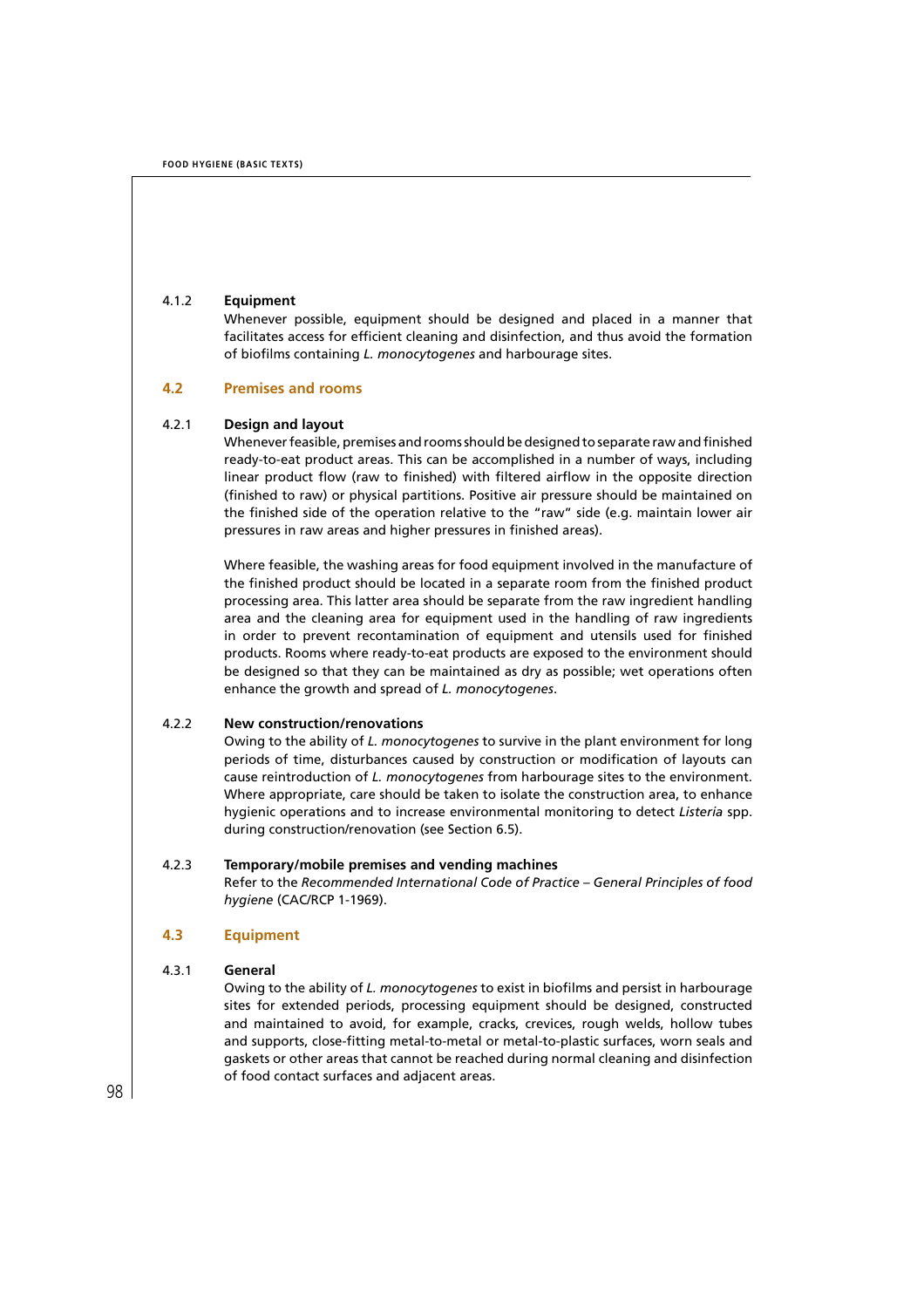Racks or other equipment used for transporting exposed product should have easily cleaned cover guards over the wheels to prevent contamination of the food from wheel spray.

Cold surfaces (e.g. refrigeration units) can be sources for psychrotrophic bacteria, especially *L. monocytogenes*. Condensate from refrigeration unit pans should be directed to a drain via a hose or drip pans should be emptied, cleaned and disinfected on a regular basis.

Insulation should be designed and installed in such a manner that it does not become a harbourage site for *L. monocytogenes*.

# 4.3.2 **Food control and monitoring equipment**

Refer to the *Recommended International Code of Practice – General Principles of food hygiene* (CAC/RCP 1-1969).

# 4.3.3 **Containers for waste and inedible substances**

Refer to the *Recommended International Code of Practice – General Principles of food hygiene* (CAC/RCP 1-1969).

# **4.4 Facilities**

# 4.4.1 **Water supply**

Refer to the *Recommended International Code of Practice – General Principles of food hygiene* (CAC/RCP 1-1969).

# 4.4.2 **Drainage and waste disposal**

Refer to the *Recommended International Code of Practice – General Principles of food hygiene* (CAC/RCP 1-1969).

# 4.4.3 **Cleaning**

Refer to the *Recommended International Code of Practice – General Principles of food hygiene* (CAC/RCP 1-1969).

# 4.4.4 **Personnel hygiene facilities and toilets** Refer to the *Recommended International Code of Practice – General Principles of food hygiene* (CAC/RCP 1-1969).

# 4.4.5 **Temperature control**

Refer to the *Recommended International Code of Practice – General Principles of food hygiene* (CAC/RCP 1-1969).

# 4.4.6 **Air quality and ventilation**

Control of ventilation to minimize condensate formation is of particular importance in *L. monocytogenes* control, as the organism has been isolated from a wide variety of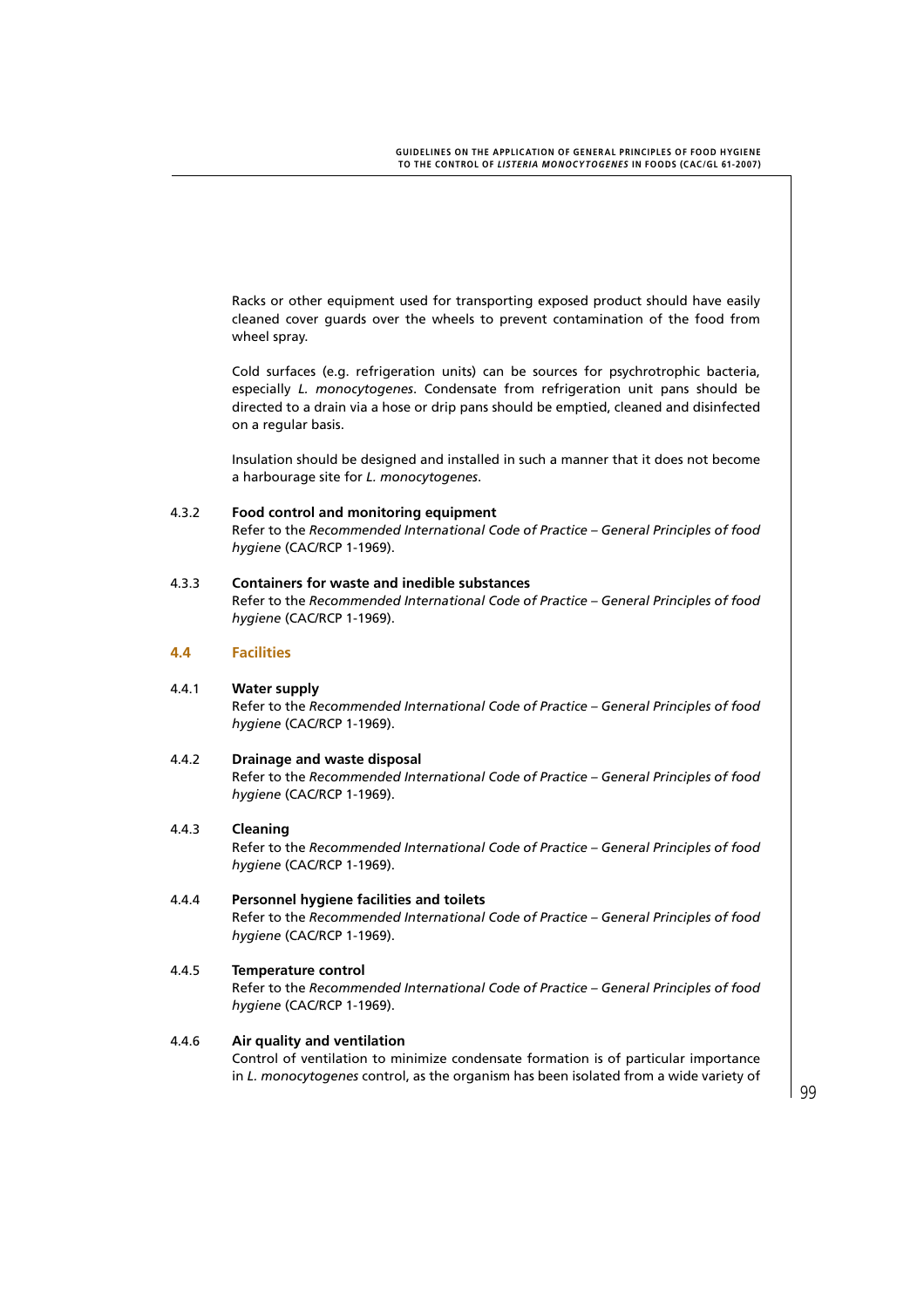surfaces in food-processing plants. Wherever feasible, facilities should be designed so that droplets and aerosols from condensates do not contaminate directly or indirectly food and food contact surfaces.

# 4.4.7 **Lighting**

Refer to the *Recommended International Code of Practice – General Principles of food hygiene* (CAC/RCP 1-1969).

#### 4.4.8 **Storage**

Where feasible and appropriate for the food product, and where food ingredients and products support growth of *L. monocytogenes*, storage rooms should be designed so that a product temperature should not exceed 6 °C, (preferably 2–4 °C). Raw materials should be stored separately from finished, processed products.

# **SECTION 5 – CONTROL OF OPERATION**

#### **OBJECTIVES:**

Processing operations should be controlled to reduce the frequency and level of contamination in the finished product, to minimize the growth of *L. monocytogenes* in the finished product and to reduce the likelihood that the product will be recontaminated and/or will support the growth of *L. monocytogenes* during subsequent distribution, marketing and home use. **RATIONALE:**

For many ready-to-eat products, listericidal processes<sup>6</sup> can ensure appropriate reduction in risk. However, not all ready-to-eat products receive such a treatment and other ready-to-eat products may be exposed to the environment and thus may be subject to potential recontamination. Prevention of cross-contamination, strict control of time and temperature for products in which *L. monocytogenes* can grow and formulation of products with hurdles to *L. monocytogenes* growth can minimize the risk of listeriosis.

# **5.1 Control of the food hazard**

Control of *L. monocytogenes* for many ready-to-eat products will typically require a stringent application of GHPs and other supportive programmes. These prerequisite programmes, together with HACCP, provide a successful framework for the control of *L. monocytogenes*.

The factors and attributes described below are components of GHP programmes that will typically require elevated attention to control *L. monocytogenes* and may be identified as critical control points in HACCP programmes where *L. monocytogenes* is identified as a hazard.

6 Any appropriate treatment that kills *Listeria*.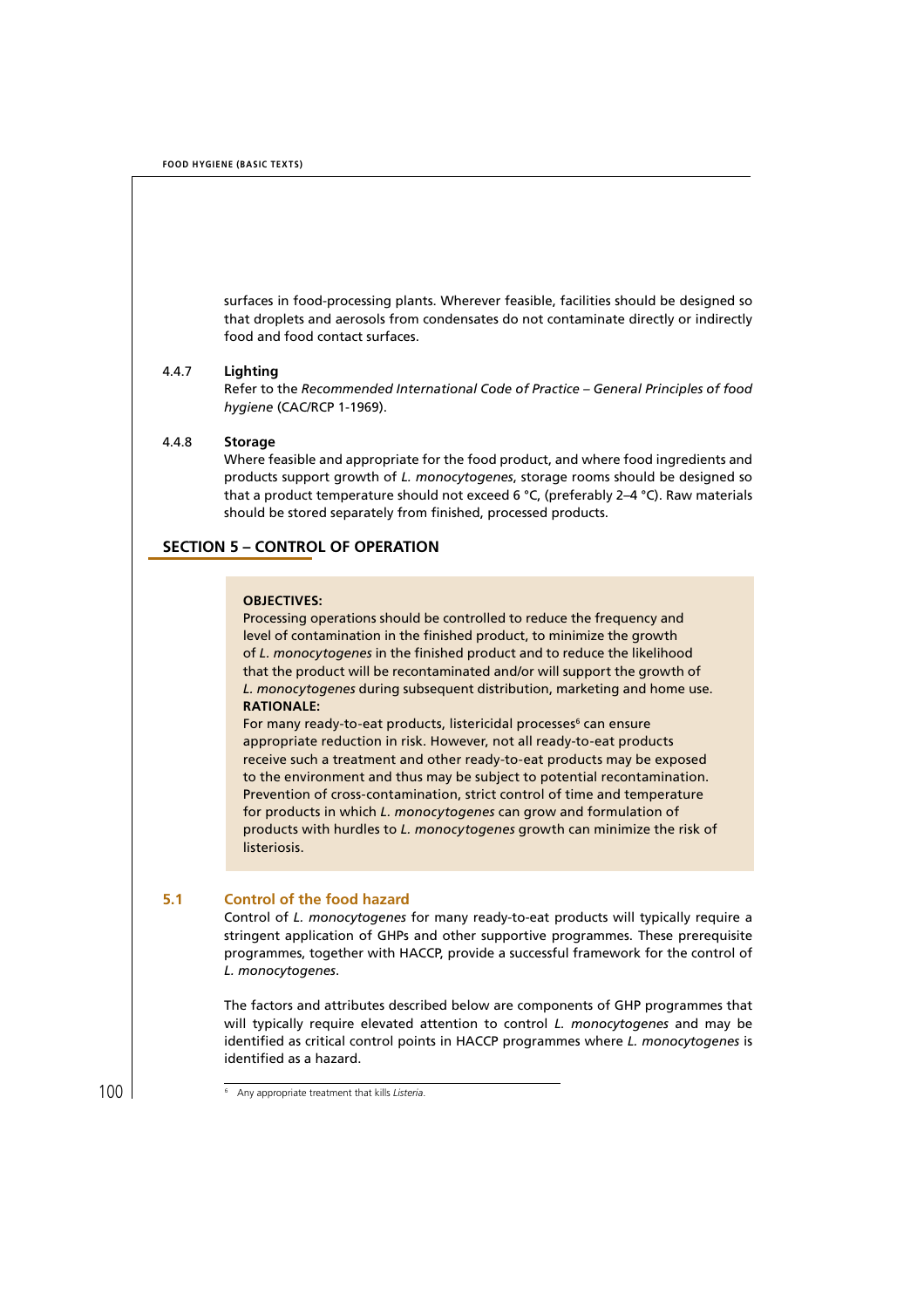#### **5.2 Key aspects of hygiene control systems**

#### 5.2.1 **Time and temperature control**

The risk assessments done by the United States FDA/FSIS and FAO/WHO on *L. monocytogenes* in ready-to-eat foods demonstrated the tremendous influence of storage temperature on the risk of listeriosis associated with ready-to-eat foods that support *L. monocytogenes* growth. It is therefore necessary to control the time/ temperature combination used for storage.

Monitoring and controlling refrigerated storage temperatures are key control measures. The product temperature should not exceed 6 °C (preferably 2–4 °C). Temperature abuse that may occur supporting the growth of *L. monocytogenes* could result in a reduction of product shelf-life.

The length of the shelf-life is another important factor contributing to the risk associated with foods that support *L. monocytogenes* growth. The shelf-life of such foods should be consistent with the need to control the growth of *L. monocytogenes.* As *L. monocytogenes* is able to grow under refrigeration temperatures, the length of the shelf-life should be based on appropriate studies that assess the growth of *L. monocytogenes* in the food. Shelf-life studies and other information are important tools facilitating the selection of the length of shelf-life. If they are conducted, they should account for the fact that appropriate low temperatures may not be maintained throughout the entire food chain until the point of consumption. Temperature abuses may allow the growth of *L. monocytogenes*, if present, unless appropriate intrinsic factors are applied to prevent such growth. This should be taken into account when establishing shelf-life.

#### 5.2.2 **Specific process steps**

Listericidal processes should be validated to ensure that the treatments are effective and can be applied consistently (see Section V of the *Recommended International Code of Practice – General Principles of food hygiene* [CAC/RCP 1-1969]).

In some products, single parameters, such as a pH less than 4.4, a water activity less than 0.92 or freezing, may be relied upon to prevent *L. monocytogenes* growth. In other products, a combination of parameters is used. Validation should be undertaken to ensure the effectiveness of these parameters in situations where combinations of parameters or bacteriostatic conditions are relied upon.

Products supporting the growth of *L. monocytogenes* that have undergone a listericidal treatment may be contaminated/recontaminated before final packaging. In these cases, additional control measures may be applied if necessary (e.g. freezing the product, shortening the shelf-life, reformulation of the product) to limit the extent of or prevent *L. monocytogenes* growth. Alternatively, a post-packaging listericidal treatment may be necessary (e.g. heating, high-pressure treatment, irradiation, where accepted).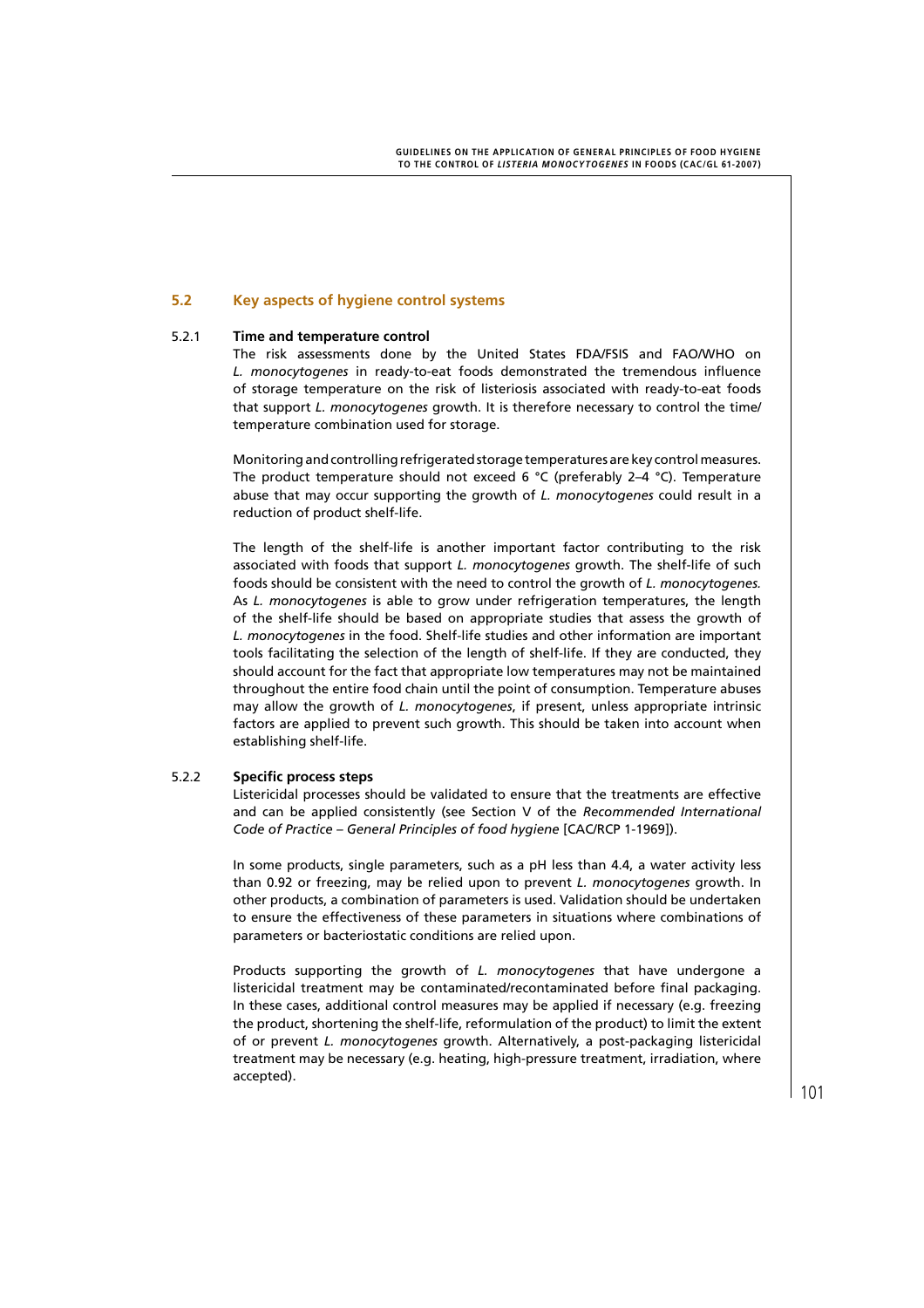In raw, ready-to-eat foods (e.g. lettuce) that support the growth of *L. monocytogenes* and that may be contaminated, specific control measures may be applied if necessary to limit the extent of or prevent the growth of *L. monocytogenes* (e.g. acid wash).

#### 5.2.3 **Microbiological and other specifications**

Refer to the *Recommended International Code of Practice – General Principles of food hygiene* (CAC/RCP 1-1969) and *Principles for the establishment and application of microbiological criteria for foods* (CAC/GL 21-1979).

### 5.2.4 **Microbiological cross-contamination**

Microbiological cross-contamination is a major issue with respect to *L. monocytogenes.* It can occur through direct contact with raw materials, personnel, aerosols and contaminated utensils, equipment, etc. Cross-contamination can occur at any step where the product is exposed to the environment, including processing, transportation, retail, catering, and in the home.

Traffic flow patterns for employees, food products and equipment should be controlled between raw processing, storage area(s) and finished area(s) to minimize the transfer of *L. monocytogenes*. For example, a change of footwear or automated foam sprayers can be an effective alternative to footbaths where people, carts, forklifts and other portable equipment must enter an area where ready-to-eat foods are exposed. Another example is to use a colour coding system to identify personnel assigned to specific areas of the plant.

Utensils, pallets, carts, forklifts and mobile racks should be dedicated for use in either the raw area or the finished product area to minimize cross-contamination. Where this is not practical, they should be cleaned and disinfected before entry into the finished product area.

Reused brines and recycled process water used in direct contact with finished product should be discarded or decontaminated (e.g. chlorination for recycled water, heat treatment, or some other effective treatment) with sufficient frequency to ensure control of *L. monocytogenes*.

Ready-to eat foods that do not support the growth of *L. monocytogenes* but may have low levels of this pathogen should not be a source of contamination to other ready-toeat foods that may support the growth of this pathogen. Consideration should be given to the fact that some ready-to-eat foods with special handling requirements (e.g. ice cream) that are handled after opening may present a lower risk for being a vector for cross contaminating other ready-to-eat foods, because such specially handled product is rapidly consumed. Other ready-to-eat products, however, with special formulation (e.g. dry fermented sausage), that are handled after opening may present a higher risk of being a vector for cross contaminating other ready-to-eat products if neither readyto-eat product is rapidly consumed.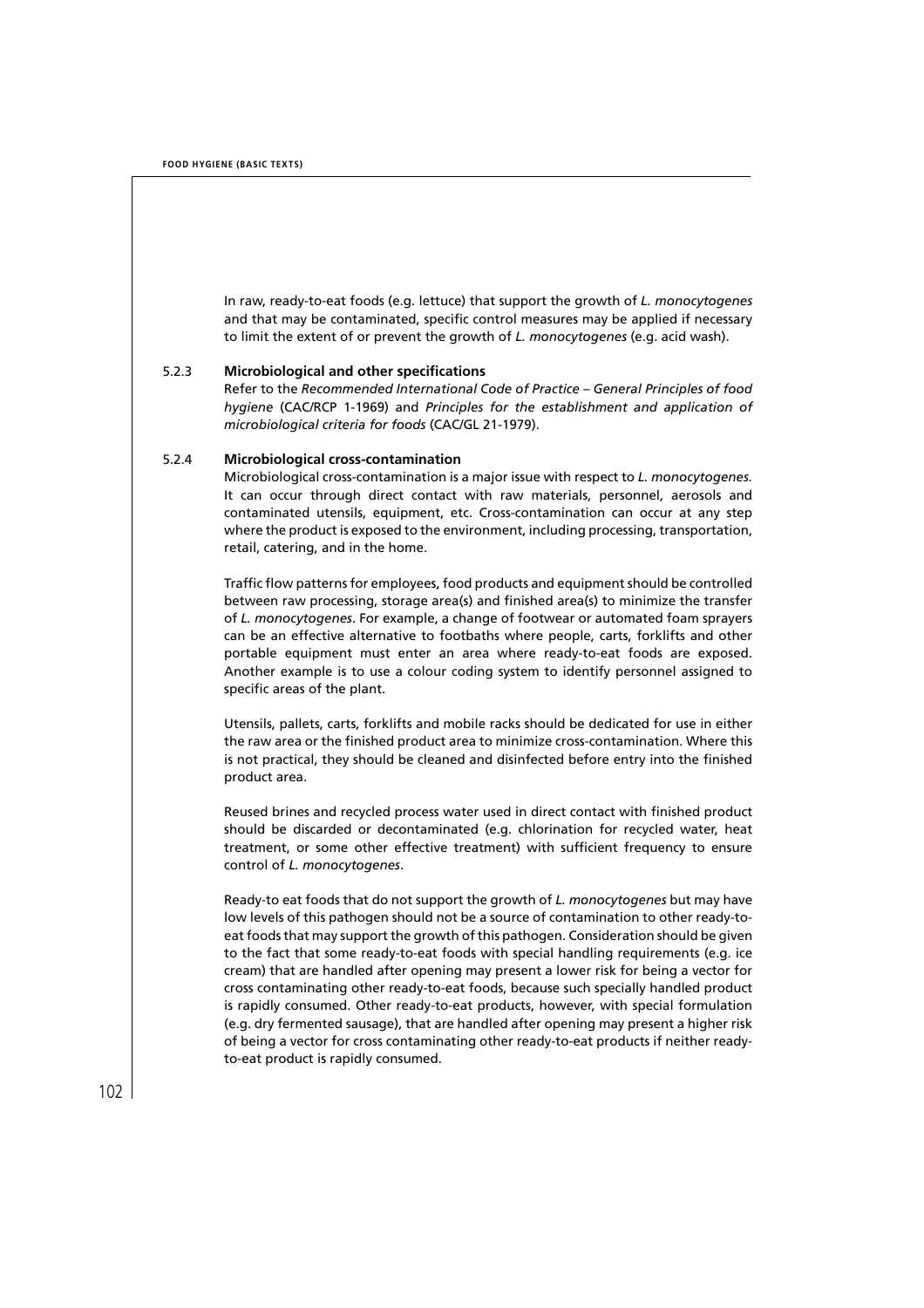## 5.2.5 **Physical and chemical contamination**

Refer to the *Recommended International Code of Practice – General Principles of food hygiene* (CAC/RCP 1-1969).

#### **5.3 Incoming material requirements**

Refer to the *Recommended International Code of Practice – General Principles of food hygiene* (CAC/RCP 1-1969).

#### **5.4 Packaging**

Refer to the *Recommended International Code of Practice – General Principles of food hygiene* (CAC/RCP 1-1969).

#### **5.5 Water**

Refer to the *Recommended International Code of Practice – General Principles of food hygiene* (CAC/RCP 1-1969).

#### 5.5.1 **In contact with food**

Refer to the *Recommended International Code of Practice – General Principles of food hygiene* (CAC/RCP 1-1969).

#### 5.5.2 **As an ingredient**

Refer to the *Recommended International Code of Practice – General Principles of food hygiene* (CAC/RCP 1-1969).

#### 5.5.3 **Ice and steam**

Refer to the *Recommended International Code of Practice – General Principles of food hygiene* (CAC/RCP 1-1969).

#### **5.6 Management and supervision**

Refer to the *Recommended International Code of Practice – General Principles of food hygiene* (CAC/RCP 1-1969).

#### **5.7 Documentation and records**

Refer to the *Recommended International Code of Practice – General Principles of food hygiene* (CAC/RCP 1-1969).

#### **5.8 Recall procedures**

Based on the determined level of risk associated with the presence of *L. monocytogenes* in a given food product, a decision may be taken to recall the contaminated product from the market. In some instances, the need for public warnings should be considered.

#### **5.9 Monitoring of effectiveness of control measures for** *L. monocytogenes*

An effective environmental monitoring programme is an essential component of a *Listeria* control programme, particularly in establishments that produce ready-to-eat foods that support growth and may contain *L. monocytogenes*. Testing of food products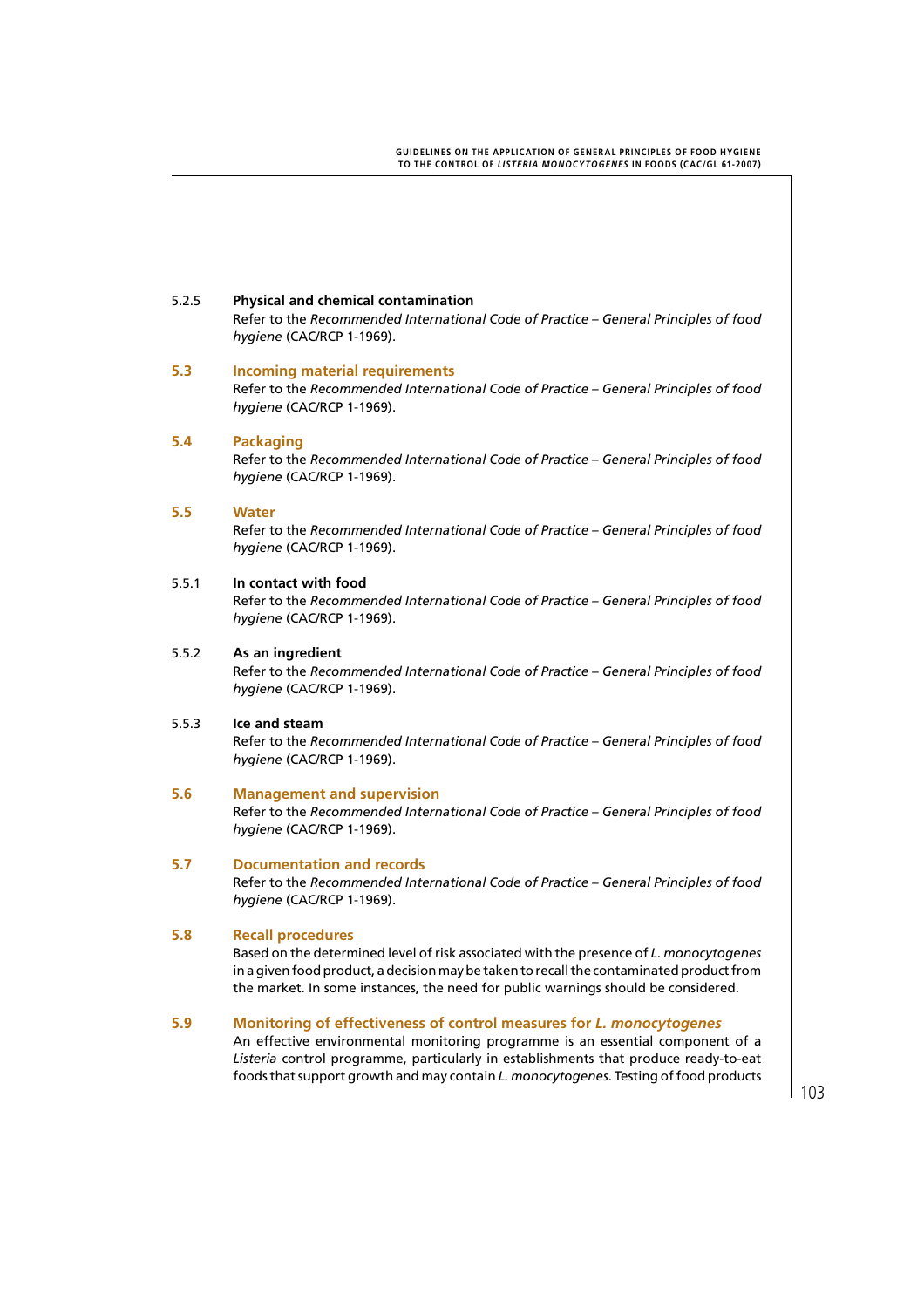can be another component of verification that control measures for *L. monocytogenes* are effective (see Section 5.2.3).

Recommendations for the design of an environmental monitoring programme for *L. monocytogenes* in processing areas are given in Annex 1.

#### **SECTION 6 – ESTABLISHMENT: MAINTENANCE AND SANITATION**

#### **OBJECTIVES:**

To provide specific guidance on how preventive maintenance and sanitation procedures, along with an effective environmental monitoring programme can reduce contamination of food with *L. monocytogenes*, particularly when the foods support growth of *L. monocytogenes*:

Well-structured cleaning and disinfection procedures should be targeted against *L. monocytogenes* in food-processing areas where ready-to-eat foods are exposed to reduce:

- the likelihood that the product will be contaminated after processing;
- the level of contamination in the finished product.
- **RATIONALE:**

Basic cleaning and disinfection programmes are critical to ensuring control of *L. monocytogenes.* An environmental monitoring programme for *Listeria*  in processing areas where ready-to-eat foods are exposed is necessary to assess the effectiveness of control measures and, therefore, the likelihood of contamination of the food.

#### **6.1 Maintenance and cleaning**

#### 6.1.1 **General**

Establishments should implement an effective, scheduled preventive maintenance programme to prevent equipment failures during operation and the development of harbourage sites. Equipment failures during production increase the risk of *L. monocytogenes* contamination as equipment is being repaired. The preventive maintenance programme should be written and include a defined maintenance schedule.

The preventive maintenance programme should include scheduled replacement or repair of equipment before it becomes a source of contamination. Equipment should be inspected periodically for parts that are cracked, worn or have developed spaces where food and moisture accumulate (i.e. harbourage sites). Preventive maintenance should include periodic examination and maintenance of conveyors, filters, gaskets, pumps, slicers, filling equipment, and packaging machines and support structures for equipment. Air filters for bringing outside air into the plant should be examined and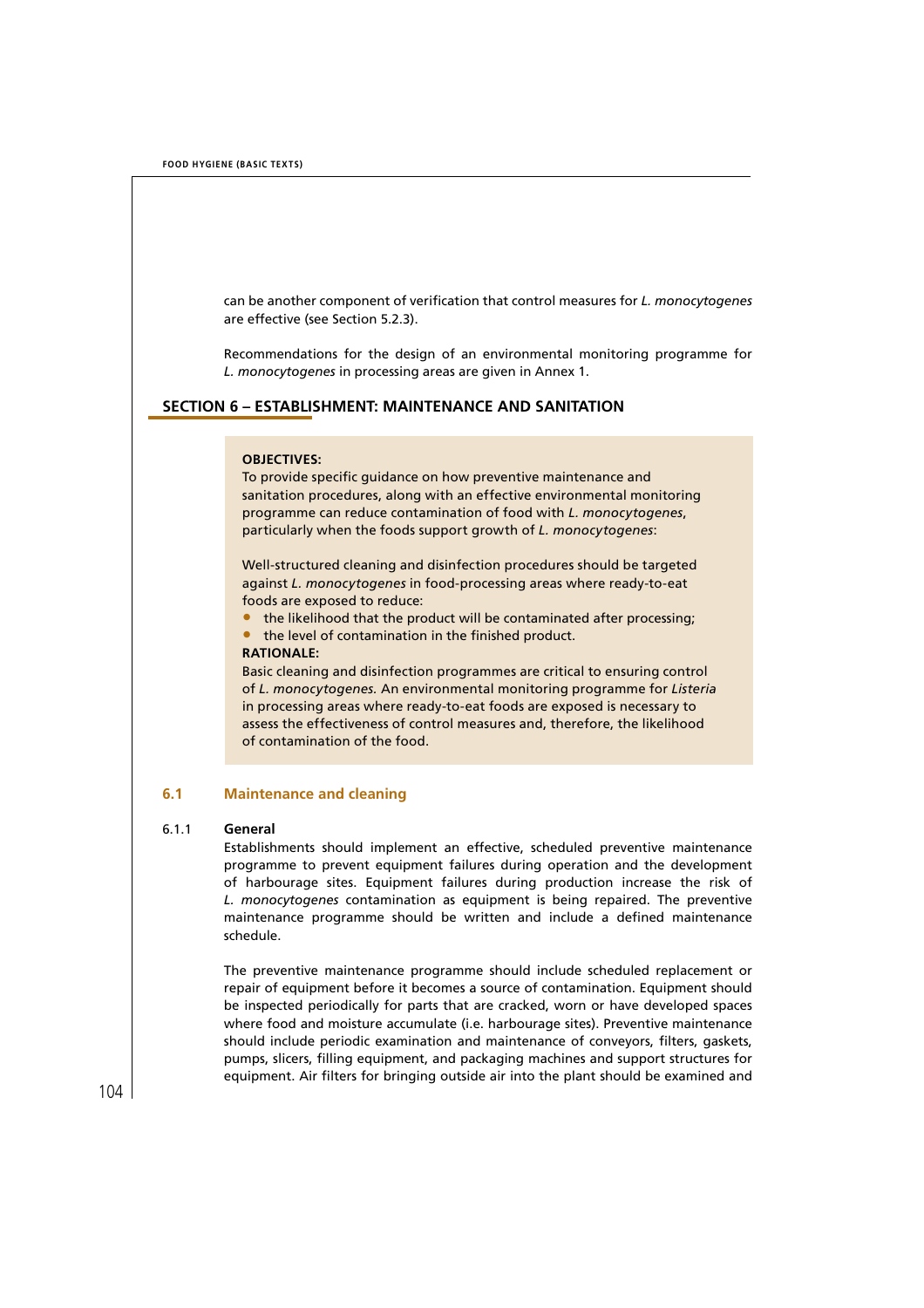changed based on manufacturer's specification or more frequently based on pressure differential or microbiological monitoring.

Wherever possible, tools used for maintenance of equipment to which ready-toeat foods are exposed should be dedicated to the finished product area. Such tools should be washed and disinfected prior to use. Maintenance personnel in the finished product area should comply with the same hygiene requirements as the finished product production employees. Food contact surfaces on equipment should be cleaned and disinfected after maintenance work, prior to production use. Equipment that could have become contaminated during maintenance work on facility utilities, e.g. air system, water system, etc., or remodelling should be cleaned and disinfected prior to use.

#### 6.1.2 **Cleaning procedures and methods**

Experience indicates that over-reliance on chemicals alone for cleaning can lead to increased levels of microbial contamination. The chemicals must be applied at the recommended use-concentration, for sufficient time, at the recommended temperature and with sufficient force (i.e. turbulence, scrubbing) to remove soil and biofilm. Instances of *L. monocytogenes* contamination have been linked, in particular, to insufficient manual scrubbing during the cleaning process.

Research and experience further indicate that *L. monocytogenes* does not possess an unusual ability to resist disinfectants or attach to surfaces. However, it is noted that *L. monocytogenes* has the ability to form biofilms on a variety of surfaces.

Solid forms of disinfectants (e.g. blocks of quaternary ammonium compounds [QACs]) can be placed in the drip pan of refrigeration units and solid rings containing disinfectants can be placed in drains to help control *L. monocytogenes* in drains. Granulated forms of disinfectants such as QACs, hydrogen peroxide and peroxyacetic acid can be applied to floors after routine cleaning and disinfecting. The development of antimicrobial resistance should be considered in the application and use of disinfectants.

The equipment used for cleaning, e.g. brushes, bottle brushes, mops, floor scrubbers, and vacuum cleaners, should be maintained and cleaned so they do not become a source of contamination. The cleaning equipment should be dedicated for either raw areas or finished areas, and easily distinguishable (e.g. colour-coded cleaning tools).

To prevent aerosols from contacting ready-to-eat foods, food contact surfaces and food packaging materials, high-pressure water hoses should not be used during production or after equipment has been cleaned and disinfected.

It has been shown that *L. monocytogenes* can become established and persist in floor drains. Therefore, drains should be cleaned and disinfected in a manner that prevents contamination of other surfaces in the room. Utensils for cleaning drains should be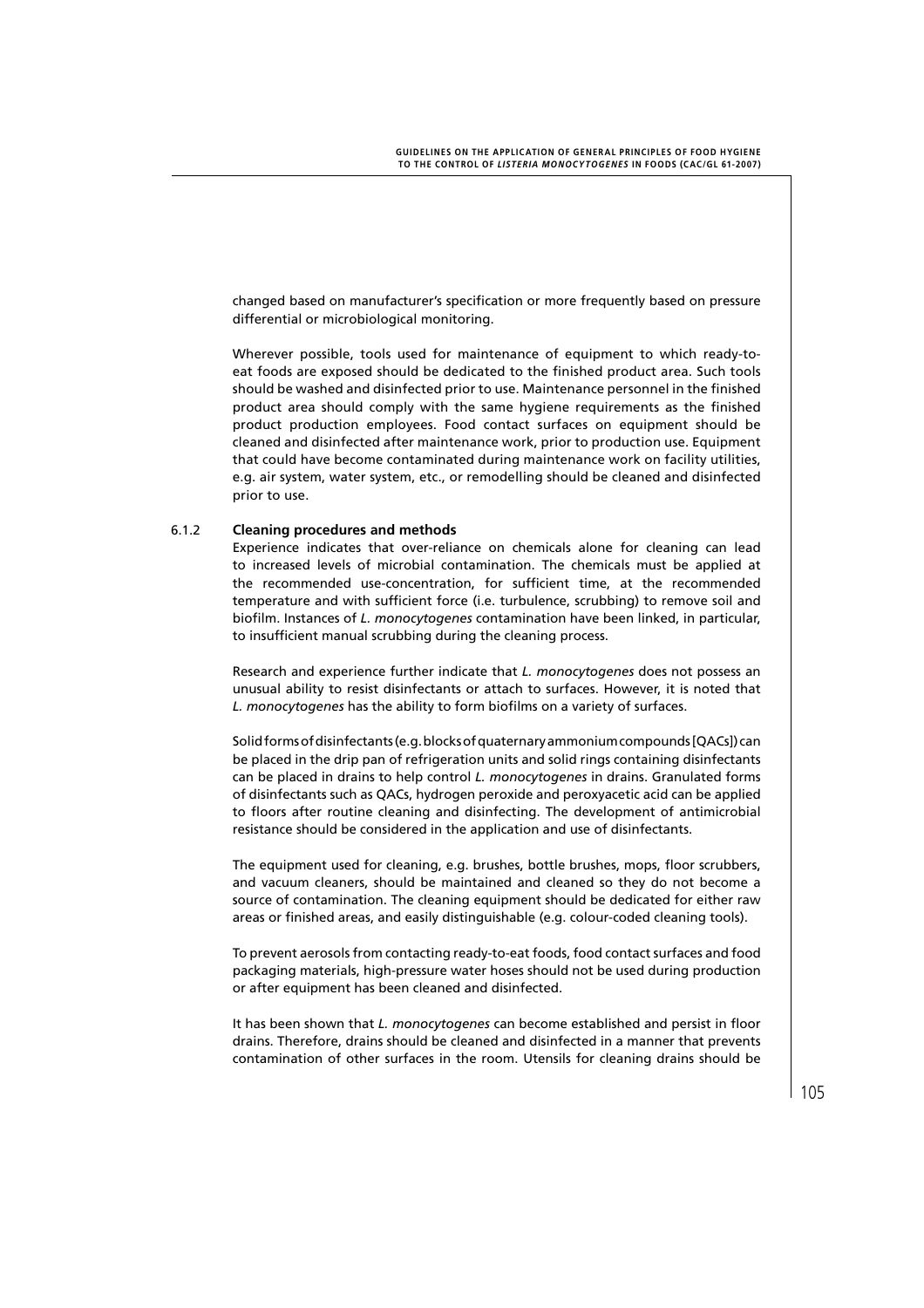easily distinguishable and be dedicated to that purpose to minimize the potential for contamination.

Floor drains should not be cleaned during production. High-pressure hoses should not be used to clear or clean a drain, as aerosols will be created that spread contamination throughout the room. If a drain backup occurs in finished product areas, production should stop until the water has been removed and the areas have been cleaned and disinfected. Employees who have been cleaning drains should not contact or clean food contact surfaces without changing clothes, and washing and disinfecting hands.

#### **6.2 Cleaning programmes**

The effectiveness of sanitation programmes should be periodically verified and the programmes modified as necessary to ensure the consistent achievement of the level of control needed for a food operation to prevent *L. monocytogenes* contamination of ready-to-eat food and ready-to-eat food contact surfaces.

#### **6.3 Pest control systems**

Refer to the *Recommended International Code of Practice – General Principles of food hygiene* (CAC/RCP 1-1969).

#### 6.3.1 **General**

Refer to the *Recommended International Code of Practice – General Principles of food hygiene* (CAC/RCP 1-1969).

#### 6.3.2 **Preventing access**

Refer to the *Recommended International Code of Practice – General Principles of food hygiene* (CAC/RCP 1-1969).

#### 6.3.3 **Harbourage and infestation**

Refer to the *Recommended International Code of Practice – General Principles of food hygiene* (CAC/RCP 1-1969).

#### 6.3.4 **Monitoring and detection**

Refer to the *Recommended International Code of Practice – General Principles of food hygiene* (CAC/RCP 1-1969).

#### 6.3.5 **Eradication**

Refer to the *Recommended International Code of Practice – General Principles of food hygiene* (CAC/RCP 1-1969).

#### **6.4 Waste management**

Refer to the *Recommended International Code of Practice – General Principles of food hygiene* (CAC/RCP 1-1969).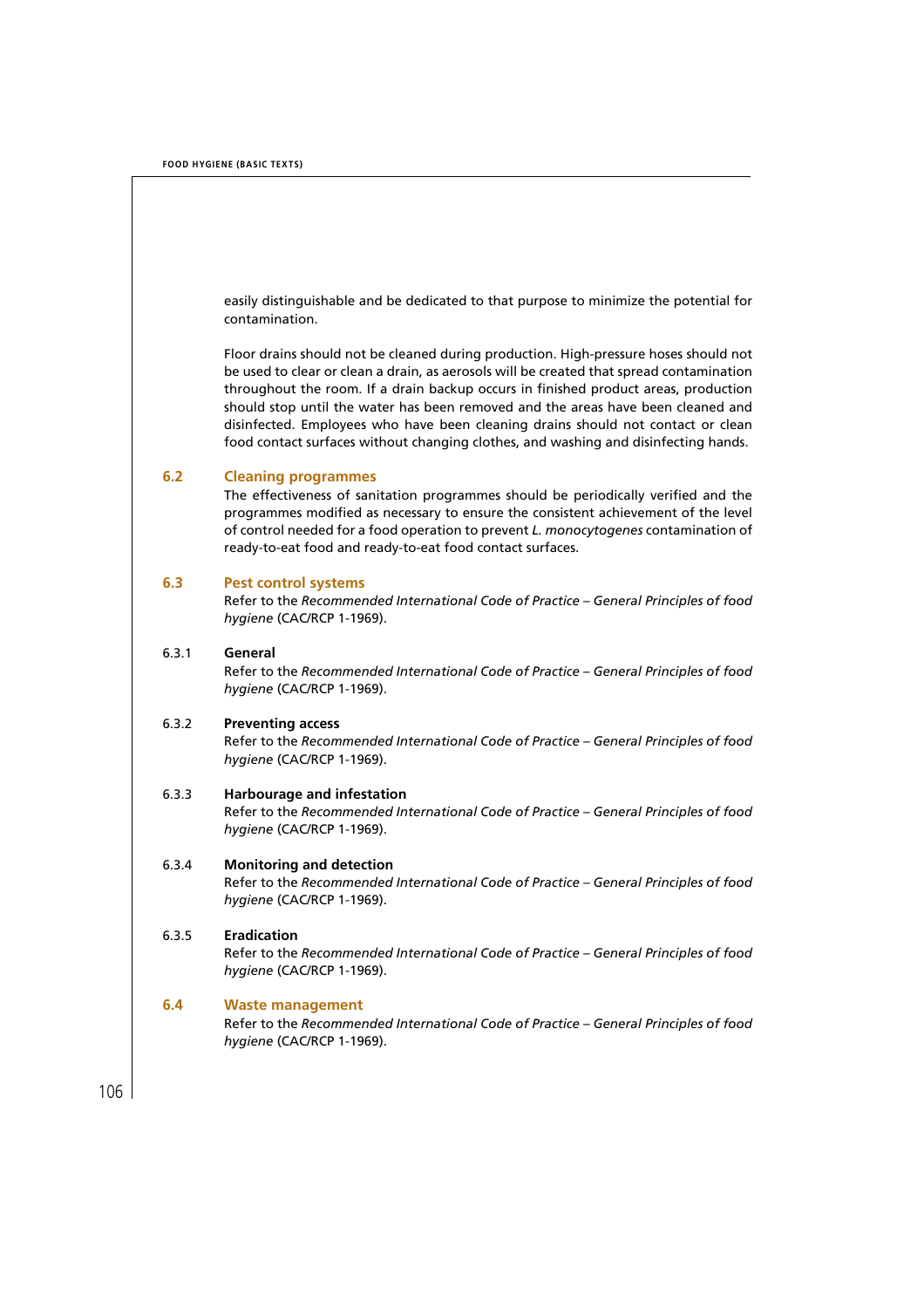#### **6.5 Monitoring effectiveness**

Environmental monitoring (see Section 5.9) can also be used to verify the effectiveness of sanitation programmes such that sources of contamination of *L. monocytogenes* are identified and corrected in a timely manner. Recommendations for the design of an environmental monitoring programme in processing areas are given in Annex 1.

#### **SECTION 7 – ESTABLISHMENT: PERSONAL HYGIENE**

#### **OBJECTIVES:**

To prevent workers from transferring *L. monocytogenes* from contaminated surfaces to food or food contact surfaces. **RATIONALE:** Workers can serve as a vehicle for cross-contamination and should be aware of the steps that need to be taken to manage this risk.

#### **7.1 Health status**

Refer to the *Recommended International Code of Practice – General Principles of food hygiene* (CAC/RCP 1-1969).

## **7.2 Illness and injuries**

Refer to the *Recommended International Code of Practice – General Principles of food hygiene* (CAC/RCP 1-1969).

#### **7.3 Personal cleanliness**

Refer to the *Recommended International Code of Practice – General Principles of food hygiene* (CAC/RCP 1-1969).

#### **7.4 Personal behaviour**

Employee hygienic practices play an important role in preventing contamination of exposed ready-to-eat foods with *L. monocytogenes*. For example, employees who handle trash, floor sweepings, drains, packaging waste or scrap product, should not touch the food, touch food contact surfaces or food packaging material, unless they change their smock or outer clothing, wash and disinfect hands, and wear clean new gloves for tasks requiring gloves. Adequate training and supervision should be provided to ensure hygienic practices are accomplished.

#### **7.5 Visitors**

Refer to the *Recommended International Code of Practice – General Principles of food hygiene* (CAC/RCP 1-1969).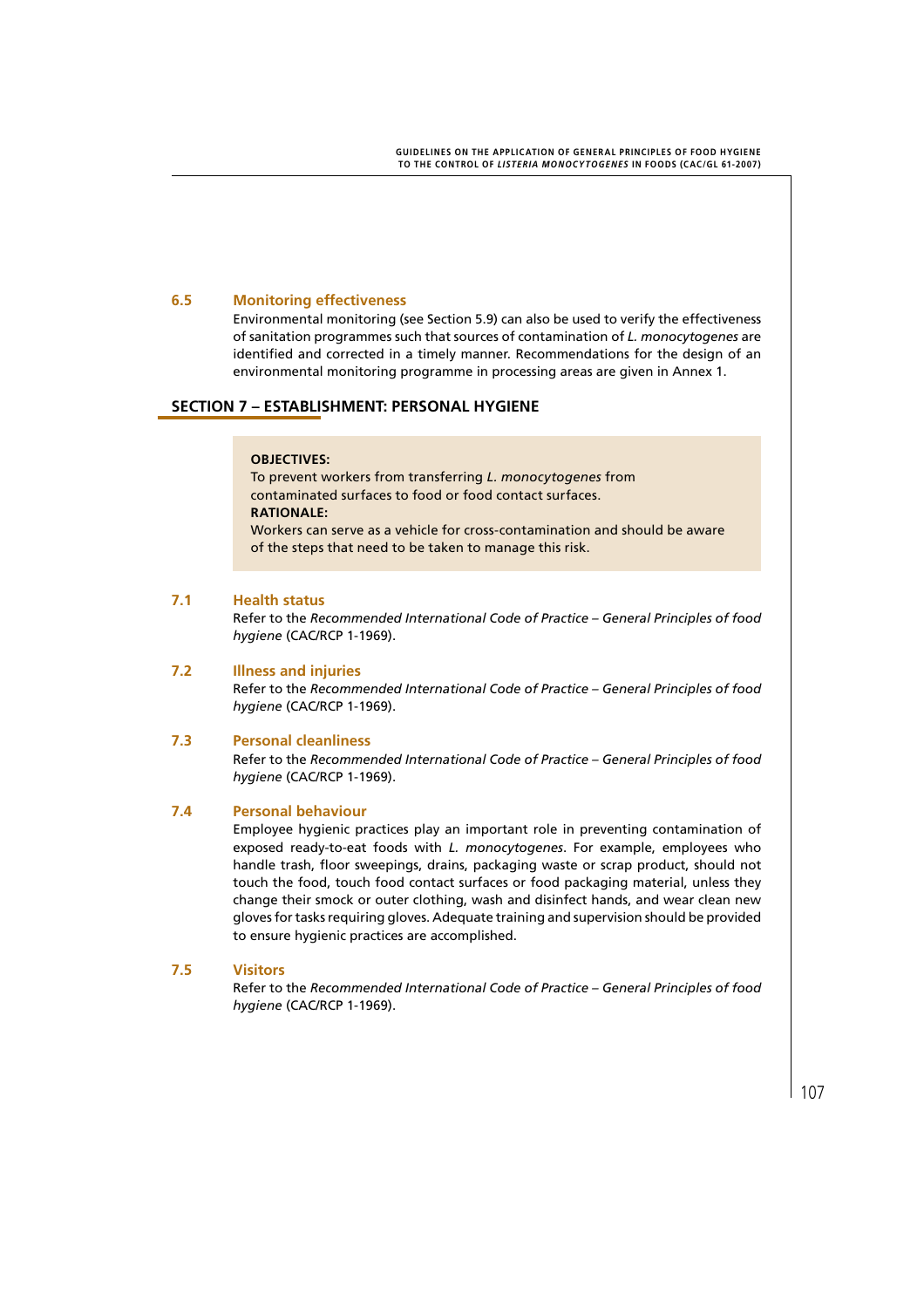# **SECTION 8 – TRANSPORTATION**

#### **OBJECTIVES:**

Measures should be taken where necessary to:

- protect food from potential sources of contamination including harbourage sites for *L. monocytogenes* in transportation equipment and to prevent the co-mingling of raw and ready-to-eat product;
- provide an adequately refrigerated environment (so that product temperature should not exceed 6 °C, preferably 2–4 °C).

#### **RATIONALE:**

Food may become contaminated during transportation if not properly protected.

If refrigeration is inadequate, food may support the growth of *L. monocytogenes* to higher levels.

#### **8.1 General**

Transportation is an integral step in the food chain and should be controlled, particularly the product temperature, which should not exceed 6 °C (preferably 2–4 °C).

Transportation vehicles should be regularly inspected for structural integrity, cleanliness and overall suitability when unloading ingredients and prior to loading finished products. In particular, the structural integrity of transportation vehicles (e.g. tanker trucks) should be monitored for stress cracks that act as harbourage sites for *L. monocytogenes*. Tankers should be dedicated to transporting either ingredients or finished products.

#### **8.2 Requirements**

Refer to the *Recommended International Code of Practice – General Principles of food hygiene* (CAC/RCP 1-1969).

#### **8.3 Use and maintenance**

Food transportation units, accessories and connections should be cleaned, disinfected (where appropriate) and maintained to avoid or at least reduce the risk of contamination. It should be noted that different commodities may require different cleaning procedures. Where necessary, disinfection should be followed by rinsing unless manufacturer's instructions indicate on a scientific basis that rinsing is not required.<sup>7</sup> A record should be available that indicates when cleaning occurred.

<sup>7</sup> *Code of hygienic practice for the transport of food in bulk and semi-packed food* (CAC/RCP 47-2001).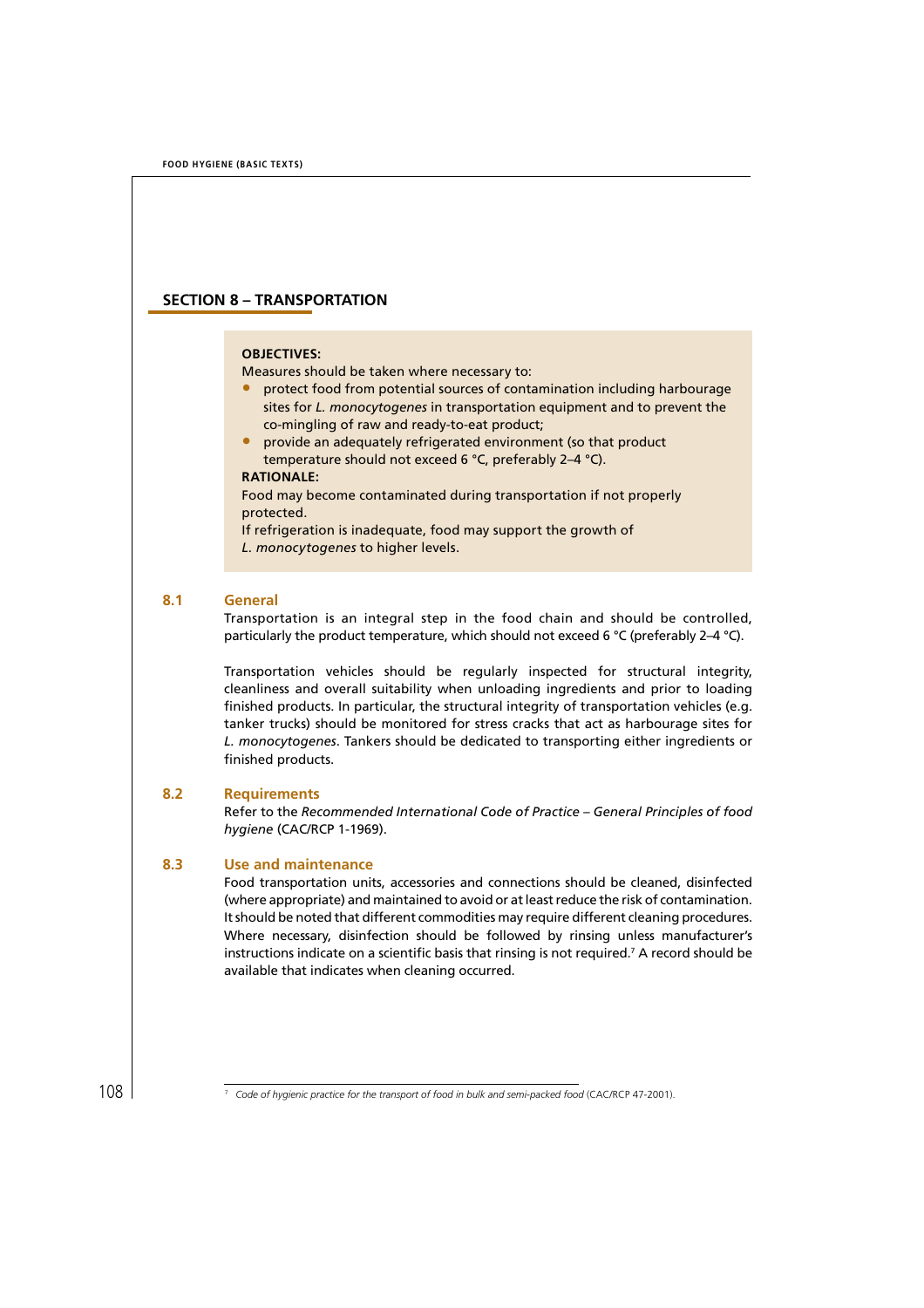## **SECTION 9 – PRODUCT INFORMATION AND CONSUMER AWARENESS**

#### **OBJECTIVES:**

Consumers should have enough knowledge of *L. monocytogenes* and food hygiene such that they:

- understand the importance of shelf-life, sell-by or use-by dates written on food label;
- can make informed choices appropriate to the individual's health status and concomitant risk of acquiring foodborne listeriosis;
- t prevent contamination and growth or survival of *L. monocytogenes* by adequately storing and preparing ready-to-eat foods.
- Health care providers should have appropriate information on

*L. monocytogenes* in foods and listeriosis to give advice to consumers and in particular susceptible populations.

#### **RATIONALE:**

Consumers (in particular, the susceptible populations) and health care providers need to be informed about ready-to-eat foods supporting growth of *L. monocytogenes,* food handling, preparation practices and avoidance of certain foods by susceptible populations.

# **9.1 Lot identification**

Refer to the *Recommended International Code of Practice – General Principles of food hygiene* (CAC/RCP 1-1969).

#### **9.2 Product information**

Refer to the *Recommended International Code of Practice – General Principles of food hygiene* (CAC/RCP 1-1969).

#### **9.3 Labelling**

Countries should give consideration to labelling of certain ready-to-eat foods so that consumers can make an informed choice with regard to these products. Where appropriate, product labels should include information on safe handling practices and/ or advice on the time frames in which the product should be eaten.

#### **9.4 Consumer education**

As each country has specific consumption habits, communication programmes pertaining to *L. monocytogenes* are most effective when established by individual governments.

Programmes for consumer information should be directed:

at consumers with increased susceptibility to contracting listeriosis, such as pregnant women, the elderly and immunocompromised persons;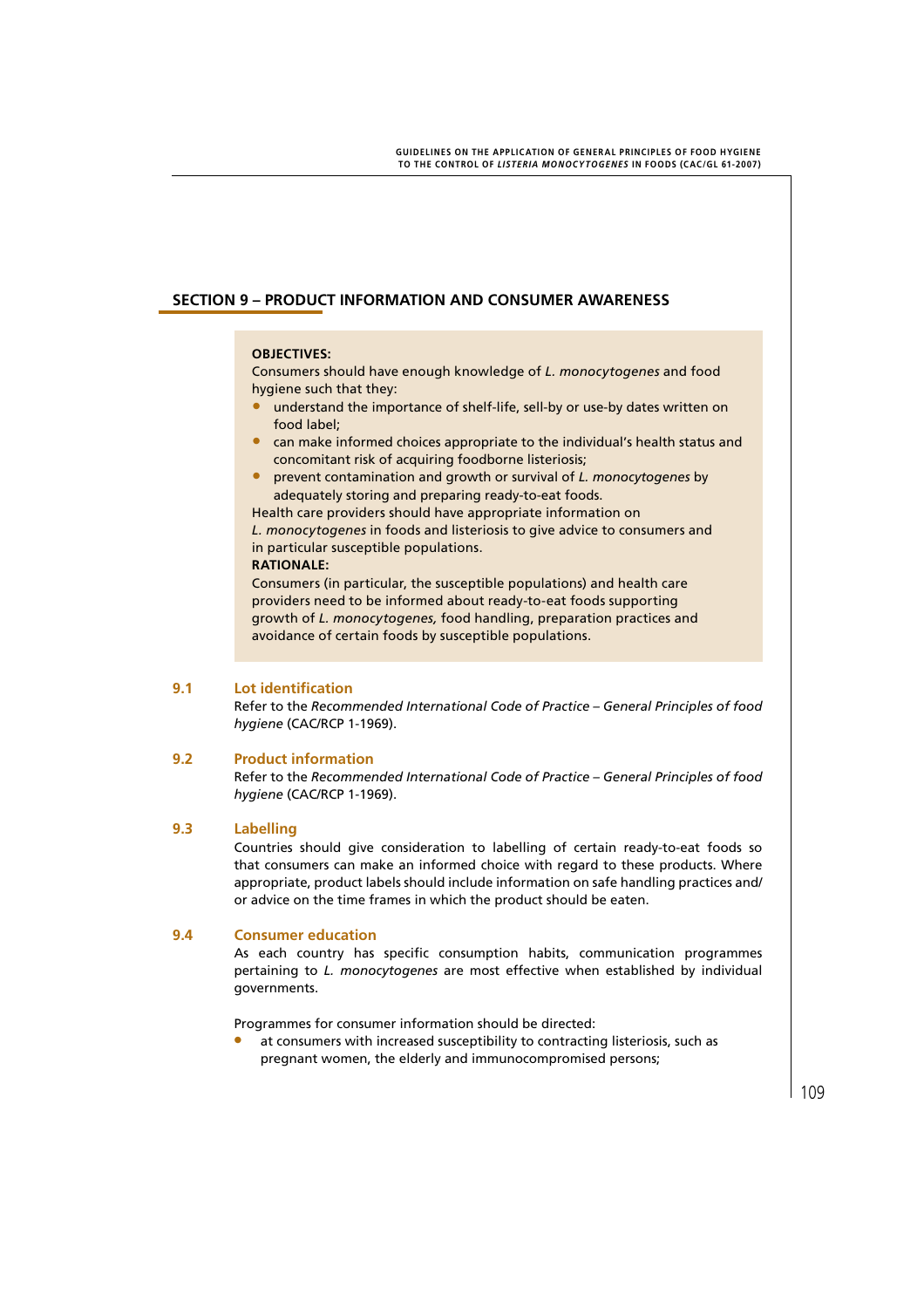|      | to help consumers make informed choices about purchase, storage, shelf-life<br>$\bullet$<br>labelling and appropriate consumption of certain ready-to-eat foods that<br>have been identified in relevant risk assessment and other studies, taking into<br>consideration the specific regional conditions and consumption habits;<br>to consumers to educate them on household practices and behaviours that<br>$\bullet$<br>would specifically keep the numbers of L. monocytogenes that may be present in<br>foods, to as low a level as possible by:<br>- setting refrigerator temperatures so that product temperatures should<br>not exceed 6 °C (preferably 2–4 °C) as the growth of L. monocytogenes is<br>considerably reduced at temperatures below 6 °C;<br>- frequently washing and disinfecting the household refrigerator as<br>L. monocytogenes can be present in many foods and grow at refrigerator<br>temperatures, and thus contribute to cross-contamination;<br>- respecting the shelf-life dates written on ready-to-eat foods;<br>- using thermometers inside home refrigerators.<br>Programmes for health care providers should, in addition to information provided to |
|------|------------------------------------------------------------------------------------------------------------------------------------------------------------------------------------------------------------------------------------------------------------------------------------------------------------------------------------------------------------------------------------------------------------------------------------------------------------------------------------------------------------------------------------------------------------------------------------------------------------------------------------------------------------------------------------------------------------------------------------------------------------------------------------------------------------------------------------------------------------------------------------------------------------------------------------------------------------------------------------------------------------------------------------------------------------------------------------------------------------------------------------------------------------------------------------------------|
|      | consumers, be designed to provide them with guidance that:<br>facilitates rapid diagnosis of foodborne listeriosis;<br>provides means to communicate rapidly information on preventing listeriosis to<br>$\bullet$<br>their patients, particularly those with increased susceptibility.                                                                                                                                                                                                                                                                                                                                                                                                                                                                                                                                                                                                                                                                                                                                                                                                                                                                                                        |
|      | <b>SECTION 10 - TRAINING</b>                                                                                                                                                                                                                                                                                                                                                                                                                                                                                                                                                                                                                                                                                                                                                                                                                                                                                                                                                                                                                                                                                                                                                                   |
|      | <b>OBJECTIVE:</b><br>Those engaged in food operation who come directly or indirectly in contact<br>with ready-to-eat foods should be trained and/or instructed in the control<br>of L. monocytogenes to a level appropriate to the operations they are to<br>perform.<br><b>RATIONALE:</b><br>Controls specific to L. monocytogenes are generally more stringent than<br>routine GHPs.                                                                                                                                                                                                                                                                                                                                                                                                                                                                                                                                                                                                                                                                                                                                                                                                         |
| 10.1 | <b>Awareness and responsibilities</b><br>Industry (primary producers, manufacturers, distributors, retailers and food service/<br>institutional establishments) and trade associations have an important role in providing<br>specific instruction and training for control of L. monocytogenes.                                                                                                                                                                                                                                                                                                                                                                                                                                                                                                                                                                                                                                                                                                                                                                                                                                                                                               |
| 10.2 | <b>Training programmes</b><br>Personnel involved with the production and handling of ready-to-eat food should<br>have appropriate training in:<br>the nature of L. monocytogenes, its harbourage sites, and its resistance to various<br>environmental conditions to be able to conduct a suitable hazard analysis for<br>their products;                                                                                                                                                                                                                                                                                                                                                                                                                                                                                                                                                                                                                                                                                                                                                                                                                                                      |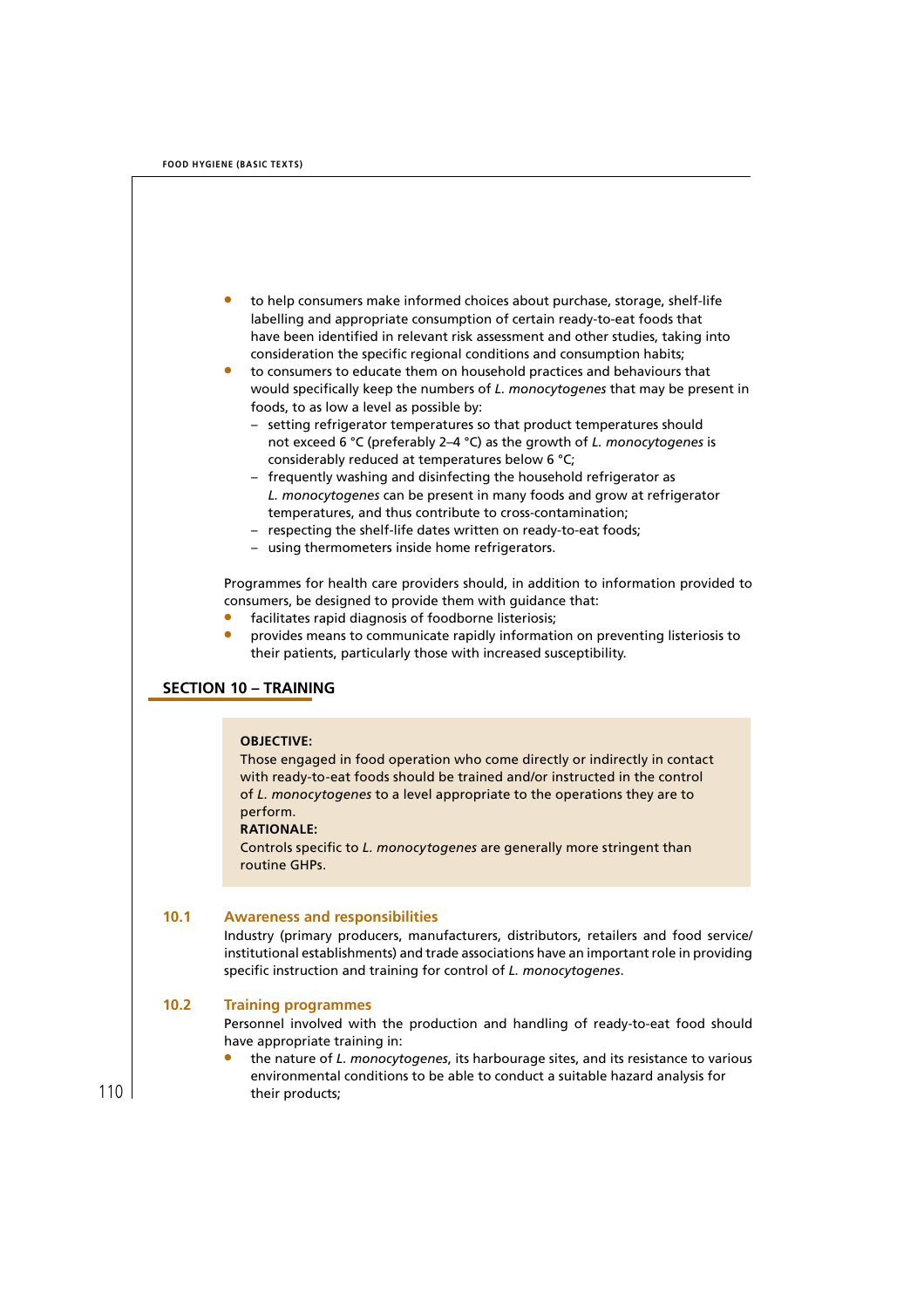- **•** control measures for reducing the risk of *L. monocytogenes* associated with ready-to-eat foods during processing, distribution, marketing, use and storage;
- $\bullet$  the means for verifying effectiveness of control programmes, including sampling and analytical techniques;

#### **10.3 Instruction and supervision**

Refer to the *Recommended International Code of Practice – General Principles of food hygiene* (CAC/RCP 1-1969).

## **10.4 Refresher training**

Refer to the *Recommended International Code of Practice – General Principles of food hygiene* (CAC/RCP 1-1969).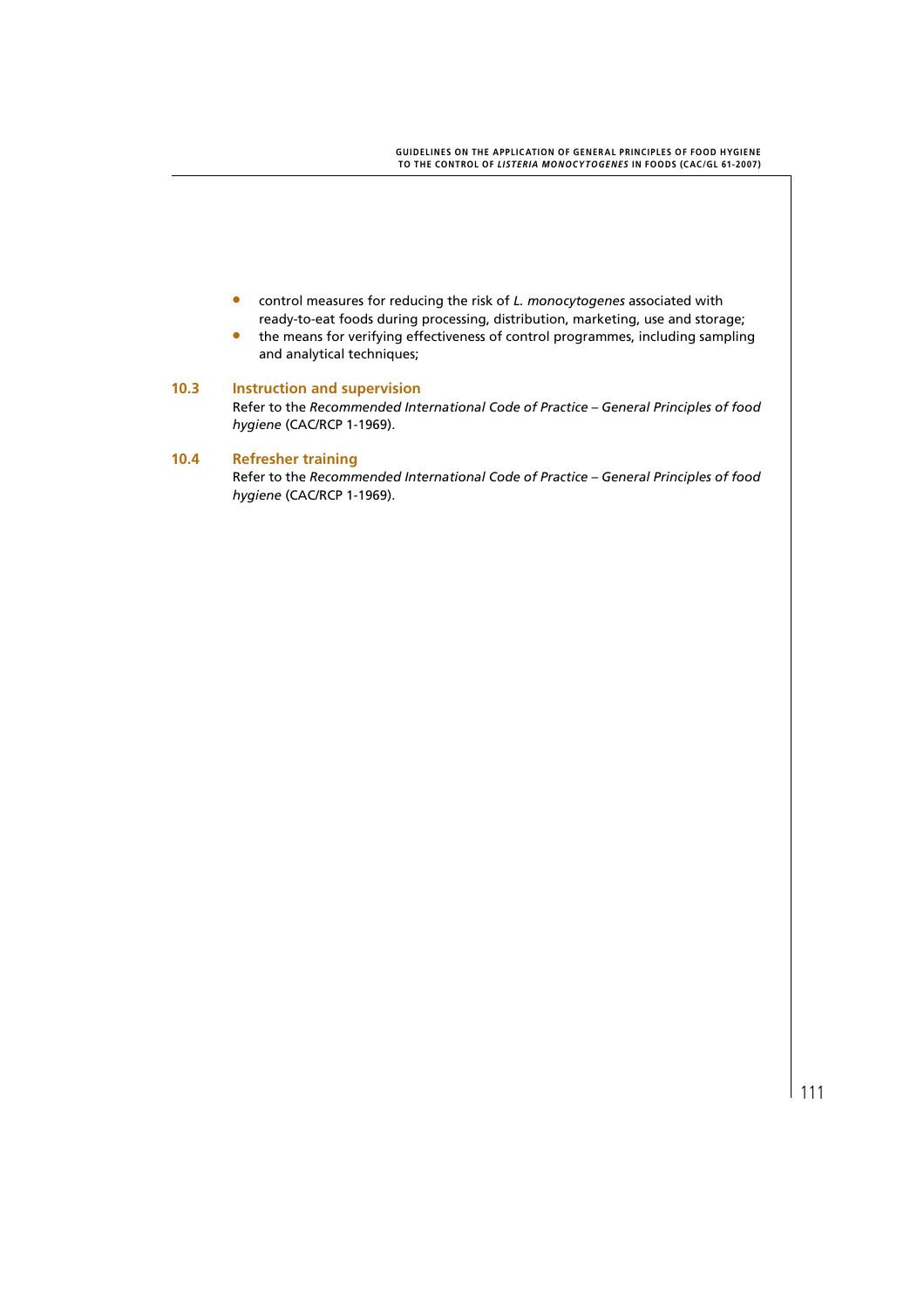# **ANNEX 1**

# RECOMMENDATIONS FOR AN ENVIRONMENTAL MONITORING8 PROGRAMME FOR *LISTERIA MONOCYTOGENES* IN PROCESSING AREAS

Manufacturers of ready-to-eat foods should consider the potential risk to consumers in the event their products contain *L. monocytogenes* when they are released for distribution. The necessity for an environmental monitoring programme is highest for ready-to-eat foods that support *L. monocytogenes* growth and that are not given a post-packaging listericidal treatment. Recontamination has led to many of the recognized outbreaks of listeriosis. One effective element for managing this risk is to implement a monitoring programme to assess control of the environment in which ready-to-eat foods are exposed prior to final packaging.

A number of factors (a  $-$  i) should be considered when developing the sampling programme to ensure the programme's effectiveness:

#### **a) Type of product and process/operation**

The need<sup>9</sup> for and extent of the sampling programme should be defined according to the characteristics of the ready-to-eat foods (supporting or not supporting growth), the type of processing (listericidal or not) and the likelihood of contamination or recontamination (exposed to the environment or not). In addition, consideration also needs to be given to elements such as the general hygiene status of the plant or the existing history of *L. monocytogenes* in the environment.

#### **b) Type of samples**

Environmental samples consist of both food contact and non-food contact surface samples. Food contact surfaces, in particular those after the listericidal step and prior to packaging, have a higher probability of directly contaminating the product, while for non-food contact surfaces the likelihood will depend on the location and practices.

Raw materials may serve as a source of environmental contamination and may therefore be included in the monitoring programme.

#### **c) Target organisms**

While this document addresses *L. monocytogenes*, effective monitoring programmes may also involve testing for *Listeria* spp; their presence is a good indicator of conditions

<sup>8</sup> Environmental monitoring is not to be confused with monitoring as defined in the Hazard Analysis and Critical Control Point (HACCP) system.

<sup>9</sup> Products such as in-pack pasteurized foods that are not further exposed to environment may not necessarily require a monitoring.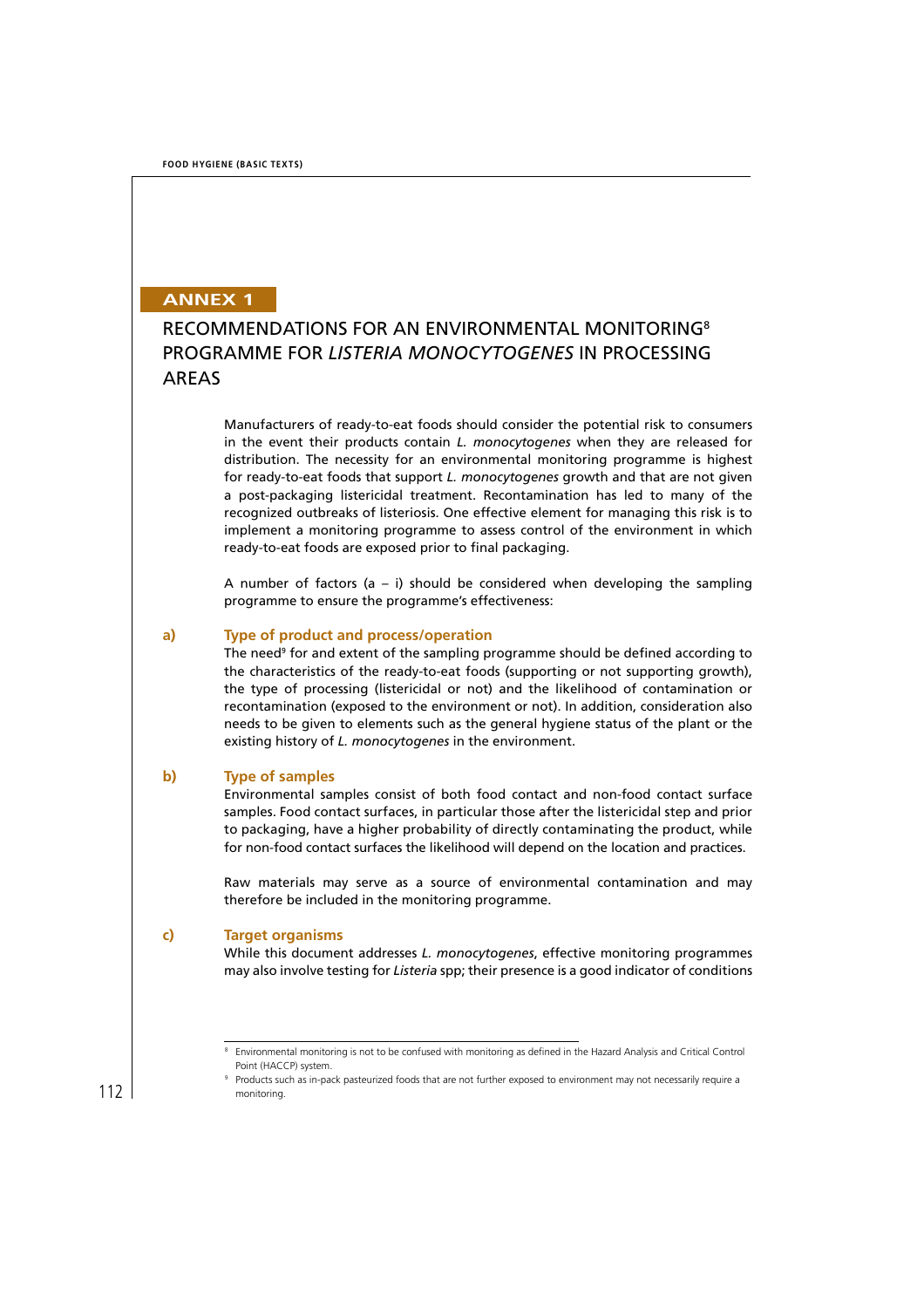supporting the potential presence of *L. monocytogenes*. Where appropriate and shown to be valid, other indicator organisms may be used.<sup>10</sup>

#### **d) Sampling locations and number of samples**

The number of samples will vary with the complexity of the process and the food being produced.

Information on appropriate locations can be found in published literature, and can be based on process experience or expertise or in plant surveys. Sampling locations should be reviewed on a regular basis. Additional locations may need to be sampled depending on special situations such as major maintenance or construction or when new or modified equipment has been installed.

#### **e) Frequency of sampling**

The frequency of environmental sampling would be based primarily on the factors outlined under subheading "Type of product and process/operation". It should be defined according to existing data on the presence of *Listeria* spp. and/or *L. monocytogenes* in the environment of the operation under consideration.

In the absence of such information, sufficient suitable data should be generated to define correctly the appropriate frequency. These data should be collected over a sufficiently long period as to provide reliable information on the prevalence of *Listeria*  spp. and/or *L. monocytogenes* and the variations over time.

The frequency of environmental sampling may need to be increased as a result of finding *Listeria* spp. and/or *L. monocytogenes* in environmental samples. This will depend on the significance of the findings (e.g. *L. monocytogenes* and a risk of direct contamination of the product).

#### **f) Sampling tools and techniques**

It is important to adapt the type of sampling tools and techniques to the type of surfaces and sampling locations. For example, sponges may be used for large flat surfaces, swabs may be more appropriate for cracks and crevices or scrapers for hard residues.

#### **g) Analytical methods**

The analytical methods used to analyse environmental samples should be suitable for the detection of *L. monocytogenes* and of other defined target organisms. Considering the characteristics of environmental samples, it is important to demonstrate that the methods are able to detect, with acceptable sensitivity, the target organisms. This should be documented appropriately.

<sup>&</sup>lt;sup>10</sup> Attributes contributing to the scientific support of the use of an indicator organism in view of a specific pathogen include: similar survival and growth characteristics; a shared common source for both organisms; direct relationship between the state or condition that contributes to the presence of the pathogen and the indicator organism; and practical, isolation, detection or enumeration methods for the potential indicator organism.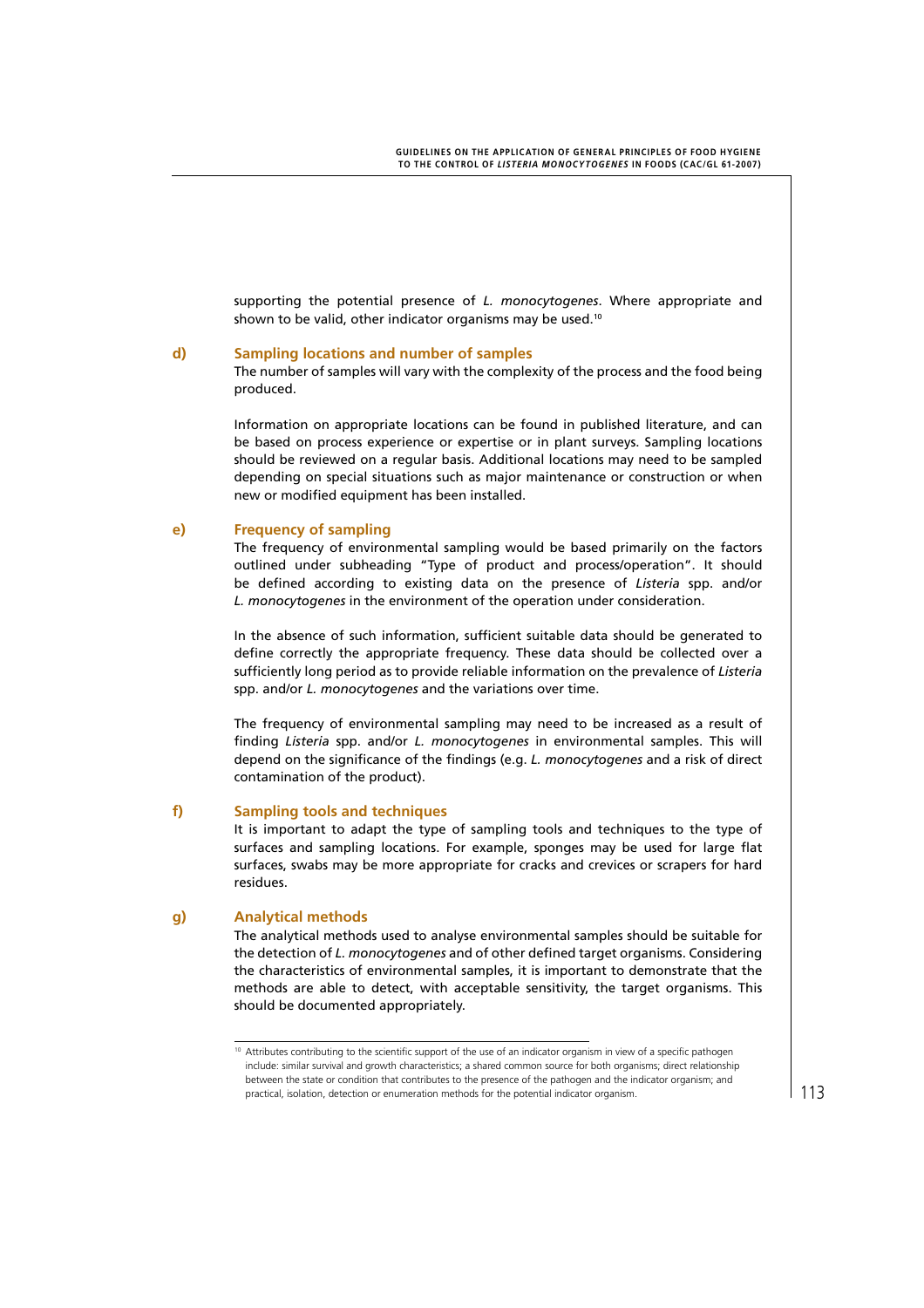Under certain circumstances, it may be possible to composite (pool) certain samples without losing the required sensitivity. However, in the case of positive findings, additional testing will be necessary to determine the location of the positive sample.

*Fingerprinting isolates by one or more of the available genetic techniques (e.g. pulsed field gel electrophoresis, ribotyping) can provide very useful information about the source(s) of* L. monocytogenes *and pathway(s) that lead to contamination of the food.*

#### **h) Data management**

The monitoring programme should include a system to record the data and their evaluation, e.g. performing trend analyses. A long-term review of the data is important to revise and adjust monitoring programmes. It can also reveal low-level, intermittent contamination that may otherwise go unnoticed.

#### **i) Actions in case of positive results**

The purpose of the monitoring programme is to find *L. monocytogenes* or other target organisms if present in the environment. Generally, manufacturers should expect to find them occasionally in the processing environment. Therefore, an appropriate action plan should be designed and established to respond adequately to positive findings. A review of hygiene procedures and controls should be considered.

The manufacturer should react to each positive result; the nature of the reaction will depend upon the likelihood of contaminating the product and the expected use of the products.

The plan should define the specific action to be taken and the rationale. This could range from no action (no risk of recontamination), to intensified cleaning, to source tracing (increased environmental testing), to review of hygienic practices up to holding and testing of product.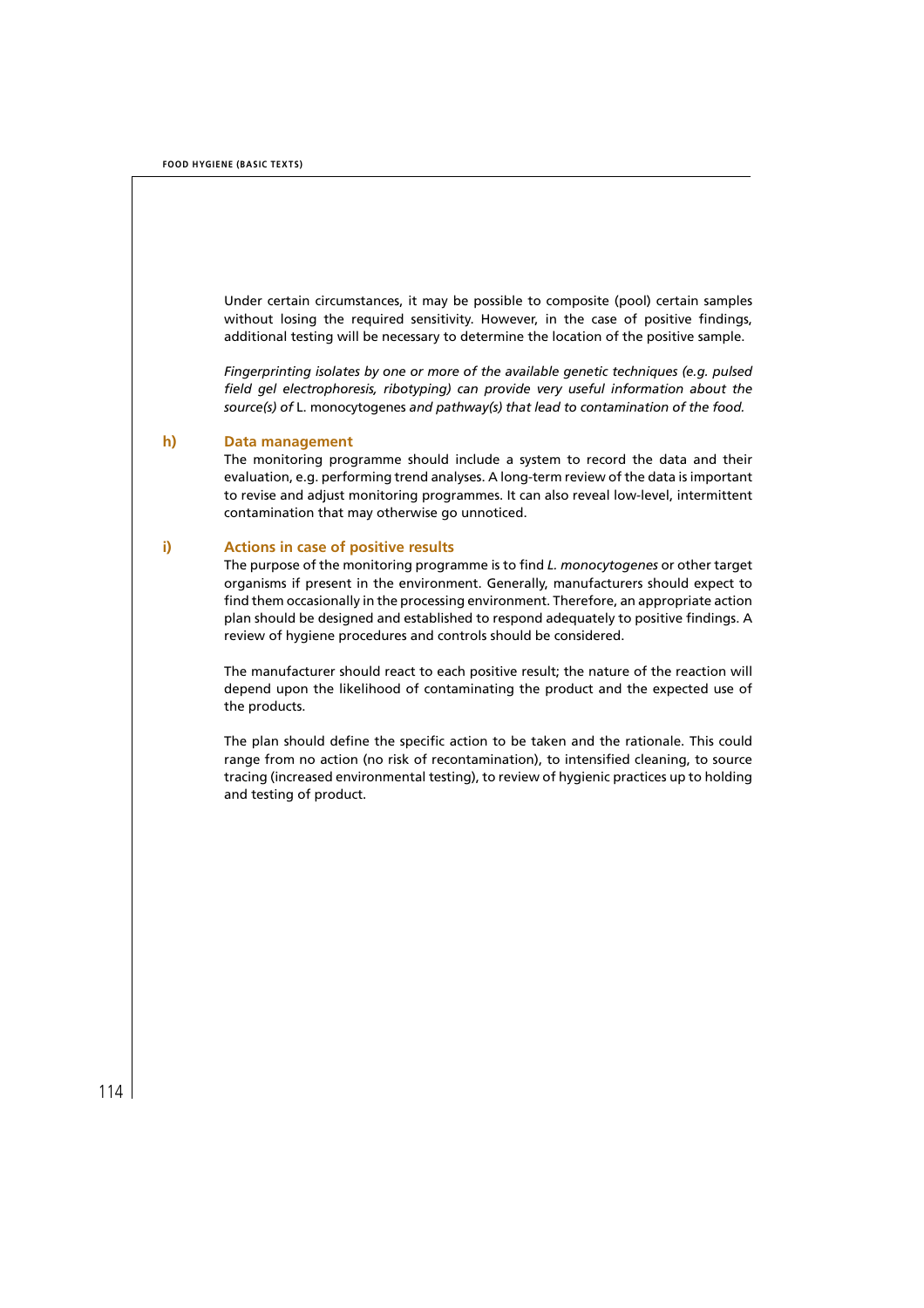# **ANNEX 2**

# MICROBIOLOGICAL CRITERIA FOR *LISTERIA MONOCYTOGENES* IN READY-TO-EAT FOODS

#### **1. Introduction**

The microbiological criteria presented in this Annex are intended as advice to governments within a framework for control of *L. monocytogenes* in ready-to-eat foods with a view towards protecting the health of consumers and ensuring fair practices in food trade. They also provide information that may be of interest to industry.

This Annex references and takes into account the *Principles for the establishment and application of microbiological criteria for foods* (CAC/GL 21-1997) and uses definitions, e.g. for microbiological criterion, as included in these Principles. The provisions of this Annex should be used in conjunction with Annex 2 of "Guidance on microbiological risk management metrics" of the *Principles and Guidelines for the conduct of microbiological risk management (MRM)* (CAC/GL 63-2007).

The risk assessments referenced in the introduction to the *Guidelines on the application*  of general principles of food hygiene to the control of Listeria monocytogenes in ready*to-eat food* (CAC/GL 61-2007) have indicated that food can be categorized according to the likelihood of *L. monocytogenes* being present and its ability to grow in the food. Available risk assessments have been taken into account in the development of the microbiological criteria in this Annex. In addition, factors that might affect the ability of governments to implement these microbiological criteria, such as methodological limitations, costs associated with different types of quantitative testing, and statisticsbased sampling needs, have been taken into account.

#### **2. Scope**

These microbiological criteria apply to specific categories of ready-to-eat foods as described herein. The competent authority should consider the intended use and how specific ready-to-eat foods are likely to be handled during marketing, catering or by consumers to determine the appropriateness of applying the microbiological criteria. Governments may apply these criteria, where appropriate, to assess the acceptability of ready-to-eat foods in international trade for imported products, at end of manufacture (finished product) for domestic products, and at point of sale for at least the expected shelf-life11 under reasonably foreseeable conditions of distribution, storage and use.

The microbiological criteria may be used as the basis for the development of additional criteria (e.g. process criteria, product criteria) within a food safety control system<sup>12</sup> to ensure compliance with these Guidelines.

<sup>&</sup>lt;sup>11</sup> See definition in the *Code of hygienic practice for milk and milk products* (CAC/RCP 57-2004).

<sup>12</sup> See *Guidelines for the validation of food safety control measures* (CAC/GL 69-2008).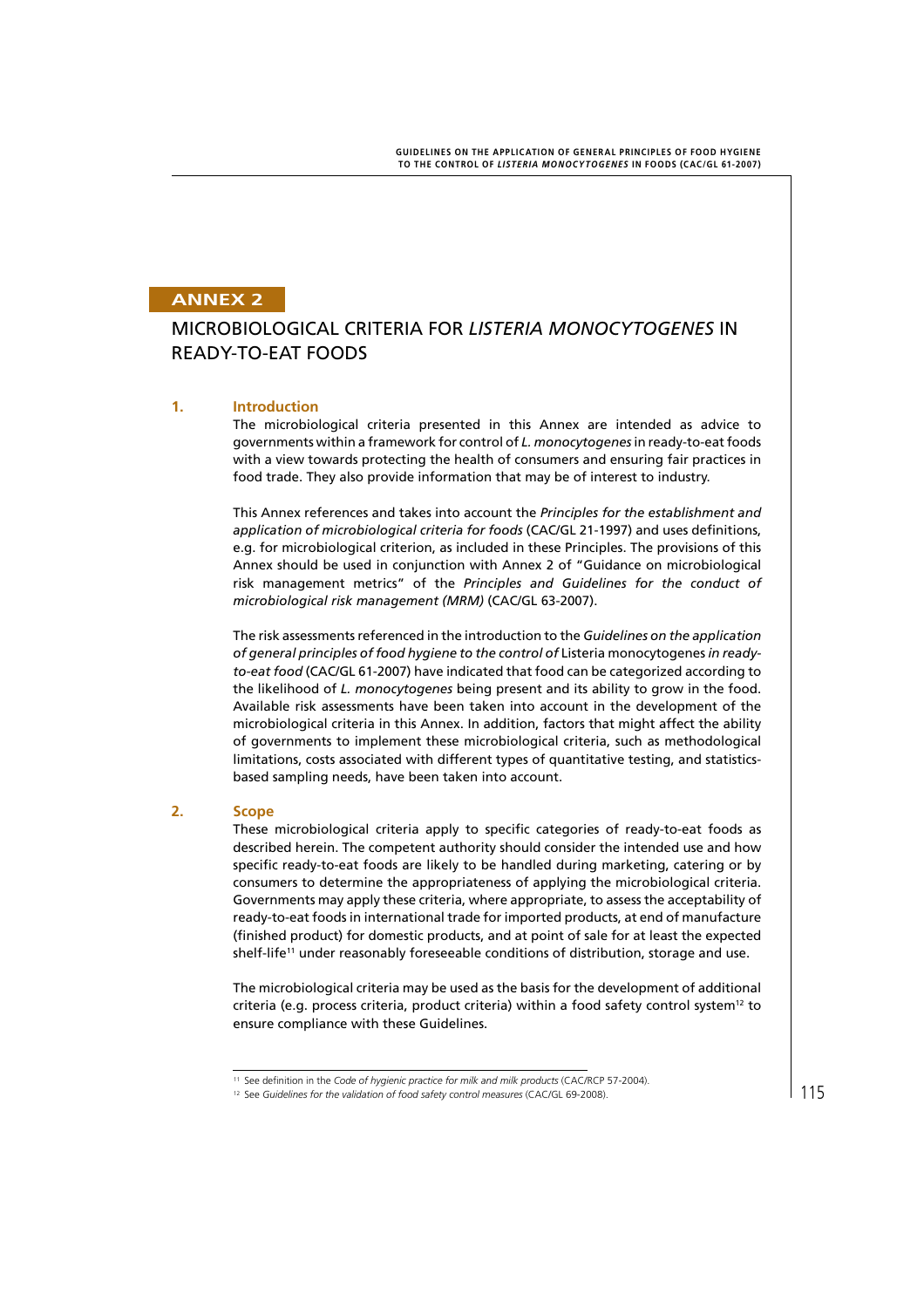Different criteria or other limits may be applied when the competent authority determines that the use of such an approach provides an acceptable level of public health or when the competent authority determines a more stringent criterion is necessary to protect public health.

#### **3. Use of microbiological criteria for** *L. monocytogenes* **in ready-to-eat foods**

There are various applications for microbiological criteria. As described, microbiological testing by lot can be used as a direct control measure, i.e. sorting of acceptable and unacceptable lots.13 In this instance, microbiological criteria are implemented for those products and/or points of the food chain when other more effective tools are not available and where the microbiological criteria would be expected to improve the degree of protection offered to the consumer.

A microbiological criterion defines the acceptability of a product or food lot based on the absence or presence or number of micro-organisms in the product. Testing for compliance with a microbiological criterion may be conducted on a lot-by-lot basis when there is little information about the conditions under which the product has been produced. Where there is information about the conditions of production, testing of lots for verification purposes may be conducted less frequently.

In addition, the application of the Hazard Analysis and Critical Control Point (HACCP) system describes how microbiological testing against a criterion can be used as a means of verifying the continuing effectiveness of a food safety control system.14 Typically, such applications involve testing on less than a lot-by-lot basis and may be formalized into a system of process control verification testing (see Annex III).

Where possible and practicable, the risk-based approach to development of microbiological criteria as described in the *Principles and Guidelines for the conduct of microbiological risk management (MRM)* (CAC/GL-63-2007) can be used to ensure, or contribute to the assurance, that a food control system will achieve the required level of consumer protection.

The competent authority should use a risk-based approach to sampling for *L. monocytogenes* such as that found in the General guidelines on sampling (CAC/GL 50- 2004). It may consider modifying the frequency of testing for process control verification based on additional consideration of the likelihood of contamination, characteristics of the food, product history, conditions of production and other relevant information. For example, testing against microbiological criteria may have limited utility immediately following certain processing steps or if the level of *L. monocytogenes* in a ready-toeat food is consistently well below the limit of detection taking into account practical limits for sample sizes.

<sup>&</sup>lt;sup>13</sup> See *Principles for the establishment and application of microbiological criteria for foods (CAC/GL 21-1997).* 

<sup>&</sup>lt;sup>14</sup> See Recommended International Code of Practice – General Principles of food hygiene (CAC/RCP 1-1969).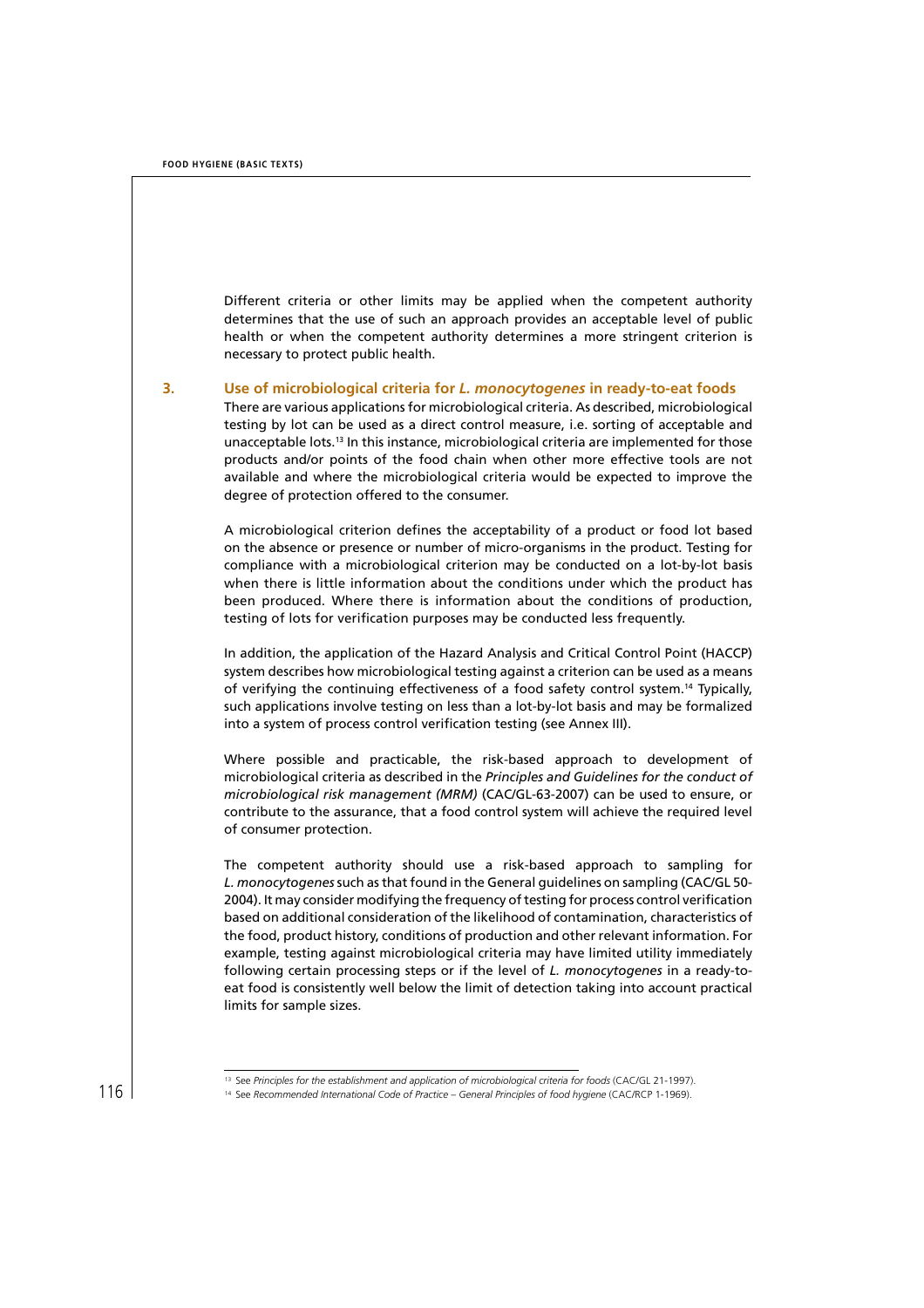In particular, testing against microbiological criteria for *L. monocytogenes* may not be useful for:

- (a) products that receive a listericidal treatment after being sealed in final packaging that ensures prevention of recontamination until opened by the consumer or otherwise compromised;
- (b) foods that are aseptically processed and packaged;15 and
- (c) products that contain a listericidal component that ensures rapid inactivation of the pathogen if recontaminated (e.g. products that contain > 5 percent ethanol).

Competent authorities may define other categories of products for which testing against microbiological criteria is not useful.

Different types of food present different risks from *L. monocytogenes*; hence, different microbiological criteria could apply for the following categories of foods:

- (a) ready-to-eat foods in which growth of *L. monocytogenes* will not occur; and
- (b) ready-to-eat foods in which growth of *L. monocytogenes* can occur.

#### 3.1 **Ready-to-eat foods in which growth of** *L. monocytogenes* **will not occur**

Ready-to-eat foods in which growth of *L. monocytogenes* will not occur would be determined based on scientific justification,<sup>16</sup> including the inherent variability of factors controlling *L. monocytogenes* in the product. Factors such as pH, a<sub>w</sub> are useful in preventing growth. For example, *L. monocytogenes* growth can be controlled in foods that have:

- a pH below 4.4;
- an  $a_{\nu}$  < 0.92;
- a combination of factors (pH, a<sub>w</sub>), e.g. the combination of pH < 5.0 with a<sub>w</sub> < 0.94.

Such growth can also be controlled by freezing (during that period when the product remains frozen).

In addition, inhibitors can control the growth of *L. monocytogenes* and synergy may be obtained with other extrinsic and intrinsic factors that would result in no growth.

Demonstration that *L. monocytogenes* will not grow in a ready-to-eat food can be based upon, for example, food characteristics, the study of naturally contaminated food, challenge tests, predictive modelling, information from the scientific literature and risk assessments, historical records or combinations of these. Such studies would generally be conducted by food business operators (or by the appropriate product board, sector organizations or contract laboratories) and must be appropriately designed to validate that *L. monocytogenes* will not grow in a food.17

<sup>15</sup> See *Code of hygienic practice for aseptically processed and packaged low-acid foods* (CAC/RCP 40-1993).

<sup>16</sup> References that have been addressed for identifying properties of ready-to-eat foods that will categorize them as foods in which growth of *L. monocytogenes* will not occur, or as foods in which growth of the pathogen can occur, include *Microorganisms in foods 5 – characteristics of microbial pathogens* (ICMSF, 1996) and *Risk assessment of* Listeria monocytogenes *in ready-to-eat foods: interpretative summary and technical report* (FAO/WHO, 2004).

<sup>17</sup> See *Guidelines for the validation of food safety control measures* (CAC/GL 69-2008).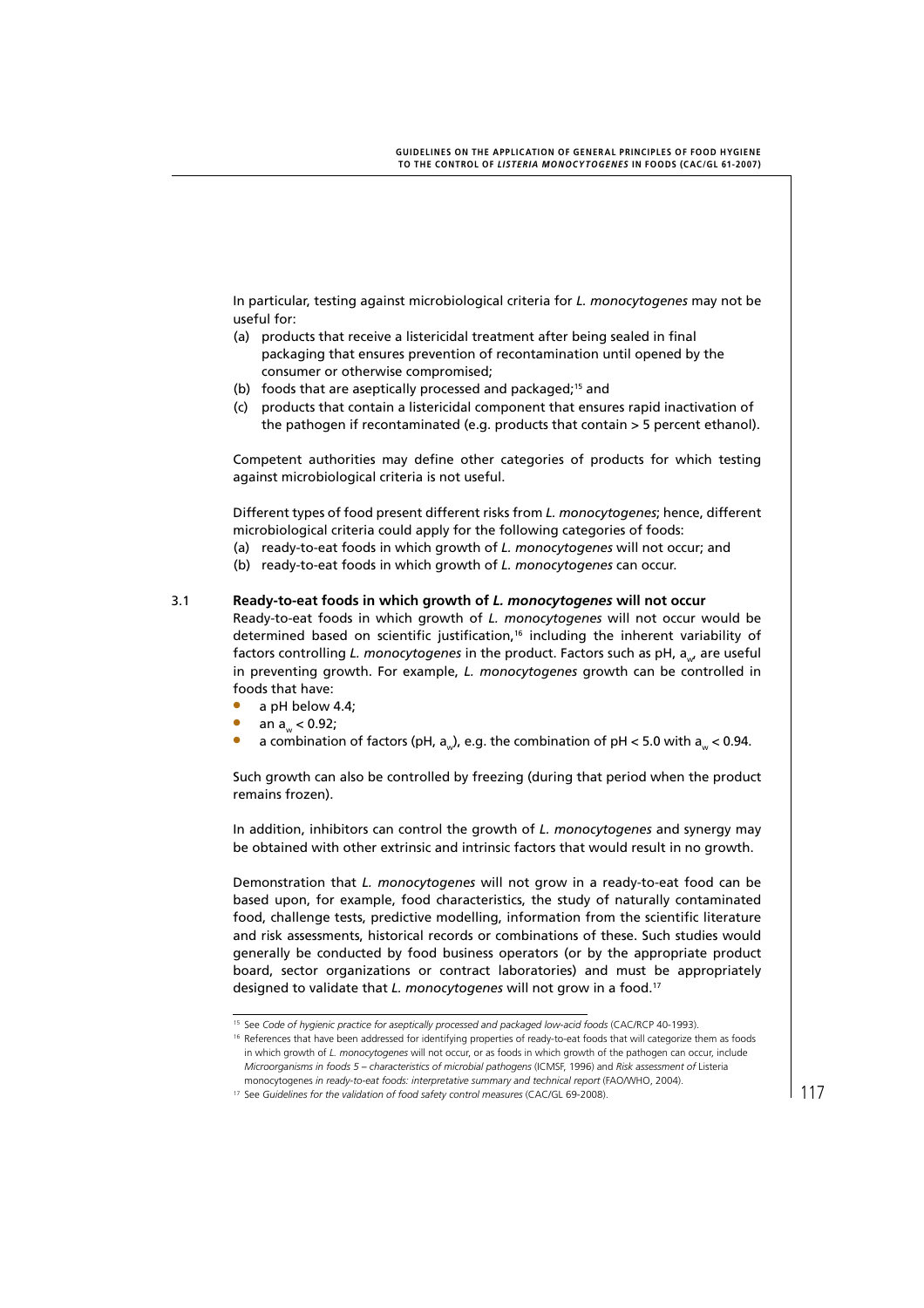The demonstration that *L. monocytogenes* will not grow in a ready-to-eat food should take into account the measurement error of the quantification method. Therefore, for example, for practical purposes, a food in which growth of *L. monocytogenes* will not occur will not have an observable increase in *L. monocytogenes* levels greater than (on average) 0.5 log CFU/g<sup>18</sup> for at least the expected shelf-life as labelled by the manufacturer under reasonably foreseeable conditions of distribution, storage and use, including a safety margin.

For foods intended to be refrigerated, studies to assess whether or not growth of *L. monocytogenes* will occur should be conducted under reasonably foreseeable conditions of distribution, storage and use.

National governments should provide guidance on the specific protocols that should be employed to validate the studies demonstrating that growth of *L. monocytogenes* will not occur in a food during the expected shelf-life.

If information is lacking to demonstrate that *L. monocytogenes* will not grow in a ready-to-eat food during its expected shelf-life, the food should be treated as a readyto-eat food in which growth of *L. monocytogenes* can occur.

#### 3.2 **Ready-to-eat foods in which growth of** *L. monocytogenes* **can occur**

A ready-to-eat food in which there is greater than an average of 0.5 log CFU/g18 increase in *L. monocytogenes* levels for at least the expected shelf-life under reasonably foreseeable conditions of distribution, storage and use is considered a food in which growth of *L. monocytogenes* can occur.

# **4. Microbiological criteria for** *L. monocytogenes* **in ready-to-eat foods**

Microbiological criteria for *L. monocytogenes* in ready-to-eat foods are described.

Another procedure for establishing microbiological criteria for *L. monocytogenes* other than the criteria at specified points in the food chain that are described below, would be through the application of risk-based metrics (e.g. food safety objective [FSO], performance objective [PO]) according to the general principles established in Annex 2 "Guidance on microbiological risk management metrics" of the *Principles*  and Guidelines for the conduct of microbiological risk management (MRM) (CAC/ GL 63-2007).

<sup>18 0.5</sup> log is two times the estimated standard deviation (i.e. 0.25 log) associated with the experimental enumeration using viable counting/plate counts.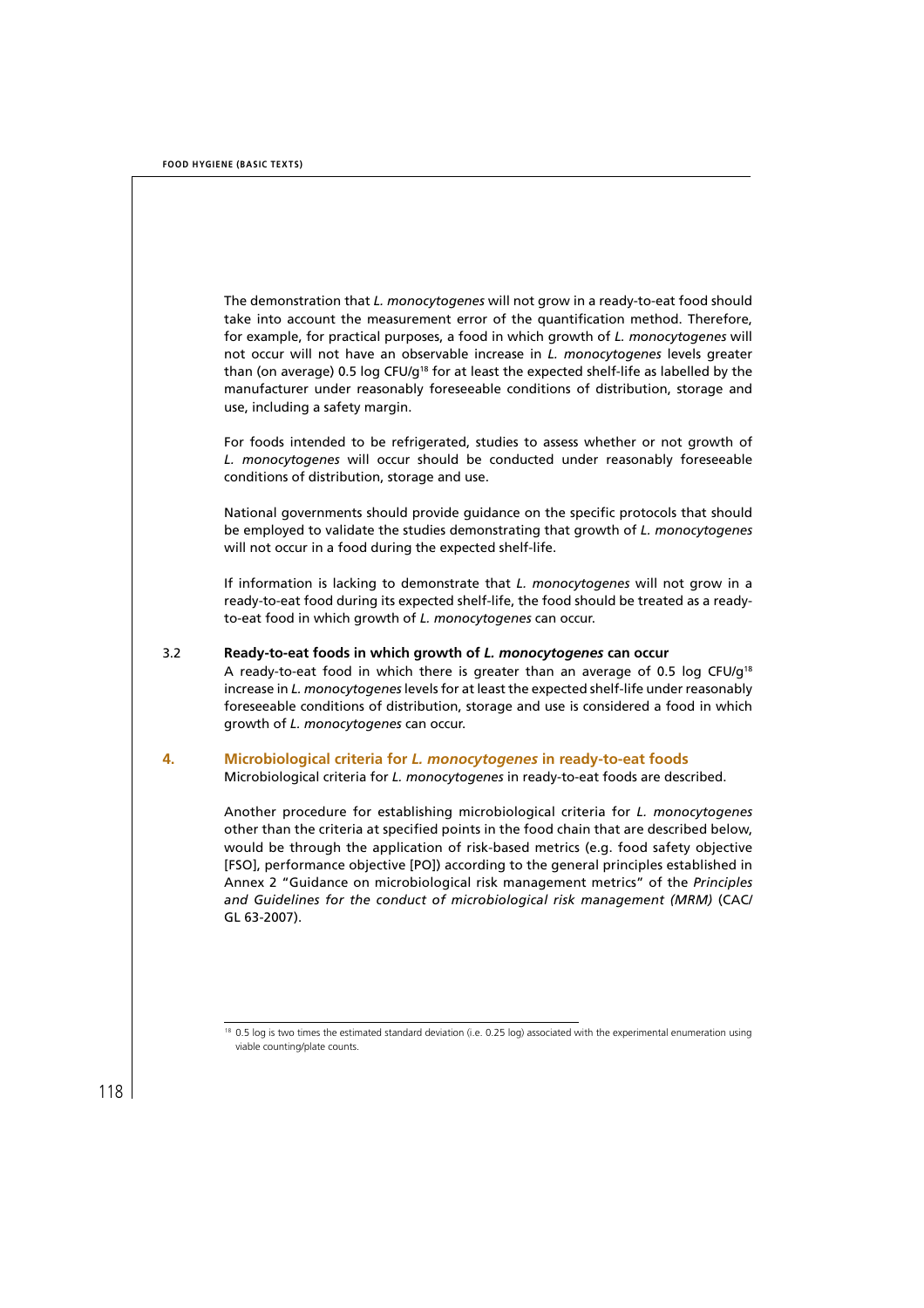#### 4.1 **Microbiological criteria for ready-to-eat foods in which growth of**  *L. monocytogenes* **will not occur**

The criterion in Table 1 is intended for foods in which *L. monocytogenes* growth will not occur under the conditions of storage and use that have been established for the product (see Section 3.1).

This criterion is based on the product being produced under application of the provisions of the General Principles of food hygiene to the control of *L. monocytogenes* in readyto-eat foods with appropriate evaluation of the production environment and process control and validation that the product meets the requirements of a food in which growth of *L. monocytogenes* will not occur (see Section 3.1).

If the factors that prevent growth cannot be demonstrated, the product should be evaluated based on criteria for ready-to-eat foods in which growth of *L. monocytogenes*  can occur (see Section 4.2).

Another approach can also be used (see Section 4.3).

#### TABLE 1

#### **Microbiological criterion for ready-to-eat foods in which growth of** *L. monocytogenes* **will not occur**

| <b>Point of application</b>                                                                                              | Micro-organism         | n     | <b>THE ORDER</b> | m            | Class plan     |
|--------------------------------------------------------------------------------------------------------------------------|------------------------|-------|------------------|--------------|----------------|
| Ready-to-eat foods<br>from the end of manufacture<br>or port of entry<br>(for imported products)<br>to the point of sale | Listeria monocytogenes | $5^a$ | $\mathbf{0}$     | 100 $CFU/ab$ | ን <sup>ር</sup> |

*Note*: Where n = number of samples that must conform to the criterion; c = the maximum allowable number of defective sample units in a 2-class plan; m = a microbiological limit which, in a 2-class plan, separates acceptable lots from unacceptable lots.

- <sup>a</sup> National governments should provide or support the provision of guidance on how samples should be collected and handled, and the degree to which compositing of samples can be employed.
- <sup>b</sup> This criterion is based on the use of the ISO 11290-2 method. Other methods that provide equivalent sensitivity, reproducibility and reliability can be employed if they have been appropriately validated (e.g. based on ISO 16140).
- <sup>c</sup> Assuming a log normal distribution, this sampling plan would provide 95 percent confidence that a lot of food containing a geometric mean concentration of 93.3 CFU/g and an analytical standard deviation of 0.25 log CFU/g would be detected and rejected based on any of the five samples exceeding 100 CFU/g *L. monocytogenes.* Such a lot may consist of 55 percent of the samples being below 100 CFU/g and up to 45 percent of the samples being above 100 CFU/g, whereas 0.002 percent of all the samples from this lot could be above 1 000 CFU/g. The typical actions to be taken where there is a failure to meet the above criterion would be to: (1) prevent the affected lot from being released for human consumption; (2) recall the product if it has been released for human consumption; and/or (3) determine and correct the root cause of the failure.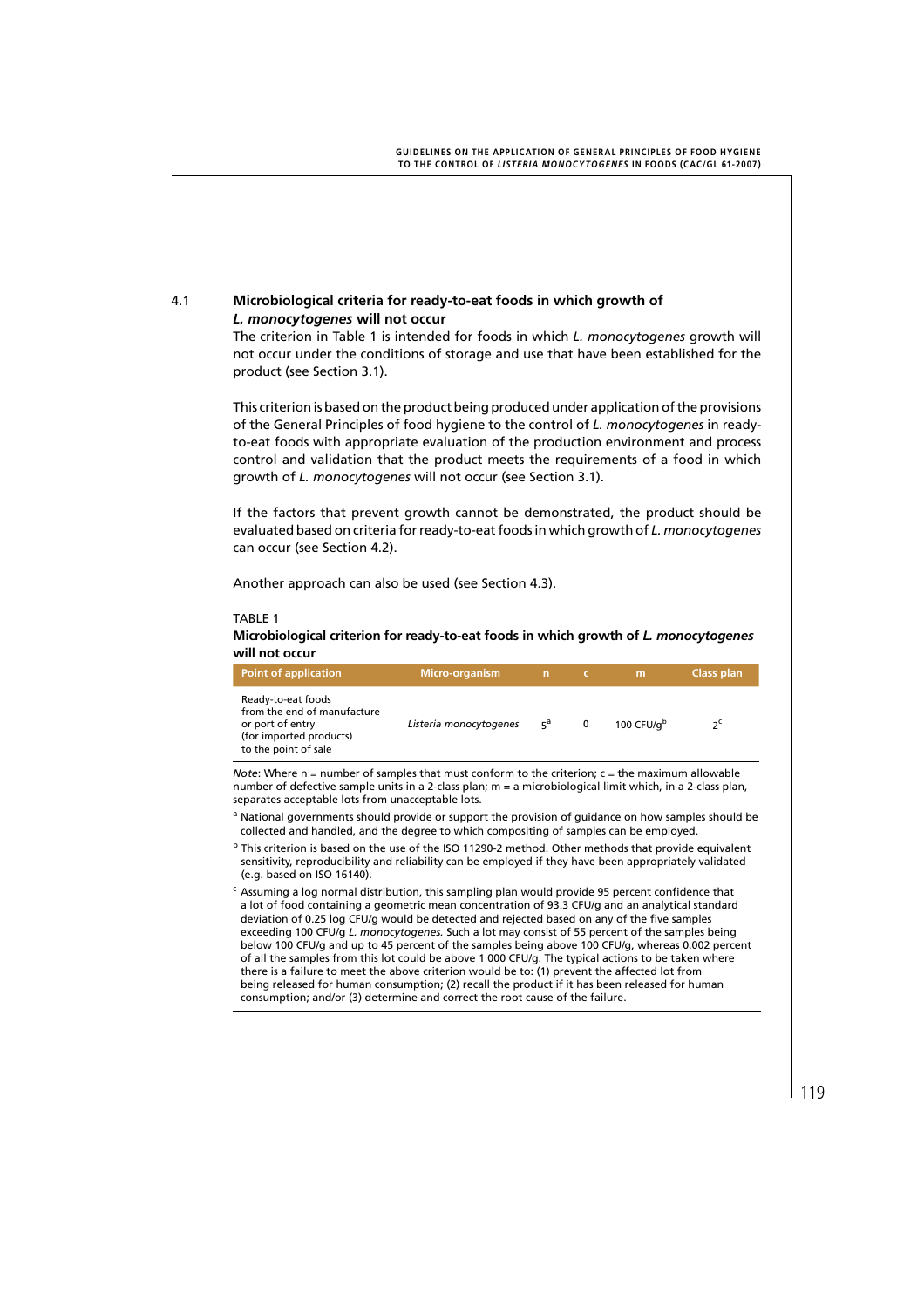#### 4.2 **Microbiological criteria for ready-to-eat foods in which growth of**  *L. monocytogenes* **can occur**

The criterion in Table 2 is intended for foods in which *L. monocytogenes* growth can occur under the conditions of storage and use that have been established for the product (see Section 3.2).

This criterion is based on the product being produced under application of the General Principles of food hygiene to the control of *L. monocytogenes* in ready-to-eat foods with appropriate evaluation of the production environment and process control (see Annex 3).

The purpose of this criterion is to provide a specified degree of confidence that *L. monocytogenes* will not be present in foods at levels that represent a risk to consumers.

Another approach can also be used (see Section 4.3).

#### TABLE 2

**Microbiological criteria for ready-to-eat foods in which growth of** *L. monocytogenes* **can occur**

| <b>Point of application</b>                                                                                              | <b>Micro-organism</b>  | n     | - 61 | m                                                | Class plan     |
|--------------------------------------------------------------------------------------------------------------------------|------------------------|-------|------|--------------------------------------------------|----------------|
| Ready-to-eat foods<br>from the end of manufacture<br>or port of entry<br>(for imported products)<br>to the point of sale | Listeria monocytogenes | $5^a$ | 0    | Absence in 25 g<br>(< $0.04$ CFU/g) <sup>b</sup> | 2 <sup>c</sup> |

<sup>a</sup> National governments should provide or support the provision of guidance on how samples should be collected and handled, and the degree to which compositing of samples can be employed.

<sup>c</sup> Assuming a log normal distribution, this sampling plan would provide 95 percent confidence that a lot of food containing a geometric mean concentration of 0.023 CFU/g and an analytical standard deviation of 0.25 log CFU/g would be detected and rejected if any of the five samples are positive for *L. monocytogenes*. Such a lot may consist of 55 percent of the 25 g samples being negative and up to 45 percent of the 25 g samples being positive. 0.5 percent of this lot could harbour concentrations above 0.1 CFU/g. The typical actions to be taken where there is a failure to meet the above criterion would be to: (1) prevent the affected lot from being released for human consumption; (2) recall the product if it has been released for human consumption; and/or (3) determine and correct the root cause of the failure.

#### 4.3 **Alternative approach**

Further to the approaches described in Sections 4.1 and 4.2, competent authorities may choose to establish and implement other validated limits for the *L. monocytogenes* concentration at the point of consumption or at other points that provide an acceptable level of consumer protection for foods in which *L. monocytogenes* will not grow as well as foods in which *L. monocytogenes* growth can occur.

<sup>&</sup>lt;sup>b</sup> Absence in a 25 g analytical unit. This criterion is based on the use of ISO 11290-1 method. Other methods that provide equivalent sensitivity, reproducibility and reliability can be employed if they have been appropriately validated (e.g. based on ISO 16140).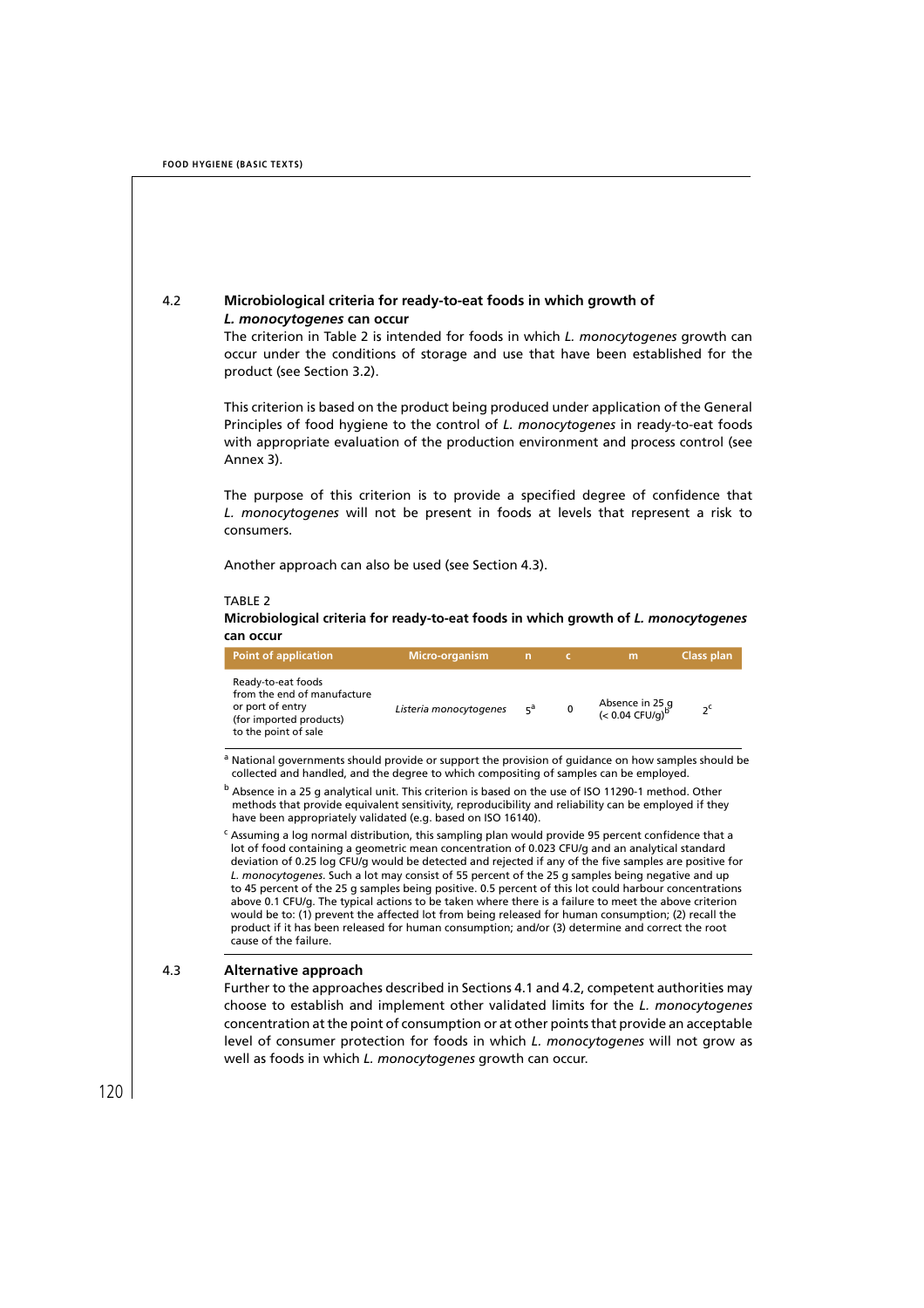Owing to the large diversity among ready-to-eat food products in which growth of *L. monocytogenes* can occur, this approach would primarily be applied for specific categories or subcategories of ready-to-eat foods being produced under application of the provisions of the General Principles of food hygiene to the control of *L. monocytogenes* in ready-to-eat foods and that have a limited potential of growth over a specified shelf-life.

In establishing such limits for *L. monocytogenes*, the competent authority needs to articulate clearly the types of information required of food business operators to ensure that the hazard is controlled and to verify that these limits are achieved in practice. Information needed by competent authorities should be obtained through validation studies or other sources, and may include:

- specification for physicochemical characteristics of the products, such as pH,  $a_{1}$ , salt content, concentration of preservatives and the type of packaging system, taking into account the storage and processing conditions, the possibilities for contamination and the foreseen shelf-life<sup>19</sup> including a safety margin; and
- consultations of available scientific literature and research data regarding the growth and survival characteristics of *L. monocytogenes*.

When appropriate on the basis of the above mentioned studies, additional studies should be conducted, which may include:

- predictive mathematical modelling established for the food in question, using critical growth or survival factors for *L. monocytogenes* in the product;
- t challenge tests and durability studies to evaluate the growth or survival of *L. monocytogenes* that may be present in the product during the shelf-life under reasonably foreseeable conditions of distribution, storage and use, including seasonal and regional variations.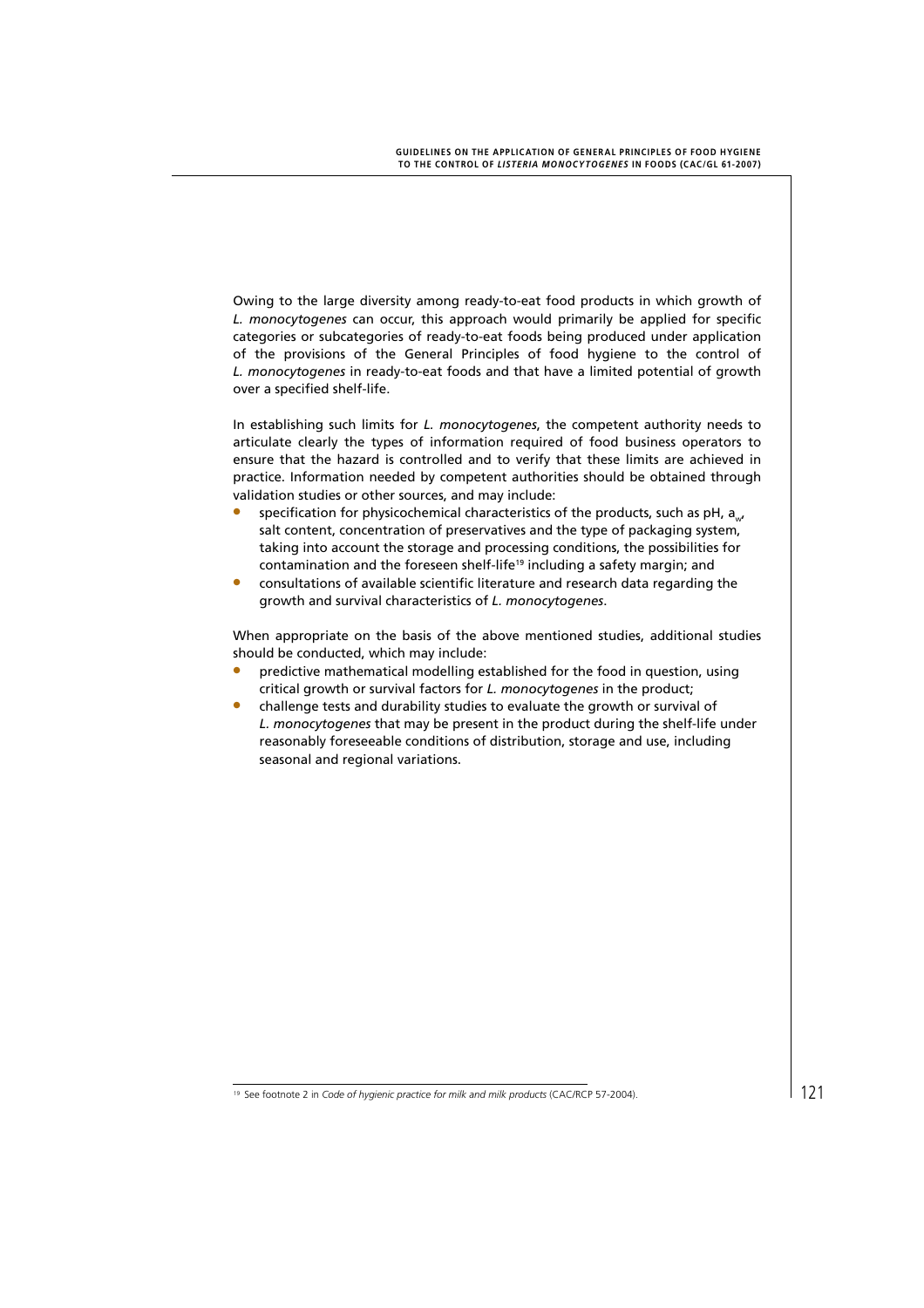# **ANNEX 3**

RECOMMENDATIONS FOR THE USE OF MICROBIOLOGICAL TESTING FOR ENVIRONMENTAL MONITORING AND PROCESS CONTROL VERIFICATION BY COMPETENT AUTHORITIES AS A MEANS OF VERIFYING THE EFFECTIVENESS OF HACCP AND PREREQUISITE PROGRAMMES FOR CONTROL OF *LISTERIA MONOCYTOGENES* IN READY-TO-EAT FOODS

#### **Introduction**

These recommendations are for use by competent authorities if they intend to include environmental monitoring and/or process control testing as part of their regulatory activities. It is also anticipated that the Annex will provide guidance that the competent authority can provide to industry. The recommendations provide an elaboration of the concepts in Sections 5 and 6 of the main text of these Guidelines.

Guidance within Codex regarding microbiological testing is often restricted to the testing of end products using traditional lot-by-lot testing. However, the guidance provided in the main text of these Guidelines emphasizes the criticality of enhanced control of sanitation, including the appropriate use of environmental monitoring. This is further elaborated in Annex 1 "Recommendations for an environmental monitoring programme for *Listeria monocytogenes* in processing areas", which provides recommendations to industry on implementation of environmental monitoring programmes. The *Recommended International Code of Practice – General Principles of food hygiene* (CAC/RCP 1-1969) emphasizes the need to apply control measures in a systematic manner using the Hazard Analysis and Critical Control Point (HACCP) system or other food safety control systems, including the testing of in-line or finished product samples for process control verification. This Annex provides general recommendations on how competent authorities can use microbiological testing to verify the effectiveness of: (a) general hygiene programmes in the food operation environment; and (b) control measures in facilities employing HACCP or other food safety control systems.

The two types of microbiological testing programmes described below can be an important part of the ability of competent authorities to verify the effectiveness of *L. monocytogenes* control programmes over time (see Section 5.9). In developing these recommendations, no attempt is made to establish specific decision criteria for the two types of microbiological testing or the specific actions that should be taken to re-establish control. Establishment of such specific criteria and actions is more appropriately the responsibility of competent authorities owing to the diversity in products and manufacturing technologies.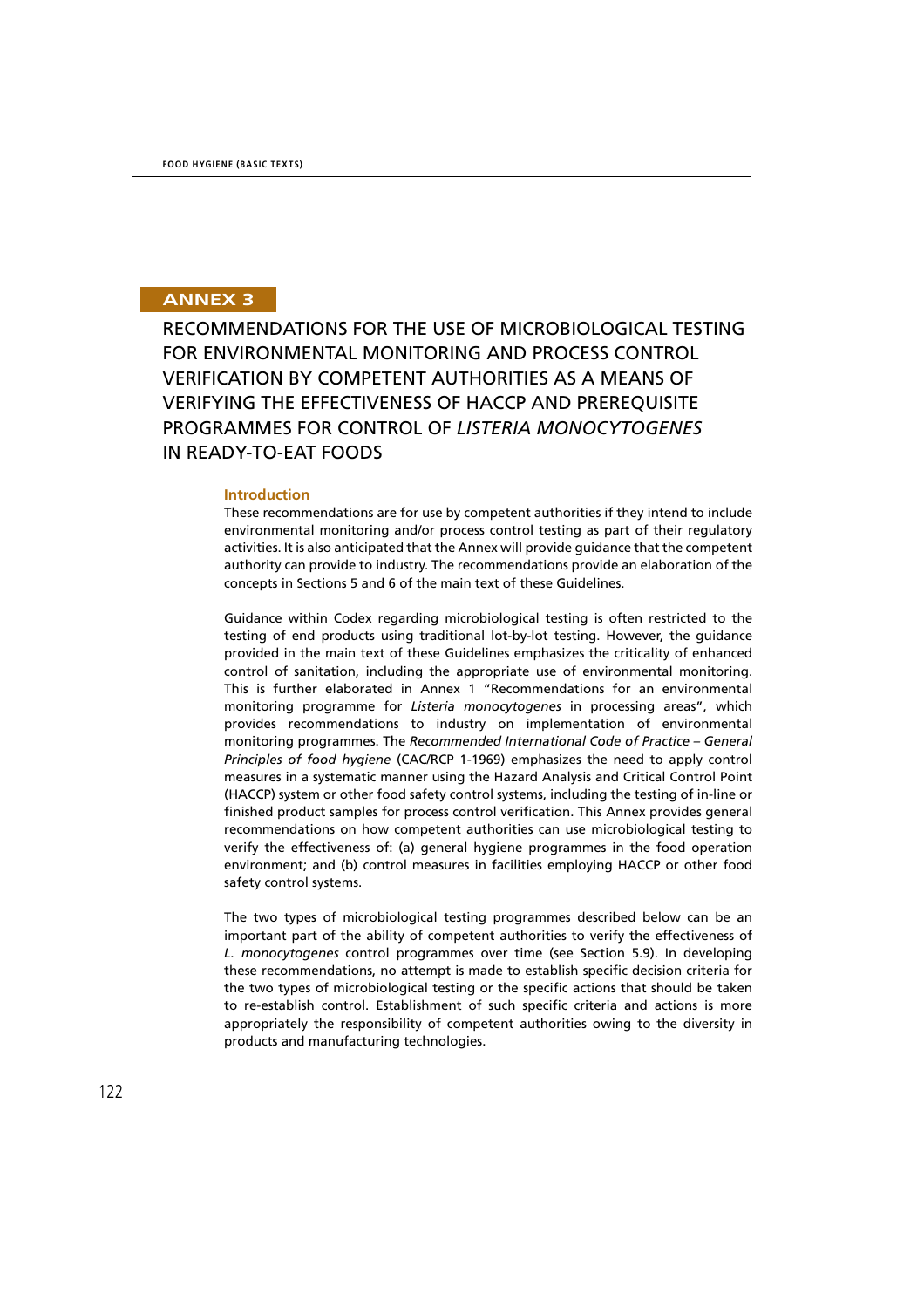#### a) **Environmental monitoring**

In certain instances, competent authorities may incorporate the testing of the environment (food contact and/or non-food contact surfaces) for *L. monocytogenes* (or an appropriate surrogate micro-organism [e.g. *Listeria* spp.]), as part of their regulatory requirements or activities. This can include sampling by a competent authority as part of its inspection activities or sampling performed by the individual food business operator that the competent authority can review as part of its verification of the business operator's controls (see Section 5.9). The aim of conducting and/or reviewing environmental testing programmes by a competent authority is to verify, for example, that a manufacturer has successfully identified and controlled niches and harbourage sites for *L. monocytogenes* in the food plant and to verify that sanitation programmes have been appropriately designed and implemented to control contamination by *L. monocytogenes*.

In developing environmental testing programmes and the decision criteria for actions to be taken based on the results obtained, competent authorities should clearly distinguish between sampling of food contact surfaces and non-food contact surfaces. For example, sampling locations for competent authorities may be similar to those used by food business operators (see Annex 1). In evaluating facilities that produce multiple products where at least one can support growth of *L. monocytogenes*, competent authorities should consider the importance of environmental sampling as a means of verifying that there is no cross-contamination between the products (see Section 5.2.4). In the design of an environmental verification programme, the competent authority should articulate the testing and sampling techniques that would be employed, including size, method and frequency of sampling, analytical method to be employed, locations where samples should be taken, decision criteria, and actions to be taken if a decision criterion is exceeded (similar to recommendations in Annex 1).

The competent authority should establish decision criteria that include specific conditions (e.g. specific number of positive samples) that will initiate follow-up actions (including additional testing) when an environmental sample is positive for *L. monocytogenes* or *Listeria* spp. The competent authority should also establish actions that the food business operator should anticipate if the criteria are exceeded. Detection of positive environmental samples by the competent authority exceeding the decision criteria should lead to an investigation by the food business operator and/ or the competent authority to identify the source of contamination and action that should be taken by the food business operator to correct the problem. In reporting results of their analyses to food business operators, competent authorities should provide advice on the possible inferences the data provide in order to assist the food business operator in finding and correcting the source of contamination. For example, the competent authority could point out that the repeated isolation of a specific subtype of *L. monocytogenes* is indicative of a harbourage site that current sanitation activities are insufficient to control.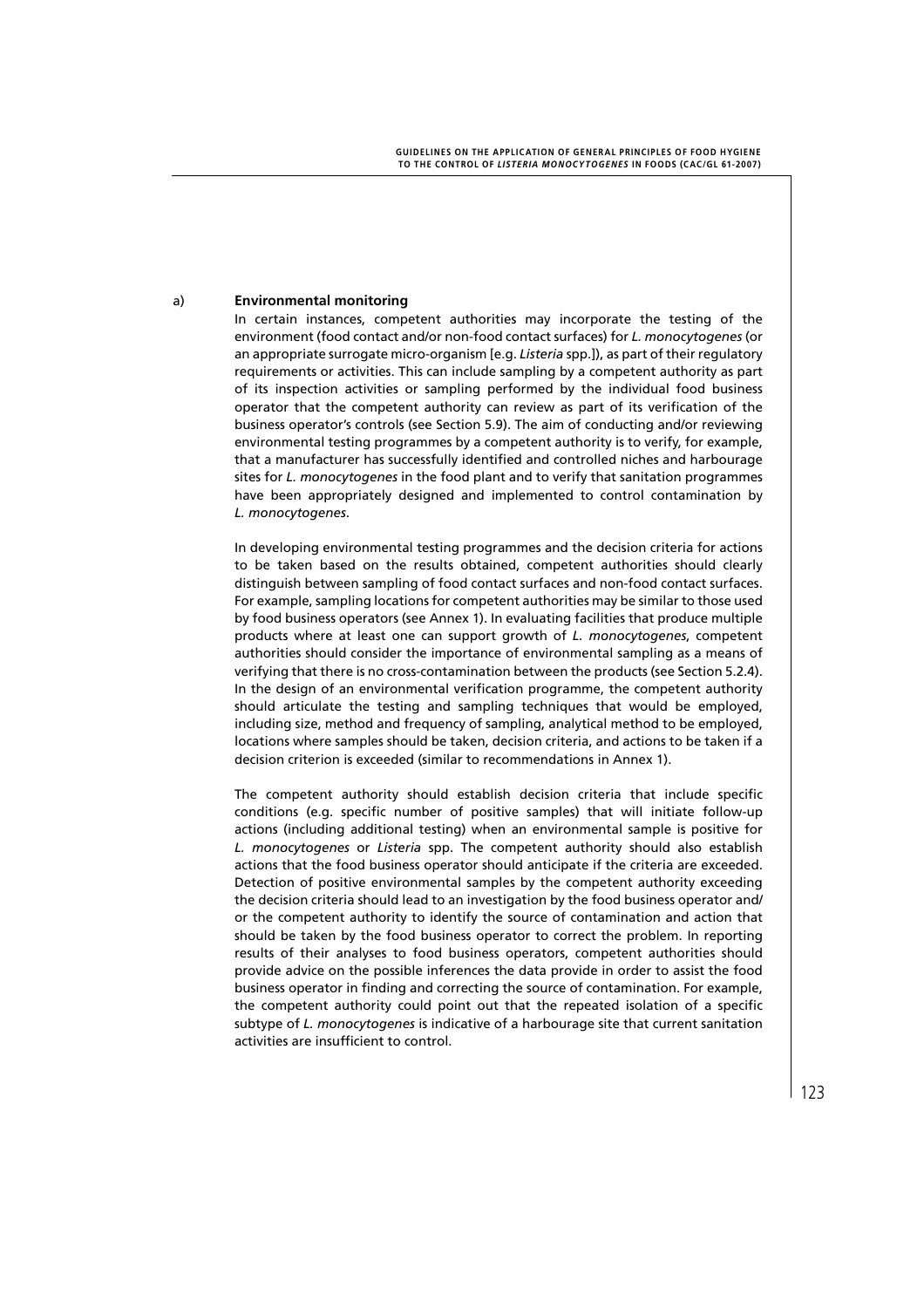Overall, sampling techniques and testing methods should be sufficiently sensitive for the decision criteria established and appropriate for the surface or equipment being evaluated. Methods used should be appropriately validated for the recovery of *L. monocytogenes* from environmental samples.

#### b) **Process control verification**

Business operators ensure the effectiveness of HACCP and other programmes for the control of *L. monocytogenes* in their operating facilities. Further, business operators validate the food safety control systems they have in place. Competent authorities verify that the controls are validated and being implemented as designed, through activities such as monitoring of records and activities of production personnel.

For a well-designed food safety control system, a competent authority may consider establishing microbiological process control testing and decision criteria for products to identify trends that can be corrected before decision criteria are exceeded. When undesirable trends occur or decision criteria are exceeded, the food business operator will investigate the food safety control system to determine the cause and take corrective action(s). The competent authority verifies that appropriate actions are taken when criteria are exceeded. For example, the decision criteria for process control testing could be the frequency of contamination that would be indicative of a process no longer in control and likely to produce ready-to-eat foods that do not meet the microbiological criteria established in Annex 2.

In addition to verifying that the process controls within the food safety control system are validated and operating as designed, process control testing of finished product (sometimes referred to as cross-lot or between-lot testing) has been used by business operators and/or competent authorities to detect changing patterns of contamination, which allows distinction between occasional "in control" positive samples and an emerging loss of control. Process control testing of finished product contributes to the assessment of the continuing performance of a food safety control system and helps to ensure that corrective actions are implemented before microbiological criteria are exceeded. The competent authority verifies that the food safety control system remains "in control" or ensures that the food business operator has taken corrective actions to prevent loss of control, which could include immediate corrections or changes to the food safety control system itself. The presence of *L. monocytogenes* in finished product can also indicate the lack of control of *L. monocytogenes* in the processing environment.

In certain instances, competent authorities may find it useful to establish an industrywide process control-based criterion for *L. monocytogenes* for the purpose of ensuring that specific ready-to-eat foods undergo a consistent approach for verification of HACCP or other food safety control systems. This can include sampling by competent authorities as part of their inspection activities or sampling performed by the business operator that the competent authority can review as part of its verification of the food business operator's records.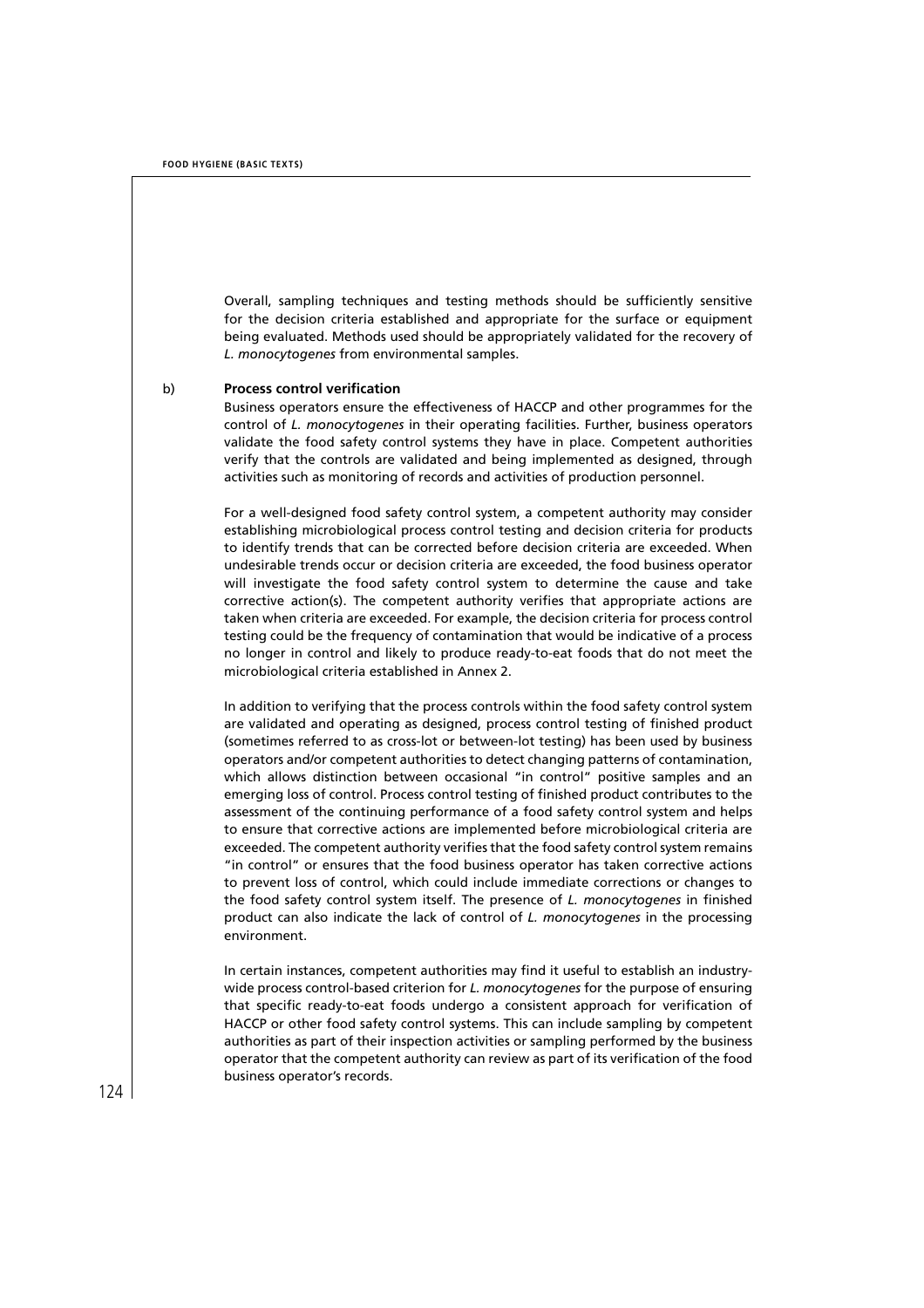As with other forms of verification via microbiological testing, the use of process control testing involves the establishment of decision criteria, specification of analytical methods, specification of a sampling plan, and actions to be taken in case of a loss of control. Details of process control testing principles and guidelines are beyond the scope of this Annex, but are available through standard references.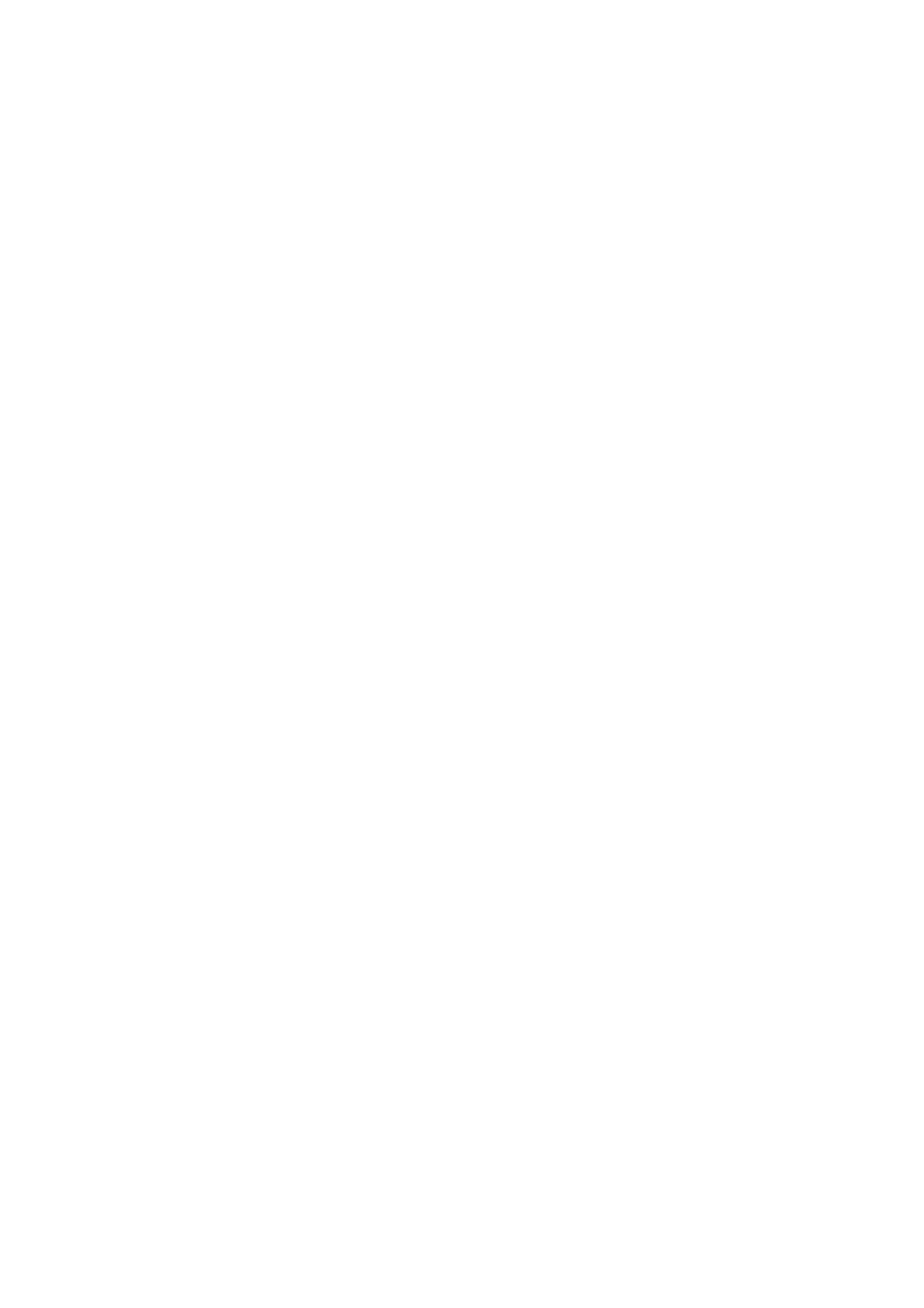#### **For further information on the activities of the Codex Alimentarius Commission, please contact:**

**Secretariat of the Codex Alimentarius Commission** Joint FAO/WHO Food Standards Programme Viale delle Terme di Caracalla 00153 Rome, Italy

**Telephone:** +39 06 57051 **Fax:** +39 06 57053152/57054593 **Telex:** 625852 or 625853 **E-mail:** codex@fao.org **Web site:** www.codexalimentarius.net

**Codex publications may be obtained through the worldwide sales agents of FAO or by writing to:**

## **Sales and Marketing Group**

Food and Agriculture Organization of the United Nations Viale delle Terme di Caracalla 00153 Rome, Italy

**Fax:** +39 06 57053360 **E-mail:** publications-sales@fao.org